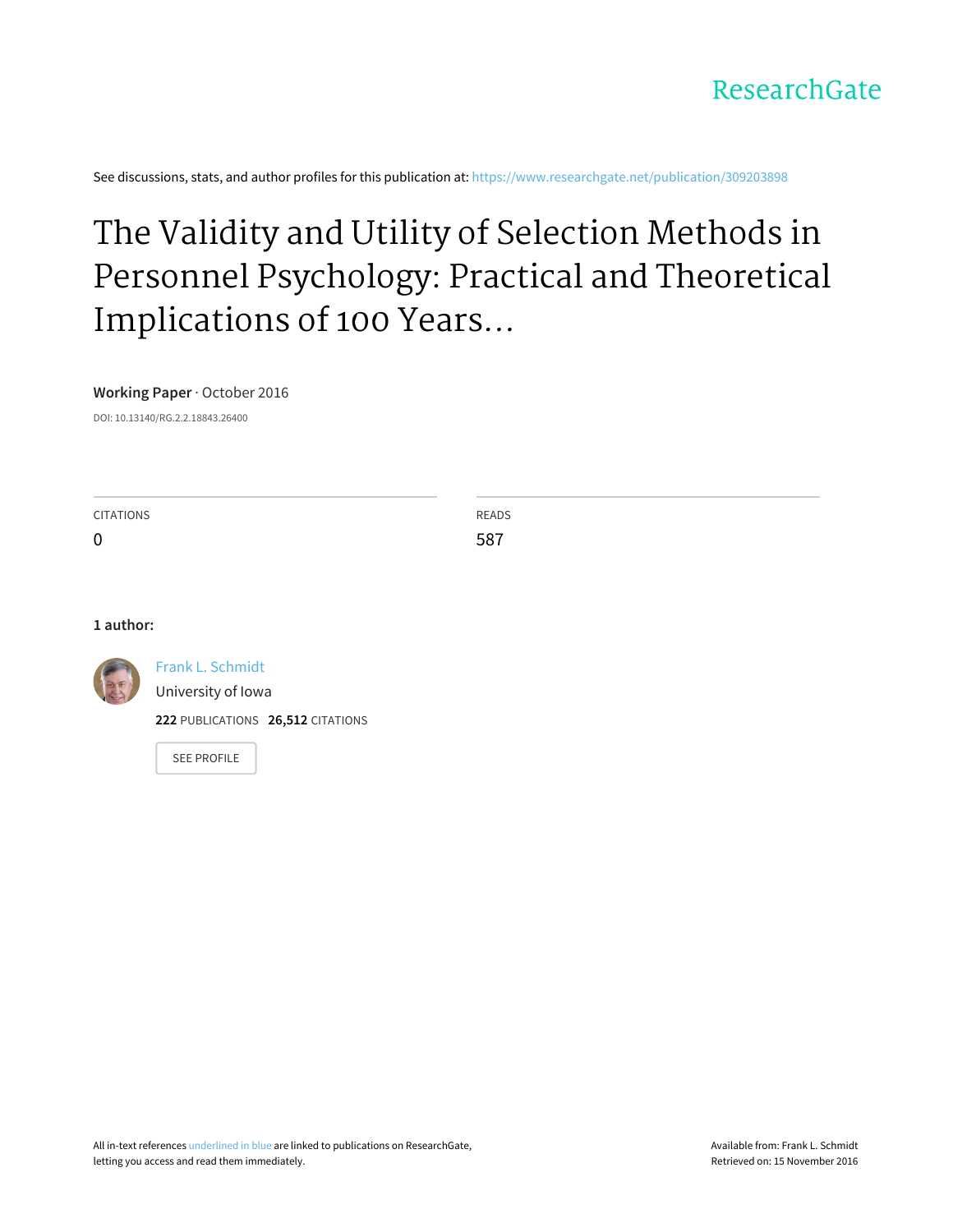Running Head: Validity and Utility of Selection Methods

# **Working Paper**

The Validity and Utility of Selection Methods in Personnel Psychology: Practical and

Theoretical Implications of 100 Years of Research Findings

# **Frank L. Schmidt**

University of Iowa

# **In-Sue Oh**

Temple University

**Jonathan A. Shaffer**

West Texas A&M University

**\* This working paper was prepared as an update to Schmidt and Hunter (1998). We have made it available on Research Gate and SSRN because of repeated requests for such updates from practitioners and researchers from all over the world. We intend to publish a version of this paper later.** 

*Authors' Note.* Frank L. Schmidt, Department of Management and Organizations, University of Iowa, Iowa City, IA 52242, and Gallup Organization; In-Sue Oh, Department of Human Resource Management, Fox School of Business, Temple University, Philadelphia, PA 19122. Email: insue.oh@temple.edu; Jonathan Shaffer, Department of Management Marketing, and General Business, College of Business, West Texas A&M University. Email: jshaffer@wtamu.edu. Enquiries concerning this paper should be sent to Frank L. Schmidt, Department of Management and Organizations, University of Iowa, Iowa City 52242. Email: frank-schmidt@uiowa.edu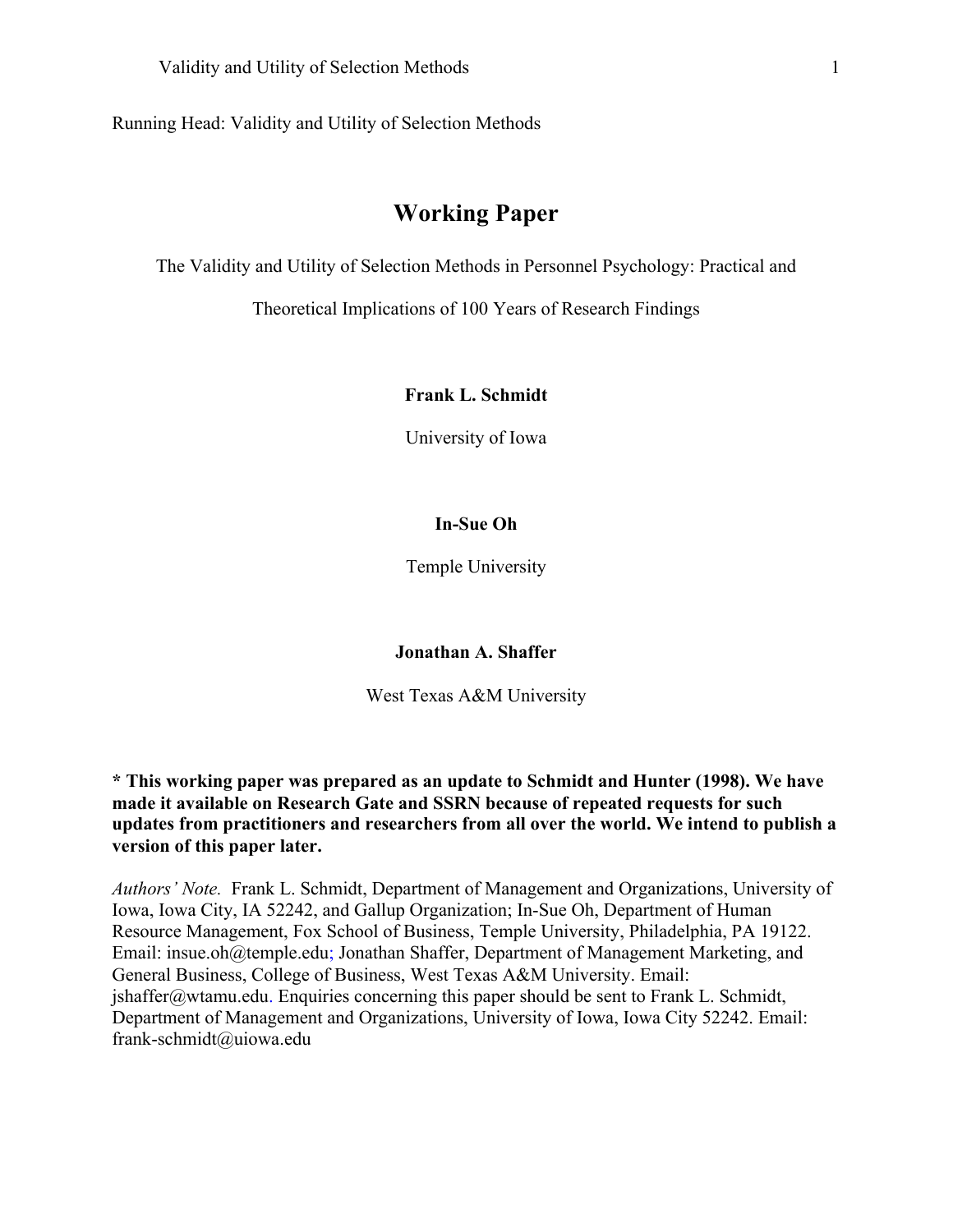#### **Abstract**

This paper summarizes the practical and theoretical implications of 100 years of research in personnel selection. On the basis of meta-analytic findings, this paper presents the validity of 31 procedures for predicting job performance and the validity of paired combinations of general mental ability (GMA) and the 29 other selection procedures. Similar analyses are presented for 16 predictors of performance in job training programs. Overall, the two combinations with the highest multivariate validity and utility for predicting job performance were GMA plus an integrity test (mean validity of .78) and GMA plus a structured interview (mean validity of .76). Similar results were obtained for these two combinations in the prediction of performance in job training programs. A further advantage of these two combinations is that they can be used for both entry level hiring and selection of experienced job applicants. The practical utility implications of these summary findings are substantial. The implications of these research findings for the development of theories of job performance are discussed.

*Keywords: personnel selection, meta-analysis, validity generalization, selection utility, job performance.*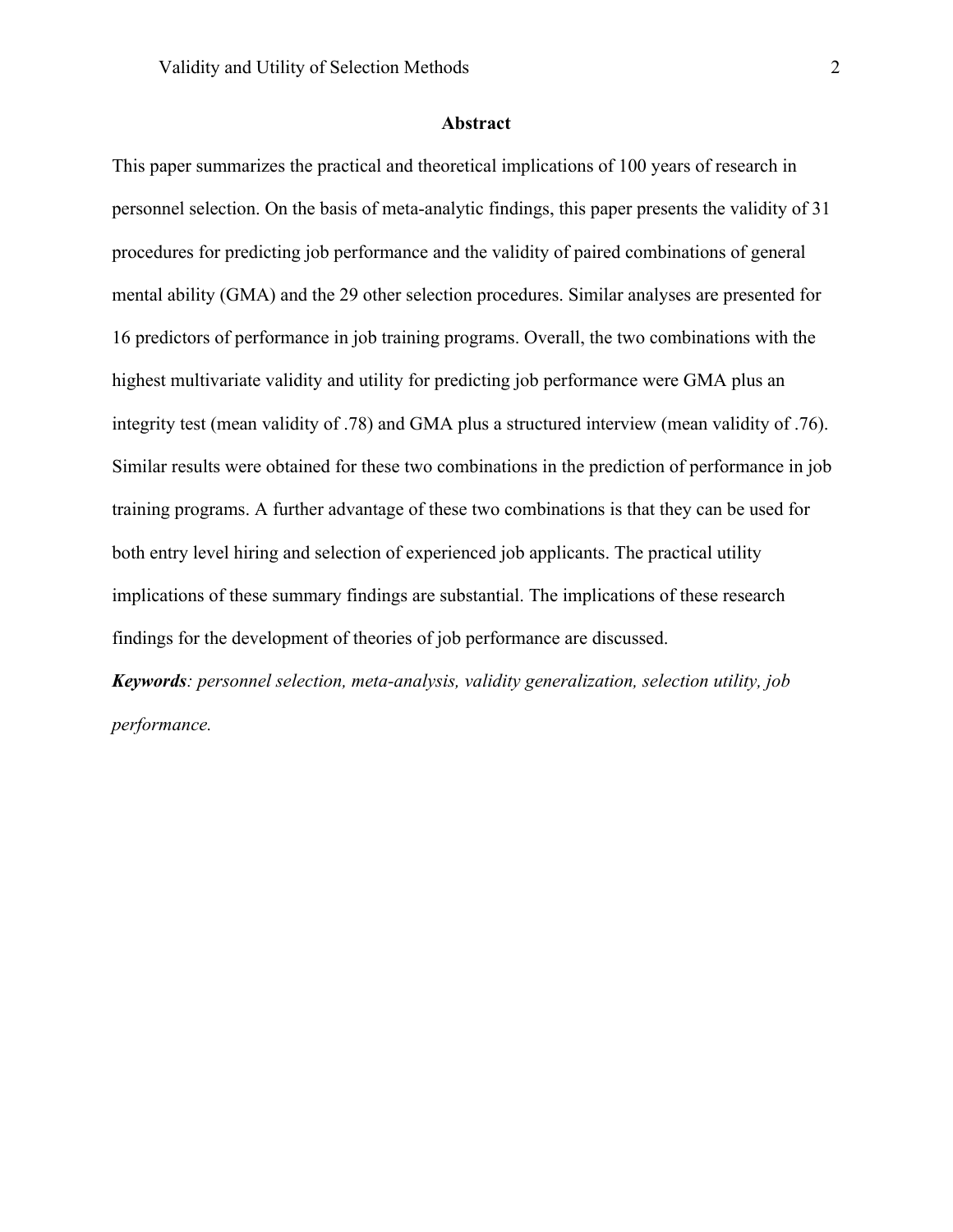This paper is an update of Schmidt and Hunter (1998), which summarized 85 years of research findings on the validity of job selection methods up to 1998. That article that has been cited over 3,400 times, suggesting that an update of findings would be of interest to researchers, practitioners, and employers. The ensuing period of nearly 20 years has indeed seen methodological developments and additional research findings that refine and improve the accuracy of the validity estimates presented in the 1998 article. During this time, a new and more accurate procedure for correcting for the downward bias caused by range restriction has become available (Hunter, Schmidt, & Le, 2006). This more accurate procedure has revealed that the older, less accurate procedure had substantially underestimated the validity of general mental ability (GMA) and specific cognitive aptitudes (e.g., verbal ability, quantitative ability, etc.; Schmidt, Oh, & Le, 2006). Also, the increased availability of primary validity studies has allowed new and expanded meta-analyses of some selection methods, refining and changing some of the validity estimates for the prediction of job performance. For some personnel measures, these new data have produced important changes in estimated validity and incremental validity over GMA. For example, an expanded meta-analysis shows that job sample or work sample tests are somewhat less valid than had been indicated by the older data. Also, metaanalytic results are now available for some newer predictors not included in the 1998 article. These include Situational Judgment Tests (SJTs), college and graduate school grade point average (GPA), phone-based structured employment interviews, measures of "emotional intelligence", person-job fit measures, person-organization fit measures, and self-report measures of the Big Five personality traits.

We present the 31 personal selection procedures used to predict job performance in the order of their incremental validity (if any) produced over that of GMA. We also present the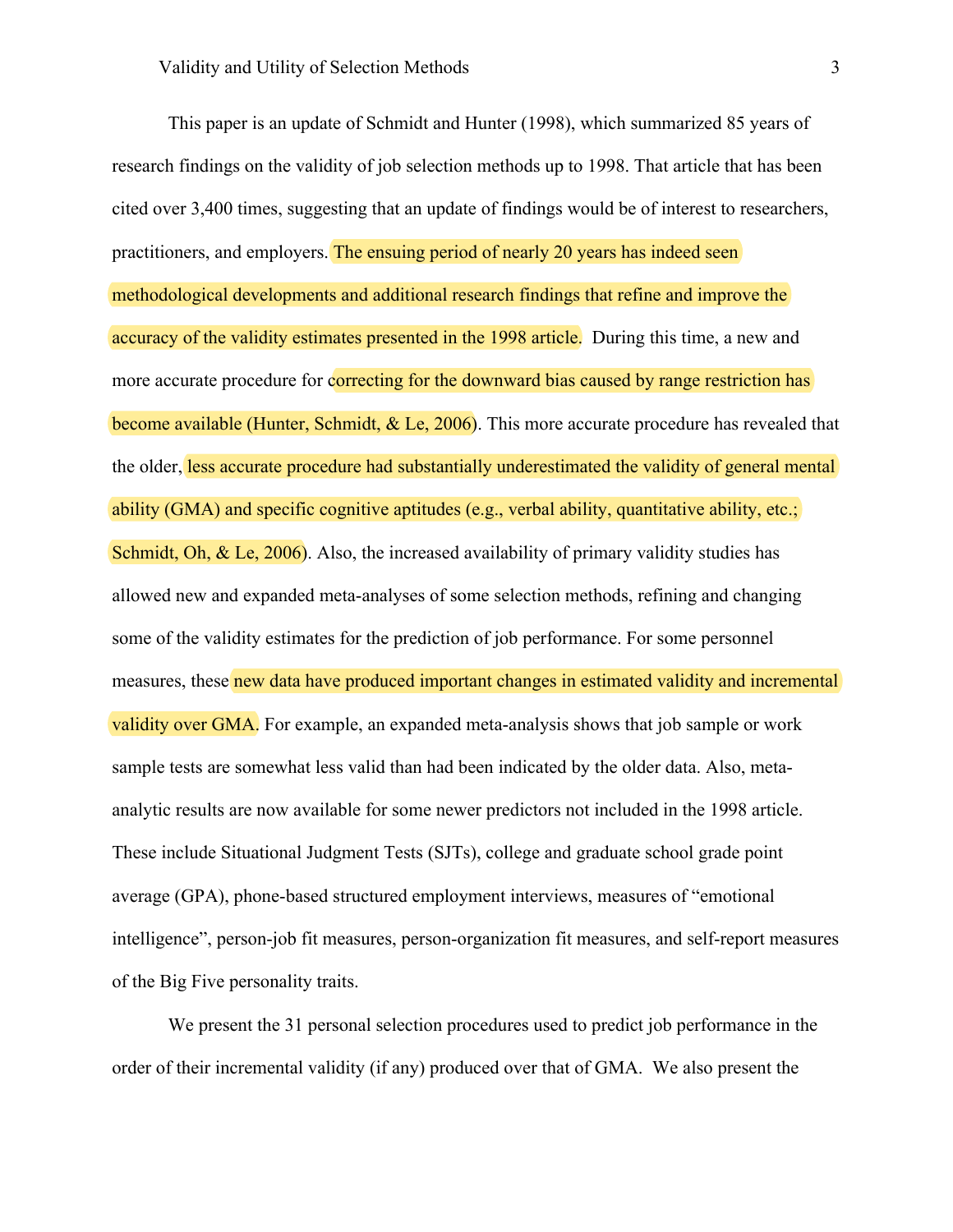mean zero order operational validity of each procedure as revealed by meta-analyses. We present this information for 16 procedures used to predict performance in job training programs in the same manner. Results show that many procedures that are valid predictors of job performance nevertheless have little or no incremental validity over that of GMA. The rank order for zero order validity is different from the rank order for incremental validity. Also, the incremental validity of most procedures is smaller than reported in Schmidt and Hunter (1998). This reduction in apparent incremental validity results from the increase in the estimated validity of GMA resulting from use of the more accurate correction for range restriction (Hunter et al., 2006; Hunter & Schmidt, 2004; Schmidt & Hunter, 2015). At the time of the earlier 1998 article, it was apparent that GMA plays a central role in the determination of both job and training performance. However, the more accurate updated findings indicate that the dominance of GMA is greater than previously believed.

The nature of the improvement in the correction for range restriction requires comment. Up until about 2006, all corrections for range restriction were based on the assumption of direct range restriction; that is, on the assumption of direct truncation on the predictor scores (i.e., all above the cut score were hired and all below were rejected). The correction used was Thorndike's Case II; Thorndike, 1949). It has long been known that this **assumption was false** and that virtually all range restriction in hiring was indirect in nature. That is, it was known that applicants were almost always hired based on a combination or composite of different factors and this composite was correlated with the selection method being studied, creating indirect range restriction on it. Hunter et al. (2006) presented a method for correcting for indirect range restriction that was widely usable because it did not require the typically unavailable information required to implement the older correction for indirect range restriction (Thorndike's Case III;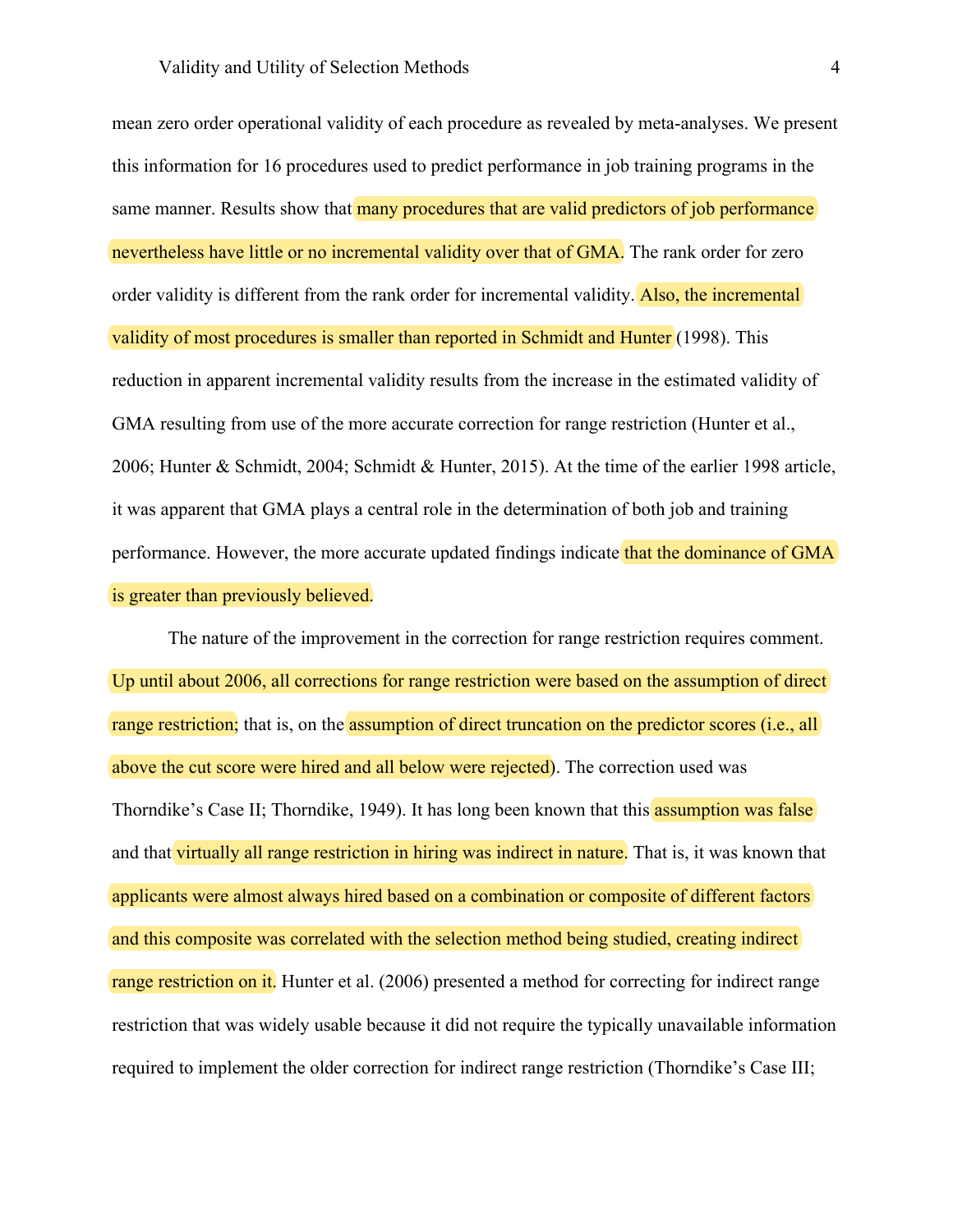Thorndike, 1949). Simulation studies showed this procedure was appreciably more accurate than Thorndike's Case II (Le & Schmidt, 2006), and revealed that Thorndike's Case II substantially underestimated validity in the presence of indirect range restriction.<sup>1</sup>

From the point of view of practical value, the most important property of a personnel assessment method is predictive validity: the ability to predict future job performance, jobrelated learning (such as amount learned in training and development programs), and other criteria. The predictive validity coefficient is directly proportional to the practical economic value (utility) of the assessment method (Brogden, 1949; Schmidt, Hunter, McKenzie, & Muldrow, 1979). Use of hiring methods with increased predictive validity leads to substantial increases in employee performance as measured in percentage increases in output, increased monetary value of output, and increased learning of job-related skills (Hunter, Schmidt, & Judiesch, 1990).

Today, the validity of different personnel measures can be calibrated via the application of meta-analysis to 100 years of research studies. The most well-known conclusion from this research is that for hiring employees without previous experience in the job the most valid predictor of future performance and learning is general mental ability (GMA, i.e., intelligence or general cognitive ability; Brown, Le, & Schmidt, 2006; Hunter & Hunter, 1984; Hunter et al., 2006; Ree & Earles, 1992; Schmidt, Shaffer, & Oh, 2008). GMA can be measured using commercially available tests. However, many other measures can also contribute to the overall validity of the selection process. These include, for example, employment interviews and measures of conscientiousness and personal integrity.

This paper examines and summarizes what nearly 100 years of research in personnel psychology has revealed about the validity of measures of 31 different selection methods that can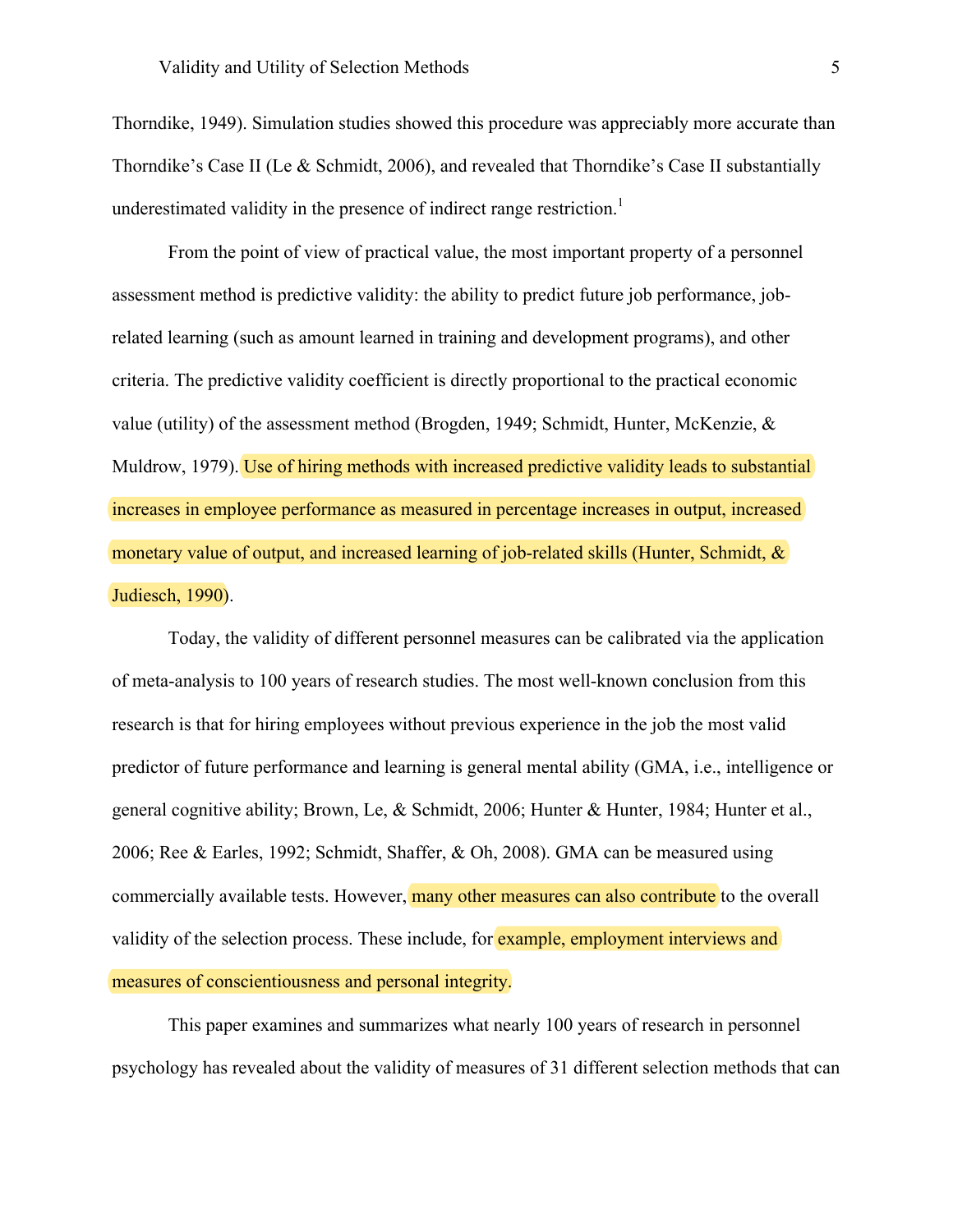be used in making decisions about hiring, training, and developmental assignments. In addition, this paper examines how well certain combinations of these methods work. These 31 procedures do not all work equally well; the research evidence indicates that some work very well and some work very poorly. Measures of GMA work very well and graphology, for example, does not work at all. The cumulative findings show that the research knowledge now available makes it possible for employers today to substantially increase the productivity, output, and learning ability of their workforces by using procedures that work well and by avoiding those that do not. Making this information available to employers and practitioners is important in light of research showing that the gap between research findings and real world practices is greater in the selection and staffing area than in any other area of human resource management (Rynes, Colbert & Brown, 2002; Rynes, Giluk, & Brown, 2007). Finally, we look at the implications of these research findings for the development of theories of job performance.

# **Determinants of Practical Value (Utility) of Selection Methods**

The validity of a hiring method is a direct determinant of its practical value, but it is not the only determinant. Another direct determinant is the variability of job performance. At one extreme, if variability were zero, then all applicants would have exactly the same level of later job performance if hired. In this case, the practical value or utility of all selection procedures would be zero. In such a hypothetical case, it does not matter who is hired, because all workers are the same. At the other extreme, if performance variability is very large, it then becomes important to hire the best performing applicants and the practical utility of valid selection methods is very large. As it happens, this "extreme" case appears to be the reality for most jobs. Research has shown that the variability of performance and output among (incumbent) workers is very large and that it would be even larger if all job applicants were hired or if job applicants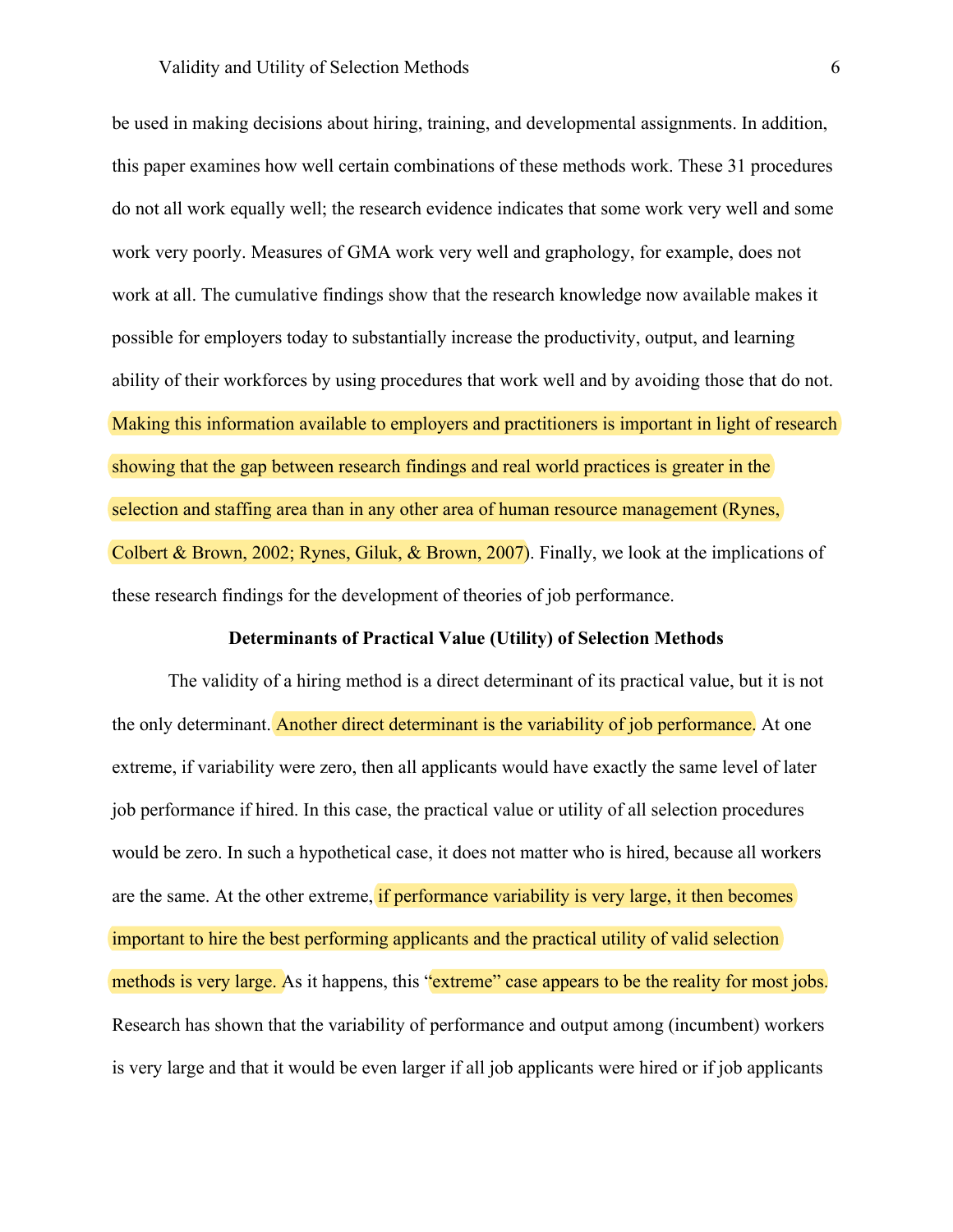were selected randomly from among those that apply (cf. Hunter et al., 1990; Schmidt & Hunter, 1983; Schmidt et al., 1979). This latter variability is called the **applicant pool variability**, and in hiring this is the variability that operates to determine practical value. This is because one is selecting new employees from the applicant pool, not from among those already on the job in question.

The variability of employee job performance can be measured in a number of ways, but two scales have typically been used: **dollar value of output** and output as a **percentage of mean** output. The standard deviation across individuals of the **dollar value of output** (called  $SD<sub>v</sub>$ ) has been found to be at minimum  $40\%$  of the mean salary of the job (Schmidt & Hunter, 1983; Schmidt et al., 1979; [Schmidt, Mack, & Hunter, 1984](https://www.researchgate.net/publication/232449844_Selection_Utility_in_the_Occupation_of_US_Park_Ranger_for_Three_Modes_of_Test_Use?el=1_x_8&enrichId=rgreq-ac03d29ee90470b28e65c5b16b199479-XXX&enrichSource=Y292ZXJQYWdlOzMwOTIwMzg5ODtBUzo0MTgyNTE3OTMyODkyMThAMTQ3NjczMDQwNjU0Mw==)). The 40% figure is a lower bound value; actual values are typically considerably higher. Thus, if the average salary for a job is \$40,000, then  $SD_v$  is at least \$16,000. If performance has a normal distribution, then workers at the 84th percentile produce output worth \$16,000 more per year than average workers (i.e., those at the 50th percentile). And the difference between workers at the 16th percentile ("below average" workers) and those at the 84th percentile ("superior" workers) is twice that: \$32,000 per year. Such differences are large enough to be important to the economic health of an organization.

Employee output can also be measured as a **percentage of mean output**; that is, each employee's output is divided by the output of workers at the 50th percentile and then multiplied by 100. Research shows that the standard deviation of output as a percentage of average output (called  $SD_p$ ) varies by job level. For unskilled and semi-skilled jobs, the average  $SD_p$  figure is 19%. For skilled work, it is 32%, and for managerial and professional jobs, it is 48% (Hunter et al., 1990). These figures are averages based on all available studies that measured or counted the amount of output for different employees. If a superior worker is defined as one whose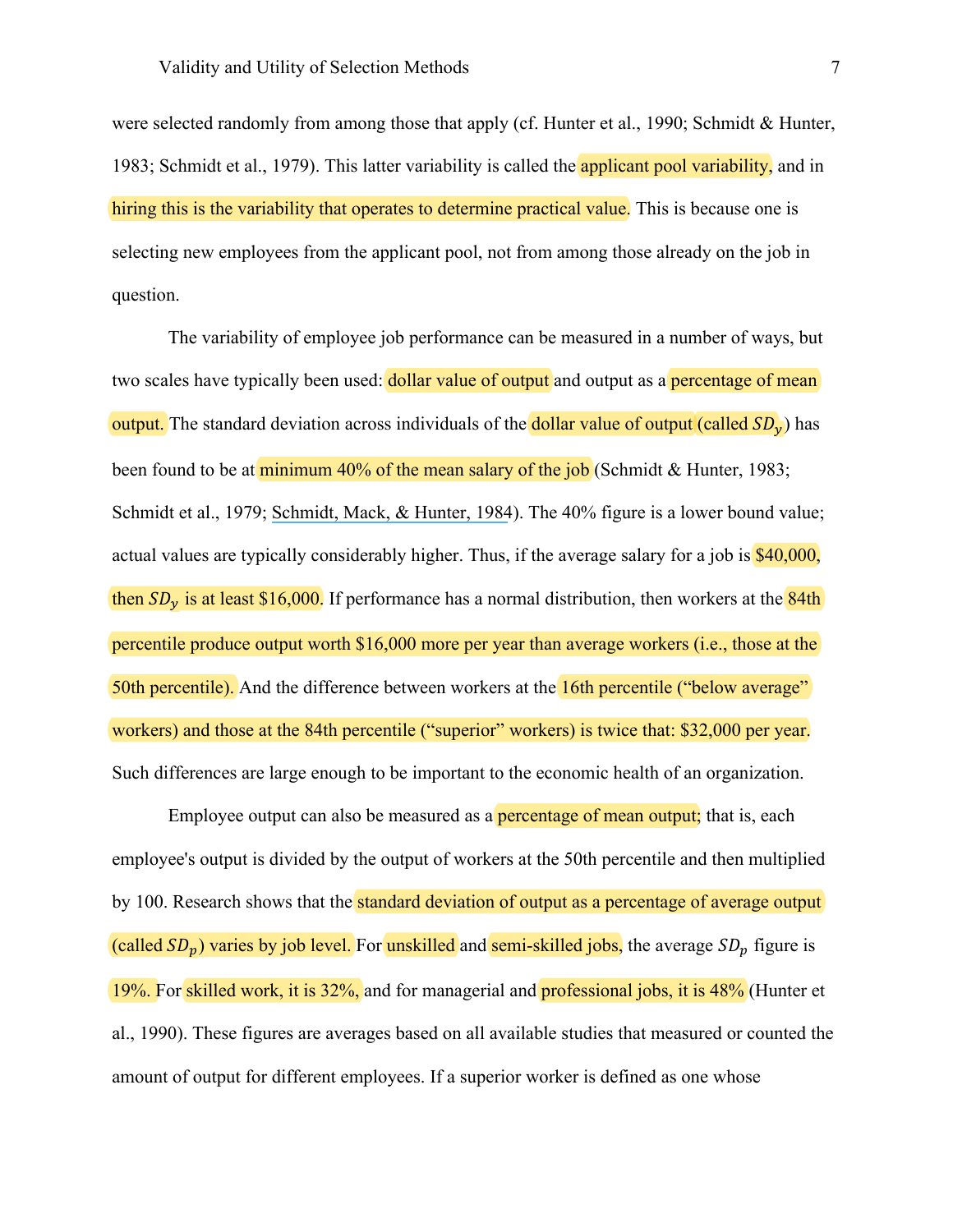performance (output) is at the 84th percentile (that is, 1 *SD* above the mean), then a superior worker in a lower level job produces 19% more output than an average worker, a superior skilled worker produces 32% more output than the average skilled worker, and a superior manager or professional produces output 48% above the average for those jobs. These differences are substantial and they indicate that the payoff from using valid hiring methods to predict later job performance is quite large.

Another determinant of the practical value of selection methods is the selection ratio—the proportion of applicants who are hired. At one extreme, if an organization must hire all who apply for the job, no hiring procedure has any practical value. At the other extreme, if the organization has the luxury of hiring only the top scoring 1%, the practical value of gains from selection per person hired will be extremely large. But few organizations can afford to reject 99% of all job applicants. Actual selection ratios are typically in the .30 to .70 range, a range that still produces substantial practical utility.

The formula for computing practical gains per person hired per year on the job is a threeway product ([Brogden, 1949;](https://www.researchgate.net/publication/285658849_When_testing_pays_off?el=1_x_8&enrichId=rgreq-ac03d29ee90470b28e65c5b16b199479-XXX&enrichSource=Y292ZXJQYWdlOzMwOTIwMzg5ODtBUzo0MTgyNTE3OTMyODkyMThAMTQ3NjczMDQwNjU0Mw==) Schmidt et al., 1979):

$$
\Delta \overline{U}/hire/year = \Delta r_{xy} SD_y \overline{Z}_x
$$

(when performance is measured in dollar value) (1)

$$
\Delta \overline{U}/hire/year = \Delta r_{xy} SD_p \overline{Z}_x
$$

(when performance is measured in percentage of average output) (2)

In these equations,  $\Delta r_{xy}$  is the difference between the validity of the new (more valid) selection procedure and the old selection procedure. (Both the new and the old selection procedures can be composites of scores on several selection methods.) If the old selection method has no validity (that is, selection is random), then  $\Delta r_{xy}$  is the same as the validity of the new procedure; that is,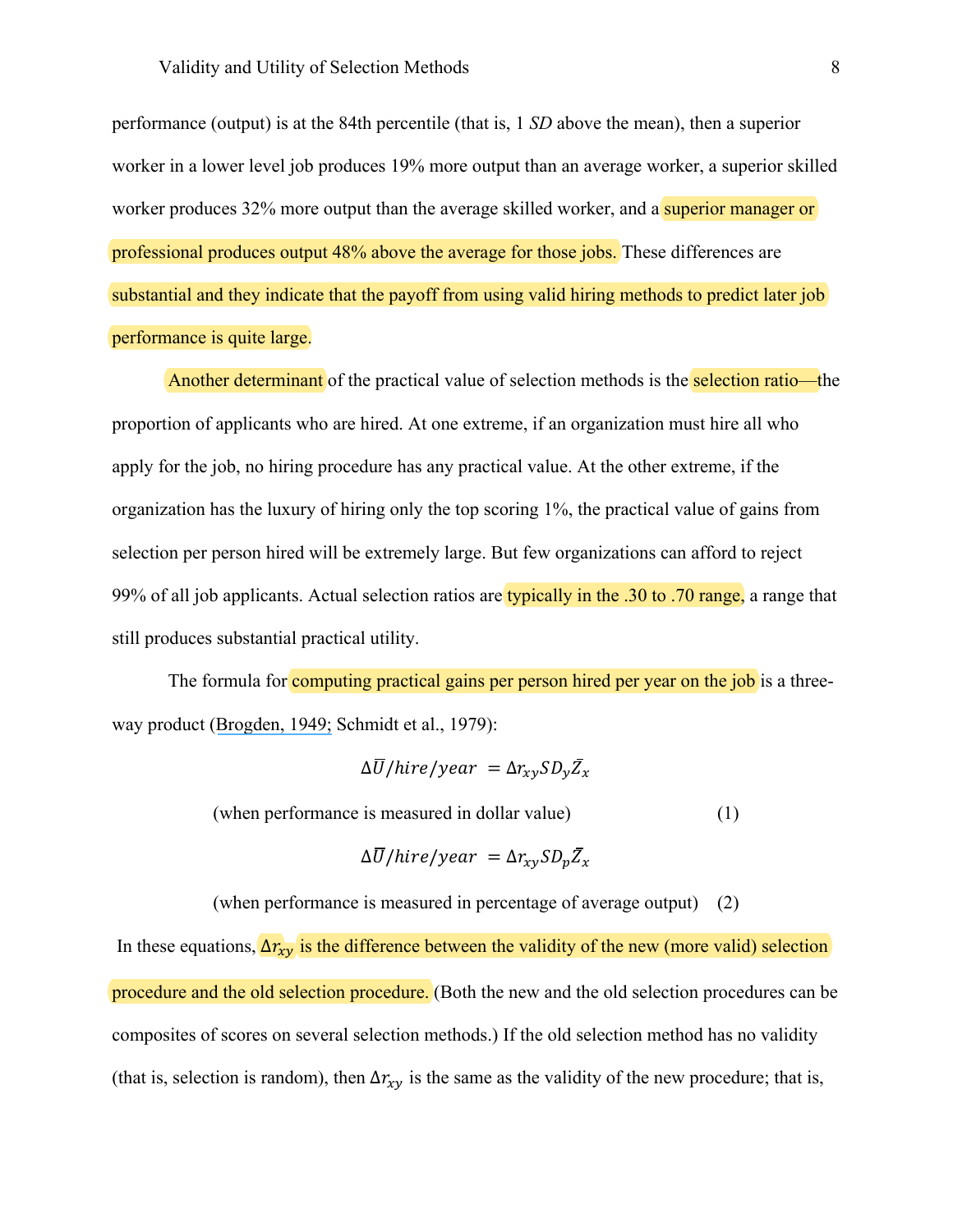$\Delta r_{xy} = r_{xy}$ . Hence, relative to random selection, practical value (utility) is directly proportional to validity. If the old procedure has some validity, then the utility gain is directly proportional to  $\Delta r_{xy}$ . The term  $\overline{Z_x}$  is the average score on the employment procedure of those hired (in *z* -score form), as compared to the general applicant pool. The smaller the selection ratio, the higher this value will be. The first equation expresses selection utility in dollars. For example, a typical final figure for a medium complexity job might be \$18,000, meaning that increasing the validity of the hiring methods leads to an average increase in output per hire of \$18,000 per year. To get the full value, one must of course multiply by the number of workers hired. If 100 are hired, then the increase would be  $(100)(\$18,000) = \$1,800,000$ . Finally, one must consider the number of years these workers remain on the job, because the \$18,000 per worker is realized each year that worker remains on the job. Of all these factors that affect the practical value, only validity is a characteristic of the personnel measure itself.

The second equation expresses the practical value in **percentage of increase in output.** For example, a typical figure is 9%, meaning that workers hired with the improved selection method will have on average 9% higher output. A 9% increase in labor productivity would typically be very important economically for the firm, and might make the difference between success and bankruptcy.

What we have presented here is not, of course, a comprehensive discussion of selection utility. Readers who would like more detail are referred to the research articles cited above and to [Boudreau \(1983a](https://www.researchgate.net/publication/227744860_Economic_Considerations_in_Estimating_the_Utility_of_Human_Resource_Productivity_Improvement_Programs?el=1_x_8&enrichId=rgreq-ac03d29ee90470b28e65c5b16b199479-XXX&enrichSource=Y292ZXJQYWdlOzMwOTIwMzg5ODtBUzo0MTgyNTE3OTMyODkyMThAMTQ3NjczMDQwNjU0Mw==), [1983b](https://www.researchgate.net/publication/232445169_Effects_of_Employee_Flows_on_Utility_Analysis_of_Human_Resource_Productivity_Improvement_Programs?el=1_x_8&enrichId=rgreq-ac03d29ee90470b28e65c5b16b199479-XXX&enrichSource=Y292ZXJQYWdlOzMwOTIwMzg5ODtBUzo0MTgyNTE3OTMyODkyMThAMTQ3NjczMDQwNjU0Mw==), [1984](https://www.researchgate.net/publication/230103834_Decision_Theory_Contributions_to_HRM_Research_and_Practice?el=1_x_8&enrichId=rgreq-ac03d29ee90470b28e65c5b16b199479-XXX&enrichSource=Y292ZXJQYWdlOzMwOTIwMzg5ODtBUzo0MTgyNTE3OTMyODkyMThAMTQ3NjczMDQwNjU0Mw==)), Cascio and Silbey (1979), [Cronshaw and Alexander \(1985\)](https://www.researchgate.net/publication/222009489_One_answer_to_the_demand_for_accountability_Selection_utility_as_an_investment_decision?el=1_x_8&enrichId=rgreq-ac03d29ee90470b28e65c5b16b199479-XXX&enrichSource=Y292ZXJQYWdlOzMwOTIwMzg5ODtBUzo0MTgyNTE3OTMyODkyMThAMTQ3NjczMDQwNjU0Mw==), Hunter, Schmidt, and [Coggin \(1988\)](https://www.researchgate.net/publication/247406196_Problems_and_Pitfalls_in_Using_Capital_Budgeting_and_Financial_Accounting_Techniques_in_Assessing_the_Utility_of_Personnel_Programs?el=1_x_8&enrichId=rgreq-ac03d29ee90470b28e65c5b16b199479-XXX&enrichSource=Y292ZXJQYWdlOzMwOTIwMzg5ODtBUzo0MTgyNTE3OTMyODkyMThAMTQ3NjczMDQwNjU0Mw==), Hunter and Schmidt (1982, 1983), Schmidt and Hunter (1983), Schmidt, Hunter, Outerbridge, and [Trattner \(1986\)](https://www.researchgate.net/publication/227913563_The_economic_impact_of_job_selection_methods_on_size_productivity_and_payroll_costs_of_the_federal_work_force_An_empirically_based_demonstration?el=1_x_8&enrichId=rgreq-ac03d29ee90470b28e65c5b16b199479-XXX&enrichSource=Y292ZXJQYWdlOzMwOTIwMzg5ODtBUzo0MTgyNTE3OTMyODkyMThAMTQ3NjczMDQwNjU0Mw==), Schmidt, Hunter, and [Pearlman](https://www.researchgate.net/publication/229614433_Assessing_the_Economic_Impact_of_Personnel_Programs_on_Workforce_Productivity?el=1_x_8&enrichId=rgreq-ac03d29ee90470b28e65c5b16b199479-XXX&enrichSource=Y292ZXJQYWdlOzMwOTIwMzg5ODtBUzo0MTgyNTE3OTMyODkyMThAMTQ3NjczMDQwNjU0Mw==) [\(1982\)](https://www.researchgate.net/publication/229614433_Assessing_the_Economic_Impact_of_Personnel_Programs_on_Workforce_Productivity?el=1_x_8&enrichId=rgreq-ac03d29ee90470b28e65c5b16b199479-XXX&enrichSource=Y292ZXJQYWdlOzMwOTIwMzg5ODtBUzo0MTgyNTE3OTMyODkyMThAMTQ3NjczMDQwNjU0Mw==), and [Schmidt et al. \(1984\)](https://www.researchgate.net/publication/232449844_Selection_Utility_in_the_Occupation_of_US_Park_Ranger_for_Three_Modes_of_Test_Use?el=1_x_8&enrichId=rgreq-ac03d29ee90470b28e65c5b16b199479-XXX&enrichSource=Y292ZXJQYWdlOzMwOTIwMzg5ODtBUzo0MTgyNTE3OTMyODkyMThAMTQ3NjczMDQwNjU0Mw==). Our purpose here is to make three important points: (a) the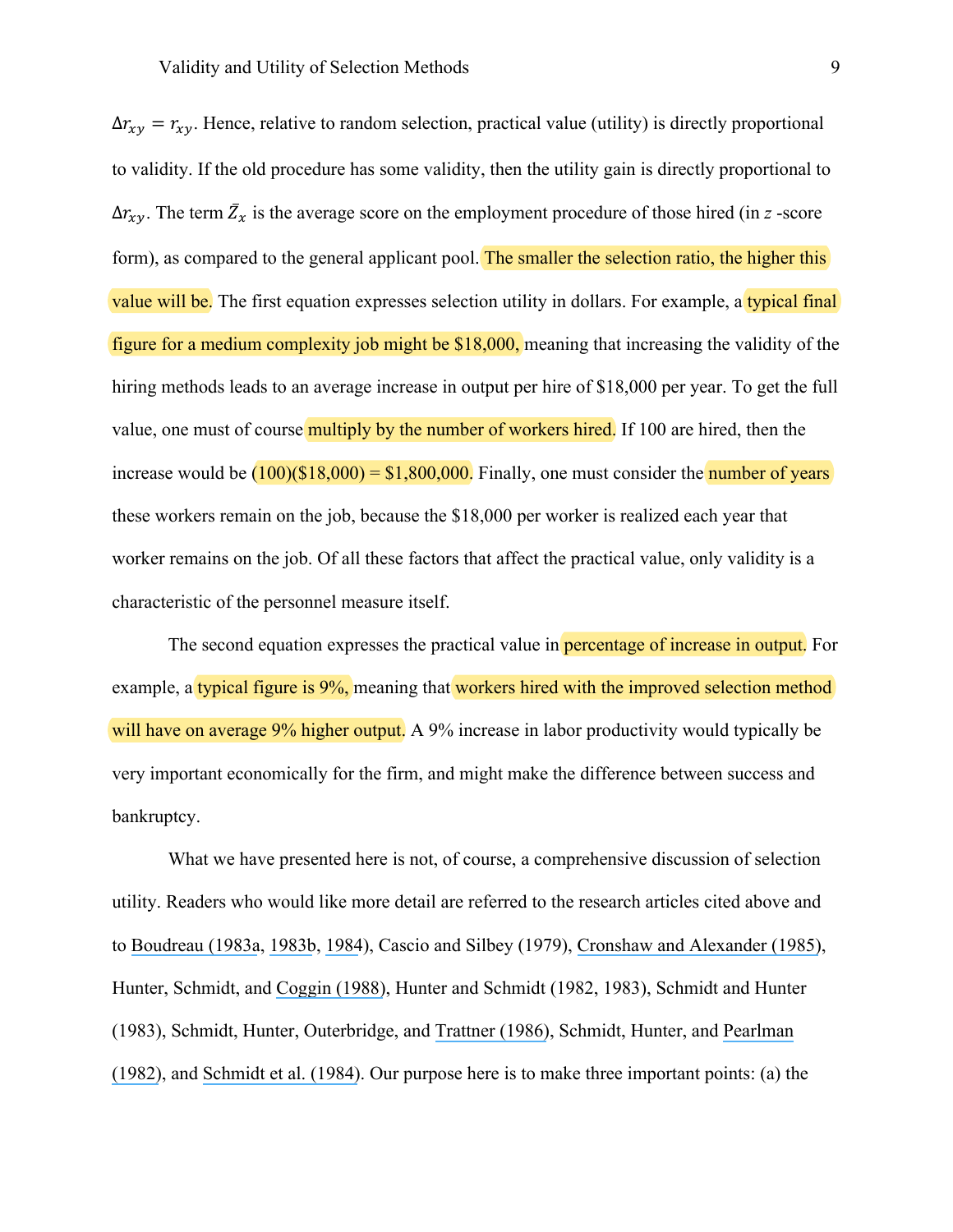economic value of gains from improved hiring methods are typically quite large, (b) these gains are directly proportional to the size of the increase in validity when moving from the old to the new selection procedures, and (c) no other characteristic of a personnel measure is as important as predictive validity. If one looks at the two equations above, one sees that practical value per person hired is a three-way product. One of the three elements in that three-way product is predictive validity. The other two— $SD_y$  or  $SD_p$  and  $\bar{Z}_x$ —are equally important, but they are characteristics of the job or the situation, not of the personnel measure.

#### **Validity of Personnel Assessment Methods: 100 Years of Research Findings**

Research studies assessing the ability of personnel assessment methods to predict future job performance and future learning (e.g., in training programs) have been conducted since the first decade of the 20th century. However, as early as the 1920s it became apparent that different studies conducted on the same assessment procedure did not appear to agree in their results. Validity estimates for the same method and same job were quite different for different studies. During the 1930s and 1940s the belief developed that this state of affairs resulted from subtle differences between jobs that were difficult or impossible for job analysts and job analysis methodology to detect. That is, researchers concluded that the validity of a given procedure really was different in different settings for what appeared to be basically the same job, and that the conflicting findings in validity studies were just reflecting this fact of reality.

This belief, called the theory of situational specificity of validity, remained dominant in personnel psychology until the late 1970s when it was discovered that most of the differences across studies were due to statistical and measurement artifacts and not to real differences in the jobs ([Schmidt & Hunter, 1977;](https://www.researchgate.net/publication/232591217_Development_of_a_General_Solution_to_the_Problem_of_Validity_Generalization?el=1_x_8&enrichId=rgreq-ac03d29ee90470b28e65c5b16b199479-XXX&enrichSource=Y292ZXJQYWdlOzMwOTIwMzg5ODtBUzo0MTgyNTE3OTMyODkyMThAMTQ3NjczMDQwNjU0Mw==) [Schmidt, Hunter, Pearlman, & Shane, 1979](https://www.researchgate.net/publication/229687981_Further_Tests_of_the_Schmidt-Hunter-Bayesian_Validity_Generalization_Procedure?el=1_x_8&enrichId=rgreq-ac03d29ee90470b28e65c5b16b199479-XXX&enrichSource=Y292ZXJQYWdlOzMwOTIwMzg5ODtBUzo0MTgyNTE3OTMyODkyMThAMTQ3NjczMDQwNjU0Mw==)). The largest of these artifacts was simple sampling error variation, caused by the use of small samples in the studies.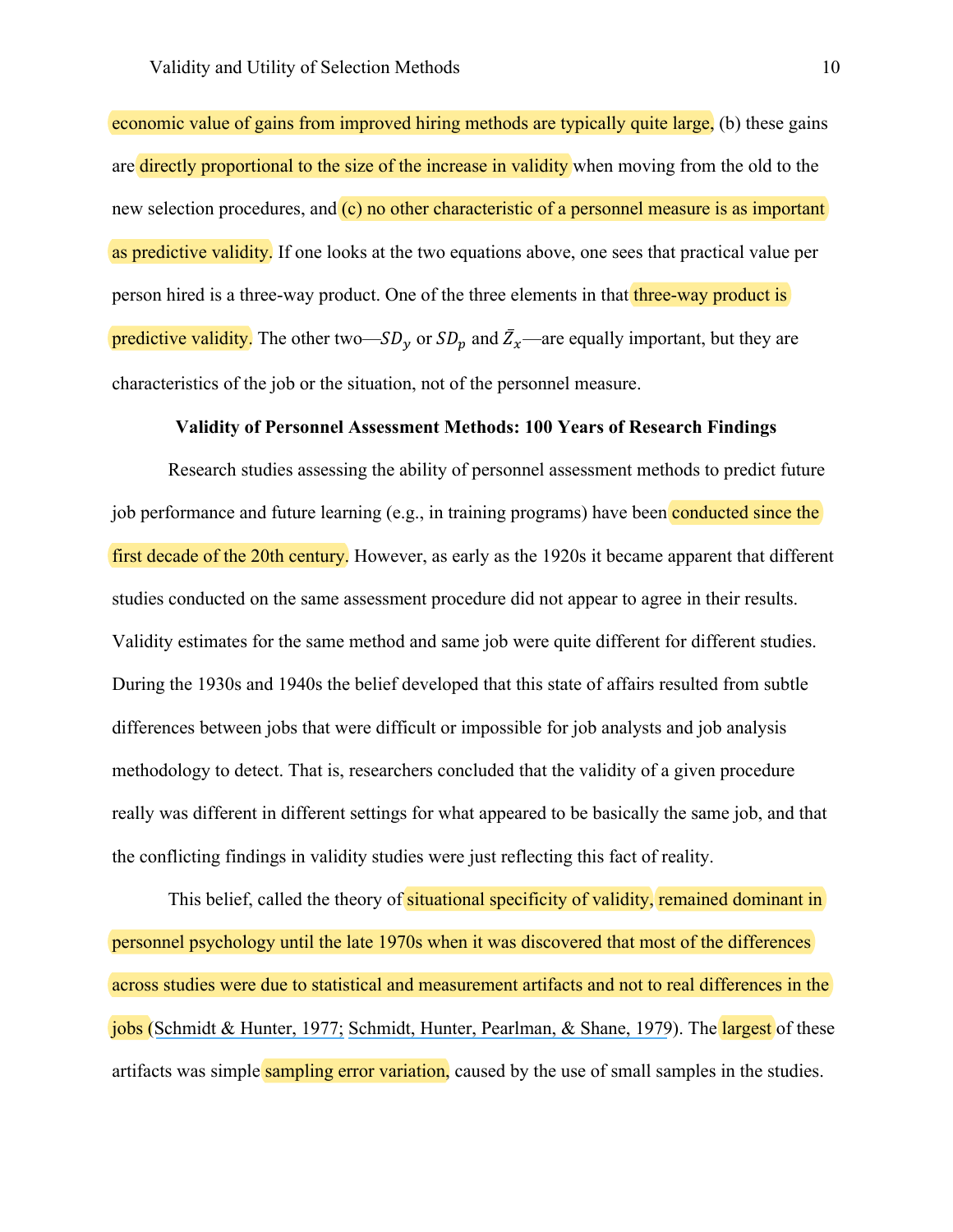(The number of employees per study was usually in the  $40-70$  range.) This realization led to the development of quantitative techniques collectively called meta-analysis that could combine validity estimates across studies and correct for the effects of these statistical and measurement artifacts (Hunter & Schmidt, 1990; 2004; [Hunter, Schmidt, & Jackson, 1982;](https://www.researchgate.net/publication/275414777_Meta-Analysis_Cumulating_Research_Findings_Across_Studies?el=1_x_8&enrichId=rgreq-ac03d29ee90470b28e65c5b16b199479-XXX&enrichSource=Y292ZXJQYWdlOzMwOTIwMzg5ODtBUzo0MTgyNTE3OTMyODkyMThAMTQ3NjczMDQwNjU0Mw==) [Schmidt &](https://www.researchgate.net/publication/235726244_Methods_of_Meta-Analysis_Corrected_Error_and_Bias_in_Research_Findings?el=1_x_8&enrichId=rgreq-ac03d29ee90470b28e65c5b16b199479-XXX&enrichSource=Y292ZXJQYWdlOzMwOTIwMzg5ODtBUzo0MTgyNTE3OTMyODkyMThAMTQ3NjczMDQwNjU0Mw==) Hunter, [2015](https://www.researchgate.net/publication/235726244_Methods_of_Meta-Analysis_Corrected_Error_and_Bias_in_Research_Findings?el=1_x_8&enrichId=rgreq-ac03d29ee90470b28e65c5b16b199479-XXX&enrichSource=Y292ZXJQYWdlOzMwOTIwMzg5ODtBUzo0MTgyNTE3OTMyODkyMThAMTQ3NjczMDQwNjU0Mw==)). Studies based on meta-analysis provided more accurate estimates of the average operational validity and showed that the level of real variability of validities was usually quite small and might in fact be zero ([Schmidt, 1992;](https://www.researchgate.net/publication/280689992_What_Do_Data_Really_Mean_Research_Findings_Meta-Analysis_and_Cumulative_Knowledge_in_Psychology?el=1_x_8&enrichId=rgreq-ac03d29ee90470b28e65c5b16b199479-XXX&enrichSource=Y292ZXJQYWdlOzMwOTIwMzg5ODtBUzo0MTgyNTE3OTMyODkyMThAMTQ3NjczMDQwNjU0Mw==) [Schmidt et al., 1993](https://www.researchgate.net/publication/232530550_Refinements_in_Validity_Generalization_Methods_Implications_for_the_Situational_Specificity_Hypothesis?el=1_x_8&enrichId=rgreq-ac03d29ee90470b28e65c5b16b199479-XXX&enrichSource=Y292ZXJQYWdlOzMwOTIwMzg5ODtBUzo0MTgyNTE3OTMyODkyMThAMTQ3NjczMDQwNjU0Mw==)). In addition, the findings indicated that the variability of validity was not only small or zero across settings for the same type of job, but was also small across different kinds of jobs of similar complexity (Hunter, 1980; [Schmidt, Hunter, & Pearlman, 1981](https://www.researchgate.net/publication/232514961_Task_differences_as_moderators_of_aptitude_test_validity_in_selection_A_red_herring?el=1_x_8&enrichId=rgreq-ac03d29ee90470b28e65c5b16b199479-XXX&enrichSource=Y292ZXJQYWdlOzMwOTIwMzg5ODtBUzo0MTgyNTE3OTMyODkyMThAMTQ3NjczMDQwNjU0Mw==)). These findings made it possible to select the most valid personnel measures for any job. They also made it possible to compare the validity of different personnel measures for jobs in general, as we do in this paper.

Table 1 summarizes research findings for the prediction of performance on the job. The third column in Table 1 shows the estimated mean validity of 31 selection methods for predicting performance on the job, as revealed by meta-analyses. Performance on the job was typically measured using supervisory ratings of job performance, but production records, sales records, and other measures were also used. The sources and other information about these validity figures are given in the notes to Table 1.

#### **[Insert Table 1 about here]**

Many of the selection methods in Table 1 also predict job-related learning; that is, the acquisition of job knowledge with experience on the job, and the amount learned in training and development programs. However, the overall amount of research on the prediction of learning is less. For many of the procedures in Table 1, there is little research evidence on their ability to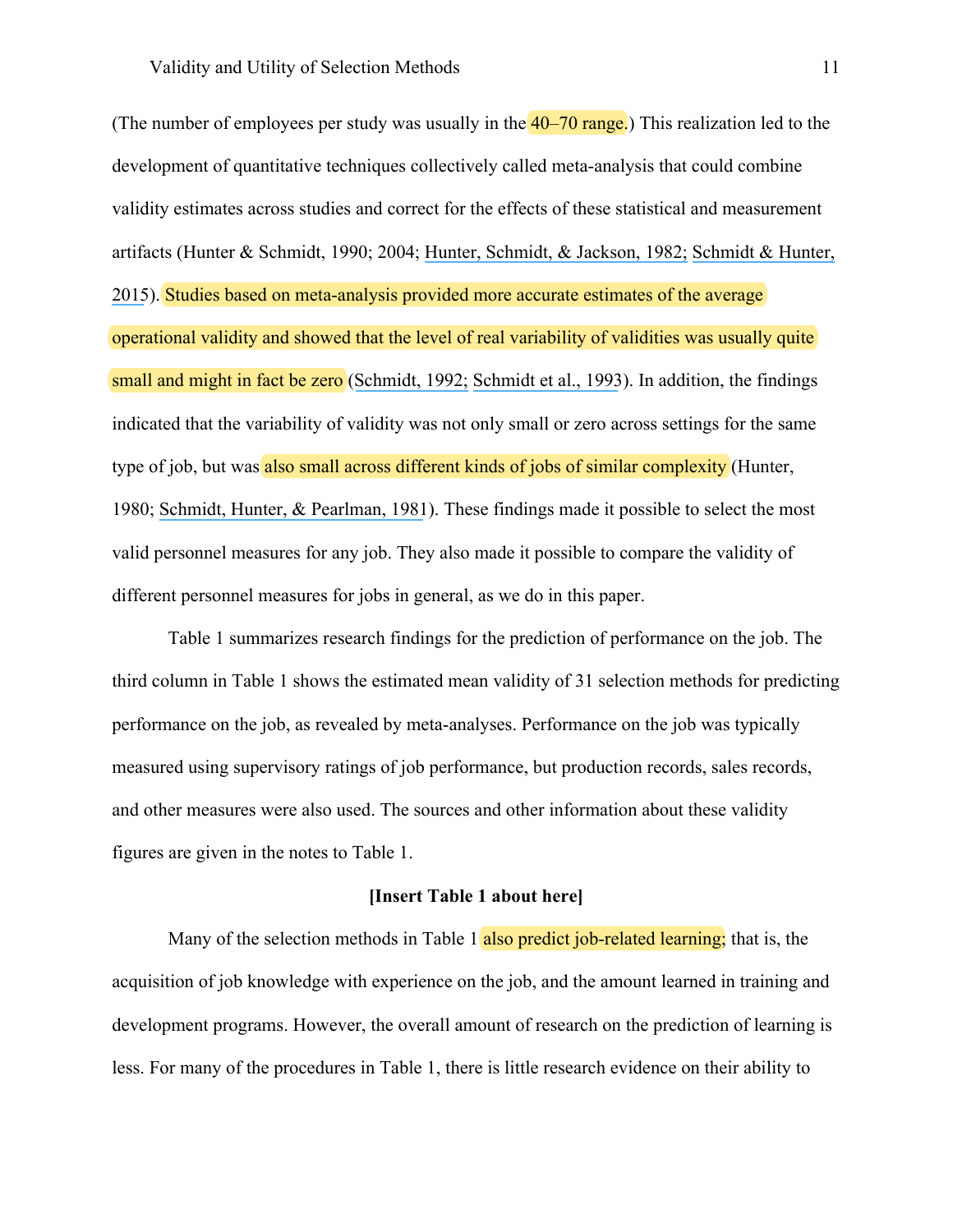predict future job-related learning. Table 2 summarizes available research findings for the prediction of performance in training programs. The third column in Table 2 shows the mean validity of 16 selection methods as revealed by available meta-analyses. In the vast majority of the studies included in these meta-analyses, performance in training was assessed using objective measures of amount learned on the job; trainer ratings of amount learned were used in about 5% of the studies.

# **[Insert Table 2 about here]**

Unless otherwise noted in Tables 1 and 2, all validity estimates in Tables 1 and 2 are corrected for the downward bias due to measurement error in the measures of job performance and for range restriction on the selection method in incumbent samples relative to applicant populations. No correction is made for measurement error in the predictor scores, because observed scores must be used in selection; true scores are unknown and cannot be used. Observed validity estimates corrected in this manner estimate operational validities of selection methods when used to hire from applicant pools. Operational validities are also referred to as true validities. In both tables selection methods are presented in the order of their incremental validity over that of GMA rather than in the order of their zero order operational validity. In both tables they are numbered from low to high on this dimension and the procedures in Table 1 are discussed in this order.

# **1.** General Mental Ability (GMA)

In the pantheon of 31 personnel measures in Table 1, GMA (also called general cognitive ability and general intelligence) occupies a special place, for several reasons. First, it has the highest validity and lowest application cost. Second, the research evidence for the validity of GMA measures for predicting job performance is stronger than that for any other method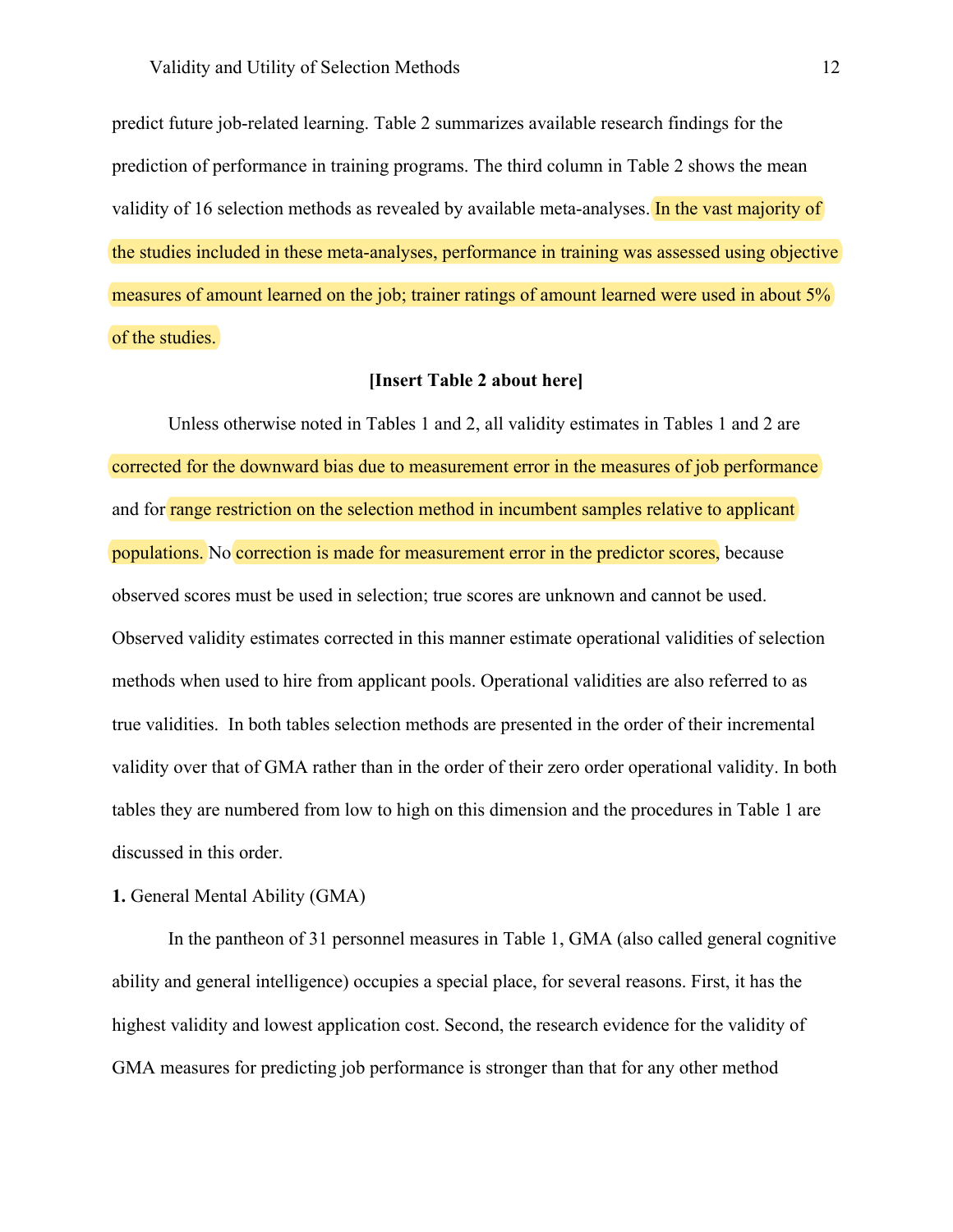([Hunter, 1986;](https://www.researchgate.net/publication/222275094_Cognitive_Ability_Cognitive_Aptitudes_Job_Knowledge_and_Job_Performance?el=1_x_8&enrichId=rgreq-ac03d29ee90470b28e65c5b16b199479-XXX&enrichSource=Y292ZXJQYWdlOzMwOTIwMzg5ODtBUzo0MTgyNTE3OTMyODkyMThAMTQ3NjczMDQwNjU0Mw==) [Hunter & Schmidt, 1996;](https://www.researchgate.net/publication/297380615_Intelligence_and_job_performance_Economic_and_social_implications?el=1_x_8&enrichId=rgreq-ac03d29ee90470b28e65c5b16b199479-XXX&enrichSource=Y292ZXJQYWdlOzMwOTIwMzg5ODtBUzo0MTgyNTE3OTMyODkyMThAMTQ3NjczMDQwNjU0Mw==) [Ree & Earles, 1992;](https://www.researchgate.net/publication/276960988_Intelligence_Is_the_Best_Predictor_of_Job_Performance?el=1_x_8&enrichId=rgreq-ac03d29ee90470b28e65c5b16b199479-XXX&enrichSource=Y292ZXJQYWdlOzMwOTIwMzg5ODtBUzo0MTgyNTE3OTMyODkyMThAMTQ3NjczMDQwNjU0Mw==) [Schmidt, 2002;](https://www.researchgate.net/publication/240237107_The_Role_of_General_Cognitive_Ability_and_Job_Performance_Why_There_Cannot_Be_a_Debate?el=1_x_8&enrichId=rgreq-ac03d29ee90470b28e65c5b16b199479-XXX&enrichSource=Y292ZXJQYWdlOzMwOTIwMzg5ODtBUzo0MTgyNTE3OTMyODkyMThAMTQ3NjczMDQwNjU0Mw==) Schmidt & Hunter, 1981; [Schmidt et al., 2008](https://www.researchgate.net/publication/229646221_Increased_accuracy_for_range_restriction_corrections_Implications_for_the_role_of_personality_and_general_mental_ability_in_job_and_training_performance?el=1_x_8&enrichId=rgreq-ac03d29ee90470b28e65c5b16b199479-XXX&enrichSource=Y292ZXJQYWdlOzMwOTIwMzg5ODtBUzo0MTgyNTE3OTMyODkyMThAMTQ3NjczMDQwNjU0Mw==)). Literally thousands of studies of the validity of GMA have been conducted over the last 100 years. By contrast, fewer studies (often far fewer studies) have been conducted on the validity of other selection methods. Third, GMA has been shown to be the best available predictor of job-related learning. It is the best predictor of acquisition of job knowledge on the job (Schmidt & Hunter, 1992; Schmidt, Hunter, & Outerbridge, 1986) and of performance (learning) in job training programs ([Hunter, 1986;](https://www.researchgate.net/publication/222275094_Cognitive_Ability_Cognitive_Aptitudes_Job_Knowledge_and_Job_Performance?el=1_x_8&enrichId=rgreq-ac03d29ee90470b28e65c5b16b199479-XXX&enrichSource=Y292ZXJQYWdlOzMwOTIwMzg5ODtBUzo0MTgyNTE3OTMyODkyMThAMTQ3NjczMDQwNjU0Mw==) Hunter & Hunter, 1984; [Ree & Earles, 1992;](https://www.researchgate.net/publication/276960988_Intelligence_Is_the_Best_Predictor_of_Job_Performance?el=1_x_8&enrichId=rgreq-ac03d29ee90470b28e65c5b16b199479-XXX&enrichSource=Y292ZXJQYWdlOzMwOTIwMzg5ODtBUzo0MTgyNTE3OTMyODkyMThAMTQ3NjczMDQwNjU0Mw==)  [Schmidt et al., 2008](https://www.researchgate.net/publication/229646221_Increased_accuracy_for_range_restriction_corrections_Implications_for_the_role_of_personality_and_general_mental_ability_in_job_and_training_performance?el=1_x_8&enrichId=rgreq-ac03d29ee90470b28e65c5b16b199479-XXX&enrichSource=Y292ZXJQYWdlOzMwOTIwMzg5ODtBUzo0MTgyNTE3OTMyODkyMThAMTQ3NjczMDQwNjU0Mw==)). Fourth, the theoretical foundation for GMA is stronger than for any other personnel measure. Theories of intelligence have been developed and tested by psychologists for around 100 years (Brody, 1992; [Carroll, 1993;](https://www.researchgate.net/publication/289963201_Human_cognitive_abilities_A_survey_of_factor-analytic_studies?el=1_x_8&enrichId=rgreq-ac03d29ee90470b28e65c5b16b199479-XXX&enrichSource=Y292ZXJQYWdlOzMwOTIwMzg5ODtBUzo0MTgyNTE3OTMyODkyMThAMTQ3NjczMDQwNjU0Mw==) [Jensen, 1998](https://www.researchgate.net/publication/28113080_The_g_Factor_The_Science_of_Mental_Ability?el=1_x_8&enrichId=rgreq-ac03d29ee90470b28e65c5b16b199479-XXX&enrichSource=Y292ZXJQYWdlOzMwOTIwMzg5ODtBUzo0MTgyNTE3OTMyODkyMThAMTQ3NjczMDQwNjU0Mw==)). As a result of this massive research literature, the meaning of the construct of intelligence is much clearer than, for example, the meaning of what is measured by other selection procedures such as interviews, situational judgment tests, "emotional intelligence" measures, person-job fit measures, person-organization fit measures, or assessment centers ([Arthur & Villado, 2008;](https://www.researchgate.net/publication/null?el=1_x_8&enrichId=rgreq-ac03d29ee90470b28e65c5b16b199479-XXX&enrichSource=Y292ZXJQYWdlOzMwOTIwMzg5ODtBUzo0MTgyNTE3OTMyODkyMThAMTQ3NjczMDQwNjU0Mw==) Brody, 1992; [Hunter, 1986;](https://www.researchgate.net/publication/222275094_Cognitive_Ability_Cognitive_Aptitudes_Job_Knowledge_and_Job_Performance?el=1_x_8&enrichId=rgreq-ac03d29ee90470b28e65c5b16b199479-XXX&enrichSource=Y292ZXJQYWdlOzMwOTIwMzg5ODtBUzo0MTgyNTE3OTMyODkyMThAMTQ3NjczMDQwNjU0Mw==) [Jensen,](https://www.researchgate.net/publication/28113080_The_g_Factor_The_Science_of_Mental_Ability?el=1_x_8&enrichId=rgreq-ac03d29ee90470b28e65c5b16b199479-XXX&enrichSource=Y292ZXJQYWdlOzMwOTIwMzg5ODtBUzo0MTgyNTE3OTMyODkyMThAMTQ3NjczMDQwNjU0Mw==) [1998](https://www.researchgate.net/publication/28113080_The_g_Factor_The_Science_of_Mental_Ability?el=1_x_8&enrichId=rgreq-ac03d29ee90470b28e65c5b16b199479-XXX&enrichSource=Y292ZXJQYWdlOzMwOTIwMzg5ODtBUzo0MTgyNTE3OTMyODkyMThAMTQ3NjczMDQwNjU0Mw==)).

The value of .65 in Table 1 for the validity of GMA is the average of eight meta-analytic estimates as presented in [Schmidt et al. \(2008\)](https://www.researchgate.net/publication/229646221_Increased_accuracy_for_range_restriction_corrections_Implications_for_the_role_of_personality_and_general_mental_ability_in_job_and_training_performance?el=1_x_8&enrichId=rgreq-ac03d29ee90470b28e65c5b16b199479-XXX&enrichSource=Y292ZXJQYWdlOzMwOTIwMzg5ODtBUzo0MTgyNTE3OTMyODkyMThAMTQ3NjczMDQwNjU0Mw==). Based on the data from a large meta-analytic study conducted for the U.S. Department of Labor (Hunter, 1980; Hunter & Hunter, 1984), [Hunter et al. \(2006\)](https://www.researchgate.net/publication/7046251_Implications_of_Direct_and_Indirect_Range_Restriction_for_Meta-Analysis_Methods_and_Findings?el=1_x_8&enrichId=rgreq-ac03d29ee90470b28e65c5b16b199479-XXX&enrichSource=Y292ZXJQYWdlOzMwOTIwMzg5ODtBUzo0MTgyNTE3OTMyODkyMThAMTQ3NjczMDQwNjU0Mw==), after applying the new range correction procedure, found that GMA validity ranged from .74 for professional and managerial jobs down to .39 for unskilled jobs. The mean validity for medium complexity jobs (62% of all jobs in the U.S.) was .66. When [Schmidt et al.](https://www.researchgate.net/publication/229646221_Increased_accuracy_for_range_restriction_corrections_Implications_for_the_role_of_personality_and_general_mental_ability_in_job_and_training_performance?el=1_x_8&enrichId=rgreq-ac03d29ee90470b28e65c5b16b199479-XXX&enrichSource=Y292ZXJQYWdlOzMwOTIwMzg5ODtBUzo0MTgyNTE3OTMyODkyMThAMTQ3NjczMDQwNjU0Mw==)  [\(2008\)](https://www.researchgate.net/publication/229646221_Increased_accuracy_for_range_restriction_corrections_Implications_for_the_role_of_personality_and_general_mental_ability_in_job_and_training_performance?el=1_x_8&enrichId=rgreq-ac03d29ee90470b28e65c5b16b199479-XXX&enrichSource=Y292ZXJQYWdlOzMwOTIwMzg5ODtBUzo0MTgyNTE3OTMyODkyMThAMTQ3NjczMDQwNjU0Mw==) averaged this value with seven other meta-analytic values the overall average was the .65 seen in Table 1. The medium complexity category includes skilled blue collar jobs and mid-level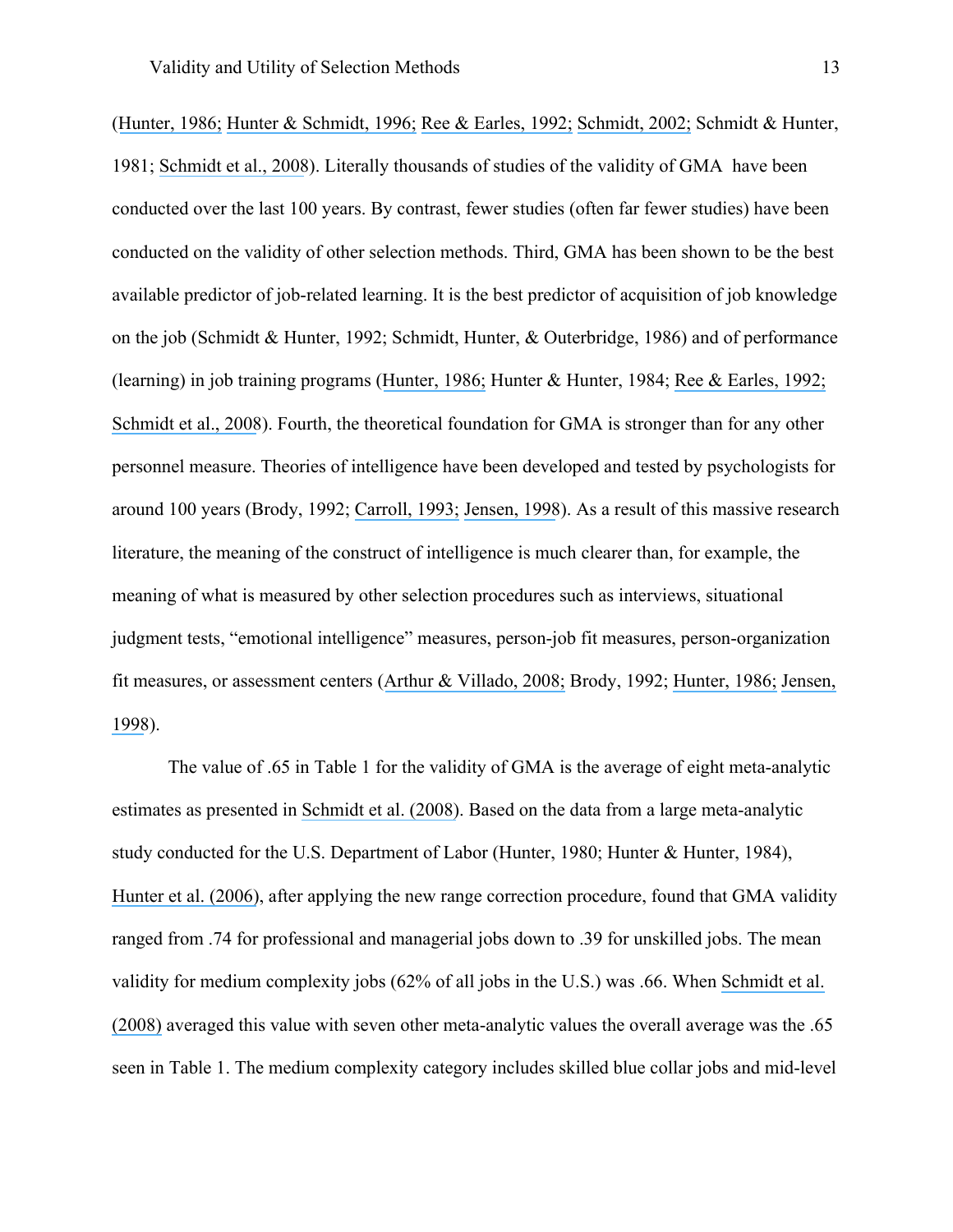white collar jobs, such as upper level clerical and mid to lower level administrative and managerial jobs. Hence, the conclusions in this article apply mainly to the middle 62% of jobs in the U.S. economy in terms of complexity. This figure of .65 produces a high level of practical utility; it produces 65% of the gain in job performance that would be realized with perfectly accurate selection.

As noted above, GMA is also an excellent predictor of job-related learning. It has been found to have high and essentially equal predictive validity for performance (amount learned) in job training programs for jobs at all job levels studied. The average validity value across eight meta-analyses in Schmidt et al. (2008) is .67. This is the figure entered in Table 2. [This is also the average value found in the U.S. Department of Labor research (Hunter et al., 2006).] Thus, when an employer uses GMA to select employees who will have a high level of performance on the job, that employer is also selecting those who will learn the most from job training programs and will acquire job knowledge faster from experience on the job. In fact, most selection procedures shown to be valid for training performance are also valid for predicting job performance, as can be seen by comparing Table 2 to Table 1. Examples include integrity tests, conscientiousness tests, and employment interviews.

Because of its special status, GMA can be considered the primary personnel measure for hiring decisions, and we can consider the remaining 30 personnel measures as supplements to GMA measures. That is, in the case of each of the other measures, one can ask the following question: When used in a properly weighted combination with a GMA measure, how much will each of these measures increase predictive validity for job performance over the .65 that can be obtained by using only GMA? This "incremental validity" translates into incremental utility, that is, into increases in practical value. Because validity is directly proportional to utility, the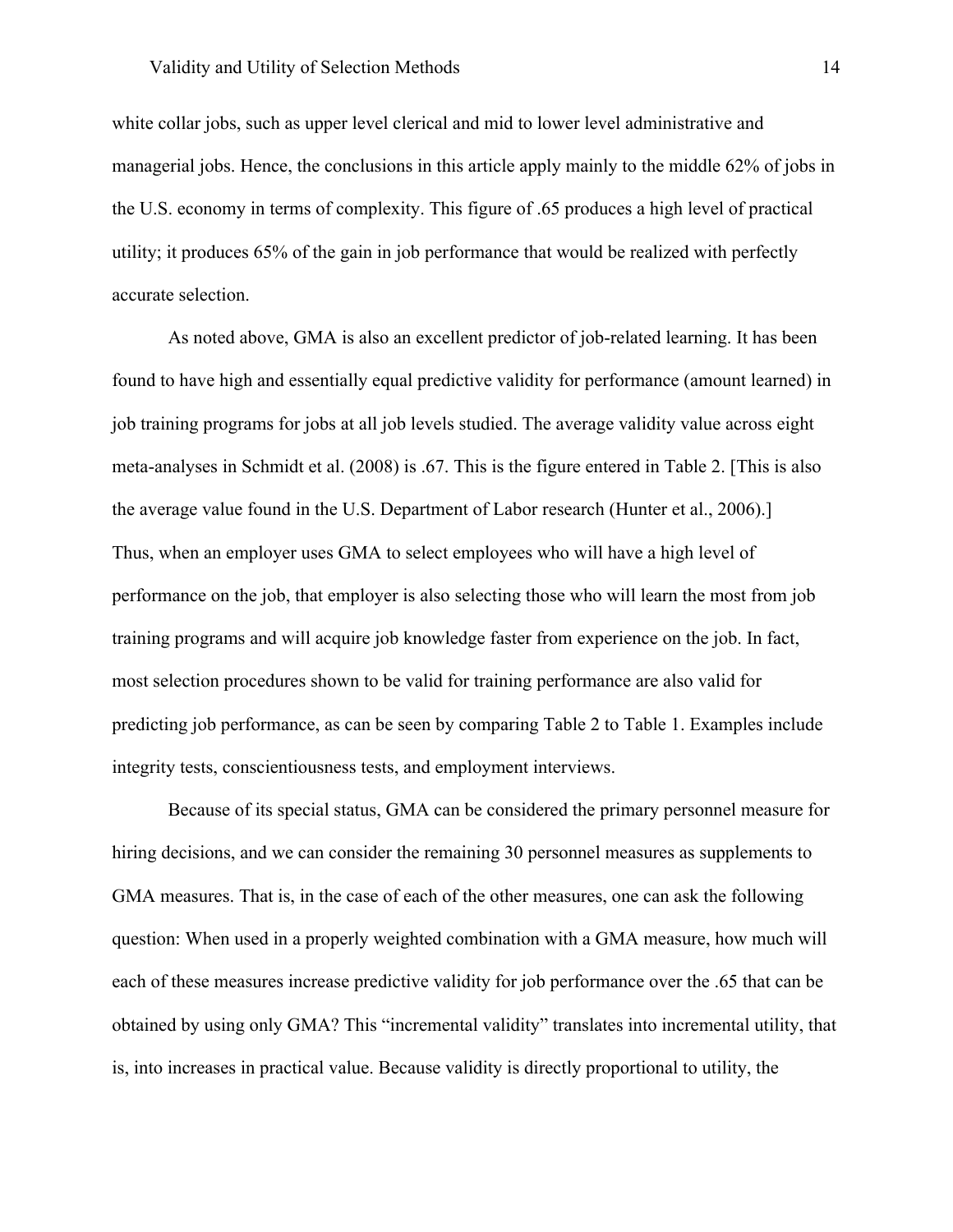#### Validity and Utility of Selection Methods 15

percentage increase in validity produced by adding the second measure is also the percentage of increase in practical value (utility). In Tables 1 and 2 selection measures are presented not in the order of their zero order operational validity, but in the order of their incremental contribution to prediction. It will become apparent that many hiring procedures currently receiving a lot of attention in business and other organizations make little or no contribution to predictive validity over that of GMA. In addition, many of these hiring procedures also have low zero order validity.

The increase in validity (and utility) depends not only on the validity of the measure added to GMA, but also on the correlation between the two measures. The smaller this correlation is, the larger is the increase in overall validity. The figures for incremental validity in Table 1 are affected by these correlations. The correlations between mental ability measures and the other measures were estimated from the research literature (often from meta-analyses); the sources of these estimates are given in the notes to Tables 1 and 2. To accurately represent the observed score correlations between predictors in applicant populations, we corrected all correlations between GMA and other predictors for indirect range restriction but not for measurement error in the measure of either predictor.

#### **2.** Integrity Tests

Consider integrity tests. These tests are used in business and industry to hire employees with reduced probability of counterproductive work behaviors on the job, such as fighting, drinking or taking drugs, stealing from the employer, equipment sabotage, or excessive absenteeism. Integrity tests do predict these behaviors, but surprisingly they also predict overall job performance ([Ones, Viswesvaran, & Schmidt, 1993](https://www.researchgate.net/publication/232585195_Comprehensive_Meta-Analysis_of_Integrity_Test_Validities_Findings_and_Implications_for_Personnel_Selection_and_Theories_of_Job_Performance?el=1_x_8&enrichId=rgreq-ac03d29ee90470b28e65c5b16b199479-XXX&enrichSource=Y292ZXJQYWdlOzMwOTIwMzg5ODtBUzo0MTgyNTE3OTMyODkyMThAMTQ3NjczMDQwNjU0Mw==)). The zero order operational validity for job performance is .46. As seen in Table 1, adding an integrity test to the GMA test produces a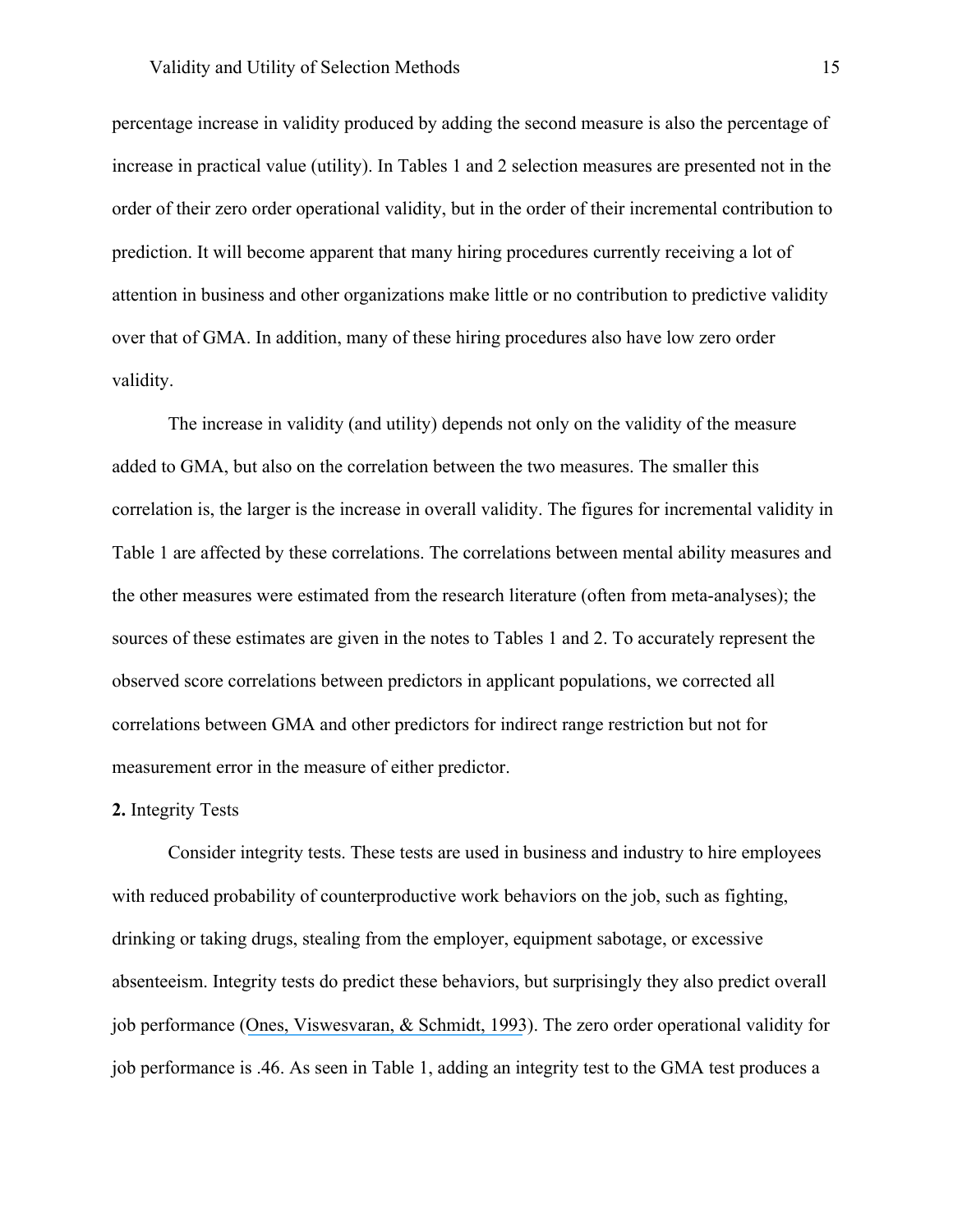.13 increment in validity, a 20% increase in validity and therefore in practical utility. Validity increases from .65 to .78. This largest of incremental of validities is due in significant part to the fact that integrity tests correlate nearly zero with GMA.

A meta-analysis based on 8 studies and 2,364 individuals estimated the mean validity of integrity tests for predicting performance in training programs at .43 (Schmidt, Ones,  $\&$ Viswesvaran, 1994). As can be seen in Table 2, the incremental validity for integrity tests for predicting training performance is .11, which yields a 16% increase in validity and utility over that produced by GMA alone. In the prediction of training performance, integrity tests appear to produce higher incremental validity than any other measure studied to date. Integrity tests have been found to measure, in part, the personality traits of Conscientiousness, Agreeableness, and Emotional Stability (Ones, 1993). More recent research has shown that integrity tests also measure in part the construct of honesty-humility ([Marcus, Lee, & Ashton, 2007](https://www.researchgate.net/publication/229465335_Personality_dimensions_explaining_relationships_between_integrity_tests_and_counterproductive_behavior_Big_Five_or_one_in_addition?el=1_x_8&enrichId=rgreq-ac03d29ee90470b28e65c5b16b199479-XXX&enrichSource=Y292ZXJQYWdlOzMwOTIwMzg5ODtBUzo0MTgyNTE3OTMyODkyMThAMTQ3NjczMDQwNjU0Mw==)). This scale measures tendencies towards being sincere, modest, fair, and honest.

#### **3, 4, & 6.** Employment Interviews

Employment interviews can be either structured or unstructured (Huffcutt, Roth, & [McDaniel, 1996;](https://www.researchgate.net/publication/232572212_A_Meta-Analytic_Investigation_of_Cognitive_Ability_in_Employment_Interview_Evaluations_Moderating_Characteristics_and_Implications_for_Incremental_Validity?el=1_x_8&enrichId=rgreq-ac03d29ee90470b28e65c5b16b199479-XXX&enrichSource=Y292ZXJQYWdlOzMwOTIwMzg5ODtBUzo0MTgyNTE3OTMyODkyMThAMTQ3NjczMDQwNjU0Mw==) [McDaniel et al., 1994](https://www.researchgate.net/publication/280799263_The_Validity_of_Employment_Interviews_A_Comprehensive_Review_and_Meta-Analysis?el=1_x_8&enrichId=rgreq-ac03d29ee90470b28e65c5b16b199479-XXX&enrichSource=Y292ZXJQYWdlOzMwOTIwMzg5ODtBUzo0MTgyNTE3OTMyODkyMThAMTQ3NjczMDQwNjU0Mw==)). Unstructured interviews have no fixed format or set of questions to be answered. In fact, the same interviewer often asks different applicants different questions. Nor is there a fixed procedure for scoring responses; in fact, responses to individual questions are usually not scored, and only an overall evaluation (or rating) is given to each applicant, based on summary impressions and judgments. Structured interviews are exactly the opposite on all counts. In addition, the questions to be asked are usually determined by a careful analysis of the job in question and cannot be deviated from by the interviewer. Structured interviews are more costly to construct and use. Survey results indicate that many employment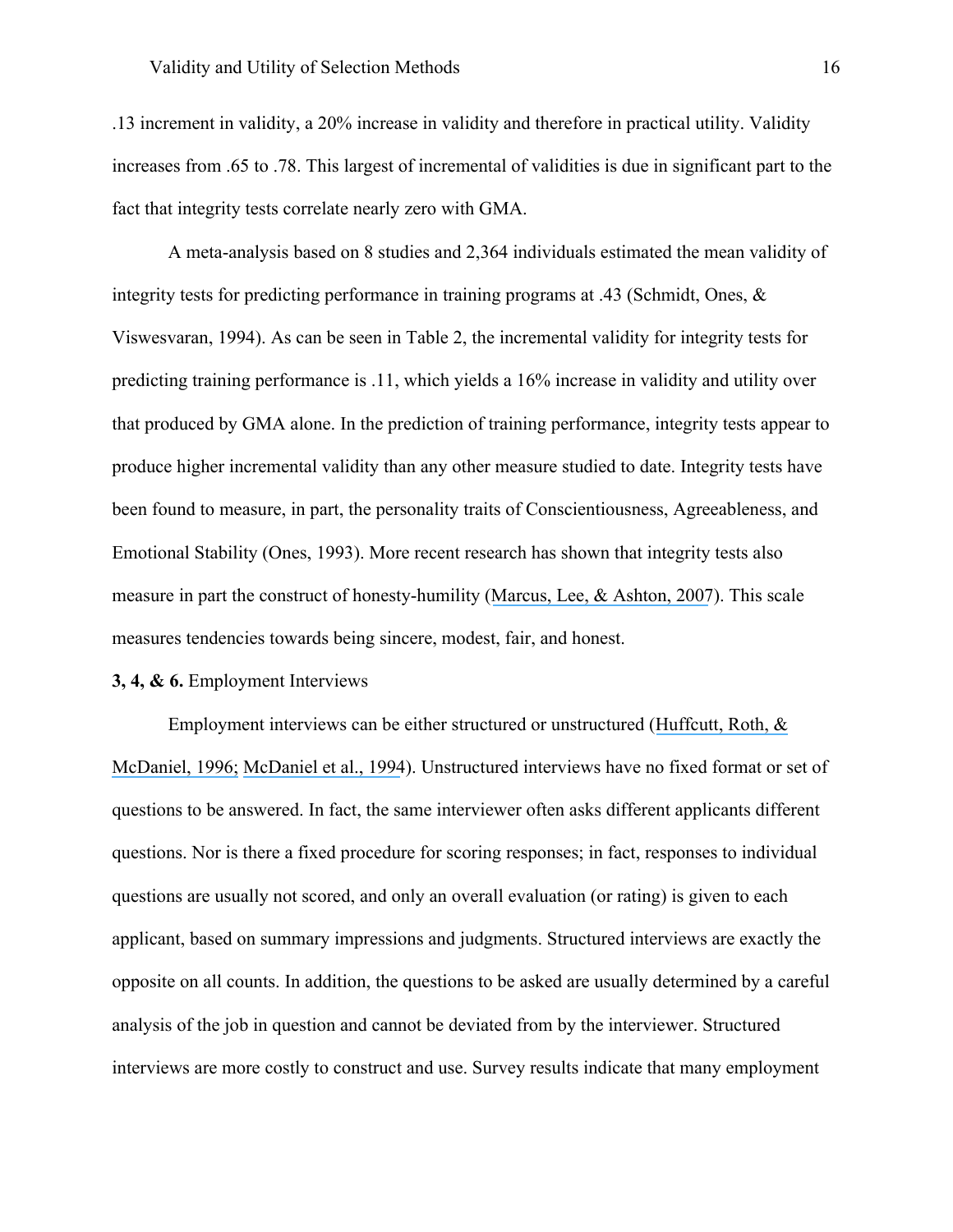interviewers (typically managers) object to having to use structured job interviews because of the restrictions they place on the way they conduct their interviews ([Schmidt & Zimmerman, 2004](https://www.researchgate.net/publication/8545846_A_Counterintuitive_Hypothesis_About_Employment_Interview_Validity_and_Some_Supporting_Evidence?el=1_x_8&enrichId=rgreq-ac03d29ee90470b28e65c5b16b199479-XXX&enrichSource=Y292ZXJQYWdlOzMwOTIwMzg5ODtBUzo0MTgyNTE3OTMyODkyMThAMTQ3NjczMDQwNjU0Mw==)).

Until recently, the available meta-analytic data indicated that the unstructured interview was less valid than the structured interview. Application of the new, more accurate method of correcting for range restriction changed that conclusion ([Oh, Postlethwaite, & Schmidt, 2013](https://www.researchgate.net/publication/255909880_Rethinking_the_validity_of_interviews_for_employment_decision_making_Implications_of_recent_developments_in_meta-analysis_Chapter_12_pp_297-329_In_D_J_Svyantek_K_Mahoney_Eds_Received_Wisdom_Kernels_of?el=1_x_8&enrichId=rgreq-ac03d29ee90470b28e65c5b16b199479-XXX&enrichSource=Y292ZXJQYWdlOzMwOTIwMzg5ODtBUzo0MTgyNTE3OTMyODkyMThAMTQ3NjczMDQwNjU0Mw==)). As shown in Table 1, the average operational validity of the structured and unstructured interviews is equal at .58. With the former less accurate procedure for correcting for range restriction the validity estimates were .51 for the structured interview and .38 for the unstructured interview. The new figures represent a substantial change, so some explanation is appropriate. The more accurate correction for range restriction requires an estimate of the reliability of the predictor. (See Hunter et al., 2006, for details.) For interviews, the appropriate reliability is estimated as the average correlation between different interviewers interviewing the same group of applicants on different occasions (different days). This form of reliability controls for all three relevant types of measurement error in interviews ([Schmidt & Hunter, 2015](https://www.researchgate.net/publication/235726244_Methods_of_Meta-Analysis_Corrected_Error_and_Bias_in_Research_Findings?el=1_x_8&enrichId=rgreq-ac03d29ee90470b28e65c5b16b199479-XXX&enrichSource=Y292ZXJQYWdlOzMwOTIwMzg5ODtBUzo0MTgyNTE3OTMyODkyMThAMTQ3NjczMDQwNjU0Mw==), pp. 115–121). Two different studies have provided meta-analytic estimates of this reliability for unstructured interviews. Conway, Jako, and Goodman (1995) reported an average reliability of .37, and Huffcutt, Culbertson, and Weyhrauch (2013) obtained an average value of .40. The mean values obtained in these studies are relatively low, causing the range restriction correction to be relatively large. If subsequent meta-analytic estimates of reliability for unstructured interviews are larger, then the estimate of operational validity for the unstructured interview will be lower. [\[McDaniel et al. \(1994\)](https://www.researchgate.net/publication/280799263_The_Validity_of_Employment_Interviews_A_Comprehensive_Review_and_Meta-Analysis?el=1_x_8&enrichId=rgreq-ac03d29ee90470b28e65c5b16b199479-XXX&enrichSource=Y292ZXJQYWdlOzMwOTIwMzg5ODtBUzo0MTgyNTE3OTMyODkyMThAMTQ3NjczMDQwNjU0Mw==) reported higher interview reliabilities but those reliability estimates did not control of all three types of measurement error in interview scores and thus were inflated.]

Although zero order operational validity is about equal for the two types of employment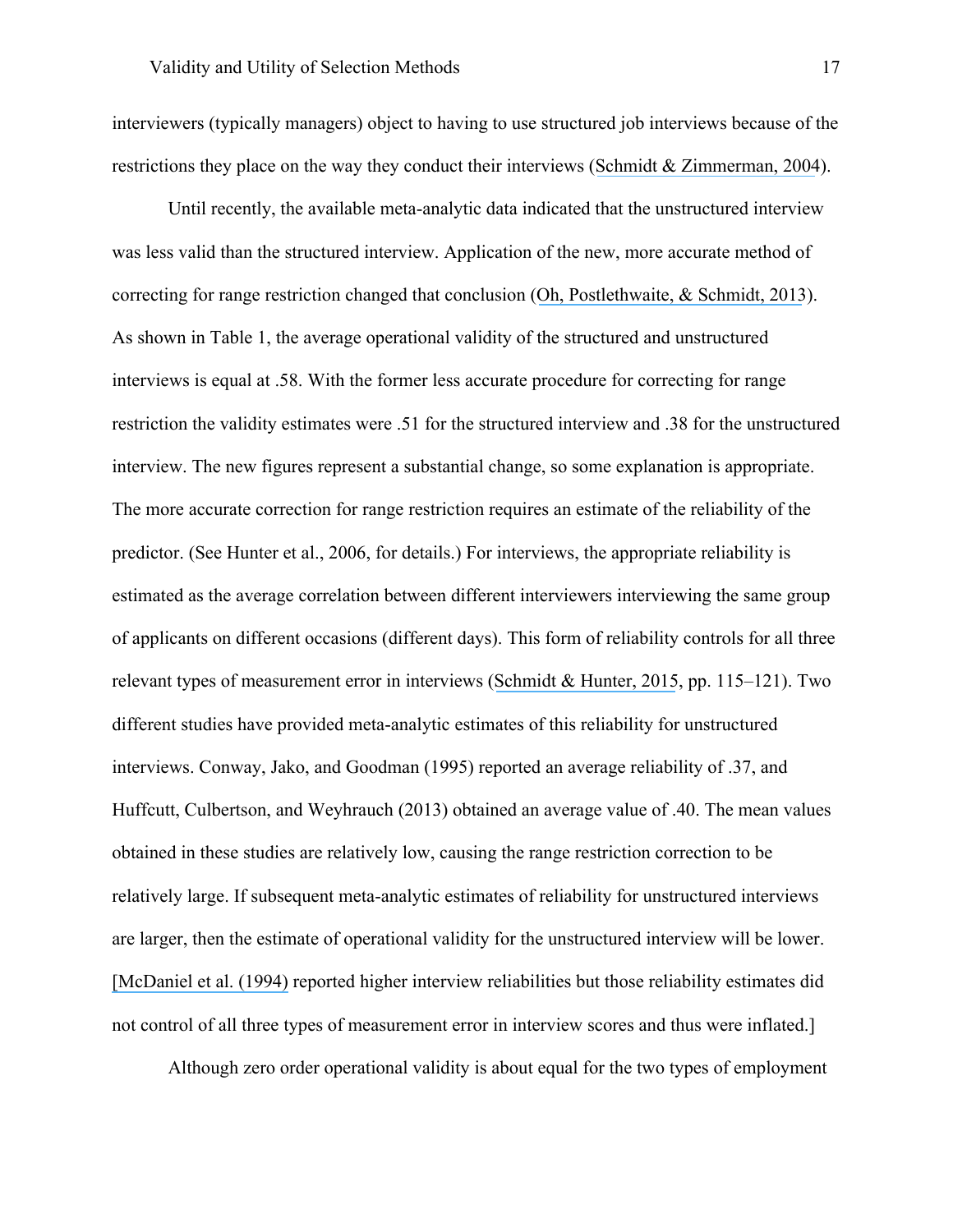#### Validity and Utility of Selection Methods 18

interviews, the structured interview produces a larger incremental validity—an 18% increase versus a 13% increase for unstructured interviews. This occurs because unstructured interviews have a higher correlation with GMA. As shown in Table 2, unstructured interviews have higher validity than structured interviews for predicting performance in job training programs and also have higher incremental validity (.070 vs. .034). Both these are surprising findings. But the broader conclusion is that employment interviews do predict training performance and do contribute to prediction over and above the validity of GMA measures. Neither of these facts is widely known.

Next, consider phone-administered interviews (6 in Table 1). This is a non-traditional type of structured employment interview in which the questions and keyed answers are developed empirically by comparing the responses of high and low performing employees on the job in question. The interview is conducted by telephone and recorded, with the answers later scored based on the taped transcript. A major advantage of this type of interview is lower costs stemming from the ability to interview geographically scattered applicants, thus saving travel costs. The zero order validity of this interview type is somewhat lower than that for traditional employment interviews but the incremental validity is substantial (.057), producing a 9% increase in validity. This interview type has not been evaluated for its ability to predict training program performance and so does not appear in Table 2.

#### **5.** Interests

Earlier research (e.g., Hunter & Hunter, 1984) indicated low validity (.10) for interests in predicting job performance. In the earlier studies these meta-analyses were based on, no attempt was made to match the type of interest measure with the type of job. For example, Realistic interests (in the Holland RIASEC interest model) are relevant to the job of mechanic. The other 5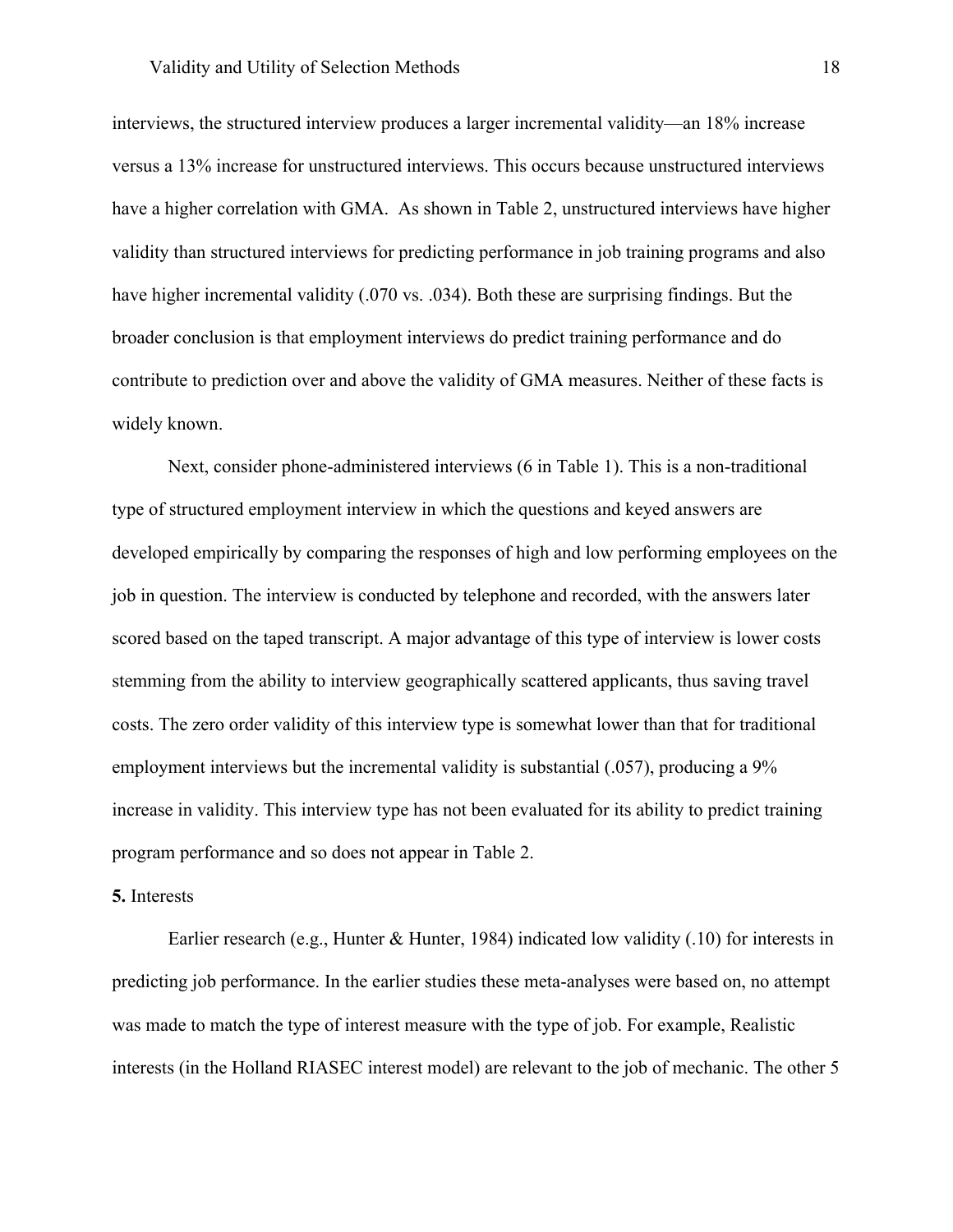### Validity and Utility of Selection Methods 19

interest types and their scales are irrelevant to, and inappropriate for use with, the job of mechanic. But in the earlier research the validity of all 6 RIASEC scales was assessed against performance in every kind of job, and as a result mean validities were very low. The validity information for interests reported here is for vocation-focused interest scales that have been matched to the dominant interest classification of job in question. For example, in the case of the mechanics job, only the validity of the Realistic interest scale is included. Other interest scales, such as the Social scale, are not paired with the mechanics job or any of the other jobs classified as Realistic in nature (i.e., as drawing on Realistic interests).

Given this sort of appropriate matching of interest scale to job type, interest measures show an average operational validity of .31 for job performance and produce an incremental validity of .062, or 10%. In Table 2, it can be seen that the situation is similar for the prediction of training program success: an operation validity of .34 and an incremental validity of .070, a validity increase of 11%. Clearly, earlier research created a misleading picture of the potential of interest measures to predict both job performance and amount learned in training programs.

The incremental validity presented in Table 1 is an average across all six RIASEC interest scales. The incremental validity actually varies somewhat across these scales. The incremental validities for the individual scales are provided in note e to Table 1. The reason for the variation in incremental validities is that some interest scales correlate higher with GMA (e.g., Investigative, with  $r = .25$ ) and others correlate lower with GMA (e.g., Artistic, with  $r = -$ .02). These correlations are also provided in note e.

# **7.** Conscientiousness Measures

The figures for the prediction of job performance from conscientiousness measures are given in Table 1. The validity of conscientiousness measures is substantially lower than that for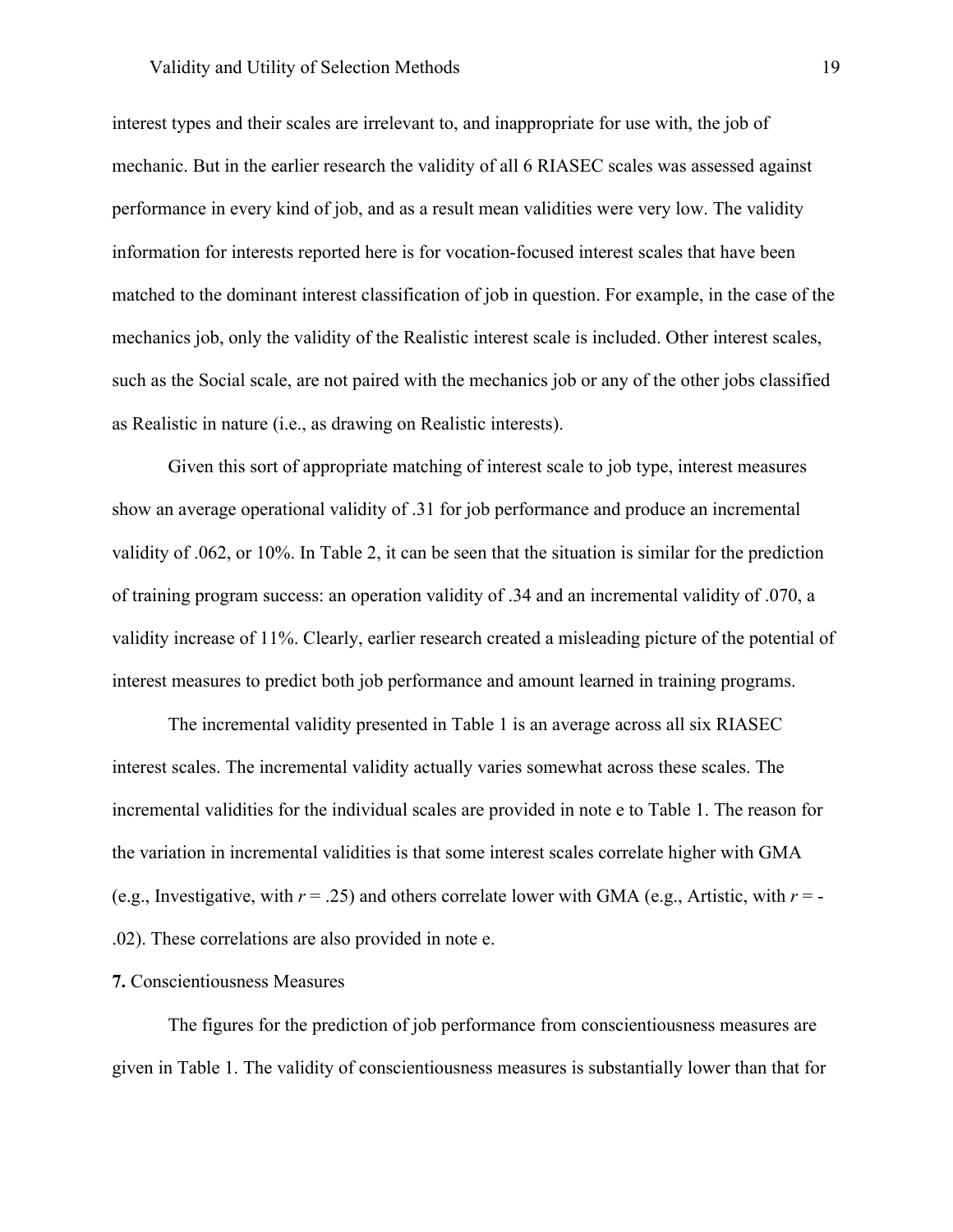integrity tests (.22 vs. .46), its increment to validity is smaller (.053), as is its percentage of increase in validity (8%). However, these values for conscientiousness are still large enough to be practically useful. Turning to Table 2, it can be seen that the validity of conscientiousness for predicting performance in job training programs is .25, producing an incremental validity contribution of .06, a 9% increase in validity. As indicated in the table notes, validity values for all the Big Five personality traits are from the Schmidt et al. (2008) multiple meta-analytic estimates. These values are for standard self-report personality measures.

# **8.** Reference Checks

For the next procedure, reference checks, the incremental validity is 8%, the same value as for Conscientiousness measures. However, the information presented in Table 1 may not at present be fully accurate. The validity studies on which the validity of .26 in Table 1 is based were conducted prior to the development of the current legal climate in the United States. Starting during the 1970s and 1980s, employers providing negative information about past job performance or behavior on the job to prospective new employers were sometimes subjected to lawsuits by the former employees in question. Today, in the United States at least, many previous employers will provide only information on the dates of employment and the job titles the former employee held. Past employers typically refuse to release information on quality or quantity of job performance, disciplinary record of the past employee, or whether the former employee quit voluntarily or was dismissed. This is especially likely to be the case if the information is requested in writing; occasionally, such information will be revealed by telephone or in face to face conversation but one cannot be certain that this will occur.

The legal climate in the United States has changed over the past decades and by the turn of the millennium, 36 states had enacted laws that grant employers immunity from legal liability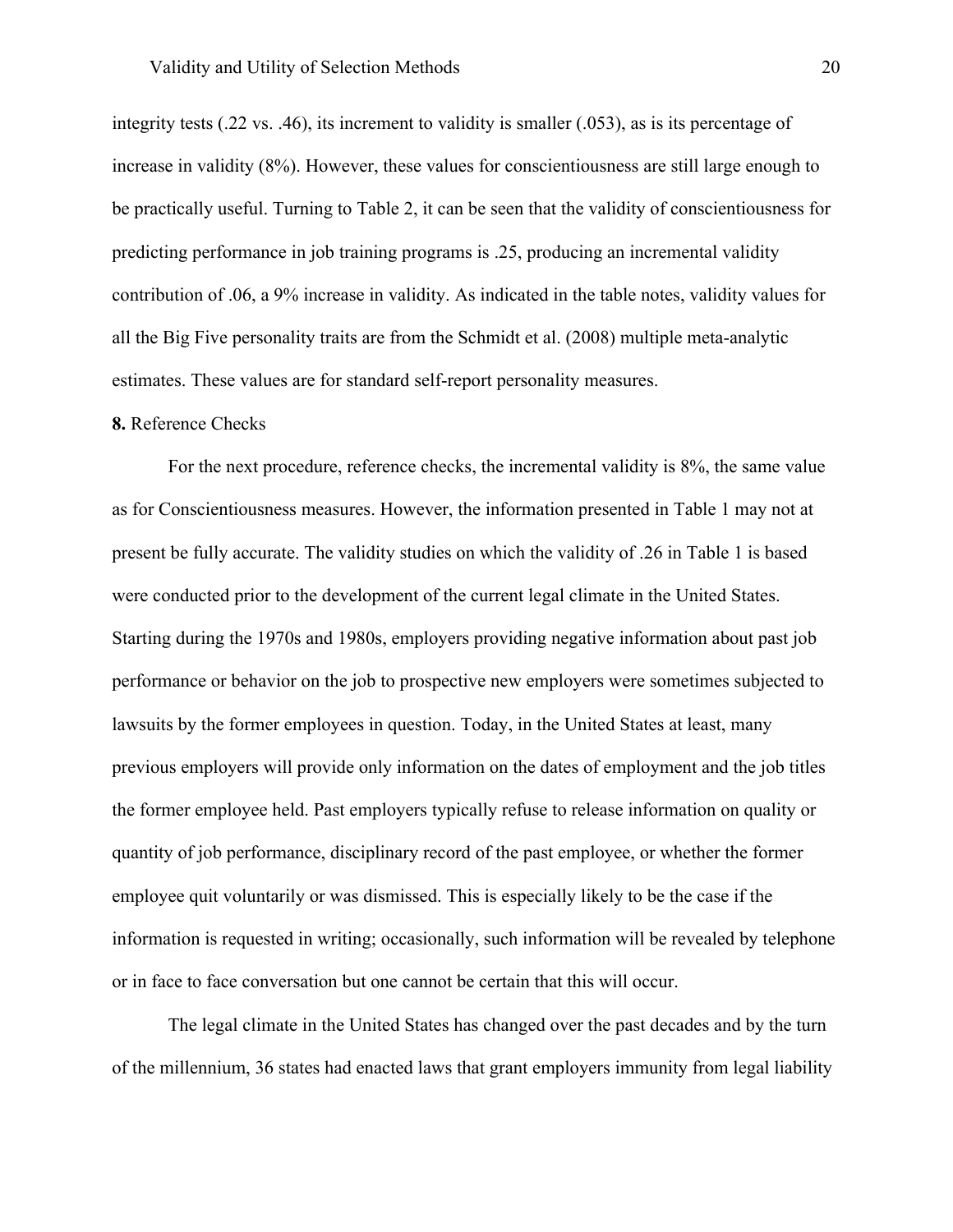for providing good faith job references. Given these changes, one might think that reference checks may again come to provide an increment to the validity of a GMA measure for predicting job performance. In practice, however, reference immunity laws have not had major effects. Employers are still reluctant to provide more than dates of employment and job titles (Cooper, 2001, p. 14).

Older research indicates that reference checks predict performance in training with a mean validity of .23 (Hunter & Hunter, 1984, Table 8), yielding a 6% increment in validity over GMA tests, as shown in Table 2. But, again, these findings may no longer hold; it seems unlikely that changes in the legal climate will make these validity estimates accurate again.

# **9.** Openness to Experience Measures

Measures of the personality trait of Openness to Experience have very low zero order validity (.04) but nevertheless produces an increase in overall validity of 6%. This occurs because Openness to Experience functions as a suppressor variable, as can be seen from its negative regression weight in Table 1. Use of that negative regression weight is required for attainment of the listed incremental validity. Despite the 6% incremental validity produced by the suppressor effect, most employers would probably be reluctant to use a predictor with a zero order operational validity as low as .04. Employers would also probably be reluctant to employ the negative regression weight. The operation and function of suppressor variables is explained in detail in Collins and Schmidt (1997). As can be seen in Table 2, Openness to Experience has no incremental validity for prediction of training performance, despite the fact that its zero order operational validity (.24) is higher than it is for predicting job performance (.04). Among the Big Five personality traits, Openness to Experience has the largest correlation with GMA (.38), which limits its incremental validity. (These correlations are provided in note g to Table 1.)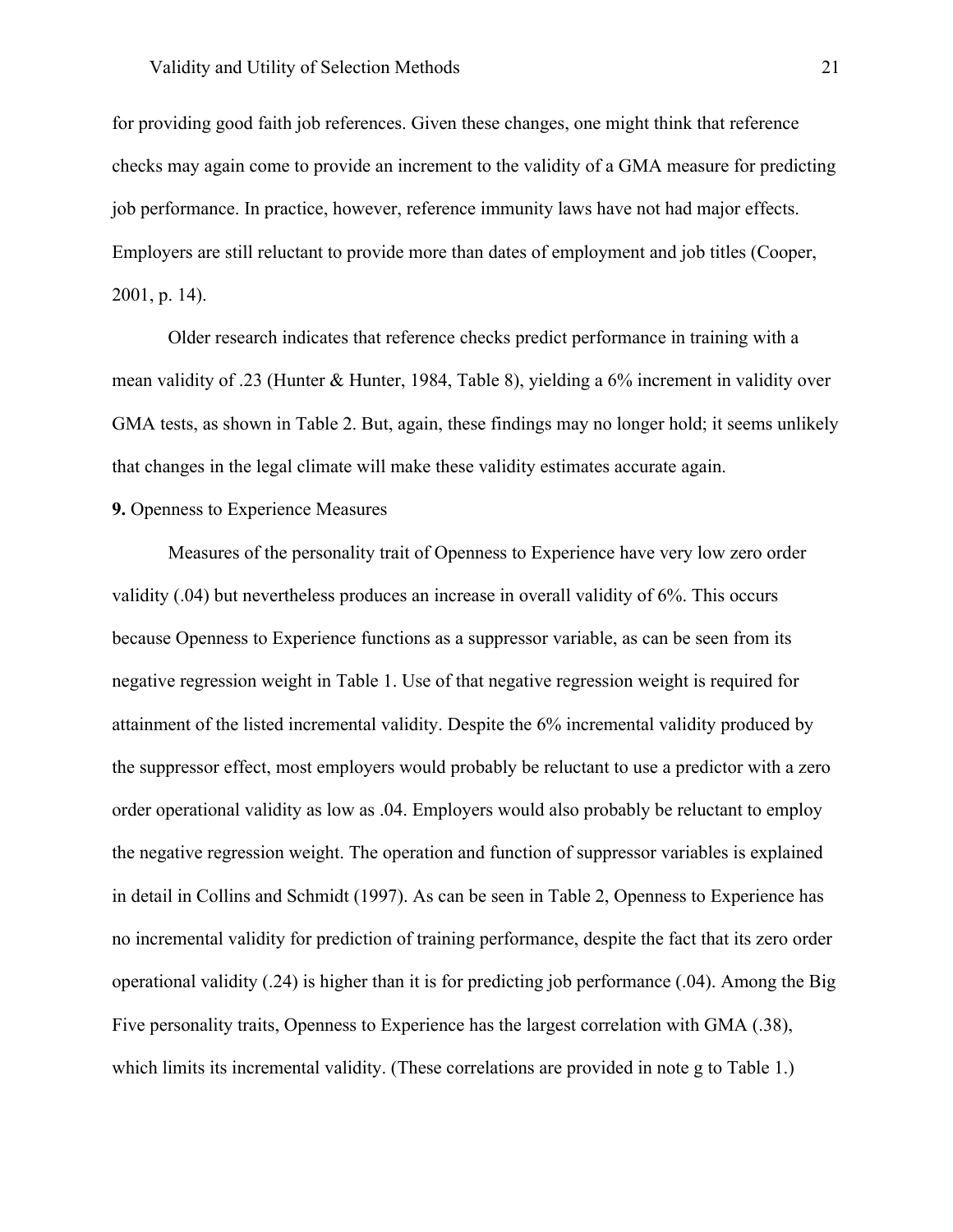# **10.** Biographical Data Measures (Biodata)

Next in Table 1 is biographical data measures, usually referred to as biodata. Biographical data measures contain questions about past life experiences, such as early life experiences in one's family, in high school, and in hobbies and other pursuits. For example, there may be questions on offices held in student organizations, on sports one participated in, and on disciplinary practices of one's parents. Each question has been chosen for inclusion in the measure because in the initial developmental sample it correlated with a criterion of job performance, performance in training, or some other criterion (e.g., promotion rate). That is, biographical data measures are empirically developed. However, they are usually not completely actuarial, because some hypotheses are invoked in choosing the beginning set of items. However, choice of the final questions to retain for the scale is mostly actuarial. Today antidiscrimination laws prevent certain questions from being used, such as sex, marital status, and age, and such items are not included. Biographical data measures have been used to predict performance on a wide variety of jobs, ranging in level from blue collar unskilled jobs to scientific and managerial jobs. These measures are also used to predict job tenure (turnover) and absenteeism (cf. [Schmidt](https://www.researchgate.net/publication/232498699_Empirical_comparison_of_three_methods_of_assessing_utility_of_a_selection_device?el=1_x_8&enrichId=rgreq-ac03d29ee90470b28e65c5b16b199479-XXX&enrichSource=Y292ZXJQYWdlOzMwOTIwMzg5ODtBUzo0MTgyNTE3OTMyODkyMThAMTQ3NjczMDQwNjU0Mw==) [& Hoffman, 1973](https://www.researchgate.net/publication/232498699_Empirical_comparison_of_three_methods_of_assessing_utility_of_a_selection_device?el=1_x_8&enrichId=rgreq-ac03d29ee90470b28e65c5b16b199479-XXX&enrichSource=Y292ZXJQYWdlOzMwOTIwMzg5ODtBUzo0MTgyNTE3OTMyODkyMThAMTQ3NjczMDQwNjU0Mw==)), but we do not consider these usages in this article.

Table 1 shows that biographical data measures have substantial zero-order validity (.35) for predicting job performance and produce an increment in validity over GMA of .036 on average (a 6% increase). The reason that the increment in validity is not larger is that biographical data correlates substantially with GMA ([Schmidt, 1988](https://www.researchgate.net/publication/223733812_The_problem_of_group_differences_in_ability_scores_in_employment_selection?el=1_x_8&enrichId=rgreq-ac03d29ee90470b28e65c5b16b199479-XXX&enrichSource=Y292ZXJQYWdlOzMwOTIwMzg5ODtBUzo0MTgyNTE3OTMyODkyMThAMTQ3NjczMDQwNjU0Mw==)). This suggests that in addition to whatever other traits they measure, biographical data measures are also in part indirect reflections of mental ability. As shown in Table 2, biographical data measures predict performance in training programs with a mean validity of .30 and increment overall validity by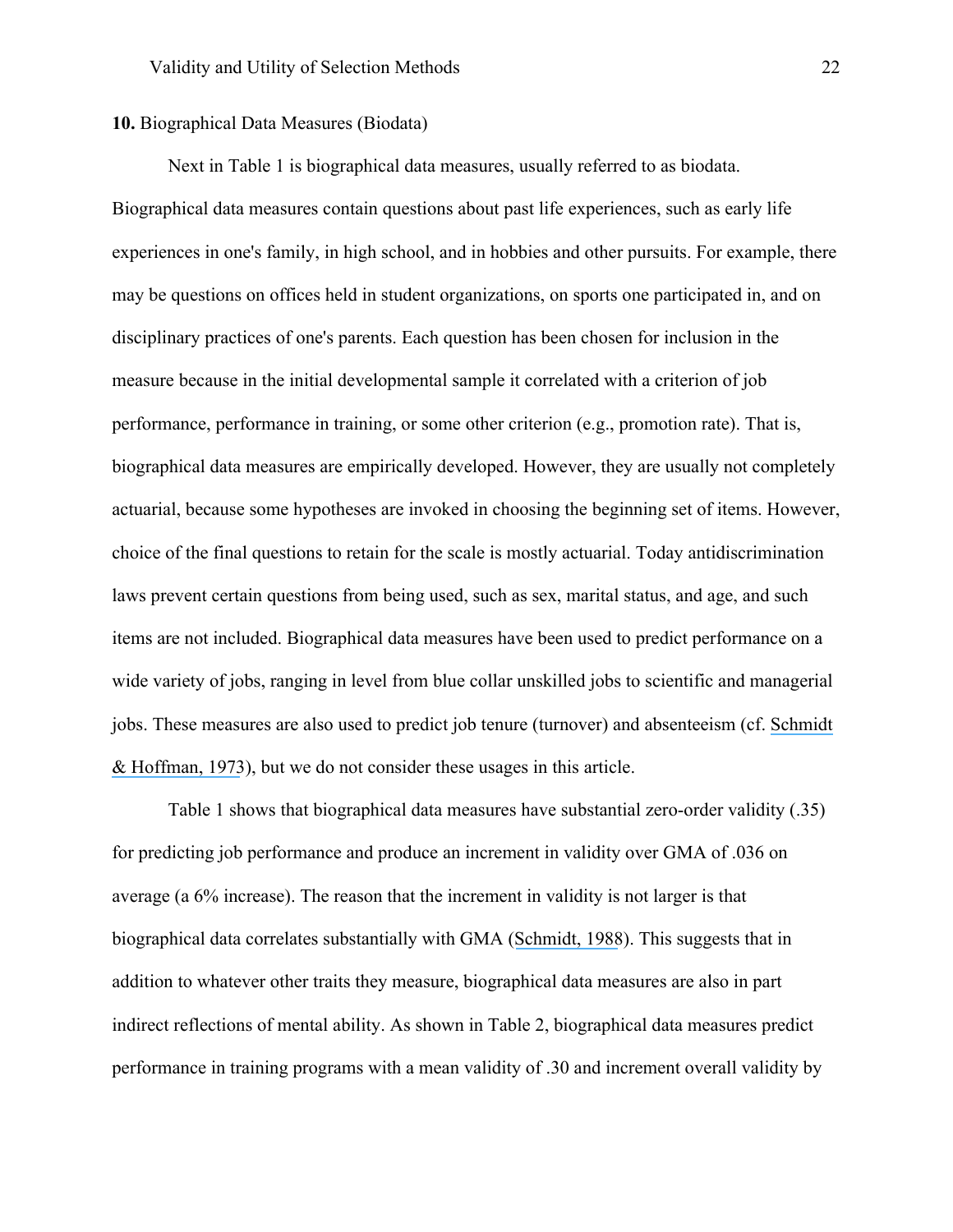.07, an 11% increase. In the prediction of both job performance and training performance, biographical data measures function as suppressor variables, as can be seen from their negative regression weights. Attainment of the incremental validities shown in the tables requires use of these negative regression weights.

Biographical data measures are technically difficult and time consuming to construct (although they are easy to use once constructed). Considerable statistical sophistication and large data sets are required to develop them. However, some commercial firms offer validated biographical data measures for particular jobs (e.g., first line supervisors, managers, clerical workers, and law enforcement personnel). These firms maintain control of the proprietary scoring keys and the scoring of applicant responses.

# **11.** Job Experience (Years)

Job experience as indexed in Tables 1 and 2 refers to the number of years of previous experience on the same or similar job; it conveys no information on past performance on the job. In the data used to derive the validity estimates in these tables, job experience varied widely: from less than 6 months to more than 30 years. Under these circumstances, the validity of job experience for predicting future job performance is only .16 and the increment in validity (and utility) over that from GMA alone is only .032 (a 5% increase). However, Schmidt, Hunter, and Outerbridge (1986) found that in groups in which experience on the job does not exceed 5 years, the correlation between amount of job experience and job performance is considerably larger: .33 when job performance is measured by supervisory ratings, and .47 when job performance is measured using a work sample test. These researchers found that the relation is nonlinear: Up to about 5 years of job experience, job performance increases linearly with increasing experience on the job. After that, the curve becomes increasingly horizontal, and further increases in job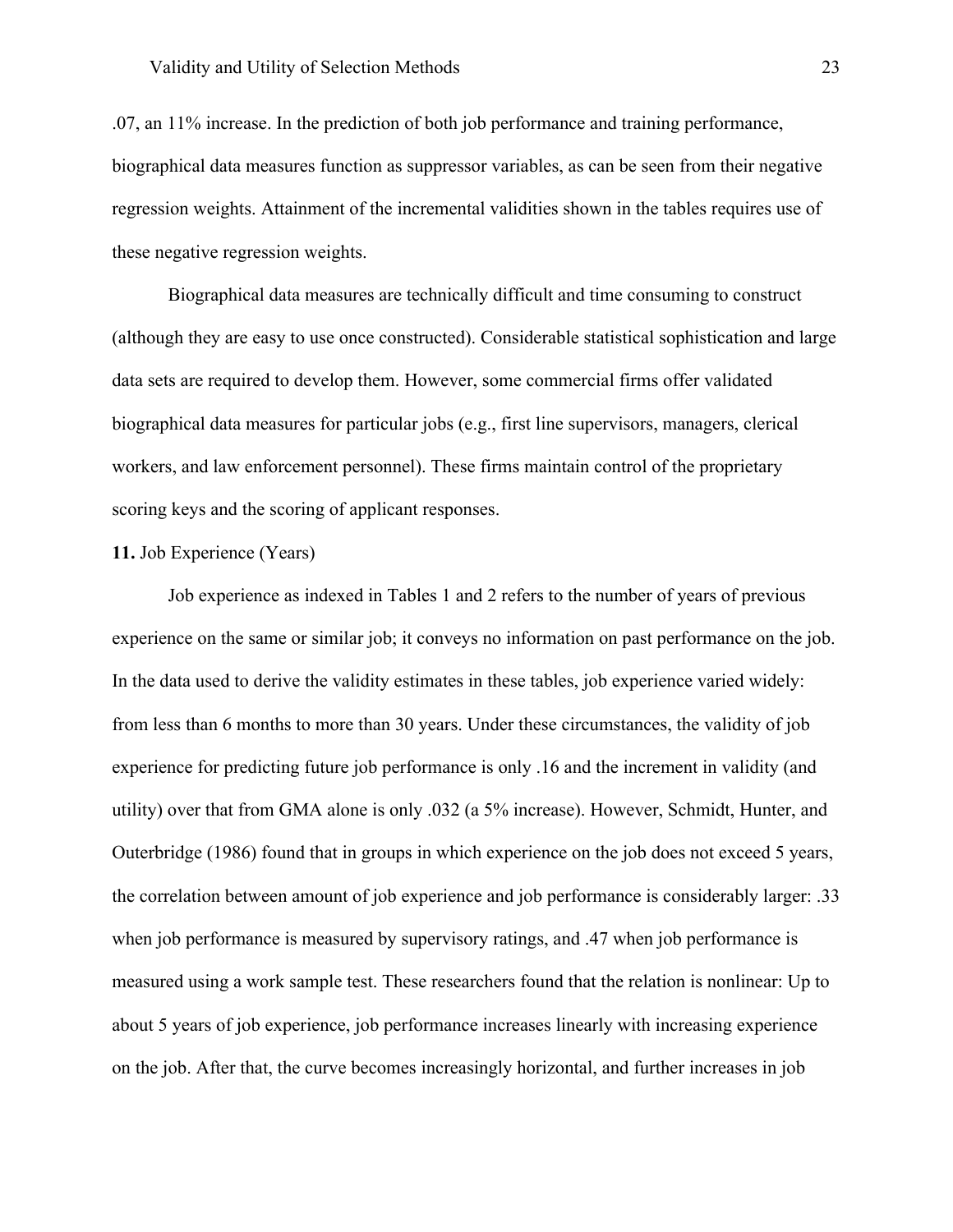experience produce little increase in job performance. Apparently, during the first 5 years on these (mid-level, medium complexity) jobs, employees were continually acquiring additional job knowledge and skills that improved their job performance. But by the end of 5 years this process was nearly complete, and further increases in job experience led to little increase in job knowledge and skills (Schmidt & Hunter, 1992). These findings suggest that even under ideal circumstances, job experience at the start of median complexity jobs will predict job performance only for the first 5 years on the job. (This period may be longer for professional, scientific, and high level managerial jobs, but this has not been studied.) By contrast, GMA continues to predict job performance indefinitely ([Hunter & Schmidt, 1996;](https://www.researchgate.net/publication/297380615_Intelligence_and_job_performance_Economic_and_social_implications?el=1_x_8&enrichId=rgreq-ac03d29ee90470b28e65c5b16b199479-XXX&enrichSource=Y292ZXJQYWdlOzMwOTIwMzg5ODtBUzo0MTgyNTE3OTMyODkyMThAMTQ3NjczMDQwNjU0Mw==) [Schmidt, Hunter,](https://www.researchgate.net/publication/290815775_Joint_Relation_of_Experience_and_Ability_With_Job_Performance_Test_of_Three_Hypotheses?el=1_x_8&enrichId=rgreq-ac03d29ee90470b28e65c5b16b199479-XXX&enrichSource=Y292ZXJQYWdlOzMwOTIwMzg5ODtBUzo0MTgyNTE3OTMyODkyMThAMTQ3NjczMDQwNjU0Mw==) [Outerbridge, & Goff, 1988;](https://www.researchgate.net/publication/290815775_Joint_Relation_of_Experience_and_Ability_With_Job_Performance_Test_of_Three_Hypotheses?el=1_x_8&enrichId=rgreq-ac03d29ee90470b28e65c5b16b199479-XXX&enrichSource=Y292ZXJQYWdlOzMwOTIwMzg5ODtBUzo0MTgyNTE3OTMyODkyMThAMTQ3NjczMDQwNjU0Mw==) [Schmidt, Hunter, Outerbridge, & Trattner, 1986](https://www.researchgate.net/publication/227913563_The_economic_impact_of_job_selection_methods_on_size_productivity_and_payroll_costs_of_the_federal_work_force_An_empirically_based_demonstration?el=1_x_8&enrichId=rgreq-ac03d29ee90470b28e65c5b16b199479-XXX&enrichSource=Y292ZXJQYWdlOzMwOTIwMzg5ODtBUzo0MTgyNTE3OTMyODkyMThAMTQ3NjczMDQwNjU0Mw==)).

As shown in Table 2, the amount of job experience does not predict performance in training programs teaching new skills. However, one can note from this finding that job experience does not retard the acquisition of new job skills in training programs as might have been predicted from theories of proactive inhibition.

# **12 & 22.** "Emotional Intelligence" Measures

In the last several decades, "emotional intelligence" measures have become popular in many businesses, and emotional intelligence has been treated in the popular press as an actual psychological trait or construct. We have placed the label emotional intelligence in quotation marks because most psychologists, including personnel psychologists, do not accept that emotional intelligence is a trait or construct; rather they view emotional intelligence measures as arbitrary amalgamations of items measuring long established psychological traits (cf. Murphy, 2006; [Matthews, Zeidner, & Roberts, 2002](https://www.researchgate.net/publication/233349524_Emotional_Intelligence_Science_and_Myth?el=1_x_8&enrichId=rgreq-ac03d29ee90470b28e65c5b16b199479-XXX&enrichSource=Y292ZXJQYWdlOzMwOTIwMzg5ODtBUzo0MTgyNTE3OTMyODkyMThAMTQ3NjczMDQwNjU0Mw==)). There are of two types of emotional intelligence measures: personality-based measures (12 in Table 1) and ability based measures (Mayer,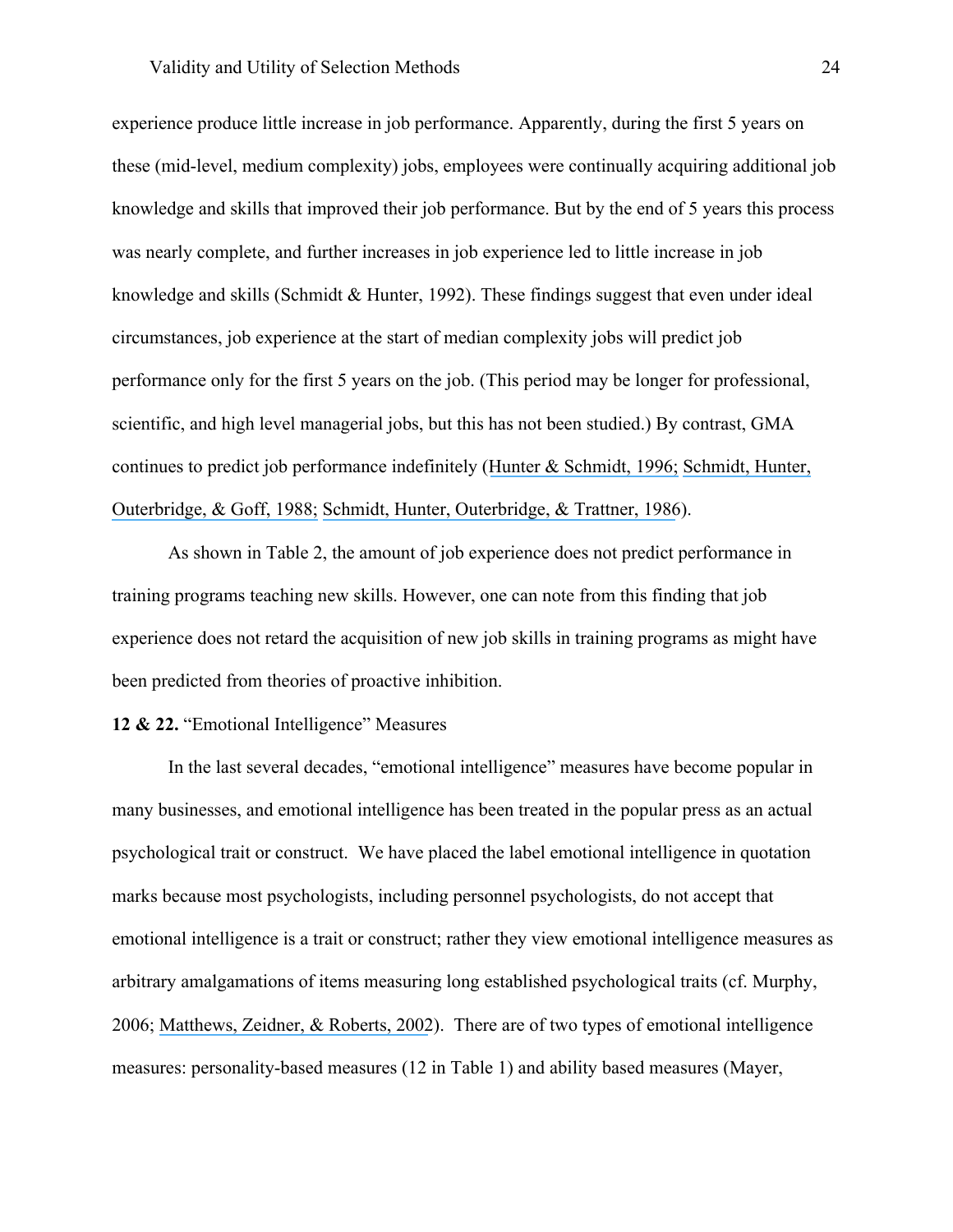Salovey, Caruso, & Sitarenios, 2003; 22 in Table 1). The questions on ability based measures have answers viewed as correct and these measures are correlated about .45 with GMA when corrected for indirect range restriction ([Joseph & Newman, 2010](https://www.researchgate.net/publication/41087511_Emotional_Intelligence_An_Integrative_Meta-Analysis_and_Cascading_Model?el=1_x_8&enrichId=rgreq-ac03d29ee90470b28e65c5b16b199479-XXX&enrichSource=Y292ZXJQYWdlOzMwOTIwMzg5ODtBUzo0MTgyNTE3OTMyODkyMThAMTQ3NjczMDQwNjU0Mw==)). Hence, they are indicators of GMA, just as verbal and quantitative ability tests are (cf. Schmidt, 2011). Personality-based measures are made up mostly of personality type questions with some other types on noncognitive measures being included. The zero order validity of personality-based EI measures is .32, with incremental validity of .029, a 5% increase. Ability-based EI measures have an average zero order validity of .23, with basically no incremental validity.

Both the validity and the incremental validity are lower than assumed by advocates of these measures. Emotional intelligence measures have not been studied in the prediction of training performance and so do not appear in Table 2.

#### **13.** Person-Organization Fit Measures

Person-Organization Fit measures assess the degree of match between characteristics of the applicants (such as values, goals, desires, and interests) and the values, purposes, and goals of the organization as a whole. These measured do not include any cognitive, ability, or skills component. Measures of Person-Organization Fit have recently become popular in business and industry. For the prediction of job performance they have a low average validity (.13) and produce an incremental validity increase of only 4%. Both these figures are disappointing to the advocates of these measures. Person-organization fit measures have not been studied in relation to performance in job training programs and so do not appear in Table 2.

# **14.** Knowledge-Based Situational Judgment Tests

Next we have knowledge-based Situational Judgment Tests. These measures present the applicant with complex situational workplace problems, often involving human interactions, with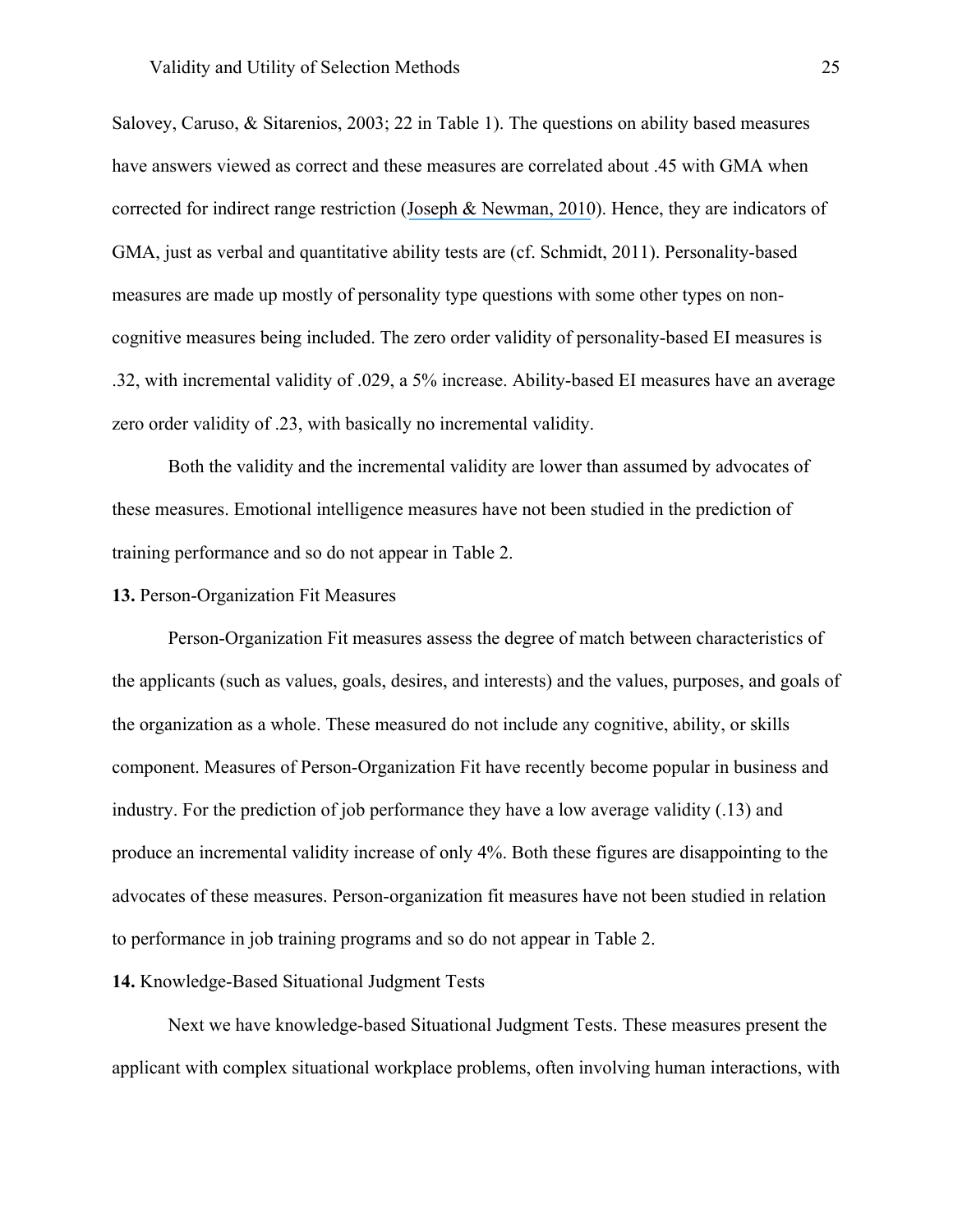the applicant being required to select the best solution from those listed. These measures have an average validity of .26. However, because they correlate nearly .60 with GMA, their incremental validity is only 2% (.015). Note that these measures function as suppressor variables, with a regression weight of -.17. Attainment of the small incremental validity that they produce requires use of this negative regression weight. No meta-analyses relating these measures to training performance have been conducted, so there is no entry for them in Table 2.

# **15.** Person-Job Fit Measures

The next predictor is Person-Job Fit measures. These measures assess the degree of match between characteristics of the applicants (such as values, desires, and interests) and those embodied in, or offered by, the job the applicant is applying for. They do not include matching on applicant GMA and job GMA requirements. The process of constructing these fit measures for each job can be time consuming and costly. These measures have an average validity of .18 and produce only a 2% increment in validity over that of GMA. Both the zero order operational validity and the incremental validity are lower than had been anticipated by those researching these measures. No studies have been conducted on the validity of Person-Job Fit measures for predicting training performance and so they do not appear in Table 2.

#### **16.** Assessment Centers

Assessment centers are expensive to use. Individuals who are administered assessment centers spend one to several days at a central location where they are observed participating in such exercises as leaderless group discussions, business games, and in-basket exercises. Various ability and personality tests are usually administered, and in-depth structured interviews are also part of most assessment centers. The average assessment center includes seven exercises or assessments and lasts 2 days (Gaugler, Rosenthal, Thornton, & Benson, 1987). Assessment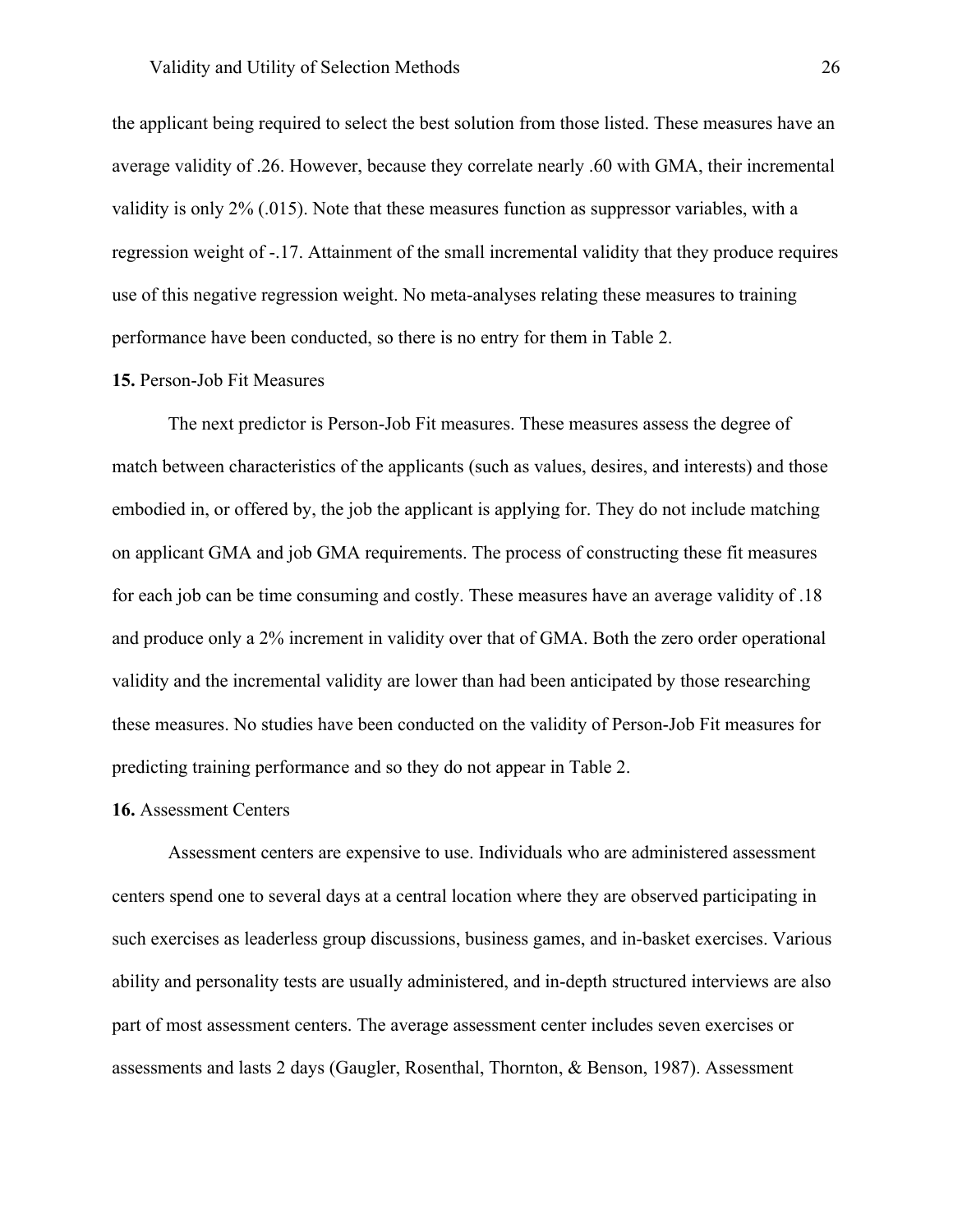centers are used for jobs ranging from first line supervisors to high level management positions. The observers who record and score the performance of the candidates are personnel psychologists or manager trained in the observer role by personnel psychologists.

Assessment centers are like biographical data measures: They have substantial validity (.36) but little incremental validity over GMA (.01, a 2% increase) in predicting job performance. The reason is also the same: They correlate highly with GMA—in part because they typically include a measure of GMA ([Gaugler et al., 1987;](https://www.researchgate.net/publication/232599285_Meta-Analysis_of_Assessment_Center_Validity?el=1_x_8&enrichId=rgreq-ac03d29ee90470b28e65c5b16b199479-XXX&enrichSource=Y292ZXJQYWdlOzMwOTIwMzg5ODtBUzo0MTgyNTE3OTMyODkyMThAMTQ3NjczMDQwNjU0Mw==) Collins et al., 2003). Assessment center scores function as suppressor variables when used with GMA. Despite the fact of relatively low incremental validity, many organizations use assessment centers for managerial jobs because they believe assessment centers provide them with a wide range of insights about candidates and their developmental possibilities. As can be seen in Table 2, assessment centers show a similar level of validity for the prediction of performance in job training programs: .37, with an incremental validity of 2%.

#### **17.** The Training and Experience Point Method

The point method of evaluating previous training and experience  $(T \& E)$  is used mostly in government hiring at all levels—federal, state, and local. A major reason for its widespread use is that point method procedures are relatively inexpensive to construct and use. The point method appears under a wide variety of different names ([McDaniel et al., 1988](https://www.researchgate.net/publication/227877347_A_Meta-analysis_of_the_Validity_of_Training_and_Experience_Ratings_in_Personnel_Selection?el=1_x_8&enrichId=rgreq-ac03d29ee90470b28e65c5b16b199479-XXX&enrichSource=Y292ZXJQYWdlOzMwOTIwMzg5ODtBUzo0MTgyNTE3OTMyODkyMThAMTQ3NjczMDQwNjU0Mw==)), but all such procedures have several important characteristics in common. All point method procedures are credentialistic; typically, an applicant receives a fixed number of points for (a) each year or month of experience on the same or similar job, (b) each year of schooling or each course taken that appears to be face-relevant, and (c) each relevant training program completed, and so on. There is usually no attempt to evaluate past achievements, accomplishments, or job performance;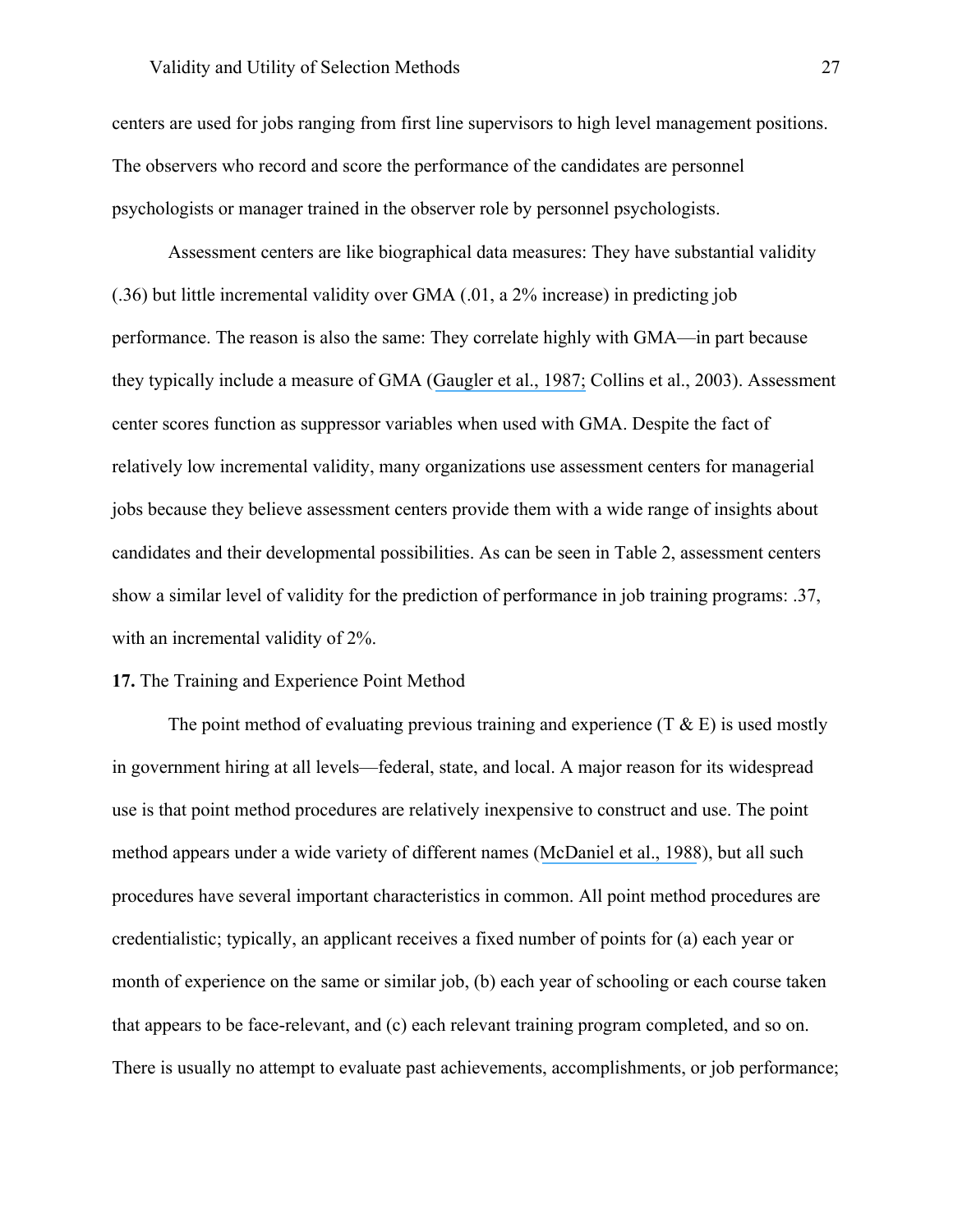in effect, the procedure assumes that achievement and performance are determined solely by the exposures that the method measures. As shown in Table 1, the  $T \& E$  point method has low validity (.11) and produces only a 1% increase in validity over that available from GMA alone. The T  $\&$  E point method has not been used to predict performance in training programs and so does not appear in Table 2.

# **18.** Grade Point Average

The validity value for grade point average (GPA) in Table 1 is for college and graduate level grade point averages. No estimates are available for high school grade point average, which may have validity higher than the .34 in Table 1. Apparently most of the validity of GPA is captured by GMA, because the incremental validity of GPA is negligible (less than .01). GPA has not been studied in relation to training performance, where its validity might be expected to be higher than the .34 for job performance, because of the strong resemblance between training programs and classroom demands.

# **19.** Years of Education

Sheer amount of education has even lower validity for predicting job performance than the T & E point method (.10). Its increment to validity is the same 1% as obtained with the T & E point method. It is important to note that this finding does not imply that education is irrelevant to occupational success; education is clearly an important determinant of the level of job the individual can obtain. What this finding shows is that among those who apply to get a particular job, years of education does not predict future performance on that job very well. For example, for a typical blue collar job, years of education among applicants might range from 9 to 12. The validity of .10 then means that the average job performance of those with 12 years of education will be only very slightly higher (on average) than that for those with 9 or 10 years.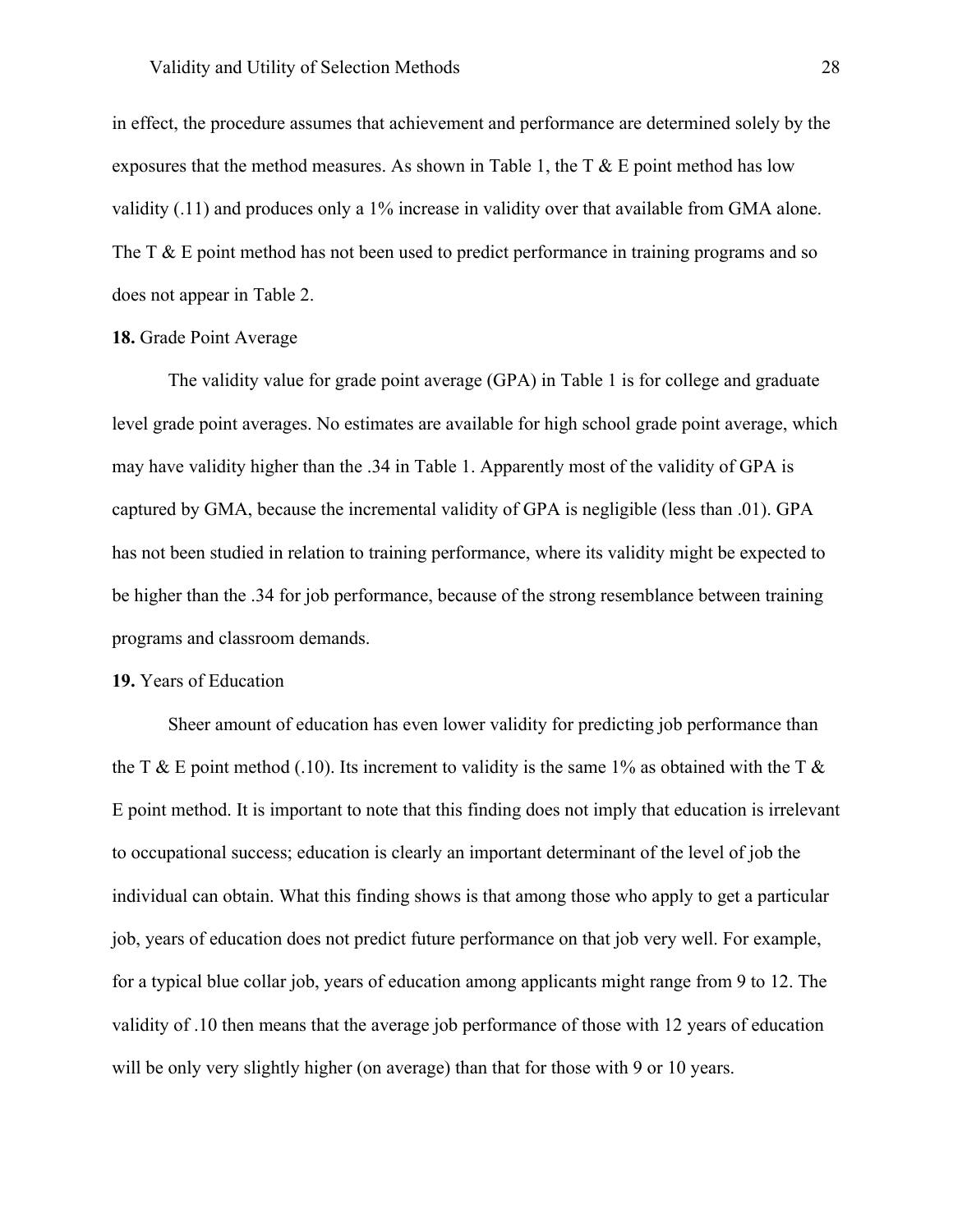As can be seen in Table 2, amount of education predicts learning in job training programs better than it predicts performance on the job. Hunter and Hunter (1984, Table 6) found a mean validity of .20 for performance in training programs. This is not a high level of validity, but it is twice as large as the validity for predicting job performance. Its incremental validity is .03 (a 4% increase).

#### **20.** Extraversion

As can be seen in Table 1, measures of the personality trait of Extroversion have low validity for predicting job performance (.09) and close to no incremental validity. These measures perform somewhat better in the prediction of training performance (.17), with an incremental validity of .02 (3%). Refer to note g in Table 1 for additional information.

# **21.** Peer Ratings

Peer ratings are evaluations of performance or potential made by one's co-workers; they typically are averaged across peer raters to increase the reliability (and hence validity) of the ratings. Peer ratings have the limitation that they cannot be used for evaluating and hiring applicants from outside the organization; they can be used only for internal job assignment, promotion, or training assignment. They have been used extensively for these internal personnel decisions in the military (particularly the U.S. and Israeli militaries) and some private firms, such as insurance companies. One concern associated with peer ratings is that they will be influenced by friendship, or social popularity, or both. Another is that pairs or clusters of peers might secretly agree in advance to give each other high peer ratings. However, the research that has been done does not support these fears; for example, partialling friendship measures out of the peer ratings does not appear to affect the validity of the ratings (cf. [Hollander, 1956;](https://www.researchgate.net/publication/229807794_The_Friendship_Factor_in_Peer_Nominations1?el=1_x_8&enrichId=rgreq-ac03d29ee90470b28e65c5b16b199479-XXX&enrichSource=Y292ZXJQYWdlOzMwOTIwMzg5ODtBUzo0MTgyNTE3OTMyODkyMThAMTQ3NjczMDQwNjU0Mw==) [Waters &](https://www.researchgate.net/publication/17752935_Peer_Nominations_as_Predictors_of_Short_Term_Sales_Performance?el=1_x_8&enrichId=rgreq-ac03d29ee90470b28e65c5b16b199479-XXX&enrichSource=Y292ZXJQYWdlOzMwOTIwMzg5ODtBUzo0MTgyNTE3OTMyODkyMThAMTQ3NjczMDQwNjU0Mw==)  [Waters, 1970](https://www.researchgate.net/publication/17752935_Peer_Nominations_as_Predictors_of_Short_Term_Sales_Performance?el=1_x_8&enrichId=rgreq-ac03d29ee90470b28e65c5b16b199479-XXX&enrichSource=Y292ZXJQYWdlOzMwOTIwMzg5ODtBUzo0MTgyNTE3OTMyODkyMThAMTQ3NjczMDQwNjU0Mw==)).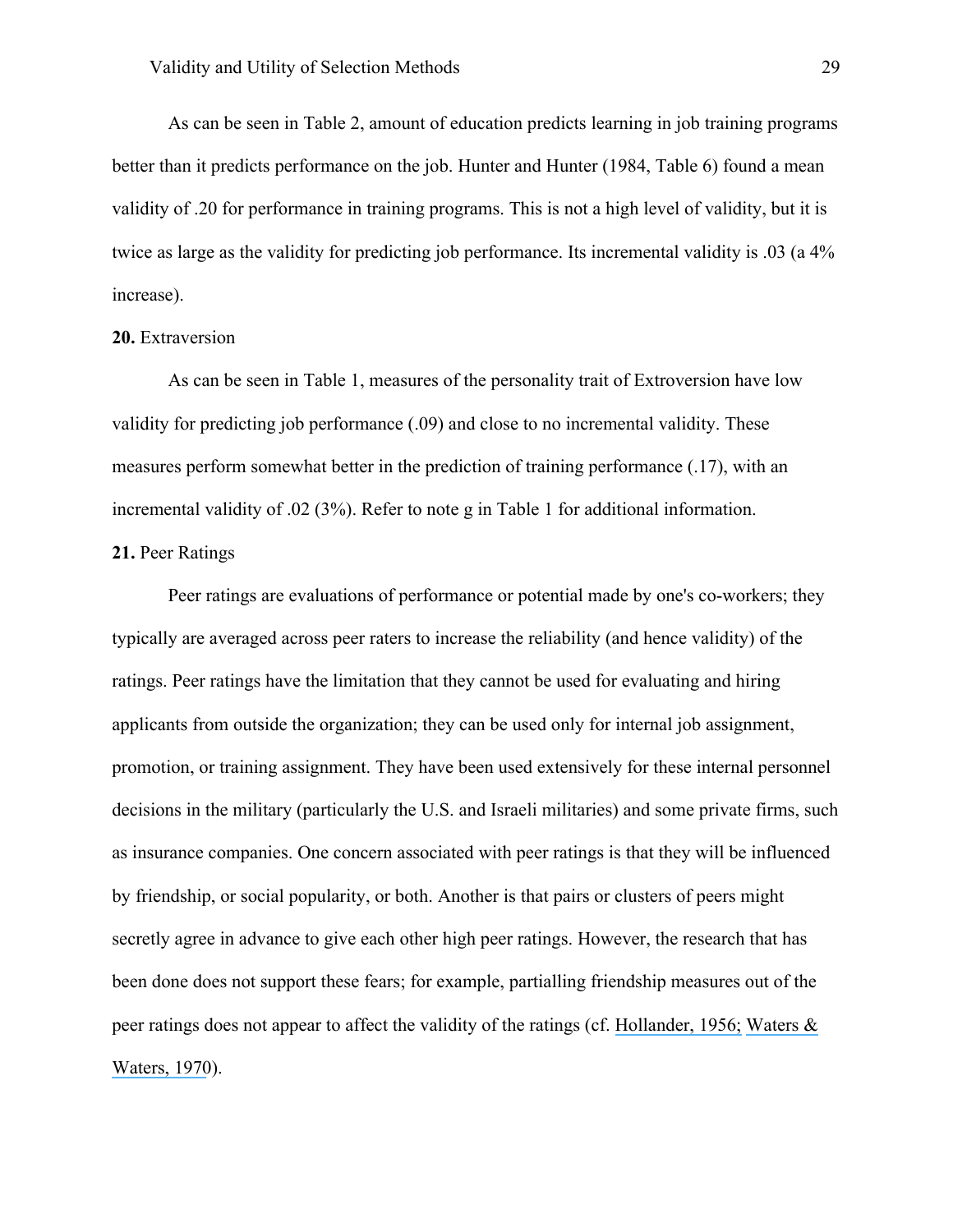As shown in Table 1, despite having a relatively high zero order operational validity (.49), peer ratings produce only a 1% increase in validity over that of GMA in the prediction of job performance. This occurs because peer ratings correlate highly with GMA (nearly .60). As seen in Table 2, validity for training performance is .36 but incremental validity is only 1%, again due to the high correlation with GMA. Peer ratings are the last predictor in Table 1 with incremental validity or 1% or larger. The remainder are at less than 1%. This includes some that are widely used and highly regarded.

**22.** Next is Ability-Based measures of "emotional intelligence". The discussion of these measures is presented along with that of Personality-Based EI measures (12, above). Ability-Based EI measures have a mean operational validity of .23 and produce no incremental validity. The validity of these measures for the prediction of learning in job training programs has not been studied, and so there is no entry for them in Table 2.

**23 & 26.** Measures of Agreeableness and Emotional Stability

Next, consider measures of the Big Five personality traits of Agreeableness and Emotional Stability. In Table 1 we can see that both these trait measures have low validity for predicting job performance and no incremental validity. In Table 2, it can be seen that their validities are also low for training performance, and incremental validity is zero for Emotional Stability and only 1% for Agreeableness. The reader should keep in mind that these values are for standard self-report measures; personality traits measured using ratings by others who know the individual (e.g., coworkers) tend to have higher validities ([Oh, Wang, & Mount, 2011](https://www.researchgate.net/publication/49668497_Validity_of_Observer_Ratings_of_the_Five-Factor_Model_of_Personality_Traits_A_Meta-Analysis?el=1_x_8&enrichId=rgreq-ac03d29ee90470b28e65c5b16b199479-XXX&enrichSource=Y292ZXJQYWdlOzMwOTIwMzg5ODtBUzo0MTgyNTE3OTMyODkyMThAMTQ3NjczMDQwNjU0Mw==)). However, such measures are rarely used in job selection at present because such ratings are difficult to obtain. It is also the case that validities are somewhat higher when the questions asked are made work-specific; that is, they ask how the respondent behaves or reacts at work or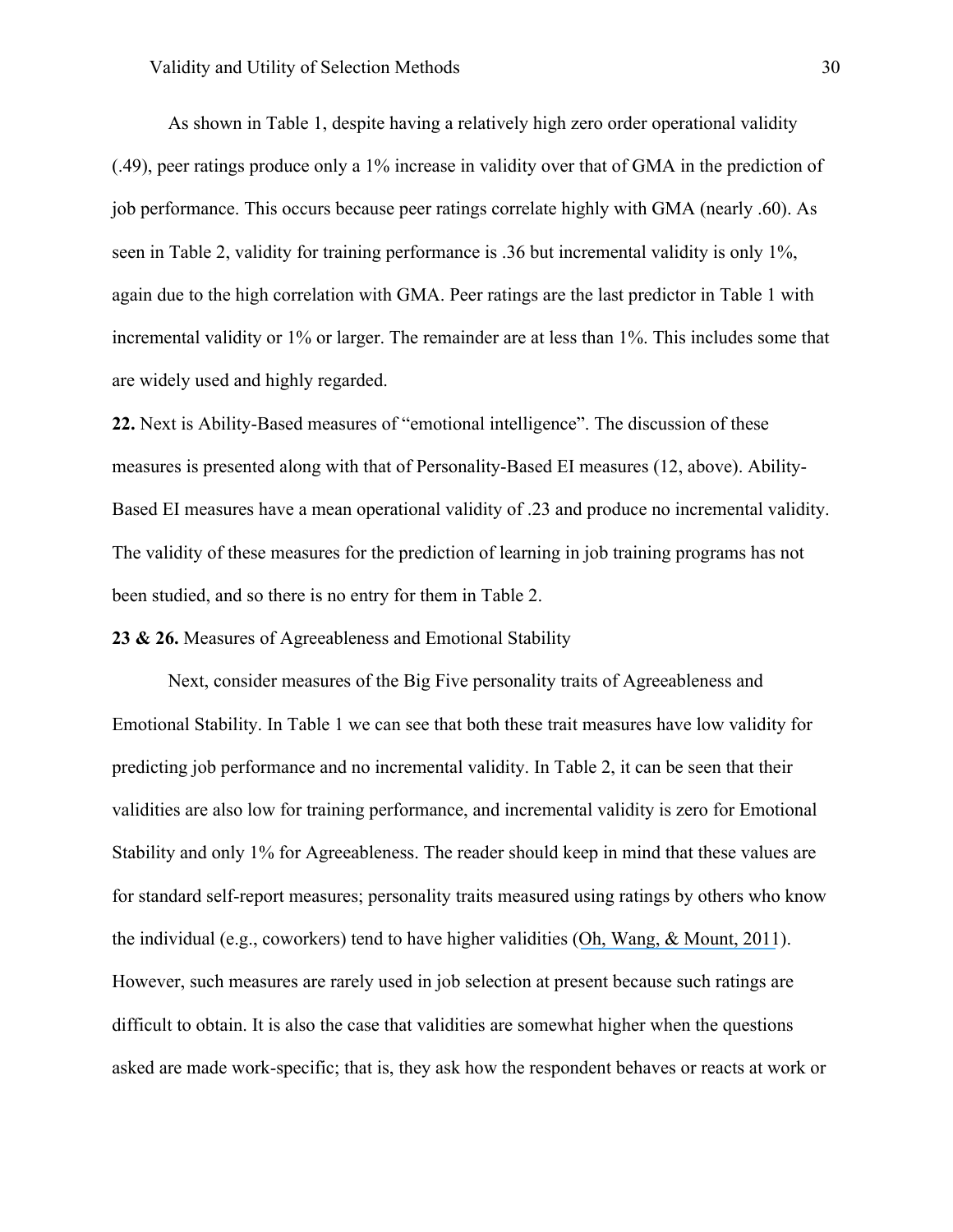on the job, rather than in general ([Shaffer & Postlethwaite, 2012,](https://www.researchgate.net/publication/263575588_A_Matter_of_Context_A_Meta-Analytic_Investigation_of_the_Relative_Validity_of_Contextualized_and_Noncontextualized_Personality_Measures?el=1_x_8&enrichId=rgreq-ac03d29ee90470b28e65c5b16b199479-XXX&enrichSource=Y292ZXJQYWdlOzMwOTIwMzg5ODtBUzo0MTgyNTE3OTMyODkyMThAMTQ3NjczMDQwNjU0Mw==) Table 1). This approach to increasing validity is not difficult to implement. Refer to note g in Table 1 for additional information.

# **24.** Work Sample Tests

Next, consider work sample tests. Work sample tests are hands-on simulations of part or all of the job that must be performed by applicants. For example, as part of a work sample test, an applicant might be required to repair a series of defective electric motors or computers. Work sample tests are often used to hire skilled workers, such as welders, machinists, and carpenters. These tests can be used only with applicants who already know the job or occupation. Such workers do not need to be trained, and so the ability of work sample tests to predict training performance has not been studied. Hence, there is no entry for work sample tests in Table 2.

In the earlier Schmidt and Hunter (1998) article, the average validity of work sample tests for predicting job performance was reported as .54, based on the meta-analysis of [Hunter and](https://www.researchgate.net/publication/232476443_Validity_and_Utility_of_Alternate_Predictors_of_Job_Performance?el=1_x_8&enrichId=rgreq-ac03d29ee90470b28e65c5b16b199479-XXX&enrichSource=Y292ZXJQYWdlOzMwOTIwMzg5ODtBUzo0MTgyNTE3OTMyODkyMThAMTQ3NjczMDQwNjU0Mw==)  [Hunter \(1984\)](https://www.researchgate.net/publication/232476443_Validity_and_Utility_of_Alternate_Predictors_of_Job_Performance?el=1_x_8&enrichId=rgreq-ac03d29ee90470b28e65c5b16b199479-XXX&enrichSource=Y292ZXJQYWdlOzMwOTIwMzg5ODtBUzo0MTgyNTE3OTMyODkyMThAMTQ3NjczMDQwNjU0Mw==). At that time there were only seven primary studies available to be included in their meta-analysis. Since 1984 many more studies have been conducted; these studies were added to the earlier studies and meta-analyzed by Roth, Bobko, and McFarland (2005), producing the mean validity of .33 presented in Table 1. Roth et al. (2005) attributed the decrease in the estimated validity of work sample tests produced by the newer studies to increased use of work sample tests in the service sector of the economy. It is possible that the original validity estimate of .54 is still applicable to traditional manual skilled trades such as machinist, carpenter, welders, and the like.

It appears that almost all of the validity of work sample tests is captured by GMA measures, because the incremental validity is essentially zero. This case, like that of unstructured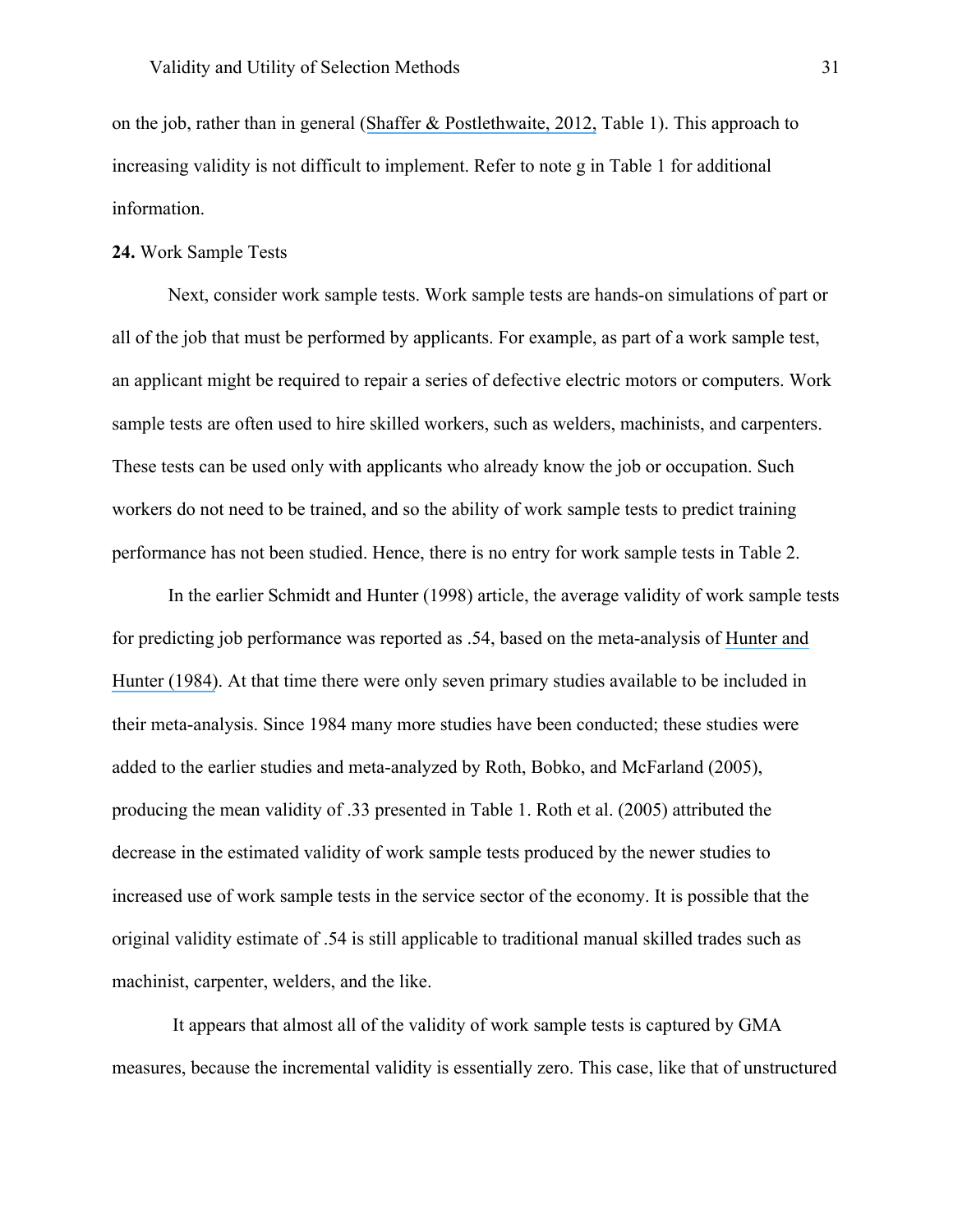interviews (discussed earlier), is an example of the fact that in science new research can change results and estimates.

**25.** Situational Judgment Tests (Behavioral Tendency). Refer to 12, above.

**26.** Emotional Stability measures. Refer to 23, above.

# **27.** Graphology

Graphology is the analysis of handwriting. Graphologists claim that people express their personalities through their handwriting and that one's handwriting therefore reveals personality traits and tendencies that graphologists can use to predict future job performance. Graphology is used infrequently in the United States and Canada but is widely used in hiring in France (Steiner, 1997; [Steiner & Gilliland, 1996](https://www.researchgate.net/publication/232599605_Fairness_Reactions_to_Personnel_Selection_Techniques_in_France_and_United_States?el=1_x_8&enrichId=rgreq-ac03d29ee90470b28e65c5b16b199479-XXX&enrichSource=Y292ZXJQYWdlOzMwOTIwMzg5ODtBUzo0MTgyNTE3OTMyODkyMThAMTQ3NjczMDQwNjU0Mw==)), although not in most other European countries (Bangerter, Konig, Blatti, & Salvisberg (2009). Levy (1979) reported that 85% of French firms routinely use graphology in hiring of personnel. Ben-Shakhar, Bar-Hillel, Bilu, Ben-Abba, and Flug (1986) stated that in Israel graphology is used more widely than any other single personality measure.

Several studies have examined the ability of graphologists and nongraphologists to predict job performance from handwriting samples ([Jansen, 1973;](https://www.researchgate.net/publication/232495055_Validation_of_graphological_judgments_An_experimental_study?el=1_x_8&enrichId=rgreq-ac03d29ee90470b28e65c5b16b199479-XXX&enrichSource=Y292ZXJQYWdlOzMwOTIwMzg5ODtBUzo0MTgyNTE3OTMyODkyMThAMTQ3NjczMDQwNjU0Mw==) [Rafaeli & Klimoski, 1983;](https://www.researchgate.net/publication/232510241_Predicting_sales_success_through_handwriting_analysis_An_evaluation_of_the_effects_of_training_and_handwriting_sample_content?el=1_x_8&enrichId=rgreq-ac03d29ee90470b28e65c5b16b199479-XXX&enrichSource=Y292ZXJQYWdlOzMwOTIwMzg5ODtBUzo0MTgyNTE3OTMyODkyMThAMTQ3NjczMDQwNjU0Mw==) see also Ben-Shakhar, 1989; [Ben-Shakhar, Bar-Hillel, Bilu, et al., 1986;](https://www.researchgate.net/publication/232446129_Can_graphology_predict_occupational_success_Two_empirical_studies_and_some_theoretical_ruminations?el=1_x_8&enrichId=rgreq-ac03d29ee90470b28e65c5b16b199479-XXX&enrichSource=Y292ZXJQYWdlOzMwOTIwMzg5ODtBUzo0MTgyNTE3OTMyODkyMThAMTQ3NjczMDQwNjU0Mw==) Ben-Shakhar, Bar-Hillel, & Flug, 1986). The key findings in this area are as follows. When the assessees who provide handwriting samples are allowed to write on any subject they choose, both graphologists and untrained non-graphologists can infer some (limited) information about their personalities and job performance from the handwriting samples. But untrained non-graphologists do just as well as graphologists; both show validities in the .18–.20 range. When the assesses are required to copy the same material from a book to create their handwriting sample, the evidence indicates that neither graphologists nor non-graphologists can infer any valid information about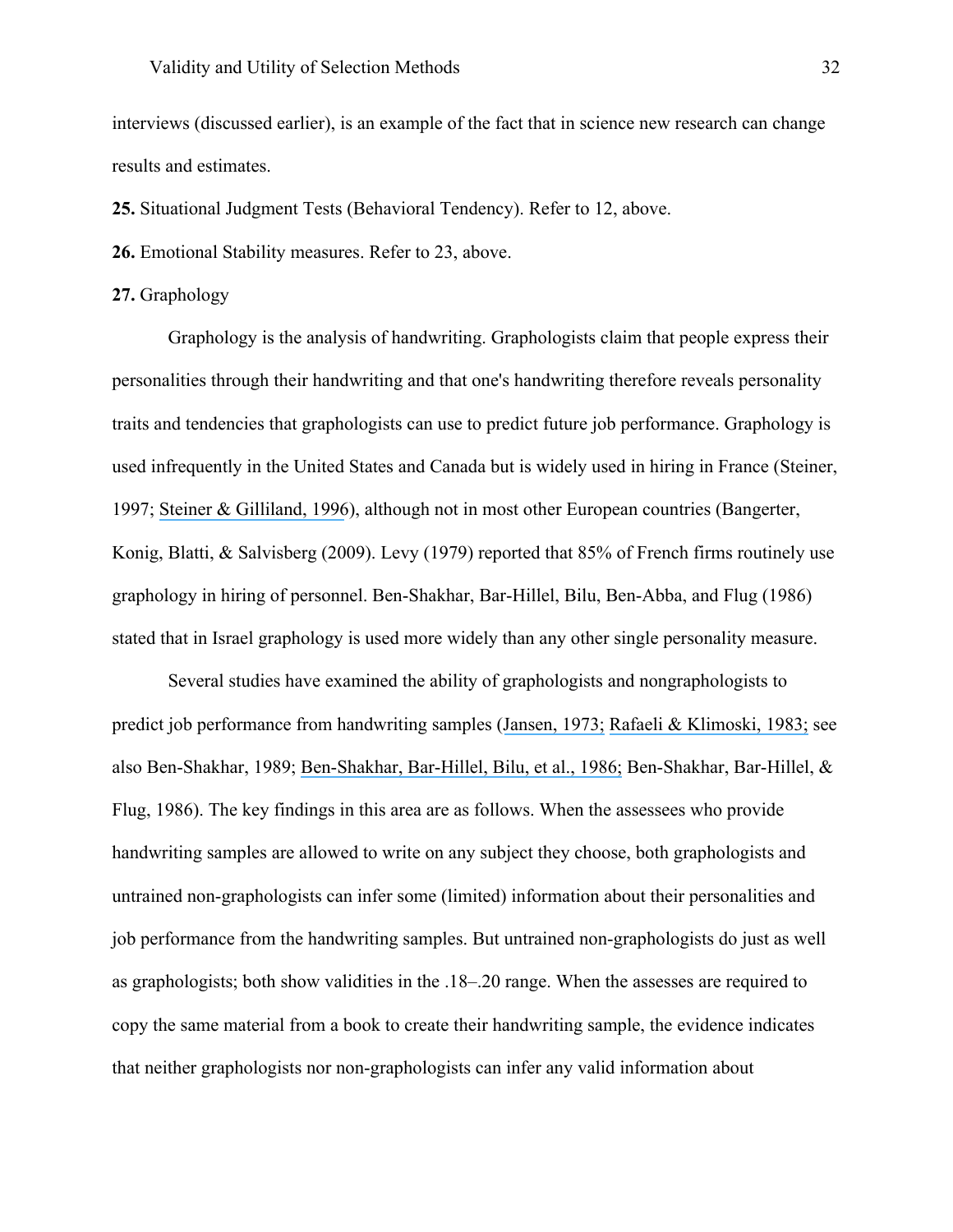personality traits or job performance from the handwriting samples (Neter  $\&$  Ben-Shakhar, [1989](https://www.researchgate.net/publication/221989526_The_Predictive_Validity_of_Graphological_Inferences?el=1_x_8&enrichId=rgreq-ac03d29ee90470b28e65c5b16b199479-XXX&enrichSource=Y292ZXJQYWdlOzMwOTIwMzg5ODtBUzo0MTgyNTE3OTMyODkyMThAMTQ3NjczMDQwNjU0Mw==)).

What these findings indicate is that, contrary to graphology theory, whatever limited information about personality or job performance there is in the handwriting samples comes from the content and not the characteristics of the handwriting. For example, writers differ in style of writing, range of vocabulary, expression of emotions, verbal fluency, grammatical skills, and general knowledge. Whatever information about personality and ability these differences contain, the training of graphologists does not allow them to extract it better than can people untrained in graphology. In handwriting per se, independent of content, there appears to be no information about personality or job performance ([Neter & Ben-Shakhar, 1989](https://www.researchgate.net/publication/221989526_The_Predictive_Validity_of_Graphological_Inferences?el=1_x_8&enrichId=rgreq-ac03d29ee90470b28e65c5b16b199479-XXX&enrichSource=Y292ZXJQYWdlOzMwOTIwMzg5ODtBUzo0MTgyNTE3OTMyODkyMThAMTQ3NjczMDQwNjU0Mw==)).

To many people, this is a counterintuitive finding. To these people, it seems obvious that the wide and dramatic variations in handwriting that everyone observes must reveal personality differences among individuals. Actually, most of the variation in handwriting is due to differences among individuals in fine motor coordination of finger muscles. And these differences in finger muscles and their coordination are probably due mostly to random genetic variations among individuals. The genetic variations that cause these finger coordination differences do not appear to be linked to personality; and in fact there is no apparent reason to believe they should be.

The validity of graphology for predicting performance in training programs has not been studied. However, the findings with respect to performance on the job make it highly unlikely that graphology has validity for training performance.

**28.** Job Tryout Procedure (Internship)

Next, consider the job tryout procedure. Unlike work sample tests, the job tryout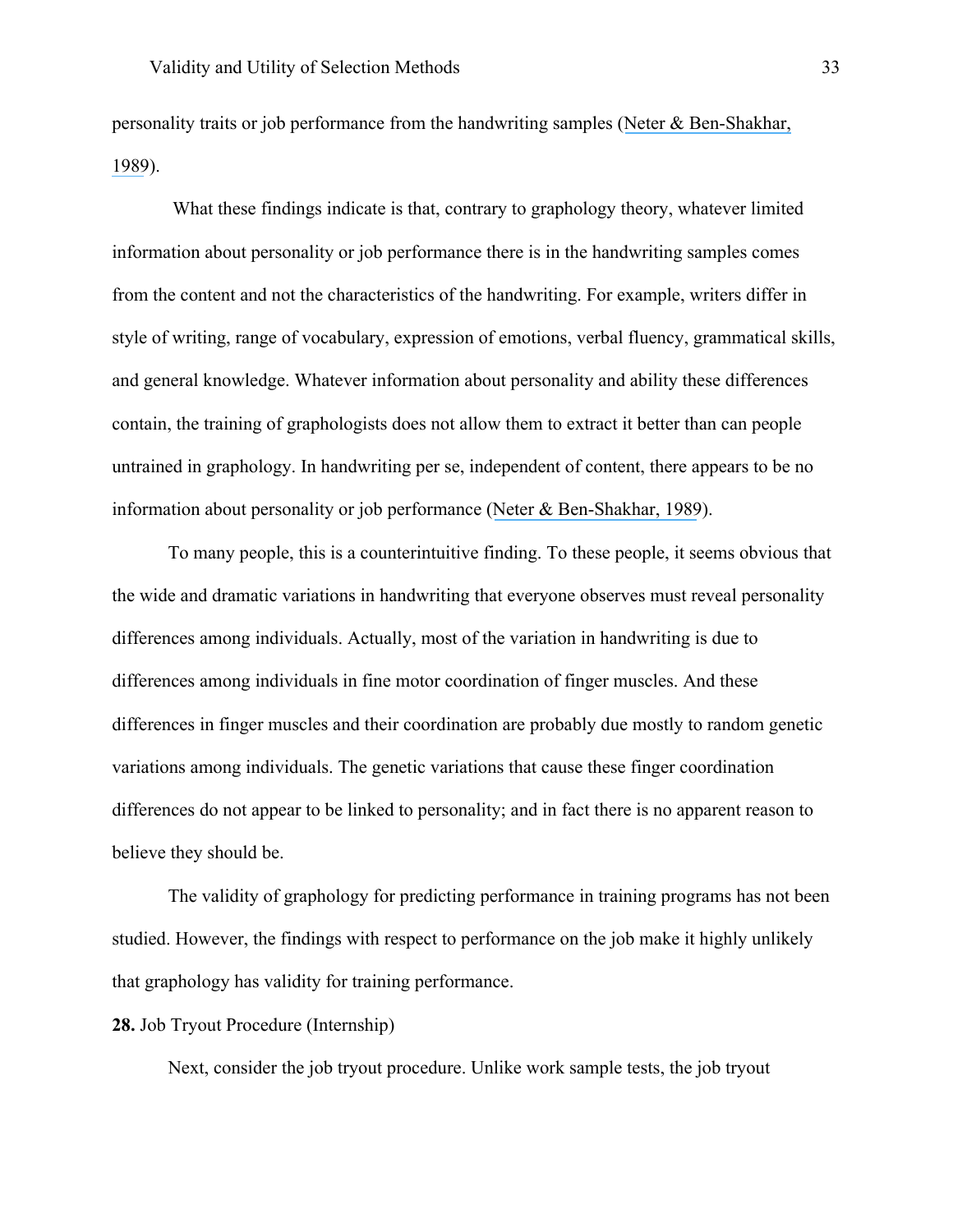# Validity and Utility of Selection Methods 34

procedure can be used with entry level employees with no previous experience on the job in question. With this procedure, applicants are hired with minimal or no screening and their performance on the job is observed and evaluated for a certain period of time (typically 6–8 months). Those who do not meet a previously established standard of satisfactory performance by the end of this probationary period are then terminated. If used in this manner, this procedure can have substantial validity (.44), as shown in Table 1. However, it is very expensive to implement, and low job performance by minimally screened probationary workers can lead to serious economic losses. In addition, it has been our experience that supervisors are reluctant to terminate marginal performers. Doing so is an unpleasant experience for them, and to avoid this experience many supervisors gradually reduce the standards of minimally acceptable performance, thus diluting the effectiveness of the procedure. Another consideration is that some of the benefits of this method will be captured in the normal course of events even if the job tryout procedure is not used, because clearly inadequate performers will usually be terminated after a period of time anyway. Also, the job tryout procedure has no incremental validity over that of GMA, because of its high correlation with GMA (.66). If this procedure were used in connection with training programs, it would probably be called the Training Tryout Procedure. However, we know of no cases in which this has been done.

# **29.** The Behavior Consistency Method.

The behavioral consistency method of evaluating previous training and experience ([McDaniel, Schmidt, & Hunter, 1988;](https://www.researchgate.net/publication/227877347_A_Meta-analysis_of_the_Validity_of_Training_and_Experience_Ratings_in_Personnel_Selection?el=1_x_8&enrichId=rgreq-ac03d29ee90470b28e65c5b16b199479-XXX&enrichSource=Y292ZXJQYWdlOzMwOTIwMzg5ODtBUzo0MTgyNTE3OTMyODkyMThAMTQ3NjczMDQwNjU0Mw==) Schmidt, Caplan, et al., 1979) is based on the wellestablished psychological principle that the best predictor of future performance is past performance. In developing this method, the first step is to determine what achievement and accomplishment dimensions best separate top job performers from low performers. This is done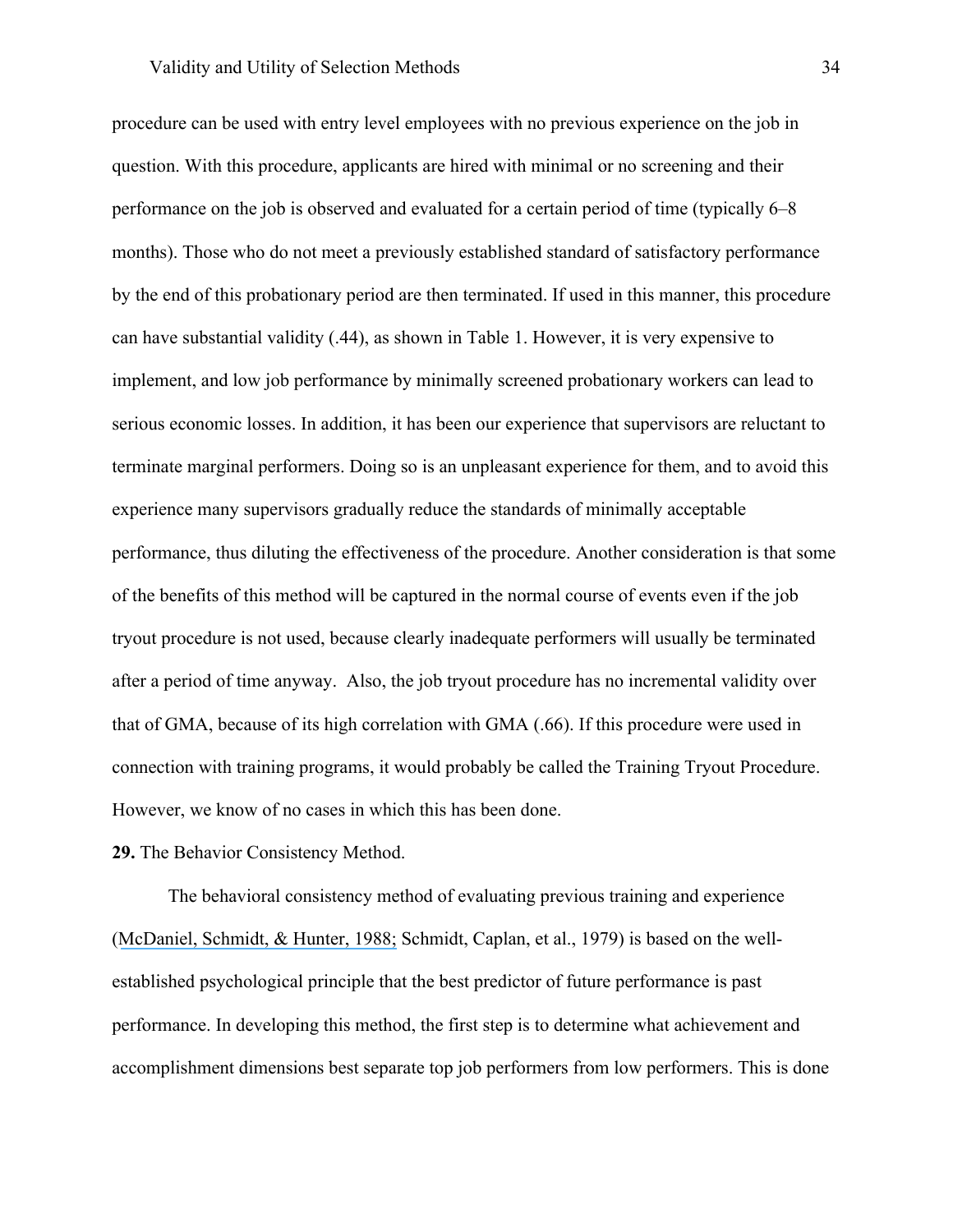#### Validity and Utility of Selection Methods 35

on the basis of information obtained from experienced supervisors of the job in question, using a special set of procedures (Schmidt, Caplan, et al., 1979). Applicants are then asked to describe (in writing or sometimes orally) their past achievements that best illustrate their ability to perform these functions at a high level (e.g., organizing people and getting work done through people). These achievements are then scored with the aid of scales that are anchored at various points by specific scaled achievements that serve as illustrative examples or anchors

Use of the behavioral consistency method is not limited to applicants with previous experience on the job in question. Previous experience on jobs that are similar to the current job in only very general ways typically provides adequate opportunity for demonstration of achievements. In fact, the relevant achievements can sometimes be demonstrated through community, school, political, and other nonjob activities. However, some young people just leaving secondary school may not have had adequate opportunity to demonstrate their capacity for the relevant achievements and accomplishments; the procedure might work less well in such groups.

A behavioral consistency procedure can be time consuming and costly to create. Considerable work is required to construct the procedure and the scoring system; applying the scoring procedure to applicant responses is also more time consuming than scoring of most tests with clear right and wrong answers. However, especially for higher level jobs, the behavioral consistency method may be well worth the cost and effort in situations in which it is not possible to use a GMA test. As shown in Table 1, this procedure has a validity of .45 for predicting job performance but produces no incremental validity over that of GMA, due to its substantial correlation with GMA. No information is available on the validity the behavioral consistency procedure for predicting performance in training programs.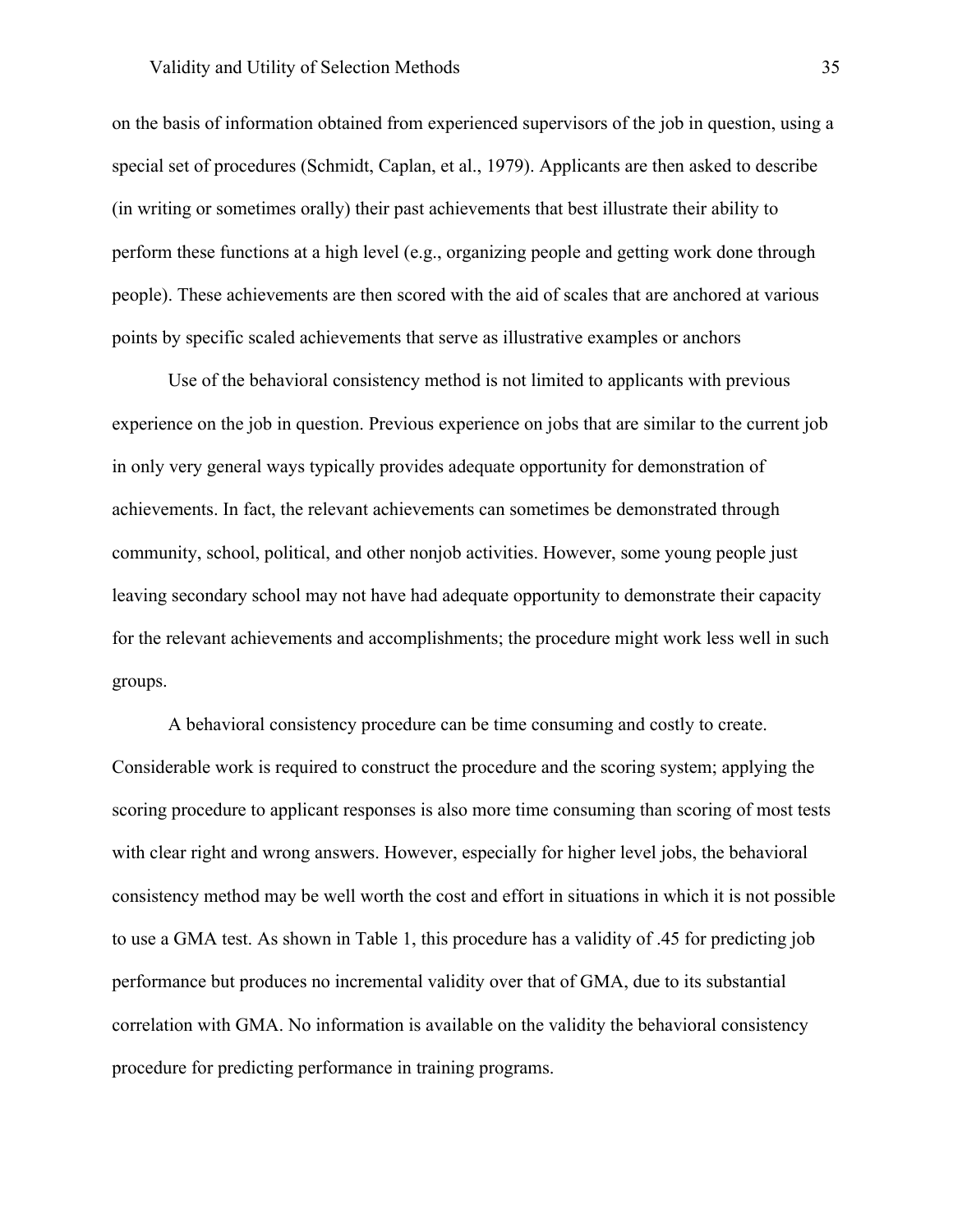# **30.** Job Knowledge Tests

The next procedure in Table 1 is job knowledge tests. Like work sample measures, job knowledge tests cannot be used to evaluate and hire inexperienced workers. An applicant cannot be expected to have mastered the job knowledge required to perform a particular job unless he or she has previously performed that job or has received schooling, education, or training for that job. But applicants for jobs such as carpenter, welder, accountant, and chemist can be administered job knowledge tests. Job knowledge tests are often constructed by the hiring organization on the basis of an analysis of the tasks that make up the job. Constructing job knowledge tests in this manner is generally somewhat more time consuming and expensive than constructing typical structured interviews. However, such tests can also be purchased commercially; for example, tests are available that measure the job knowledge required of machinists (knowledge of metal cutting tools and procedures). Other examples are tests of knowledge of basic organic chemistry and tests of the knowledge required of roofers. In an extensive meta-analysis, Dye, Reck and McDaniel (1993) found that commercially purchased job knowledge tests ("off the shelf" tests) had slightly lower validity than job knowledge tests tailored to the job in question. The validity figure of .48 in Table 1 for job knowledge tests is for tests tailored to the job in question.

As shown in Table 1, job knowledge tests do not increment validity over that of GMA, because their high correlations with GMA. For the same reasons indicated earlier for job sample tests, job knowledge tests typically have not been used to predict performance in training programs. Hence, validity information is unavailable for this criterion, and there is no entry in Table 2 for job knowledge tests.

#### **31.** Age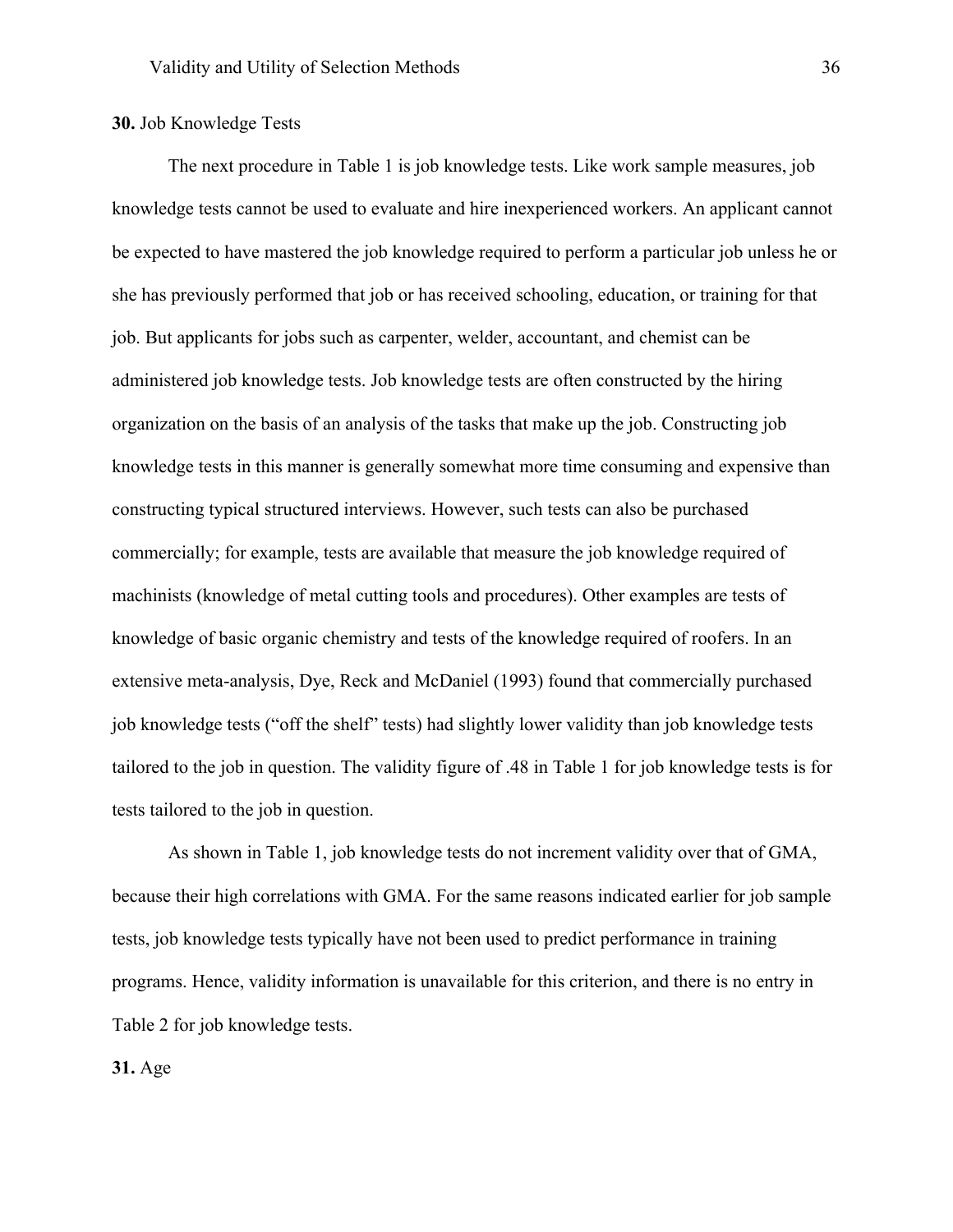Table 1 shows that age of job applicants shows no validity for predicting job performance. Age is rarely used as a basis for hiring, and in fact in the United States, use of age for individuals over age 40 would be a violation of the federal law against age discrimination. We include age here for only two reasons. First, some individuals believe age is related to job performance. We show here that for typical jobs this is not the case. Second, age serves to anchor the bottom end of the validity dimension: Age is about as totally unrelated to job performance as any measure can be. No meta-analyses relating age to performance in job training programs were found. Although it is possible that future research will find that age is negatively related to performance in job training programs (as is widely believed), we note that job experience, which is positively correlated with age, is not correlated with performance in training programs (see Table 2).

### **An Important Question**

Finally, we address an issue that some in our field have raised (e.g., [Arthur & Villado,](https://www.researchgate.net/publication/null?el=1_x_8&enrichId=rgreq-ac03d29ee90470b28e65c5b16b199479-XXX&enrichSource=Y292ZXJQYWdlOzMwOTIwMzg5ODtBUzo0MTgyNTE3OTMyODkyMThAMTQ3NjczMDQwNjU0Mw==)  [2008](https://www.researchgate.net/publication/null?el=1_x_8&enrichId=rgreq-ac03d29ee90470b28e65c5b16b199479-XXX&enrichSource=Y292ZXJQYWdlOzMwOTIwMzg5ODtBUzo0MTgyNTE3OTMyODkyMThAMTQ3NjczMDQwNjU0Mw==)). As discussed in more detail in the next section, some of the personnel measures we have examined (e.g., GMA and conscientiousness measures) are measures of single psychological constructs, whereas others (e.g., biodata and assessment centers) are methods rather than constructs. It is conceivable that a method such as the assessment center, for example, could measure different constructs or combinations of constructs in different applications in different organizations. Some would, therefore, question whether it is meaningful to compare the incremental validities of different methods (e.g., comparing the incremental validities produced by the structured interview and the assessment center). There are two responses to this. First, this article is concerned with personnel measures as used in the real world of employment. Hence, from that point of view, such comparisons of incremental validities would be meaningful, even if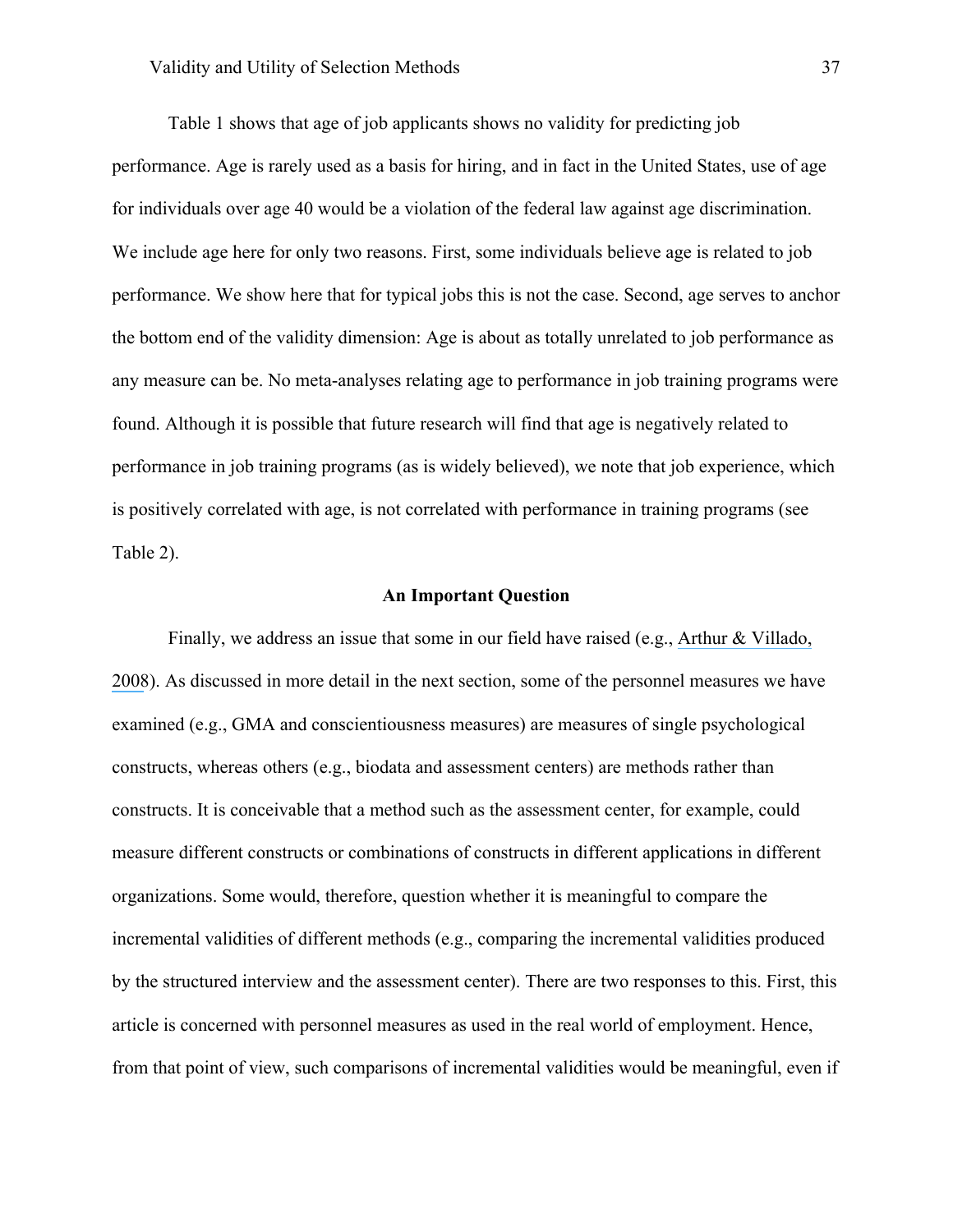they represented only crude average differences in incremental validities.

However, the situation is not that grim. The empirical evidence indicates that such methods as interviews, assessment centers, and biodata measures do not vary much from application to application in the constructs they measure. This can be seen from the fact that meta-analysis results show that variability of validity across studies (applications) of different jobs, after the appropriate corrections for sampling error and other statistical and measurement artifacts, is quite small (cf. [Gaugler et al., 1987;](https://www.researchgate.net/publication/232599285_Meta-Analysis_of_Assessment_Center_Validity?el=1_x_8&enrichId=rgreq-ac03d29ee90470b28e65c5b16b199479-XXX&enrichSource=Y292ZXJQYWdlOzMwOTIwMzg5ODtBUzo0MTgyNTE3OTMyODkyMThAMTQ3NjczMDQwNjU0Mw==) [McDaniel et al., 1994;](https://www.researchgate.net/publication/280799263_The_Validity_of_Employment_Interviews_A_Comprehensive_Review_and_Meta-Analysis?el=1_x_8&enrichId=rgreq-ac03d29ee90470b28e65c5b16b199479-XXX&enrichSource=Y292ZXJQYWdlOzMwOTIwMzg5ODtBUzo0MTgyNTE3OTMyODkyMThAMTQ3NjczMDQwNjU0Mw==) Schmidt & Rothstein, 1994). In fact, these standard deviations are often even smaller than those for construct-based measures such as GMA and conscientiousness (Schmidt & Rothstein, 1994). Hence, the situation appears to be this: We do not know exactly what combination of constructs is measured by methods such as the assessment center, the interview, and biodata, but whatever those combinations are, they do not appear to vary much from one application or study to another. If they did vary, one would expect the resulting validities to vary but they don't. Hence, comparisons of their relative incremental validities over GMA is in fact meaningful. These incremental validities can be expected to be stable across different applications of the methods to different jobs in different organizations and settings.

### **Toward a Theory of the Determinants of Job Performance**

Earlier sections in this paper summarized what is known from cumulative empirical research about the validity of various personnel measures for predicting future job performance and job-related learning of job applicants. These findings are based on thousands of research studies performed over the last century and involving millions of employees and job applicants. They are a tribute to the power of empirical research, integrated using meta-analysis methods, to produce precise estimates of relationships of interest and practical value. However, the goals of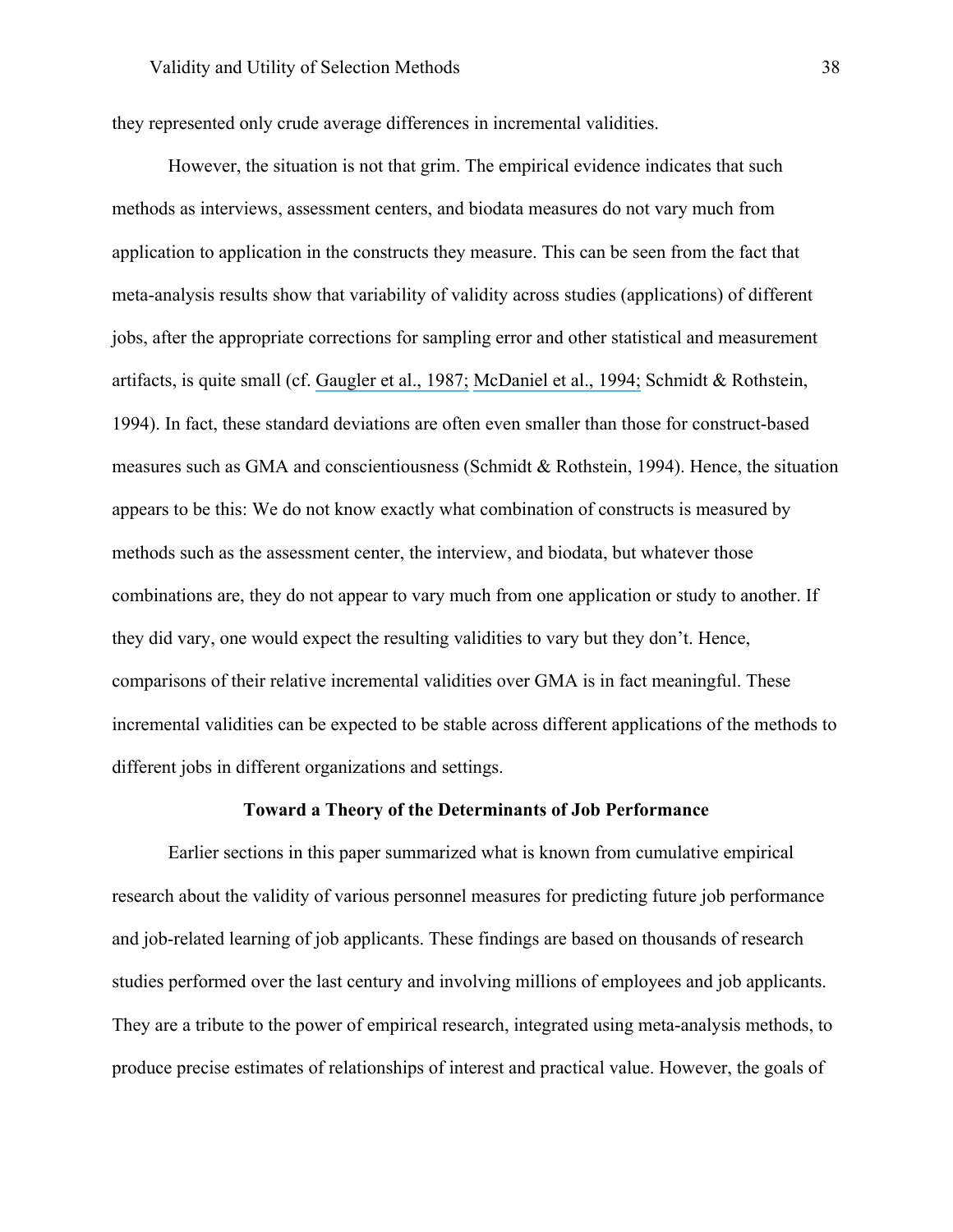personnel psychology include more than a delineation of relationships that are practically useful in selecting employees. There is also a focus on development of theories of the causes of job performance (Schmidt & Hunter, 1992). The objective is the understanding of the psychological processes underlying and determining job performance. This endeavor is possible because application of meta-analysis to research findings has provided the kind of precise and generalizable estimates of the validity of different measured constructs for predicting job performance that are summarized in this paper. It has also provided more precise estimates than previously available of the correlations among these predictors.

However, the theories of job performance that have been developed and tested do not include a role for all of the personnel measures discussed above. That is because the actual constructs measured by some of these procedures are unknown, and it seems certain that some of these procedures measure combinations of constructs (Hunter & Hunter, 1984; Schmidt  $\&$ Rothstein, 1994). For example, employment interviews probably measure a combination of previous experience, mental ability, and a number of personality traits, such as conscientiousness; in addition, they may measure specific job-related skills and behavior patterns. The average correlation between scores on unstructured interviews and scores on GMA tests is .31 (see note c to Table 1). This indicates that, to some extent, interview scores reflect mental ability. Little empirical evidence is available as to what other traits they measure ([Huffcutt et al.,](https://www.researchgate.net/publication/232572212_A_Meta-Analytic_Investigation_of_Cognitive_Ability_in_Employment_Interview_Evaluations_Moderating_Characteristics_and_Implications_for_Incremental_Validity?el=1_x_8&enrichId=rgreq-ac03d29ee90470b28e65c5b16b199479-XXX&enrichSource=Y292ZXJQYWdlOzMwOTIwMzg5ODtBUzo0MTgyNTE3OTMyODkyMThAMTQ3NjczMDQwNjU0Mw==) 1996). What has been said here of employment interviews also applies to peer ratings, the behavioral consistency method, reference checks, biographical data measures, assessment centers, and the point method of evaluating past training and experience. Procedures such as these can be used as practical selection tools but, because their construct composition is unknown, they are less useful in constructing theories of the determinants of job performance.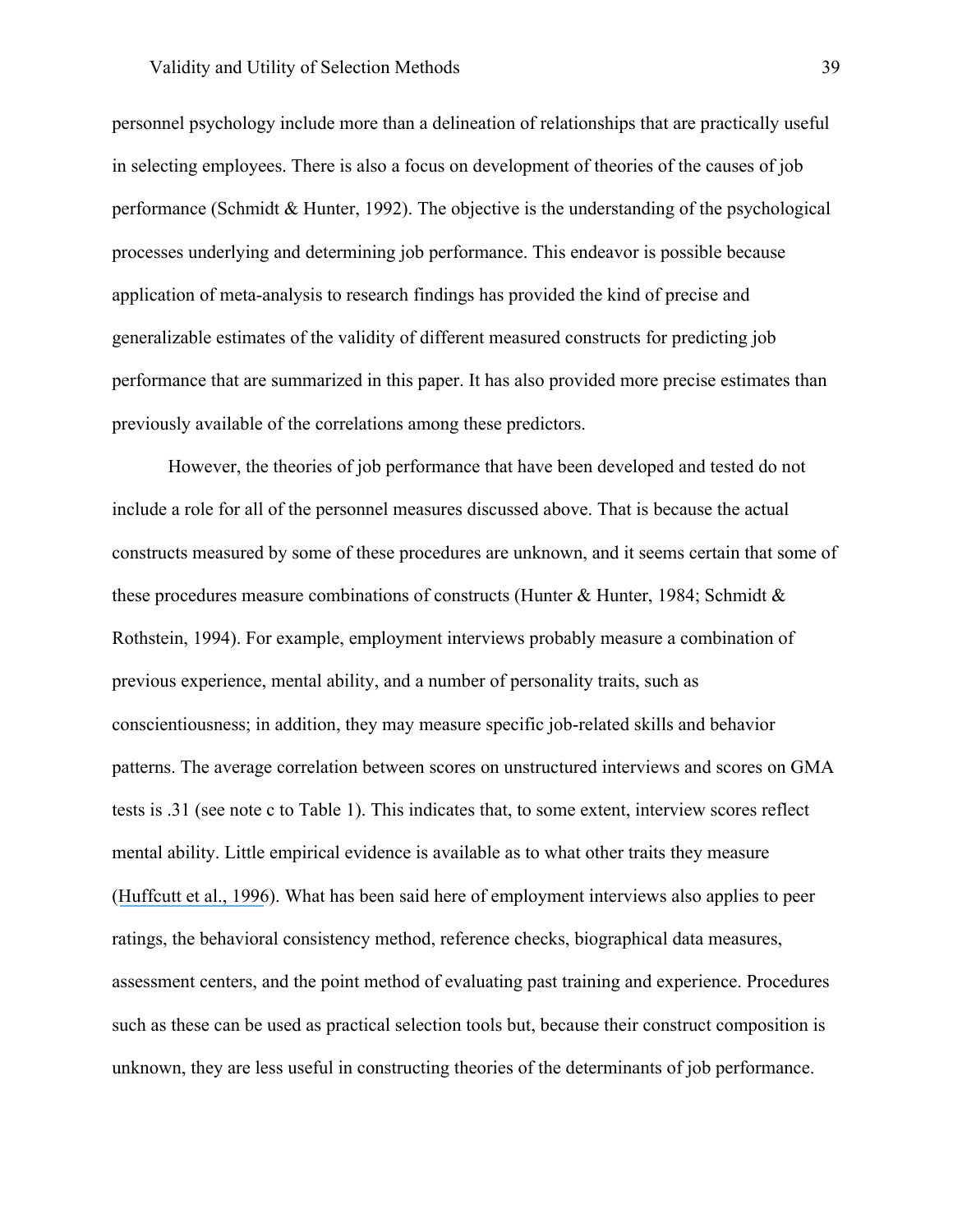The measures that have been used in theories of job performance have been GMA, job knowledge, job experience, and personality traits. This is because it is fairly clear what constructs each of these procedures measures.

What has this research revealed about the determinants of job performance? A detailed review of this research can be found in Schmidt and Hunter (1992); here we summarize only the most important findings. One major finding concerns the reason why GMA is such a good predictor of job performance. The major direct causal impact of GMA has been found to be on the acquisition of job knowledge. That is, the major reason more intelligent people have higher job performance is that they acquire job knowledge more rapidly and acquire more of it; and it is this knowledge of how to perform the job that causes their job performance to be higher ([Hunter,](https://www.researchgate.net/publication/222275094_Cognitive_Ability_Cognitive_Aptitudes_Job_Knowledge_and_Job_Performance?el=1_x_8&enrichId=rgreq-ac03d29ee90470b28e65c5b16b199479-XXX&enrichSource=Y292ZXJQYWdlOzMwOTIwMzg5ODtBUzo0MTgyNTE3OTMyODkyMThAMTQ3NjczMDQwNjU0Mw==)  [1986](https://www.researchgate.net/publication/222275094_Cognitive_Ability_Cognitive_Aptitudes_Job_Knowledge_and_Job_Performance?el=1_x_8&enrichId=rgreq-ac03d29ee90470b28e65c5b16b199479-XXX&enrichSource=Y292ZXJQYWdlOzMwOTIwMzg5ODtBUzo0MTgyNTE3OTMyODkyMThAMTQ3NjczMDQwNjU0Mw==)). Thus, GMA has its most important effect on job performance indirectly, through job knowledge. There is also a direct effect of mental ability on job performance independent of job knowledge, but it is smaller for most jobs. For nonsupervisory jobs, this direct effect is only about 20% as large as the indirect effect; however, for supervisory jobs, it is about 50% as large (Borman, White, Pulakos, & Oppler, 1991; Schmidt, Hunter, & Outerbridge, 1986).

It has also been found that job experience operates in this same manner. Job experience is essentially a measure of practice on the job and hence a measure of opportunity to learn. The major direct causal effect of job experience is on job knowledge, just as is the case for mental ability. Up to about 5 years on the job, increasing job experience leads to increasing job knowledge (Schmidt, Hunter, & Outerbridge, 1986), which, in turn, leads to improved job performance. So the major effect of job experience on job performance is indirect, operating through job knowledge. Again, there is also a direct effect of job experience on job performance, but it is smaller than the indirect effect through job knowledge (about 30% as large).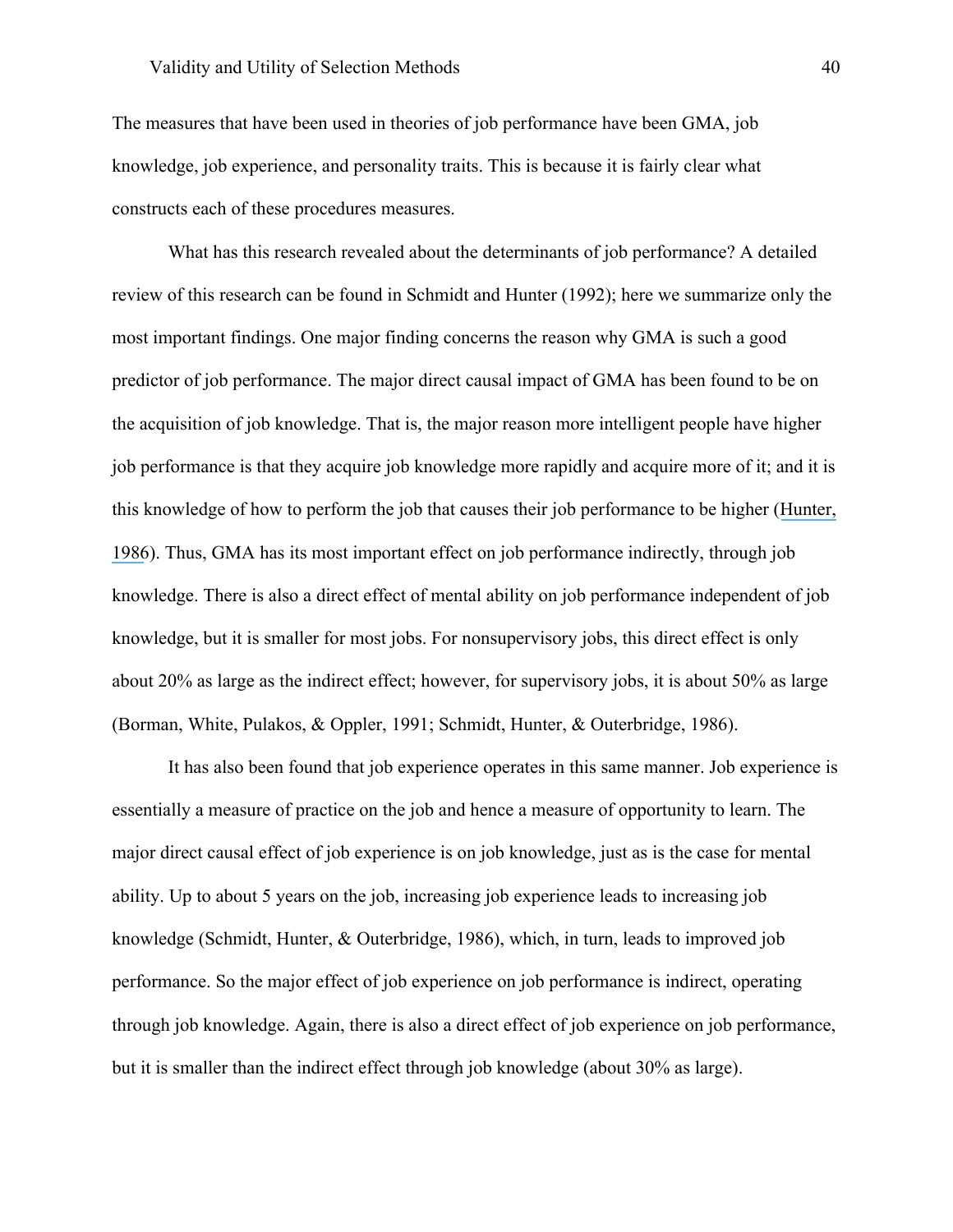The major personality trait that has been studied in causal models of job performance is conscientiousness. This research has found that, controlling for mental ability, employees who are higher in conscientiousness develop higher levels of job knowledge, probably because highly conscientious individuals exert greater efforts and spend more time "on task." This job knowledge, in turn, causes higher levels of job performance. From a theoretical point of view, this research suggests that the central determining variables in job performance are GMA, job experience (i.e., opportunity to learn), and the personality trait of conscientiousness. This is consistent with our conclusion that a combination of a GMA test and an integrity test (which measures mostly conscientiousness) has the highest high validity (.78) for predicting job performance. Another combination with high validity (.76) is GMA plus a structured interview, which may in part measure conscientiousness and related personality traits (such as agreeableness and emotional stability, which are also measured in part by integrity tests)

### **Additional Considerations**

### **When GMA Measures cannot be used**

There are some situations in which it may not be feasible to use measures of GMA in hiring. For example, higher level managers applying for jobs may insist on being evaluated based on their past achievements. They may readily accept employment interviews, the Behavioral Consistency Method, work sample tests (such as the In-Basket test), or an assessment center, but balk at test of general intelligence, viewing it as less relevant. This may also be true of difficult-to-recruit skilled tradespeople, such as skilled machine repairmen, computer programmers, machinists, and the like. In situations like this, employers should focus on the zero order operational validities in Tables 1 and 2 rather than the incremental validity values. Non-GMA procedures with high zero order validities include employment interviews, job knowledge tests, the Behavioral Consistency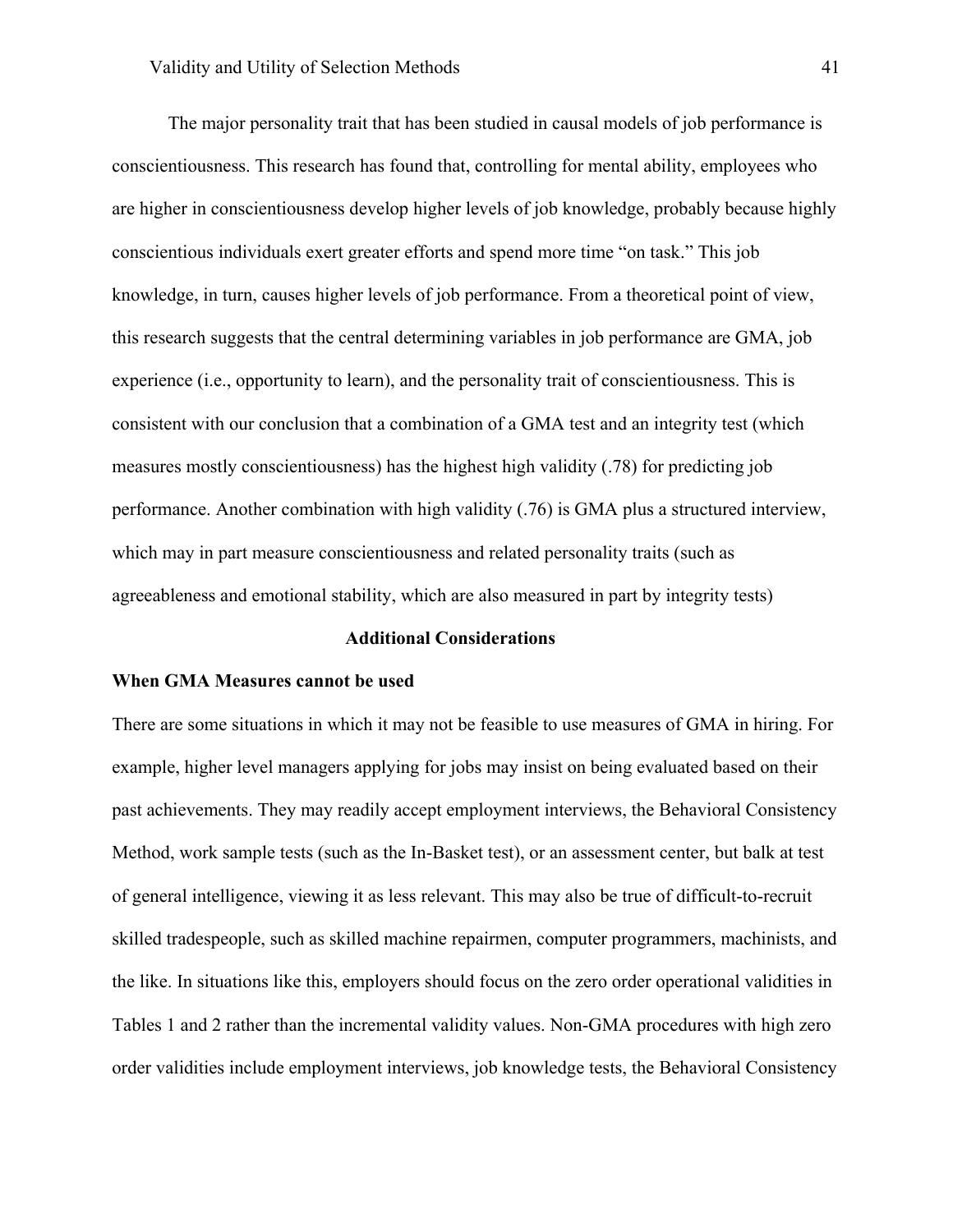Method, and work sample tests.

# **Selection Fairness and Adverse Impact**

A full treatment of questions related to gender or minority subgroups are beyond the scope of this study. These issues include questions of differential validity by subgroups, predictive fairness for subgroups, and subgroup differences in mean score on selection procedures. An extensive existing literature addresses these questions (cf. [Hunter & Schmidt,](https://www.researchgate.net/publication/297380615_Intelligence_and_job_performance_Economic_and_social_implications?el=1_x_8&enrichId=rgreq-ac03d29ee90470b28e65c5b16b199479-XXX&enrichSource=Y292ZXJQYWdlOzMwOTIwMzg5ODtBUzo0MTgyNTE3OTMyODkyMThAMTQ3NjczMDQwNjU0Mw==)  [1996;](https://www.researchgate.net/publication/297380615_Intelligence_and_job_performance_Economic_and_social_implications?el=1_x_8&enrichId=rgreq-ac03d29ee90470b28e65c5b16b199479-XXX&enrichSource=Y292ZXJQYWdlOzMwOTIwMzg5ODtBUzo0MTgyNTE3OTMyODkyMThAMTQ3NjczMDQwNjU0Mw==) [Ones et al., 1993;](https://www.researchgate.net/publication/232585195_Comprehensive_Meta-Analysis_of_Integrity_Test_Validities_Findings_and_Implications_for_Personnel_Selection_and_Theories_of_Job_Performance?el=1_x_8&enrichId=rgreq-ac03d29ee90470b28e65c5b16b199479-XXX&enrichSource=Y292ZXJQYWdlOzMwOTIwMzg5ODtBUzo0MTgyNTE3OTMyODkyMThAMTQ3NjczMDQwNjU0Mw==) [Schmidt, 1988;](https://www.researchgate.net/publication/223733812_The_problem_of_group_differences_in_ability_scores_in_employment_selection?el=1_x_8&enrichId=rgreq-ac03d29ee90470b28e65c5b16b199479-XXX&enrichSource=Y292ZXJQYWdlOzMwOTIwMzg5ODtBUzo0MTgyNTE3OTMyODkyMThAMTQ3NjczMDQwNjU0Mw==) Schmidt & Hunter, 1981; Schmidt, Ones, & Hunter, 1992; Wigdor & Garner, 1982). However, the general findings of this research literature can be summarized here.

For differential validity, the general finding has been that validities (the focus of this study) do not differ appreciably for different subgroups (Hartigan & Wigdor, 1989; Hunter, Schmidt, & Hunter, 1979; [Rothstein & McDaniel, 1992;](https://www.researchgate.net/publication/226738937_Differential_validity_by_sex_in_employment_settings?el=1_x_8&enrichId=rgreq-ac03d29ee90470b28e65c5b16b199479-XXX&enrichSource=Y292ZXJQYWdlOzMwOTIwMzg5ODtBUzo0MTgyNTE3OTMyODkyMThAMTQ3NjczMDQwNjU0Mw==) [Schmidt, Berner, & Hunter, 1973](https://www.researchgate.net/publication/232455505_Racial_Difference_in_Validity_of_Employment_Tests_Reality_or_Illusion?el=1_x_8&enrichId=rgreq-ac03d29ee90470b28e65c5b16b199479-XXX&enrichSource=Y292ZXJQYWdlOzMwOTIwMzg5ODtBUzo0MTgyNTE3OTMyODkyMThAMTQ3NjczMDQwNjU0Mw==)). For predictive fairness, the usual finding has been a lack of predictive bias for minorities and women (Schmidt & Hunter, 1981). That is, given similar scores on selection procedures, later job performance is similar regardless of group membership and regardless of how job performance is measured (objectively or via supervisor ratings). On some selection procedures (in particular, cognitive measures), subgroup differences on means are typically observed. On other selection procedures (in particular, personality and integrity measures), subgroup differences are rare or nonexistent. For many selection methods (e.g., reference checks and evaluations of education and experience), there is little data on group differences (Hunter  $\&$  Hunter, 1984). For many purposes, the most relevant finding is the finding of lack of predictive bias. That is, even when subgroups differ in mean score, selection procedure scores appear to have the same implications for later performance for individuals in all subgroups (Wigdor & Garner, 1982; Schmidt &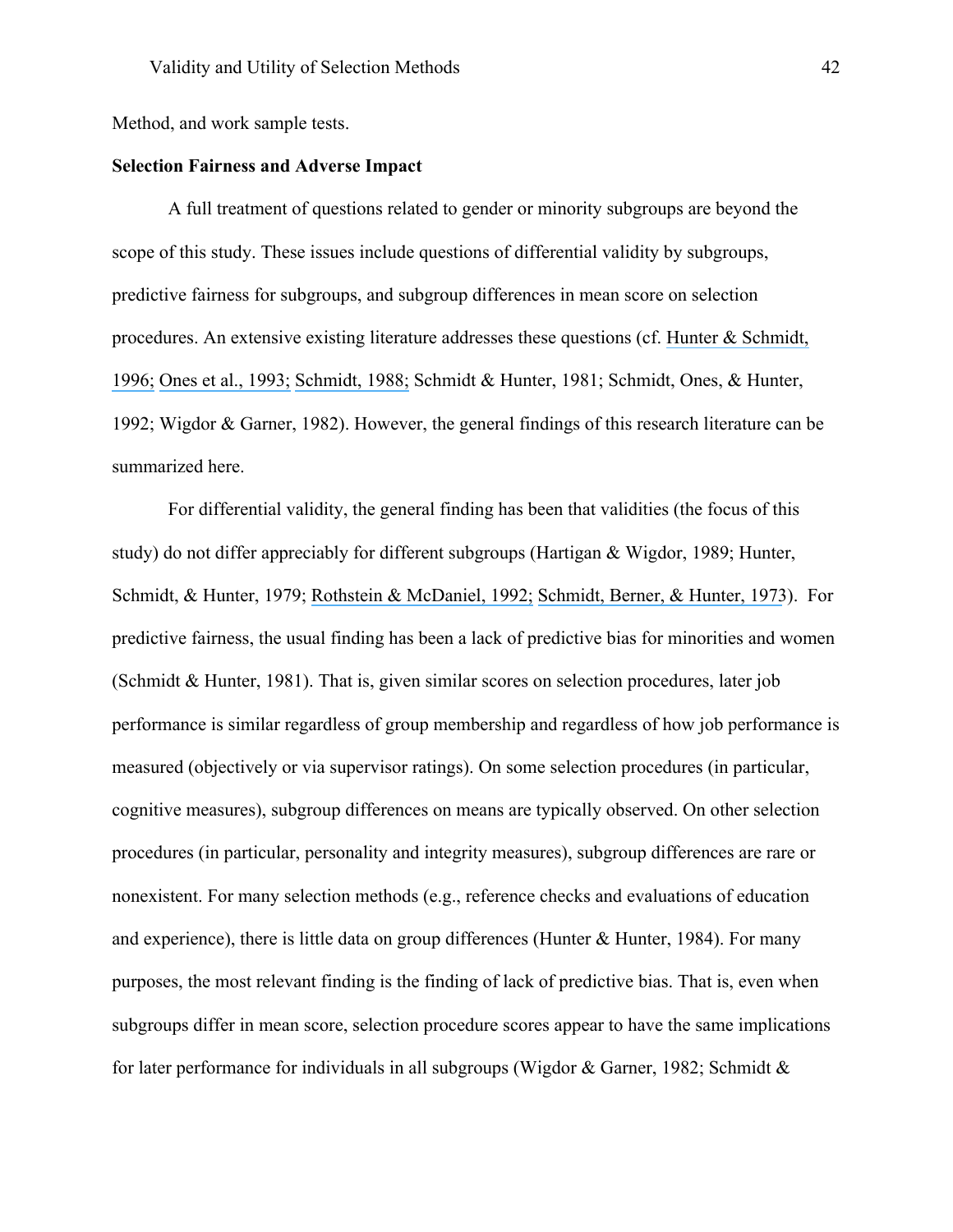Hunter, 1981). That is, the predictive interpretation of scores is the same in different subgroups.

Despite the research demonstration of predictive fairness for selection methods, there are often mean score differences between different demographic groups, such as black and white job applicants, leading to differential hiring rates. When hiring rates are lower for minority or female applicants, this is referred to as "adverse impact" in the context of U.S. legal regulations. (These regulations are absent or different in other countries.) There are often large enough black-white differences in GMA test scores to produce differential hiring rates and hence adverse impact. In terms of sex differences, it has been found that there is no difference in mean levels of GMA between males and females ([Ployhart & Holtz, 2008;](https://www.researchgate.net/publication/229457197_The_diversity-validity_dilemma_Strategies_for_reducing_racioethnic_and_sex_subgroup_differences_and_adverse_impact_in_selection?el=1_x_8&enrichId=rgreq-ac03d29ee90470b28e65c5b16b199479-XXX&enrichSource=Y292ZXJQYWdlOzMwOTIwMzg5ODtBUzo0MTgyNTE3OTMyODkyMThAMTQ3NjczMDQwNjU0Mw==) [Schmidt, 2011](https://www.researchgate.net/publication/258180119_A_Theory_of_Sex_Differences_in_Technical_Aptitude_and_Some_Supporting_Evidence?el=1_x_8&enrichId=rgreq-ac03d29ee90470b28e65c5b16b199479-XXX&enrichSource=Y292ZXJQYWdlOzMwOTIwMzg5ODtBUzo0MTgyNTE3OTMyODkyMThAMTQ3NjczMDQwNjU0Mw==)), although there are some well-known sex differences in specific aptitudes (i.e., higher mean scores for females in verbal fluency and higher mean scores for males in spatial rotation). Though we mention differences in specific aptitudes, we do not recommend the use of specific abilities in staffing contexts, given that the validity of GMA is higher than that of specific aptitudes—even when specific aptitudes are chosen to match the most important aspects of job performance (i.e., spatial perception for mechanical jobs; cf. [Schmidt, 2011](https://www.researchgate.net/publication/258180119_A_Theory_of_Sex_Differences_in_Technical_Aptitude_and_Some_Supporting_Evidence?el=1_x_8&enrichId=rgreq-ac03d29ee90470b28e65c5b16b199479-XXX&enrichSource=Y292ZXJQYWdlOzMwOTIwMzg5ODtBUzo0MTgyNTE3OTMyODkyMThAMTQ3NjczMDQwNjU0Mw==)). The research surrounding questions of ethnic group differences in test scores is quite extensive. We refer readers who are interested in a more technical, detailed treatment of this question to Roth, Bevier, Bobko, Switzer, and Tyler (2001); Sackett, Schmitt, Ellingson, and Kabin (2001); Sackett, Borneman, and Connelly (2008); Schmidt (1988); and Wigdor and Garner (1982).

Lower hiring rates for minority applicants can lead to two potential problems: Legal risks and decreased workplace diversity. From a legal standpoint, GMA assessments are quite defensible in court via a demonstration that the tests are valid predictors of job performance. Such demonstrations rely are increasingly based on summaries of the kinds of research findings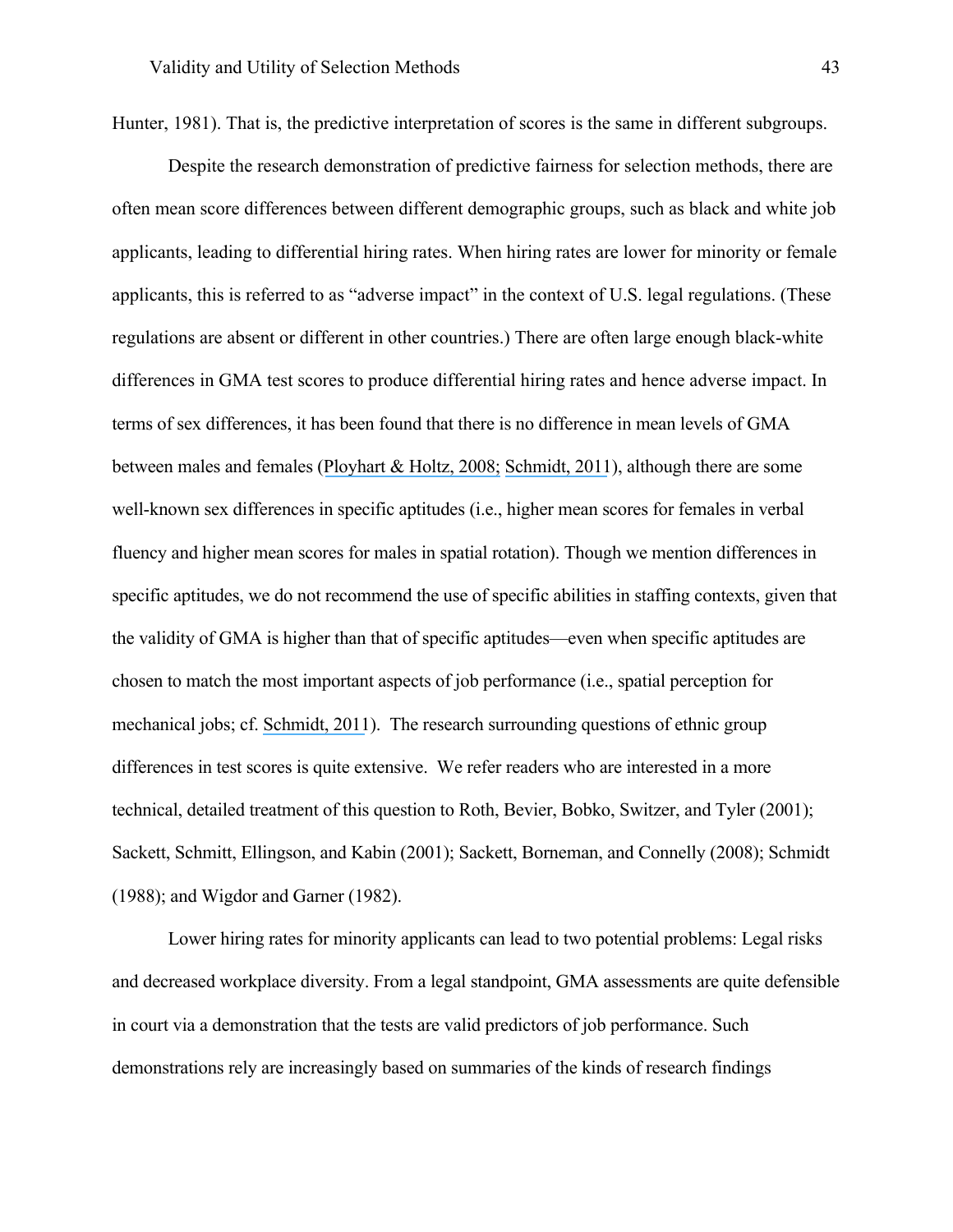### Validity and Utility of Selection Methods 44

discussed in this paper, rather than on studies conducted by the employer. This is part of the movement away from the false notion of situationally specific validity, as discussed earlier. Since around the mid-1980s, employers have been winning more and more such suits, and today they prevail in 90% or more of such suits. A key fact is that today there are far fewer such suits. Currently, less than 1% of employment-related lawsuits are challenges to selection tests or other hiring procedures, and from a purely economic standpoint, research shows that the value of the increases in job performance from good selection practices overshadows any potential costs stemming from defending against such suits. Thus, there is little legal risk stemming from the use of GMA assessments.

However, solving the problem of legal defensibility still leaves the potential problem of workplace diversity, given that many hiring managers seek to increase the diversity of their workforce. Sackett and colleagues (2001) explain that emphasizing GMA assessments in selection with the purpose of maximizing job performance typically results in a lower ratio of minority hires, while eschewing the use of GMA assessments with the purpose of increasing workplace diversity typically results in a decrease in job performance. These authors go on to ask, "What are the prospects for achieving diversity without sacrificing the predictive accuracy and content relevancy present in knowledge, skill, ability, and achievement tests?" (p. 303). Over the years, employers have tried to reduce differences in hiring rates through a variety of strategies—adjusting test scores to minimize between-group differences in scores, assigning more weight to predictors associated with less adverse impact, and using more non-cognitive selection methods—but none of these strategies have been really effective ([Ployhart & Holtz, 2008](https://www.researchgate.net/publication/229457197_The_diversity-validity_dilemma_Strategies_for_reducing_racioethnic_and_sex_subgroup_differences_and_adverse_impact_in_selection?el=1_x_8&enrichId=rgreq-ac03d29ee90470b28e65c5b16b199479-XXX&enrichSource=Y292ZXJQYWdlOzMwOTIwMzg5ODtBUzo0MTgyNTE3OTMyODkyMThAMTQ3NjczMDQwNjU0Mw==)); also, some of the strategies, such as score adjustments, are illegal in the U.S. Along these lines, Pyburn, Ployhart, and Kravitz write, "…an organization might use a less valid selection procedure simply because it has less adverse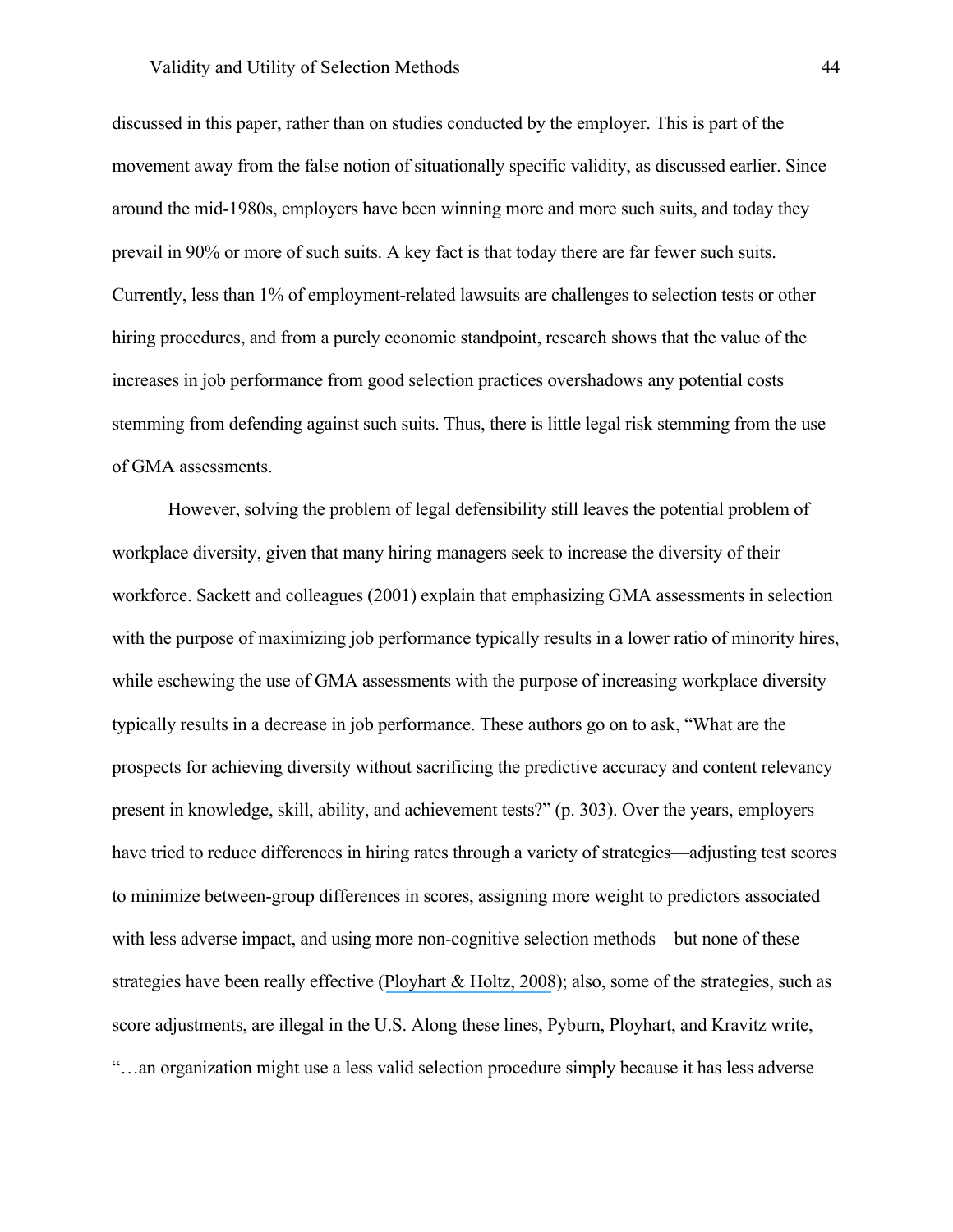impact. Doing so violates no laws, but it fails to capitalize on over 80 years of research that has shown valid selection procedures can enhance job performance and utility" (2008, p. 150). Some have advocated as a solution to this problem the use of GMA assessments supplemented with the use of non-cognitive predictors such as structured interviews, integrity tests, or measures of conscientiousness that show little, if any, group differences. The idea is that a composite battery of predictors could be assembled that not only will be an excellent predictor of job performance, but also will help reduce group differences associated with GMA measures. However, Sacket et al. (2001) showed that this approach produces only very small reductions in differential hiring rates.

# **Applicant reactions**

Consider the following question: Can the use of valid assessment methods during the hiring process be a detriment to a firm's recruitment efforts because job applicants do not like the methods used? This question might be most relevant to tests of GMA since it is the most valid predictor of job and training performance. Fortunately for hiring managers, research on this subject reveals that applicants perceive mental ability and GMA tests to be relevant to job performance. Applicants generally react more favorably to GMA tests than they do to personality tests, biodata, and integrity tests, which they view as less relevant to job performance ([Anderson, Salgado, &](https://www.researchgate.net/publication/228253968_Applicant_Reactions_in_Selection_Comprehensive_Meta-Analysis_into_Reaction_Generalization_Versus_Situational_Specificity?el=1_x_8&enrichId=rgreq-ac03d29ee90470b28e65c5b16b199479-XXX&enrichSource=Y292ZXJQYWdlOzMwOTIwMzg5ODtBUzo0MTgyNTE3OTMyODkyMThAMTQ3NjczMDQwNjU0Mw==)  [Hülsheger, 2010;](https://www.researchgate.net/publication/228253968_Applicant_Reactions_in_Selection_Comprehensive_Meta-Analysis_into_Reaction_Generalization_Versus_Situational_Specificity?el=1_x_8&enrichId=rgreq-ac03d29ee90470b28e65c5b16b199479-XXX&enrichSource=Y292ZXJQYWdlOzMwOTIwMzg5ODtBUzo0MTgyNTE3OTMyODkyMThAMTQ3NjczMDQwNjU0Mw==) [Hausknecht, Day, & Thomas, 2004](https://www.researchgate.net/publication/37150348_Applicant_Reactions_to_Selection_Procedures_An_Updated_Model_and_Meta-Analysis?el=1_x_8&enrichId=rgreq-ac03d29ee90470b28e65c5b16b199479-XXX&enrichSource=Y292ZXJQYWdlOzMwOTIwMzg5ODtBUzo0MTgyNTE3OTMyODkyMThAMTQ3NjczMDQwNjU0Mw==)). [Anderson et al. \(2010\)](https://www.researchgate.net/publication/228253968_Applicant_Reactions_in_Selection_Comprehensive_Meta-Analysis_into_Reaction_Generalization_Versus_Situational_Specificity?el=1_x_8&enrichId=rgreq-ac03d29ee90470b28e65c5b16b199479-XXX&enrichSource=Y292ZXJQYWdlOzMwOTIwMzg5ODtBUzo0MTgyNTE3OTMyODkyMThAMTQ3NjczMDQwNjU0Mw==) found that applicants were most favorable towards work samples and interviews, but they also had a favorable view of GMA tests. In fact, although GMA tests were not applicants' most preferred selection method, they viewed GMA as being the most scientifically valid and as being the most respectful of their personal privacy ([Anderson, et al., 2010](https://www.researchgate.net/publication/228253968_Applicant_Reactions_in_Selection_Comprehensive_Meta-Analysis_into_Reaction_Generalization_Versus_Situational_Specificity?el=1_x_8&enrichId=rgreq-ac03d29ee90470b28e65c5b16b199479-XXX&enrichSource=Y292ZXJQYWdlOzMwOTIwMzg5ODtBUzo0MTgyNTE3OTMyODkyMThAMTQ3NjczMDQwNjU0Mw==)).

Interestingly, Anderson et al. (2010) found that when GMA or other mental ability tests are used, applicants perceive the selection requirements as being more stringent, which increases their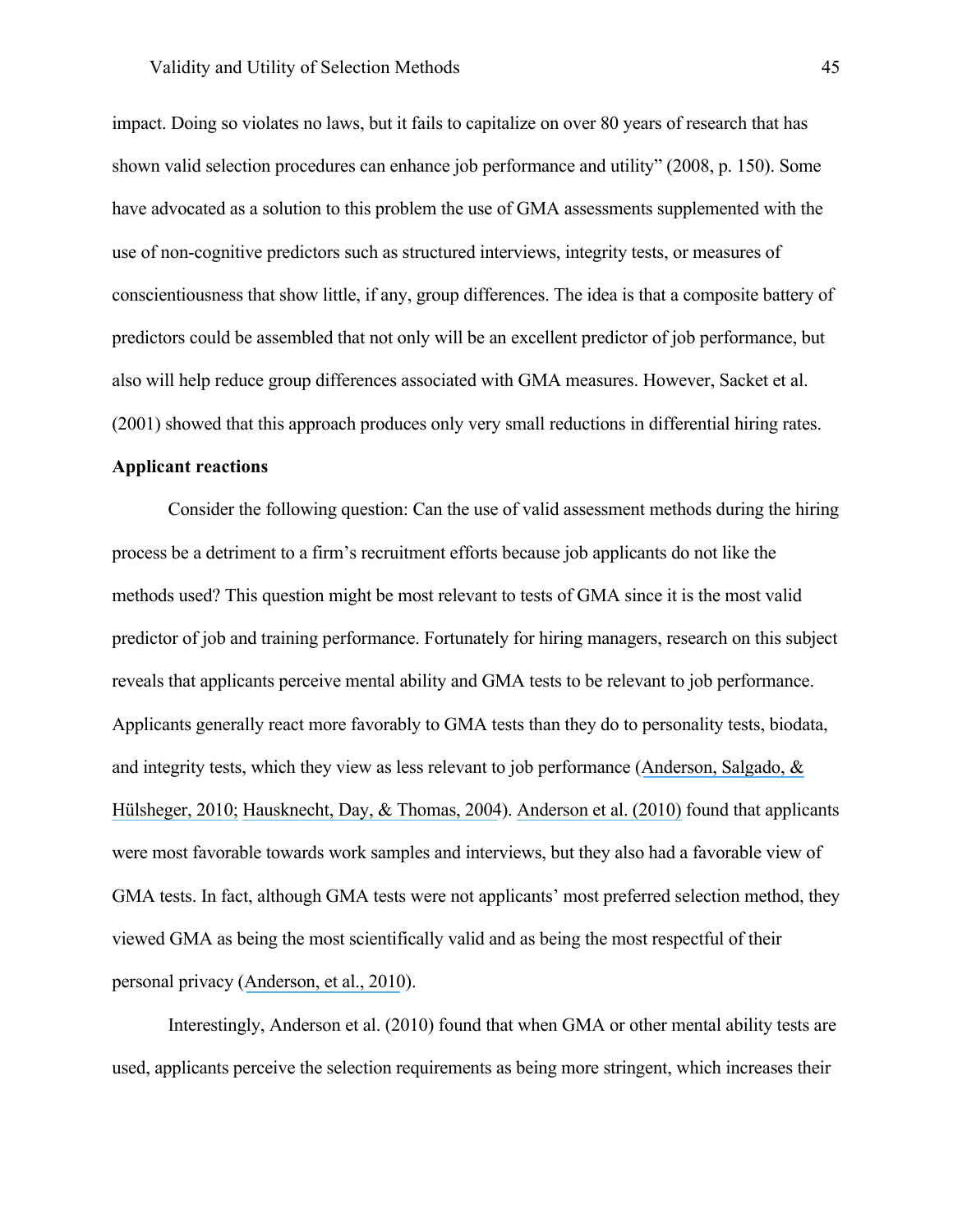perceptions of the status and attractiveness of the job in question. The conclusion is this: Job applicants generally respond well to GMA tests and other selection methods when they believe they are relevant to job performance, and there is strong correlation between the validity of selection method and favorable applicant reactions to the methods ([Anderson et al, 2010](https://www.researchgate.net/publication/228253968_Applicant_Reactions_in_Selection_Comprehensive_Meta-Analysis_into_Reaction_Generalization_Versus_Situational_Specificity?el=1_x_8&enrichId=rgreq-ac03d29ee90470b28e65c5b16b199479-XXX&enrichSource=Y292ZXJQYWdlOzMwOTIwMzg5ODtBUzo0MTgyNTE3OTMyODkyMThAMTQ3NjczMDQwNjU0Mw==)).

### **Limitations of This Study**

This article examined the multivariate validity of only certain predictor combinations: combinations of two predictors with one of the two being GMA. Organizations sometimes use more than two selection methods. For example, when hiring an entry level manager an organization might combine the GMA score, interview score, Conscientiousness score and college GPA into some sort of composite score. Therefore, it might be informative to examine the incremental validity resulting from adding these three predictors to GMA. For some purposes, it would also be of interest to examine predictor combinations that do not include GMA. However, the absence of the needed estimates of predictor inter-correlations in the literature makes this impossible at the present time. In the future, as data accumulates, such analyses may become feasible. However, based on the results reported in this study, it is likely that the incremental validity of additional predictors beyond GMA and, say, a structured interview, would be limited.

In fact, even within the context of the present study, some of the estimates of the correlation between supplemental predictors and GMA measures could not be made as precise as would be ideal, at least in comparison to those estimates that are based on the results of major meta-analyses. For example, the job tryout procedure is similar to an extended job sample test. In the absence of data estimating the job tryout–GMA correlation, this correlation was estimated as being the same as the job sample–GMA correlation. It is to be hoped that future research will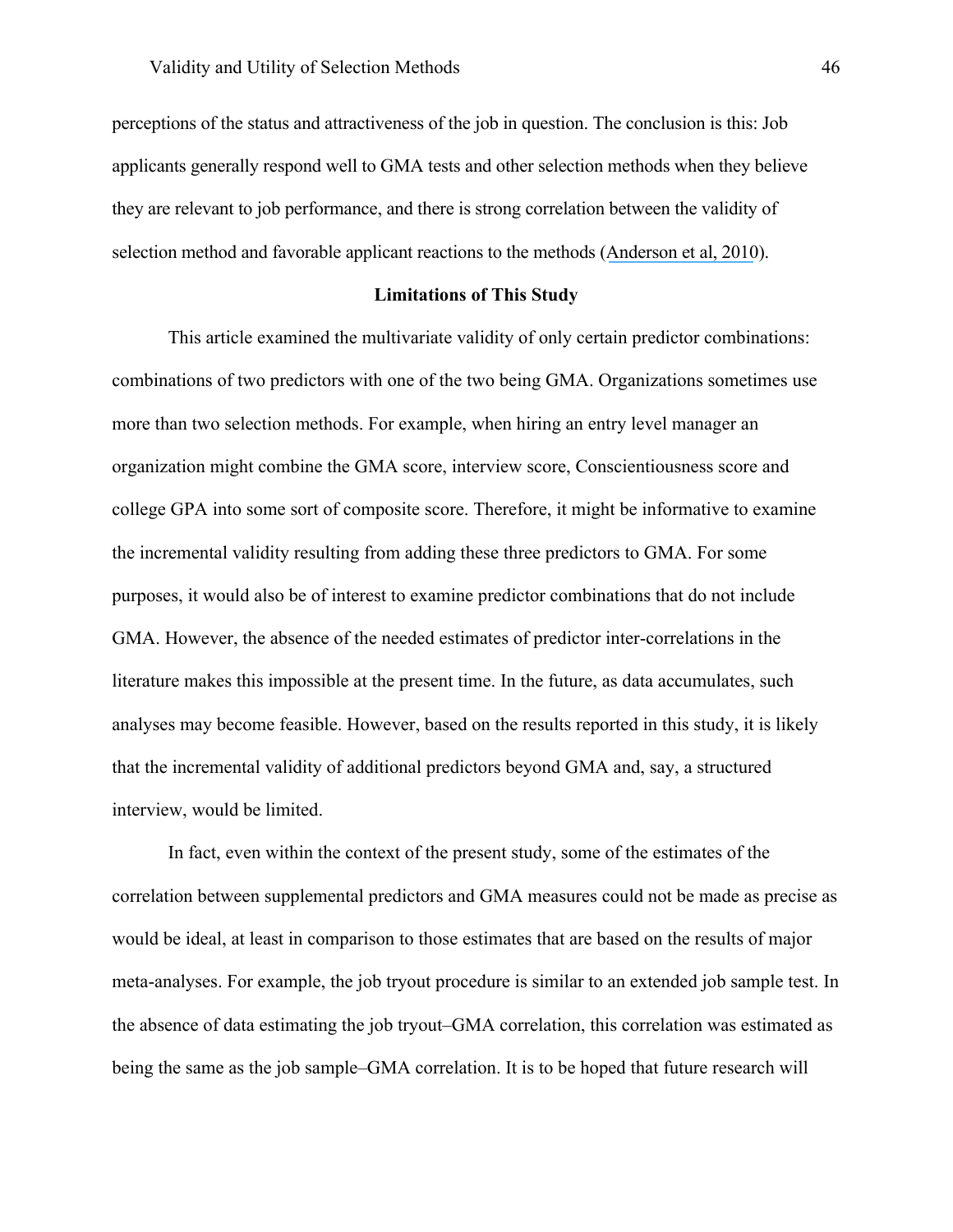provide more precise estimates of this and other correlations between GMA and other personnel measures.

## **Summary and Implications**

Employers must make hiring decisions; they have no choice about that. But they can choose which methods to use in making those decisions. The research evidence summarized in this article shows that different methods and combinations of methods have very different validities for predicting future job performance. Some, such as person-job fit, personorganization fit, and amount of education, have low validity. Others, such as graphology, have essentially no validity; they are equivalent to hiring randomly. Still others, such as GMA tests and integrity tests, have high validity. Of the combinations of predictors examined, two stand out as being both practical to use for most hiring and as having high composite validity: the combination of a GMA test and an integrity test (composite validity of .78); and the combination of a GMA test and a structured interview (composite validity of .76). Both of these combinations can be used with applicants with no previous experience on the job (entry level applicants), as well as with experienced applicants. Both combinations predict performance in job training programs quite well (.78 and .72, respectively), as well as performance on the job. And both combinations are less expensive to use than many other combinations. Hence, both are excellent choices. However, in particular cases there might be reasons why an employer might choose to use one of the other combinations with high, but slightly lower, validity, for example, the combination of a conscientiousness test with a GMA test.

Researchers have used cumulative research findings on the validity of predictors of job performance to create and test theories of job performance. These theories are now shedding light on the psychological processes that underlie observed predictive validity and are advancing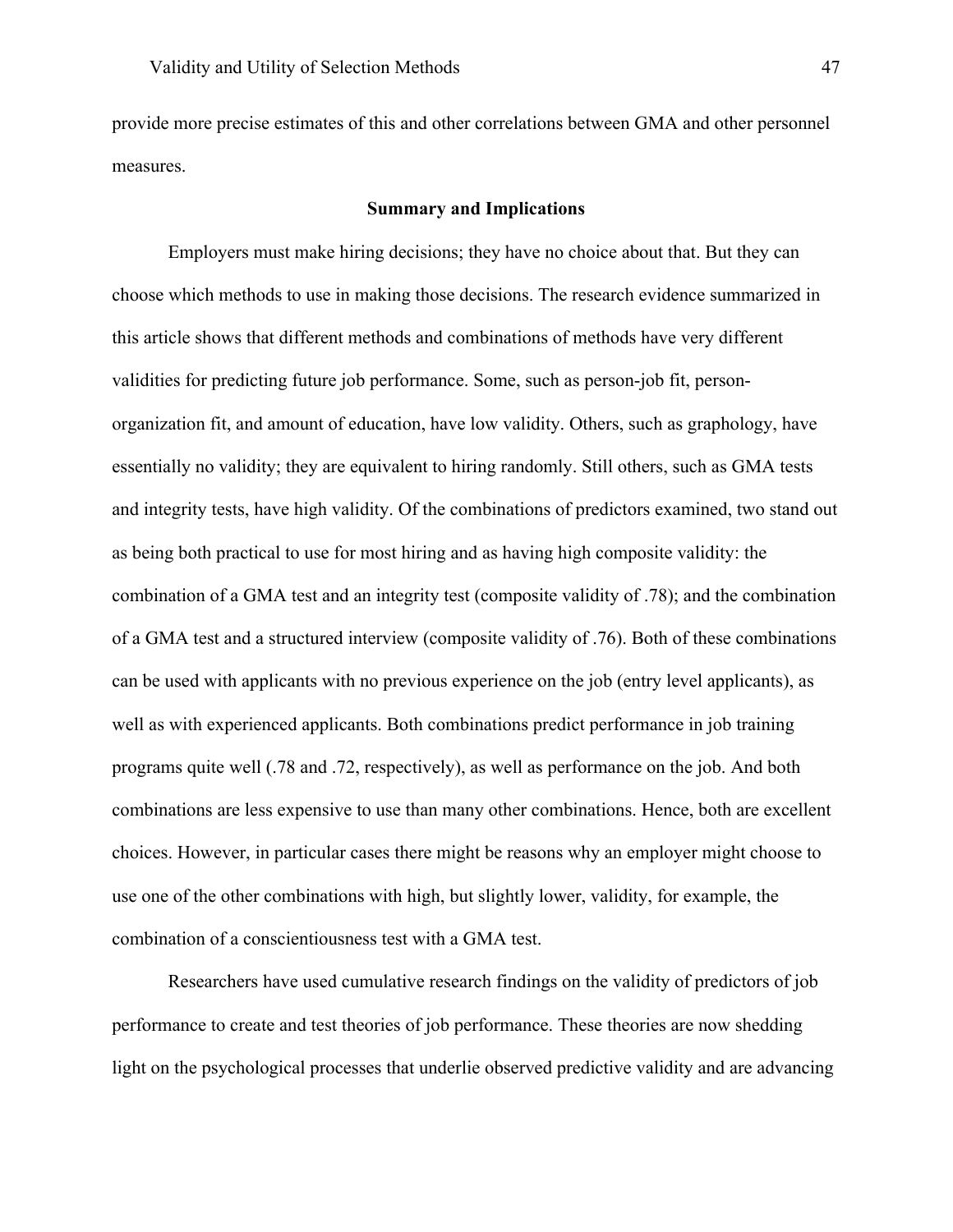basic understanding of human competence in the workplace.

The validity of the personnel measure (or combination of measures) used in hiring is directly proportional to the practical value of the method—whether measured in dollar value of increased output or percentage increase in output. In economic terms, the gains from increasing the validity of hiring methods can amount over time to literally millions of dollars. However, this can be viewed from the opposite point of view: By using selection methods with low validity, an organization can lose millions of dollars in reduced production, reducing revenue and profits.

In fact, many employers, both in the United States and throughout the world, are currently using suboptimal selection methods. For example, many organizations in France, Israel, and some other countries hire new employees based on handwriting analyses by graphologists. And in the U.S. many organizations rely on measures of "emotional intelligence", person-job fit, or person-organization fit measures. In a competitive world, these organizations are unnecessarily creating a competitive disadvantage for themselves ([Schmidt, 1993](https://www.researchgate.net/publication/248876366_Personnel_psychology_at_the_cutting_edge?el=1_x_8&enrichId=rgreq-ac03d29ee90470b28e65c5b16b199479-XXX&enrichSource=Y292ZXJQYWdlOzMwOTIwMzg5ODtBUzo0MTgyNTE3OTMyODkyMThAMTQ3NjczMDQwNjU0Mw==)). By adopting more valid hiring procedures, they could turn this competitive disadvantage into a competitive advantage.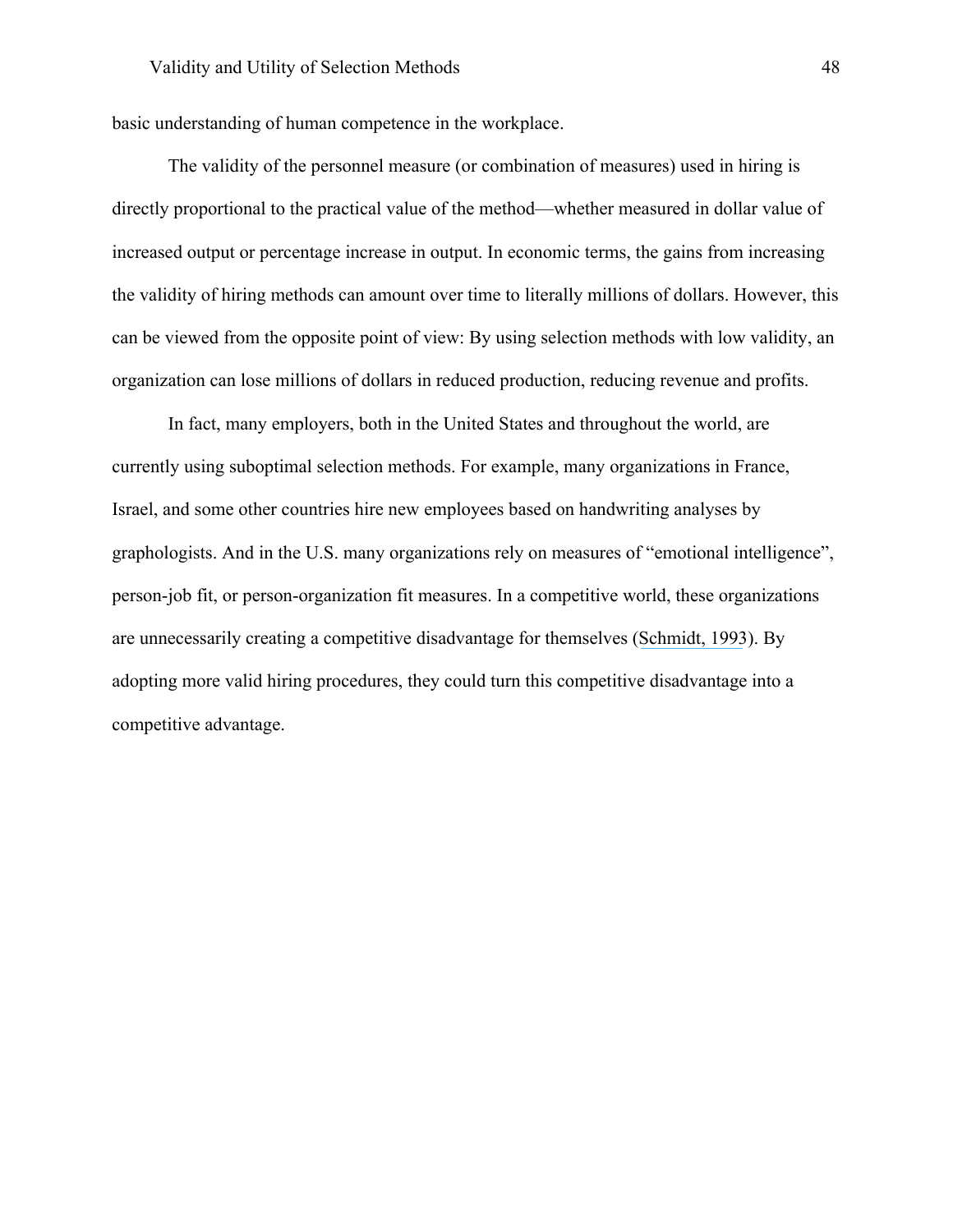# **Footnote**

1. Recently another procedure for correcting for indirect range restriction has appeared (Le, Oh, Schmidt, & Wooldridge, *in press*). Use of this method in job selection research requires knowledge of an essentially unknowable value, the unrestricted standard deviation (*SD*) of the job performance measure (i.e., the *SD* of job performance in the applicant pool), making it impossible to use in selection research. However, it can be used in many areas of organizational research where estimates of the unrestricted SD of the dependent variable (e.g., job satisfaction or organizational commitment) are available. Simulation studies show it is very accurate in such areas (Le et al., *in press*).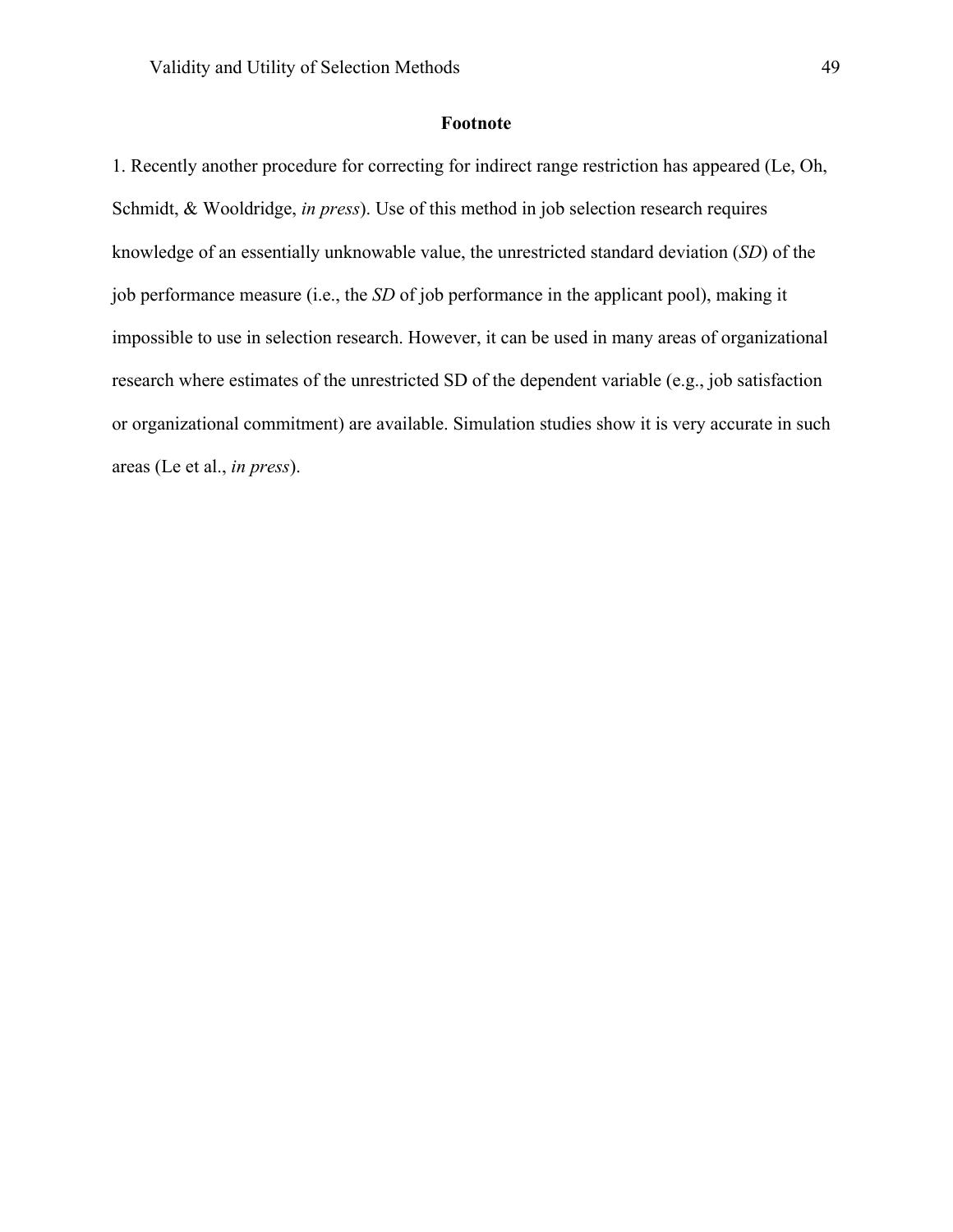### **References**

- [Anderson, N., Salgado, J. F., & Hülsheger, U. R. \(2010\). Applicant reactions in selection:](https://www.researchgate.net/publication/228253968_Applicant_Reactions_in_Selection_Comprehensive_Meta-Analysis_into_Reaction_Generalization_Versus_Situational_Specificity?el=1_x_8&enrichId=rgreq-ac03d29ee90470b28e65c5b16b199479-XXX&enrichSource=Y292ZXJQYWdlOzMwOTIwMzg5ODtBUzo0MTgyNTE3OTMyODkyMThAMTQ3NjczMDQwNjU0Mw==) Comprehensive meta- [analysis into reaction generalization versus situational specificity.](https://www.researchgate.net/publication/228253968_Applicant_Reactions_in_Selection_Comprehensive_Meta-Analysis_into_Reaction_Generalization_Versus_Situational_Specificity?el=1_x_8&enrichId=rgreq-ac03d29ee90470b28e65c5b16b199479-XXX&enrichSource=Y292ZXJQYWdlOzMwOTIwMzg5ODtBUzo0MTgyNTE3OTMyODkyMThAMTQ3NjczMDQwNjU0Mw==)  *[International Journal of Selection and Assessment, 18](https://www.researchgate.net/publication/228253968_Applicant_Reactions_in_Selection_Comprehensive_Meta-Analysis_into_Reaction_Generalization_Versus_Situational_Specificity?el=1_x_8&enrichId=rgreq-ac03d29ee90470b28e65c5b16b199479-XXX&enrichSource=Y292ZXJQYWdlOzMwOTIwMzg5ODtBUzo0MTgyNTE3OTMyODkyMThAMTQ3NjczMDQwNjU0Mw==)*, 291-304.
- [Arthur, W. Jr., Bell, S. T., Villado, A. J., &](https://www.researchgate.net/publication/6950114_The_Use_of_Person-Organization_Fit_in_Employment_Decision_Making_An_Assessment_of_its_Criterion-Related_Validity?el=1_x_8&enrichId=rgreq-ac03d29ee90470b28e65c5b16b199479-XXX&enrichSource=Y292ZXJQYWdlOzMwOTIwMzg5ODtBUzo0MTgyNTE3OTMyODkyMThAMTQ3NjczMDQwNjU0Mw==) Doverspike, D. (2006). The use of person[organization fit in employment decision making: An assessment of its criterion-related](https://www.researchgate.net/publication/6950114_The_Use_of_Person-Organization_Fit_in_Employment_Decision_Making_An_Assessment_of_its_Criterion-Related_Validity?el=1_x_8&enrichId=rgreq-ac03d29ee90470b28e65c5b16b199479-XXX&enrichSource=Y292ZXJQYWdlOzMwOTIwMzg5ODtBUzo0MTgyNTE3OTMyODkyMThAMTQ3NjczMDQwNjU0Mw==)  validity. *[Journal of Applied Psychology, 91,](https://www.researchgate.net/publication/6950114_The_Use_of_Person-Organization_Fit_in_Employment_Decision_Making_An_Assessment_of_its_Criterion-Related_Validity?el=1_x_8&enrichId=rgreq-ac03d29ee90470b28e65c5b16b199479-XXX&enrichSource=Y292ZXJQYWdlOzMwOTIwMzg5ODtBUzo0MTgyNTE3OTMyODkyMThAMTQ3NjczMDQwNjU0Mw==)* 786-801.
- Arthur, W. Jr., Day, E. A., McNelly, [T. L., & Edens, P. S. \(2003\). A meta-analysis of the](https://www.researchgate.net/publication/229866212_A_Meta-Analysis_of_the_Criterion-Related_Validity_of_Assessment_Center_Dimensions?el=1_x_8&enrichId=rgreq-ac03d29ee90470b28e65c5b16b199479-XXX&enrichSource=Y292ZXJQYWdlOzMwOTIwMzg5ODtBUzo0MTgyNTE3OTMyODkyMThAMTQ3NjczMDQwNjU0Mw==)  [criterion-related validity of assessment center dimensions.](https://www.researchgate.net/publication/229866212_A_Meta-Analysis_of_the_Criterion-Related_Validity_of_Assessment_Center_Dimensions?el=1_x_8&enrichId=rgreq-ac03d29ee90470b28e65c5b16b199479-XXX&enrichSource=Y292ZXJQYWdlOzMwOTIwMzg5ODtBUzo0MTgyNTE3OTMyODkyMThAMTQ3NjczMDQwNjU0Mw==) *Personnel Psychology, 56*, [125-153.](https://www.researchgate.net/publication/229866212_A_Meta-Analysis_of_the_Criterion-Related_Validity_of_Assessment_Center_Dimensions?el=1_x_8&enrichId=rgreq-ac03d29ee90470b28e65c5b16b199479-XXX&enrichSource=Y292ZXJQYWdlOzMwOTIwMzg5ODtBUzo0MTgyNTE3OTMyODkyMThAMTQ3NjczMDQwNjU0Mw==)
- [Arthur Jr, W., & Villado, A. J. \(2008\). The importance of distinguishing between constructs and](https://www.researchgate.net/publication/null?el=1_x_8&enrichId=rgreq-ac03d29ee90470b28e65c5b16b199479-XXX&enrichSource=Y292ZXJQYWdlOzMwOTIwMzg5ODtBUzo0MTgyNTE3OTMyODkyMThAMTQ3NjczMDQwNjU0Mw==) [methods when comparing predictors in personnel selection research and practice.](https://www.researchgate.net/publication/null?el=1_x_8&enrichId=rgreq-ac03d29ee90470b28e65c5b16b199479-XXX&enrichSource=Y292ZXJQYWdlOzMwOTIwMzg5ODtBUzo0MTgyNTE3OTMyODkyMThAMTQ3NjczMDQwNjU0Mw==) *Journal [of Applied Psychology](https://www.researchgate.net/publication/null?el=1_x_8&enrichId=rgreq-ac03d29ee90470b28e65c5b16b199479-XXX&enrichSource=Y292ZXJQYWdlOzMwOTIwMzg5ODtBUzo0MTgyNTE3OTMyODkyMThAMTQ3NjczMDQwNjU0Mw==)*, *93*, 435-442.
- [Bangerter, A., König, C. J., Blatti, S., & Salvisberg, A. \(2009\). How widespread is graphology in](https://www.researchgate.net/publication/49251194_How_Widespread_is_Graphology_in_Personnel_Selection_Practice_A_case_study_of_a_job_market_myth?el=1_x_8&enrichId=rgreq-ac03d29ee90470b28e65c5b16b199479-XXX&enrichSource=Y292ZXJQYWdlOzMwOTIwMzg5ODtBUzo0MTgyNTE3OTMyODkyMThAMTQ3NjczMDQwNjU0Mw==)  [personnel selection practice? A case study of job market myth.](https://www.researchgate.net/publication/49251194_How_Widespread_is_Graphology_in_Personnel_Selection_Practice_A_case_study_of_a_job_market_myth?el=1_x_8&enrichId=rgreq-ac03d29ee90470b28e65c5b16b199479-XXX&enrichSource=Y292ZXJQYWdlOzMwOTIwMzg5ODtBUzo0MTgyNTE3OTMyODkyMThAMTQ3NjczMDQwNjU0Mw==) *International Journal of [Selection and Assessment, 17,](https://www.researchgate.net/publication/49251194_How_Widespread_is_Graphology_in_Personnel_Selection_Practice_A_case_study_of_a_job_market_myth?el=1_x_8&enrichId=rgreq-ac03d29ee90470b28e65c5b16b199479-XXX&enrichSource=Y292ZXJQYWdlOzMwOTIwMzg5ODtBUzo0MTgyNTE3OTMyODkyMThAMTQ3NjczMDQwNjU0Mw==)* 219–230.
- Bar-Hillel, M., & Ben-Shakhar, G. (1986). The a priori case against graphology: Methodological and conceptual issues. In B.Nevo (Ed.), *Scientific aspects of graphology* (pp. 263–279). Springfield, IL: Charles C Thomas.
- Ben-Shakhar, G. (1989). Nonconventional methods in personnel selection. In P.Herriot (Ed.), *Handbook of assessment in organizations: Methods and practice for recruitment and appraisal* (pp. 469–485). Chichester, England: Wiley.

Ben-Shakhar, G., Bar-Hillel, M., & Flug, A. (1986). A validation study of graphological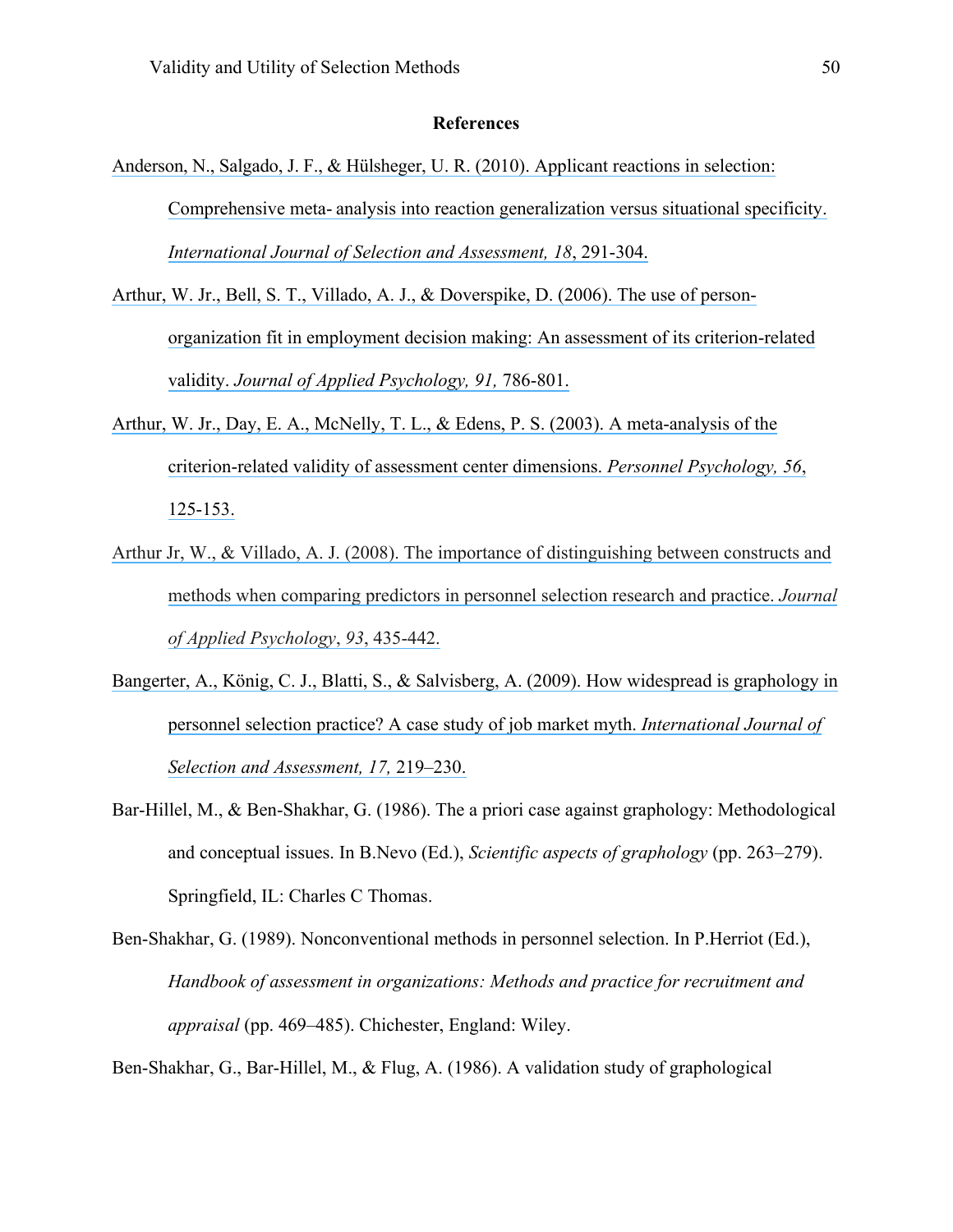evaluations in personnel selection. In B.Nevo (Ed.), *Scientific aspects of graphology* (pp. 175–191). Springfield, IL: Charles C Thomas.

- [Ben-Shakhar, G., Bar-Hillel, M., Bilu, Y., Ben-Abba, E., & Flug, A. \(1986\). Can graphology](https://www.researchgate.net/publication/232446129_Can_graphology_predict_occupational_success_Two_empirical_studies_and_some_theoretical_ruminations?el=1_x_8&enrichId=rgreq-ac03d29ee90470b28e65c5b16b199479-XXX&enrichSource=Y292ZXJQYWdlOzMwOTIwMzg5ODtBUzo0MTgyNTE3OTMyODkyMThAMTQ3NjczMDQwNjU0Mw==)  [predict occupational success? Two empirical studies and some methodological](https://www.researchgate.net/publication/232446129_Can_graphology_predict_occupational_success_Two_empirical_studies_and_some_theoretical_ruminations?el=1_x_8&enrichId=rgreq-ac03d29ee90470b28e65c5b16b199479-XXX&enrichSource=Y292ZXJQYWdlOzMwOTIwMzg5ODtBUzo0MTgyNTE3OTMyODkyMThAMTQ3NjczMDQwNjU0Mw==)  ruminations. *[Journal of Applied Psychology](https://www.researchgate.net/publication/232446129_Can_graphology_predict_occupational_success_Two_empirical_studies_and_some_theoretical_ruminations?el=1_x_8&enrichId=rgreq-ac03d29ee90470b28e65c5b16b199479-XXX&enrichSource=Y292ZXJQYWdlOzMwOTIwMzg5ODtBUzo0MTgyNTE3OTMyODkyMThAMTQ3NjczMDQwNjU0Mw==)*, *71*, 645–653.
- Borman, W. C., White, L. A., Pulakos, E. D., & Oppler, S. H. (1991). Models evaluating the effects of ratee ability, knowledge, proficiency, temperament, awards, and problem behavior on supervisory ratings. *Journal of Applied Psychology*, *76*, 863–872.
- [Boudreau, J. W. \(1983a\). Economic considerations in](https://www.researchgate.net/publication/227744860_Economic_Considerations_in_Estimating_the_Utility_of_Human_Resource_Productivity_Improvement_Programs?el=1_x_8&enrichId=rgreq-ac03d29ee90470b28e65c5b16b199479-XXX&enrichSource=Y292ZXJQYWdlOzMwOTIwMzg5ODtBUzo0MTgyNTE3OTMyODkyMThAMTQ3NjczMDQwNjU0Mw==) estimating the utility of human resource [productivity improvement programs.](https://www.researchgate.net/publication/227744860_Economic_Considerations_in_Estimating_the_Utility_of_Human_Resource_Productivity_Improvement_Programs?el=1_x_8&enrichId=rgreq-ac03d29ee90470b28e65c5b16b199479-XXX&enrichSource=Y292ZXJQYWdlOzMwOTIwMzg5ODtBUzo0MTgyNTE3OTMyODkyMThAMTQ3NjczMDQwNjU0Mw==) *Personnel Psychology*, *36*, 551–576.
- [Boudreau, J. W. \(1983b\). Effects of employee flows on](https://www.researchgate.net/publication/232445169_Effects_of_Employee_Flows_on_Utility_Analysis_of_Human_Resource_Productivity_Improvement_Programs?el=1_x_8&enrichId=rgreq-ac03d29ee90470b28e65c5b16b199479-XXX&enrichSource=Y292ZXJQYWdlOzMwOTIwMzg5ODtBUzo0MTgyNTE3OTMyODkyMThAMTQ3NjczMDQwNjU0Mw==) utility analysis of human resource [productivity improvement programs.](https://www.researchgate.net/publication/232445169_Effects_of_Employee_Flows_on_Utility_Analysis_of_Human_Resource_Productivity_Improvement_Programs?el=1_x_8&enrichId=rgreq-ac03d29ee90470b28e65c5b16b199479-XXX&enrichSource=Y292ZXJQYWdlOzMwOTIwMzg5ODtBUzo0MTgyNTE3OTMyODkyMThAMTQ3NjczMDQwNjU0Mw==) *Journal of Applied Psychology*, *68*, 396–406.
- [Boudreau, J. W. \(1984\). Decision theory contributions to HRM](https://www.researchgate.net/publication/230103834_Decision_Theory_Contributions_to_HRM_Research_and_Practice?el=1_x_8&enrichId=rgreq-ac03d29ee90470b28e65c5b16b199479-XXX&enrichSource=Y292ZXJQYWdlOzMwOTIwMzg5ODtBUzo0MTgyNTE3OTMyODkyMThAMTQ3NjczMDQwNjU0Mw==) research and practice. *Industrial Relations*, *23*[, 198–217.](https://www.researchgate.net/publication/230103834_Decision_Theory_Contributions_to_HRM_Research_and_Practice?el=1_x_8&enrichId=rgreq-ac03d29ee90470b28e65c5b16b199479-XXX&enrichSource=Y292ZXJQYWdlOzMwOTIwMzg5ODtBUzo0MTgyNTE3OTMyODkyMThAMTQ3NjczMDQwNjU0Mw==)
- Brody, N. (1992). *Intelligence*. New York: Academic Press.
- [Brogden, H. E. \(1949\). When testing pays off.](https://www.researchgate.net/publication/285658849_When_testing_pays_off?el=1_x_8&enrichId=rgreq-ac03d29ee90470b28e65c5b16b199479-XXX&enrichSource=Y292ZXJQYWdlOzMwOTIwMzg5ODtBUzo0MTgyNTE3OTMyODkyMThAMTQ3NjczMDQwNjU0Mw==) *Personnel Psychology*, *2*, 171–183.
- [Brown, K. G., Le, H., & Schmidt, F. L. \(2006\). Specific aptitude theory revisited: Is there](https://www.researchgate.net/publication/228254091_Specific_Aptitude_Theory_Revisited_Is_There_Incremental_Validity_for_Training_Performance?el=1_x_8&enrichId=rgreq-ac03d29ee90470b28e65c5b16b199479-XXX&enrichSource=Y292ZXJQYWdlOzMwOTIwMzg5ODtBUzo0MTgyNTE3OTMyODkyMThAMTQ3NjczMDQwNjU0Mw==)  [incremental validity for training performance?](https://www.researchgate.net/publication/228254091_Specific_Aptitude_Theory_Revisited_Is_There_Incremental_Validity_for_Training_Performance?el=1_x_8&enrichId=rgreq-ac03d29ee90470b28e65c5b16b199479-XXX&enrichSource=Y292ZXJQYWdlOzMwOTIwMzg5ODtBUzo0MTgyNTE3OTMyODkyMThAMTQ3NjczMDQwNjU0Mw==) *International Journal of Selection and [Assessment, 14,](https://www.researchgate.net/publication/228254091_Specific_Aptitude_Theory_Revisited_Is_There_Incremental_Validity_for_Training_Performance?el=1_x_8&enrichId=rgreq-ac03d29ee90470b28e65c5b16b199479-XXX&enrichSource=Y292ZXJQYWdlOzMwOTIwMzg5ODtBUzo0MTgyNTE3OTMyODkyMThAMTQ3NjczMDQwNjU0Mw==)* 87 – 100.
- Carroll, J. B. (1993). *[Human cognitive abilities: A survey of factor analytic studies](https://www.researchgate.net/publication/289963201_Human_cognitive_abilities_A_survey_of_factor-analytic_studies?el=1_x_8&enrichId=rgreq-ac03d29ee90470b28e65c5b16b199479-XXX&enrichSource=Y292ZXJQYWdlOzMwOTIwMzg5ODtBUzo0MTgyNTE3OTMyODkyMThAMTQ3NjczMDQwNjU0Mw==)*. New York: [Cambridge University Press.](https://www.researchgate.net/publication/289963201_Human_cognitive_abilities_A_survey_of_factor-analytic_studies?el=1_x_8&enrichId=rgreq-ac03d29ee90470b28e65c5b16b199479-XXX&enrichSource=Y292ZXJQYWdlOzMwOTIwMzg5ODtBUzo0MTgyNTE3OTMyODkyMThAMTQ3NjczMDQwNjU0Mw==)
- [Cascio, W. F., & Silbey, V. \(1979\). Utility of the assessment center as a selection device.](https://www.researchgate.net/publication/232503705_Utility_of_the_Assessment_Center_as_a_Selection_Device?el=1_x_8&enrichId=rgreq-ac03d29ee90470b28e65c5b16b199479-XXX&enrichSource=Y292ZXJQYWdlOzMwOTIwMzg5ODtBUzo0MTgyNTE3OTMyODkyMThAMTQ3NjczMDQwNjU0Mw==) *[Journal of Applied Psychology](https://www.researchgate.net/publication/232503705_Utility_of_the_Assessment_Center_as_a_Selection_Device?el=1_x_8&enrichId=rgreq-ac03d29ee90470b28e65c5b16b199479-XXX&enrichSource=Y292ZXJQYWdlOzMwOTIwMzg5ODtBUzo0MTgyNTE3OTMyODkyMThAMTQ3NjczMDQwNjU0Mw==)*, *64*, 107–118.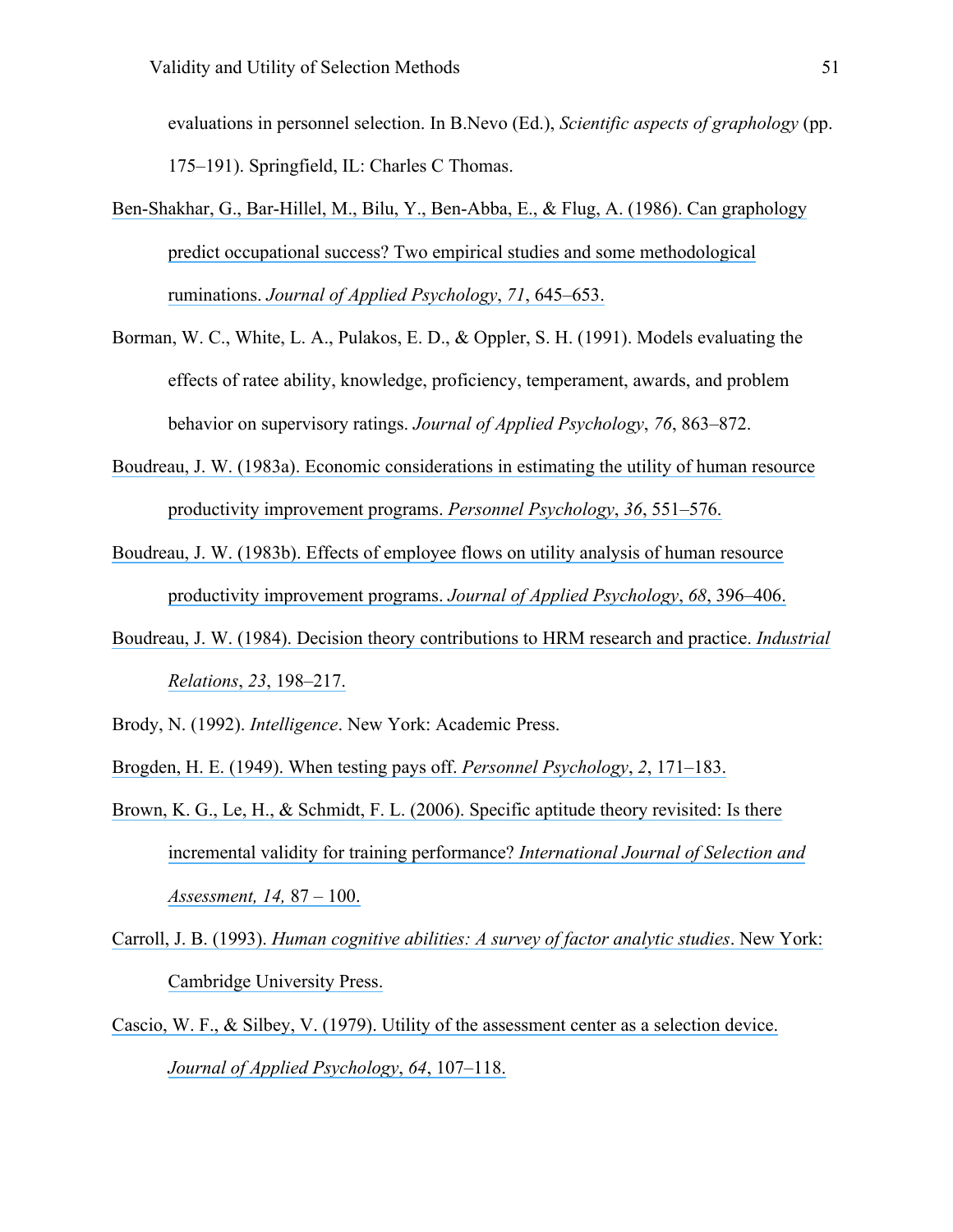- Collins, J. M., Schmidt, F. L., Sanchez-Ku, M., Thomas, L., McDaniel, M. A., & Le, H. (2003). Can basic individual differences shed light on the construct meaning of assessment center evaluations? *International Journal of Selection and Assessment, 11*, 17-29.
- Collins, J. M., & [Schmidt, F. L. \(1997\). Can suppressor variables enhance criterion-related](https://www.researchgate.net/publication/247728095_Can_Suppressor_Variables_Enhance_Criterion-Related_Validity_in_the_Personality_Domain?el=1_x_8&enrichId=rgreq-ac03d29ee90470b28e65c5b16b199479-XXX&enrichSource=Y292ZXJQYWdlOzMwOTIwMzg5ODtBUzo0MTgyNTE3OTMyODkyMThAMTQ3NjczMDQwNjU0Mw==)  validity in the personality domain? *[Educational and Psychological Measurement, 57,](https://www.researchgate.net/publication/247728095_Can_Suppressor_Variables_Enhance_Criterion-Related_Validity_in_the_Personality_Domain?el=1_x_8&enrichId=rgreq-ac03d29ee90470b28e65c5b16b199479-XXX&enrichSource=Y292ZXJQYWdlOzMwOTIwMzg5ODtBUzo0MTgyNTE3OTMyODkyMThAMTQ3NjczMDQwNjU0Mw==)*  [924-936.](https://www.researchgate.net/publication/247728095_Can_Suppressor_Variables_Enhance_Criterion-Related_Validity_in_the_Personality_Domain?el=1_x_8&enrichId=rgreq-ac03d29ee90470b28e65c5b16b199479-XXX&enrichSource=Y292ZXJQYWdlOzMwOTIwMzg5ODtBUzo0MTgyNTE3OTMyODkyMThAMTQ3NjczMDQwNjU0Mw==)
- Conway, J. M., Jako, R. A., & [Goodman, D. F. \(1995\). A meta-analysis of interrater and internal](https://www.researchgate.net/publication/232484641_A_Meta-Analysis_of_Interrater_and_Internal_Consistency_Reliability_of_Selection_Interviews?el=1_x_8&enrichId=rgreq-ac03d29ee90470b28e65c5b16b199479-XXX&enrichSource=Y292ZXJQYWdlOzMwOTIwMzg5ODtBUzo0MTgyNTE3OTMyODkyMThAMTQ3NjczMDQwNjU0Mw==)  [consistency reliability of selection interviews.](https://www.researchgate.net/publication/232484641_A_Meta-Analysis_of_Interrater_and_Internal_Consistency_Reliability_of_Selection_Interviews?el=1_x_8&enrichId=rgreq-ac03d29ee90470b28e65c5b16b199479-XXX&enrichSource=Y292ZXJQYWdlOzMwOTIwMzg5ODtBUzo0MTgyNTE3OTMyODkyMThAMTQ3NjczMDQwNjU0Mw==) *Journal of Applied Psychology, 80,* 565- [579.](https://www.researchgate.net/publication/232484641_A_Meta-Analysis_of_Interrater_and_Internal_Consistency_Reliability_of_Selection_Interviews?el=1_x_8&enrichId=rgreq-ac03d29ee90470b28e65c5b16b199479-XXX&enrichSource=Y292ZXJQYWdlOzMwOTIwMzg5ODtBUzo0MTgyNTE3OTMyODkyMThAMTQ3NjczMDQwNjU0Mw==)
- Cooper, M. D. (2001). Job reference [immunity statutes: Prevalent but irrelevant.](https://www.researchgate.net/publication/284907153_Job_reference_immunity_statutes_Prevalent_but_irrelevant?el=1_x_8&enrichId=rgreq-ac03d29ee90470b28e65c5b16b199479-XXX&enrichSource=Y292ZXJQYWdlOzMwOTIwMzg5ODtBUzo0MTgyNTE3OTMyODkyMThAMTQ3NjczMDQwNjU0Mw==) *Cornell Journal [of Law and Public Policy, 11,](https://www.researchgate.net/publication/284907153_Job_reference_immunity_statutes_Prevalent_but_irrelevant?el=1_x_8&enrichId=rgreq-ac03d29ee90470b28e65c5b16b199479-XXX&enrichSource=Y292ZXJQYWdlOzMwOTIwMzg5ODtBUzo0MTgyNTE3OTMyODkyMThAMTQ3NjczMDQwNjU0Mw==)* 1 – 68.
- [Cronshaw, S. F., & Alexander, R. A. \(1985\). One answer to the demand for accountability:](https://www.researchgate.net/publication/222009489_One_answer_to_the_demand_for_accountability_Selection_utility_as_an_investment_decision?el=1_x_8&enrichId=rgreq-ac03d29ee90470b28e65c5b16b199479-XXX&enrichSource=Y292ZXJQYWdlOzMwOTIwMzg5ODtBUzo0MTgyNTE3OTMyODkyMThAMTQ3NjczMDQwNjU0Mw==) [Selection utility as an investment decision.](https://www.researchgate.net/publication/222009489_One_answer_to_the_demand_for_accountability_Selection_utility_as_an_investment_decision?el=1_x_8&enrichId=rgreq-ac03d29ee90470b28e65c5b16b199479-XXX&enrichSource=Y292ZXJQYWdlOzMwOTIwMzg5ODtBUzo0MTgyNTE3OTMyODkyMThAMTQ3NjczMDQwNjU0Mw==) *Organizational Behavior and Human [Decision Processes](https://www.researchgate.net/publication/222009489_One_answer_to_the_demand_for_accountability_Selection_utility_as_an_investment_decision?el=1_x_8&enrichId=rgreq-ac03d29ee90470b28e65c5b16b199479-XXX&enrichSource=Y292ZXJQYWdlOzMwOTIwMzg5ODtBUzo0MTgyNTE3OTMyODkyMThAMTQ3NjczMDQwNjU0Mw==)*, *35*, 102–118.
- Dye, D. A., Reck, M., & [McDaniel, M. A. \(1993\). The validity of job knowledge measures.](https://www.researchgate.net/publication/230205012_The_Validity_of_Job_Knowledge_Measures?el=1_x_8&enrichId=rgreq-ac03d29ee90470b28e65c5b16b199479-XXX&enrichSource=Y292ZXJQYWdlOzMwOTIwMzg5ODtBUzo0MTgyNTE3OTMyODkyMThAMTQ3NjczMDQwNjU0Mw==) *[International Journal of Selection and Assessment](https://www.researchgate.net/publication/230205012_The_Validity_of_Job_Knowledge_Measures?el=1_x_8&enrichId=rgreq-ac03d29ee90470b28e65c5b16b199479-XXX&enrichSource=Y292ZXJQYWdlOzMwOTIwMzg5ODtBUzo0MTgyNTE3OTMyODkyMThAMTQ3NjczMDQwNjU0Mw==)*, *1*, 153–157.
- [Gaugler, B. B., Rosenthal, D. B., Thornton, G. C., & Bentson, C. \(1987\). Meta-analysis of](https://www.researchgate.net/publication/232599285_Meta-Analysis_of_Assessment_Center_Validity?el=1_x_8&enrichId=rgreq-ac03d29ee90470b28e65c5b16b199479-XXX&enrichSource=Y292ZXJQYWdlOzMwOTIwMzg5ODtBUzo0MTgyNTE3OTMyODkyMThAMTQ3NjczMDQwNjU0Mw==)  [assessment center validity.](https://www.researchgate.net/publication/232599285_Meta-Analysis_of_Assessment_Center_Validity?el=1_x_8&enrichId=rgreq-ac03d29ee90470b28e65c5b16b199479-XXX&enrichSource=Y292ZXJQYWdlOzMwOTIwMzg5ODtBUzo0MTgyNTE3OTMyODkyMThAMTQ3NjczMDQwNjU0Mw==) *Journal of Applied Psychology*, *72*, 493–511.
- Hartigan, J. A. & Wigdor, A. K. (Eds.) (1989). *Fairness in employment testing: Validity generalization, minority issues and the General Aptitude Test Battery*. Washington, DC: National Academy Press.
- Hausknecht, J. P., Day, [D. V., & Thomas, S. C. \(2004\). Applicant reactions to selection](https://www.researchgate.net/publication/37150348_Applicant_Reactions_to_Selection_Procedures_An_Updated_Model_and_Meta-Analysis?el=1_x_8&enrichId=rgreq-ac03d29ee90470b28e65c5b16b199479-XXX&enrichSource=Y292ZXJQYWdlOzMwOTIwMzg5ODtBUzo0MTgyNTE3OTMyODkyMThAMTQ3NjczMDQwNjU0Mw==)  [procedures: An updated model and meta-analysis.](https://www.researchgate.net/publication/37150348_Applicant_Reactions_to_Selection_Procedures_An_Updated_Model_and_Meta-Analysis?el=1_x_8&enrichId=rgreq-ac03d29ee90470b28e65c5b16b199479-XXX&enrichSource=Y292ZXJQYWdlOzMwOTIwMzg5ODtBUzo0MTgyNTE3OTMyODkyMThAMTQ3NjczMDQwNjU0Mw==) *Personnel Psychology, 75*, 639-683.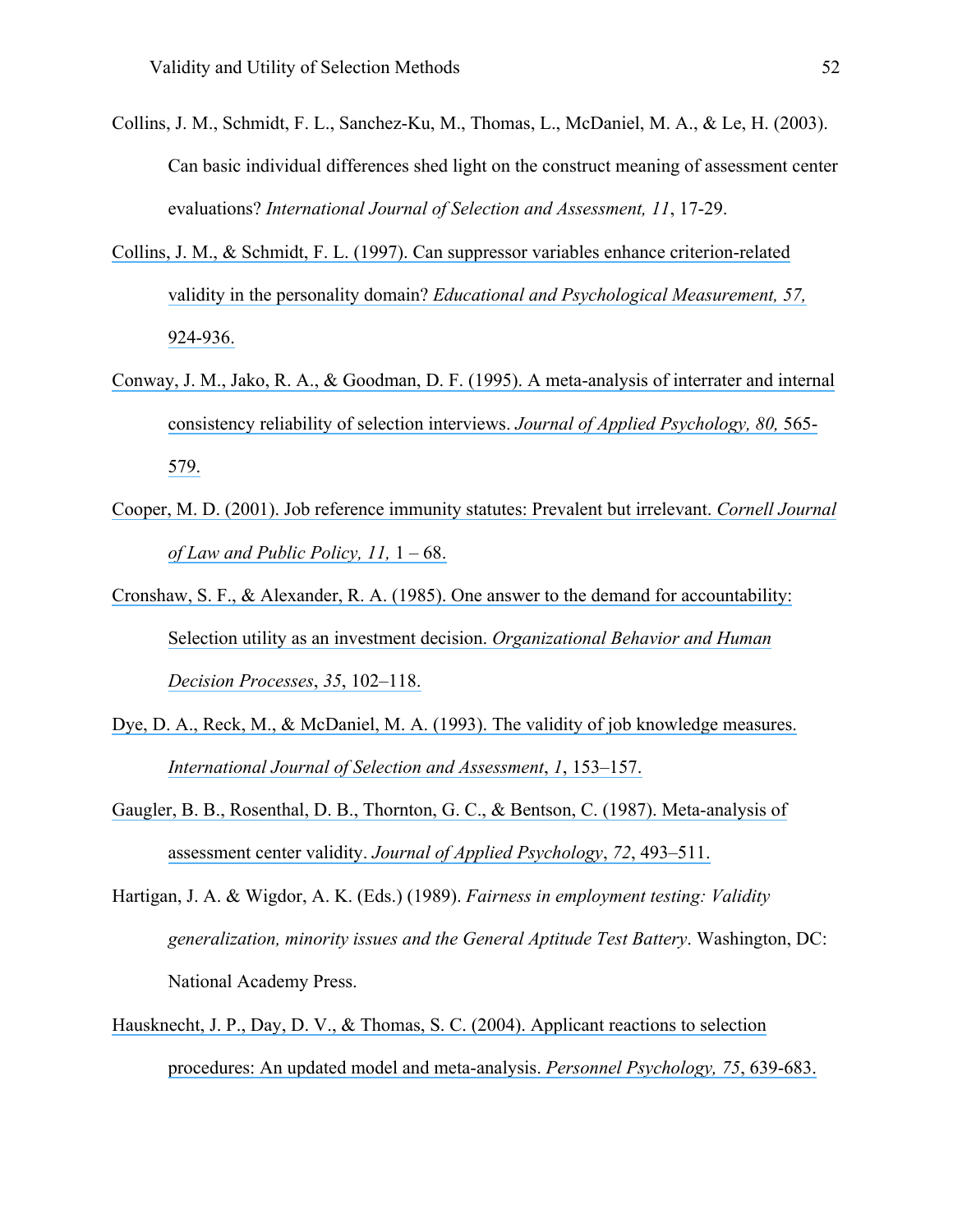- [Hollander, E. P. \(1956\). The friendship factor in peer nominations.](https://www.researchgate.net/publication/229807794_The_Friendship_Factor_in_Peer_Nominations1?el=1_x_8&enrichId=rgreq-ac03d29ee90470b28e65c5b16b199479-XXX&enrichSource=Y292ZXJQYWdlOzMwOTIwMzg5ODtBUzo0MTgyNTE3OTMyODkyMThAMTQ3NjczMDQwNjU0Mw==) *Personnel Psychology*, *9*, [435–447.](https://www.researchgate.net/publication/229807794_The_Friendship_Factor_in_Peer_Nominations1?el=1_x_8&enrichId=rgreq-ac03d29ee90470b28e65c5b16b199479-XXX&enrichSource=Y292ZXJQYWdlOzMwOTIwMzg5ODtBUzo0MTgyNTE3OTMyODkyMThAMTQ3NjczMDQwNjU0Mw==)
- [Huffcutt, A. I., Culbertson, S. S., & Weyhrauch, W. S. \(2013\). Employment interview reliability:](https://www.researchgate.net/publication/259715188_Employment_Interview_Reliability_New_meta-analytic_estimates_by_structure_and_format?el=1_x_8&enrichId=rgreq-ac03d29ee90470b28e65c5b16b199479-XXX&enrichSource=Y292ZXJQYWdlOzMwOTIwMzg5ODtBUzo0MTgyNTE3OTMyODkyMThAMTQ3NjczMDQwNjU0Mw==) [New meta-analytic estimates by structure and format.](https://www.researchgate.net/publication/259715188_Employment_Interview_Reliability_New_meta-analytic_estimates_by_structure_and_format?el=1_x_8&enrichId=rgreq-ac03d29ee90470b28e65c5b16b199479-XXX&enrichSource=Y292ZXJQYWdlOzMwOTIwMzg5ODtBUzo0MTgyNTE3OTMyODkyMThAMTQ3NjczMDQwNjU0Mw==) *International Journal of Selection [and Assessment, 21,](https://www.researchgate.net/publication/259715188_Employment_Interview_Reliability_New_meta-analytic_estimates_by_structure_and_format?el=1_x_8&enrichId=rgreq-ac03d29ee90470b28e65c5b16b199479-XXX&enrichSource=Y292ZXJQYWdlOzMwOTIwMzg5ODtBUzo0MTgyNTE3OTMyODkyMThAMTQ3NjczMDQwNjU0Mw==)* 264 – 276.
- [Huffcutt, A. I., Roth, P. L., & McDaniel, M.](https://www.researchgate.net/publication/232572212_A_Meta-Analytic_Investigation_of_Cognitive_Ability_in_Employment_Interview_Evaluations_Moderating_Characteristics_and_Implications_for_Incremental_Validity?el=1_x_8&enrichId=rgreq-ac03d29ee90470b28e65c5b16b199479-XXX&enrichSource=Y292ZXJQYWdlOzMwOTIwMzg5ODtBUzo0MTgyNTE3OTMyODkyMThAMTQ3NjczMDQwNjU0Mw==) A. (1996). A meta-analytic investigation of [cognitive ability in employment interview evaluations: Moderating characteristics and](https://www.researchgate.net/publication/232572212_A_Meta-Analytic_Investigation_of_Cognitive_Ability_in_Employment_Interview_Evaluations_Moderating_Characteristics_and_Implications_for_Incremental_Validity?el=1_x_8&enrichId=rgreq-ac03d29ee90470b28e65c5b16b199479-XXX&enrichSource=Y292ZXJQYWdlOzMwOTIwMzg5ODtBUzo0MTgyNTE3OTMyODkyMThAMTQ3NjczMDQwNjU0Mw==)  [implications for incremental validity.](https://www.researchgate.net/publication/232572212_A_Meta-Analytic_Investigation_of_Cognitive_Ability_in_Employment_Interview_Evaluations_Moderating_Characteristics_and_Implications_for_Incremental_Validity?el=1_x_8&enrichId=rgreq-ac03d29ee90470b28e65c5b16b199479-XXX&enrichSource=Y292ZXJQYWdlOzMwOTIwMzg5ODtBUzo0MTgyNTE3OTMyODkyMThAMTQ3NjczMDQwNjU0Mw==) *Journal of Applied Psychology*, *81*, 459–473.
- Hunter, J. E. (1980). *Validity generalization for 12,000 jobs: An application of synthetic validity and validity generalization to the General Aptitude Test Battery (GATB)*. Washington, DC: U.S. Department of Labor, Employment Service.
- [Hunter, J. E. \(1986\). Cognitive ability, cognitive aptitudes, job knowledge, and job performance.](https://www.researchgate.net/publication/222275094_Cognitive_Ability_Cognitive_Aptitudes_Job_Knowledge_and_Job_Performance?el=1_x_8&enrichId=rgreq-ac03d29ee90470b28e65c5b16b199479-XXX&enrichSource=Y292ZXJQYWdlOzMwOTIwMzg5ODtBUzo0MTgyNTE3OTMyODkyMThAMTQ3NjczMDQwNjU0Mw==)  *[Journal of Vocational Behavior](https://www.researchgate.net/publication/222275094_Cognitive_Ability_Cognitive_Aptitudes_Job_Knowledge_and_Job_Performance?el=1_x_8&enrichId=rgreq-ac03d29ee90470b28e65c5b16b199479-XXX&enrichSource=Y292ZXJQYWdlOzMwOTIwMzg5ODtBUzo0MTgyNTE3OTMyODkyMThAMTQ3NjczMDQwNjU0Mw==)*, *29*, 340–362.
- [Hunter, J. E., & Hunter, R. F. \(1984\). Validity and utility of alternative predictors of job](https://www.researchgate.net/publication/232476443_Validity_and_Utility_of_Alternate_Predictors_of_Job_Performance?el=1_x_8&enrichId=rgreq-ac03d29ee90470b28e65c5b16b199479-XXX&enrichSource=Y292ZXJQYWdlOzMwOTIwMzg5ODtBUzo0MTgyNTE3OTMyODkyMThAMTQ3NjczMDQwNjU0Mw==)  performance. *[Psychological Bulletin](https://www.researchgate.net/publication/232476443_Validity_and_Utility_of_Alternate_Predictors_of_Job_Performance?el=1_x_8&enrichId=rgreq-ac03d29ee90470b28e65c5b16b199479-XXX&enrichSource=Y292ZXJQYWdlOzMwOTIwMzg5ODtBUzo0MTgyNTE3OTMyODkyMThAMTQ3NjczMDQwNjU0Mw==)*, *96*, 72–98.
- [Hunter, J. E., & Schmidt, F. L. \(1982\). Fitting people to jobs: The impact](https://www.researchgate.net/publication/246199946_Fitting_People_to_Jobs_The_Impact_of_Personnel_Selection_on_National_Productivity?el=1_x_8&enrichId=rgreq-ac03d29ee90470b28e65c5b16b199479-XXX&enrichSource=Y292ZXJQYWdlOzMwOTIwMzg5ODtBUzo0MTgyNTE3OTMyODkyMThAMTQ3NjczMDQwNjU0Mw==) of personnel selection on national productivity. In E. A. [Fleishman & M. D.Dunnette \(Eds.\),](https://www.researchgate.net/publication/246199946_Fitting_People_to_Jobs_The_Impact_of_Personnel_Selection_on_National_Productivity?el=1_x_8&enrichId=rgreq-ac03d29ee90470b28e65c5b16b199479-XXX&enrichSource=Y292ZXJQYWdlOzMwOTIwMzg5ODtBUzo0MTgyNTE3OTMyODkyMThAMTQ3NjczMDQwNjU0Mw==) *Human [performance and productivity. Volume I: Human capability assessment](https://www.researchgate.net/publication/246199946_Fitting_People_to_Jobs_The_Impact_of_Personnel_Selection_on_National_Productivity?el=1_x_8&enrichId=rgreq-ac03d29ee90470b28e65c5b16b199479-XXX&enrichSource=Y292ZXJQYWdlOzMwOTIwMzg5ODtBUzo0MTgyNTE3OTMyODkyMThAMTQ3NjczMDQwNjU0Mw==)* (pp. 233–284). Hillsdale, NJ: Erlbaum.
- [Hunter, J. E., & Schmidt, F. L. \(1983\). Quantifying the effects of psychological interventions on](https://www.researchgate.net/publication/232512058_Quantifying_the_effects_of_psychological_interventions_on_employee_job_performance_and_work-force_productivity?el=1_x_8&enrichId=rgreq-ac03d29ee90470b28e65c5b16b199479-XXX&enrichSource=Y292ZXJQYWdlOzMwOTIwMzg5ODtBUzo0MTgyNTE3OTMyODkyMThAMTQ3NjczMDQwNjU0Mw==)  [employee job performance and work force productivity.](https://www.researchgate.net/publication/232512058_Quantifying_the_effects_of_psychological_interventions_on_employee_job_performance_and_work-force_productivity?el=1_x_8&enrichId=rgreq-ac03d29ee90470b28e65c5b16b199479-XXX&enrichSource=Y292ZXJQYWdlOzMwOTIwMzg5ODtBUzo0MTgyNTE3OTMyODkyMThAMTQ3NjczMDQwNjU0Mw==) *American Psychologist*, *38*, 473– [478.](https://www.researchgate.net/publication/232512058_Quantifying_the_effects_of_psychological_interventions_on_employee_job_performance_and_work-force_productivity?el=1_x_8&enrichId=rgreq-ac03d29ee90470b28e65c5b16b199479-XXX&enrichSource=Y292ZXJQYWdlOzMwOTIwMzg5ODtBUzo0MTgyNTE3OTMyODkyMThAMTQ3NjczMDQwNjU0Mw==)
- Hunter, J. E., & Schmidt, F. L. (1990). *Methods of meta-analysis: Correcting error and bias in*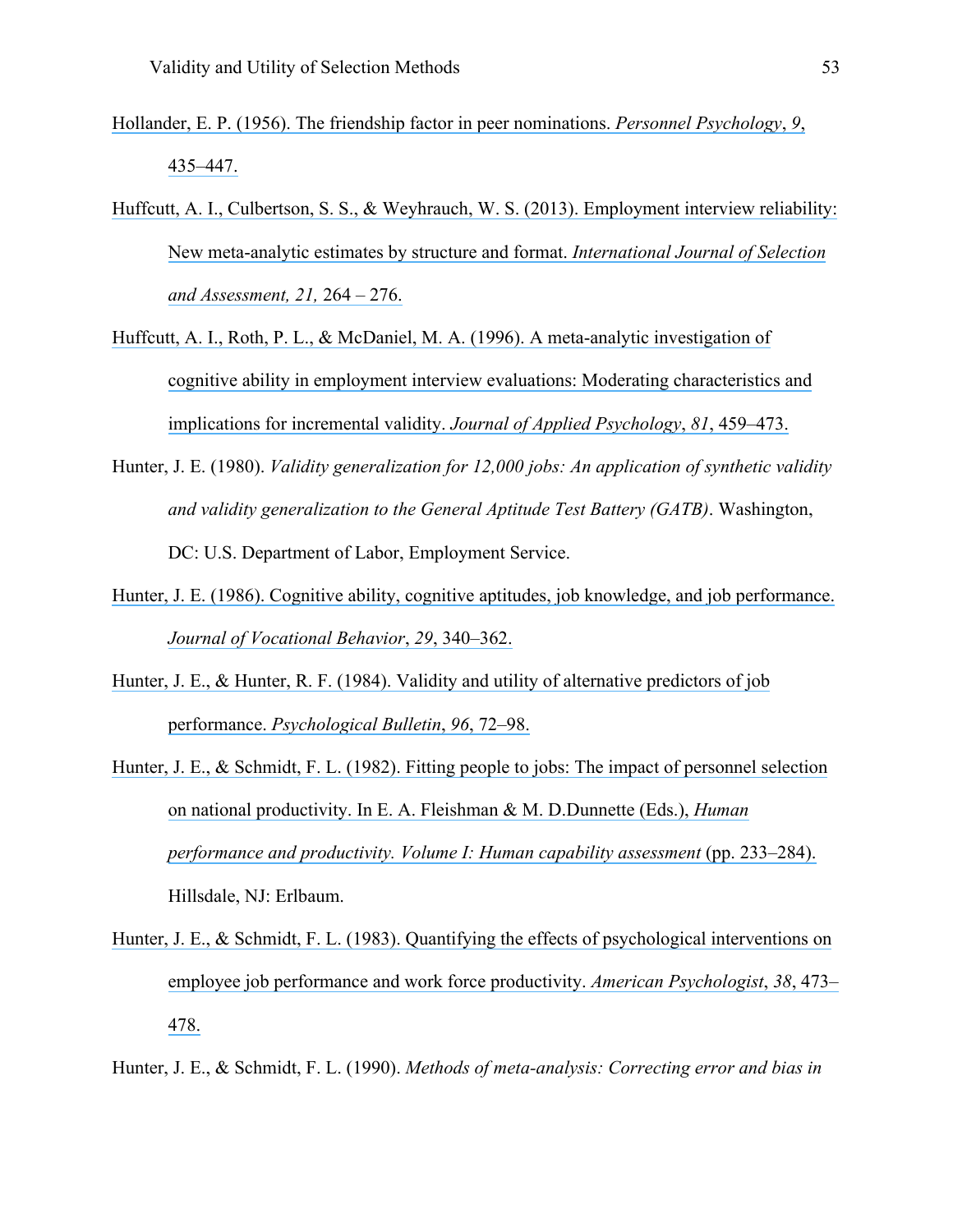*research findings*. Beverly Hills, CA: Sage.

- [Hunter, J. E., & Schmidt, F. L. \(1996\). Intelligence and job performance: Economic and social](https://www.researchgate.net/publication/297380615_Intelligence_and_job_performance_Economic_and_social_implications?el=1_x_8&enrichId=rgreq-ac03d29ee90470b28e65c5b16b199479-XXX&enrichSource=Y292ZXJQYWdlOzMwOTIwMzg5ODtBUzo0MTgyNTE3OTMyODkyMThAMTQ3NjczMDQwNjU0Mw==)  implications. *[Psychology, Public Policy, and Law](https://www.researchgate.net/publication/297380615_Intelligence_and_job_performance_Economic_and_social_implications?el=1_x_8&enrichId=rgreq-ac03d29ee90470b28e65c5b16b199479-XXX&enrichSource=Y292ZXJQYWdlOzMwOTIwMzg5ODtBUzo0MTgyNTE3OTMyODkyMThAMTQ3NjczMDQwNjU0Mw==)*, *2*, 447–472.
- Hunter, J. E., Schmidt, F. L., & [Coggin, T. D. \(1988\). Problems and pitfalls in using capital](https://www.researchgate.net/publication/247406196_Problems_and_Pitfalls_in_Using_Capital_Budgeting_and_Financial_Accounting_Techniques_in_Assessing_the_Utility_of_Personnel_Programs?el=1_x_8&enrichId=rgreq-ac03d29ee90470b28e65c5b16b199479-XXX&enrichSource=Y292ZXJQYWdlOzMwOTIwMzg5ODtBUzo0MTgyNTE3OTMyODkyMThAMTQ3NjczMDQwNjU0Mw==) [budgeting and financial accounting techniques in assessing the utility of personnel](https://www.researchgate.net/publication/247406196_Problems_and_Pitfalls_in_Using_Capital_Budgeting_and_Financial_Accounting_Techniques_in_Assessing_the_Utility_of_Personnel_Programs?el=1_x_8&enrichId=rgreq-ac03d29ee90470b28e65c5b16b199479-XXX&enrichSource=Y292ZXJQYWdlOzMwOTIwMzg5ODtBUzo0MTgyNTE3OTMyODkyMThAMTQ3NjczMDQwNjU0Mw==) programs. *[Journal of Applied Psychology](https://www.researchgate.net/publication/247406196_Problems_and_Pitfalls_in_Using_Capital_Budgeting_and_Financial_Accounting_Techniques_in_Assessing_the_Utility_of_Personnel_Programs?el=1_x_8&enrichId=rgreq-ac03d29ee90470b28e65c5b16b199479-XXX&enrichSource=Y292ZXJQYWdlOzMwOTIwMzg5ODtBUzo0MTgyNTE3OTMyODkyMThAMTQ3NjczMDQwNjU0Mw==)*, *73*, 522–528.
- [Hunter, J. E., Schmidt, F. L., & Hunter, R. \(1979\). Differential validity of employment tests by](https://www.researchgate.net/publication/232428115_Differential_Validity_of_Employment_Tests_by_Race_A_Comprehensive_Review_and_Analysis?el=1_x_8&enrichId=rgreq-ac03d29ee90470b28e65c5b16b199479-XXX&enrichSource=Y292ZXJQYWdlOzMwOTIwMzg5ODtBUzo0MTgyNTE3OTMyODkyMThAMTQ3NjczMDQwNjU0Mw==)  [race: A comprehensive review and analysis.](https://www.researchgate.net/publication/232428115_Differential_Validity_of_Employment_Tests_by_Race_A_Comprehensive_Review_and_Analysis?el=1_x_8&enrichId=rgreq-ac03d29ee90470b28e65c5b16b199479-XXX&enrichSource=Y292ZXJQYWdlOzMwOTIwMzg5ODtBUzo0MTgyNTE3OTMyODkyMThAMTQ3NjczMDQwNjU0Mw==) *Psychological Bulletin, 86,* 721 – 735.
- [Hunter, J. E., Schmidt, F. L., & Jackson, G. B. \(1982\).](https://www.researchgate.net/publication/275414777_Meta-Analysis_Cumulating_Research_Findings_Across_Studies?el=1_x_8&enrichId=rgreq-ac03d29ee90470b28e65c5b16b199479-XXX&enrichSource=Y292ZXJQYWdlOzMwOTIwMzg5ODtBUzo0MTgyNTE3OTMyODkyMThAMTQ3NjczMDQwNjU0Mw==) *Meta-analysis: Cumulating research findings across studies*[. Beverly Hills, CA: Sage.](https://www.researchgate.net/publication/275414777_Meta-Analysis_Cumulating_Research_Findings_Across_Studies?el=1_x_8&enrichId=rgreq-ac03d29ee90470b28e65c5b16b199479-XXX&enrichSource=Y292ZXJQYWdlOzMwOTIwMzg5ODtBUzo0MTgyNTE3OTMyODkyMThAMTQ3NjczMDQwNjU0Mw==)
- Hunter, J. E., & Schmidt, F. L. (2004). *Methods of meta-analysis: Correcting error and bias in research findings.* Thousand Oaks, CA: Sage.
- Hunter, J. E., Schmidt, F. L., & [Judiesch, M. K. \(1990\). Individual differences in output](https://www.researchgate.net/publication/232449893_Individual_differences_in_output_as_a_function_of_job_complexity?el=1_x_8&enrichId=rgreq-ac03d29ee90470b28e65c5b16b199479-XXX&enrichSource=Y292ZXJQYWdlOzMwOTIwMzg5ODtBUzo0MTgyNTE3OTMyODkyMThAMTQ3NjczMDQwNjU0Mw==)  [variability as a function of job complexity.](https://www.researchgate.net/publication/232449893_Individual_differences_in_output_as_a_function_of_job_complexity?el=1_x_8&enrichId=rgreq-ac03d29ee90470b28e65c5b16b199479-XXX&enrichSource=Y292ZXJQYWdlOzMwOTIwMzg5ODtBUzo0MTgyNTE3OTMyODkyMThAMTQ3NjczMDQwNjU0Mw==) *Journal of Applied Psychology*, *75*, 28–42.
- [Hunter, J. E., Schmidt, F. L., & Le, H. \(2006\). Implications](https://www.researchgate.net/publication/7046251_Implications_of_Direct_and_Indirect_Range_Restriction_for_Meta-Analysis_Methods_and_Findings?el=1_x_8&enrichId=rgreq-ac03d29ee90470b28e65c5b16b199479-XXX&enrichSource=Y292ZXJQYWdlOzMwOTIwMzg5ODtBUzo0MTgyNTE3OTMyODkyMThAMTQ3NjczMDQwNjU0Mw==) of direct and indirect range [restriction for meta-analysis methods and findings.](https://www.researchgate.net/publication/7046251_Implications_of_Direct_and_Indirect_Range_Restriction_for_Meta-Analysis_Methods_and_Findings?el=1_x_8&enrichId=rgreq-ac03d29ee90470b28e65c5b16b199479-XXX&enrichSource=Y292ZXJQYWdlOzMwOTIwMzg5ODtBUzo0MTgyNTE3OTMyODkyMThAMTQ3NjczMDQwNjU0Mw==) *Journal of Applied Psychology, 91,*   $594 - 612$ .
- Jansen, A. (1973). *[Validation of graphological judgments: An experimental study](https://www.researchgate.net/publication/232495055_Validation_of_graphological_judgments_An_experimental_study?el=1_x_8&enrichId=rgreq-ac03d29ee90470b28e65c5b16b199479-XXX&enrichSource=Y292ZXJQYWdlOzMwOTIwMzg5ODtBUzo0MTgyNTE3OTMyODkyMThAMTQ3NjczMDQwNjU0Mw==)*. The Hague, [the Netherlands: Monton.](https://www.researchgate.net/publication/232495055_Validation_of_graphological_judgments_An_experimental_study?el=1_x_8&enrichId=rgreq-ac03d29ee90470b28e65c5b16b199479-XXX&enrichSource=Y292ZXJQYWdlOzMwOTIwMzg5ODtBUzo0MTgyNTE3OTMyODkyMThAMTQ3NjczMDQwNjU0Mw==)

Jensen, A. R. (1998). *[The g factor: The science of mental ability](https://www.researchgate.net/publication/28113080_The_g_Factor_The_Science_of_Mental_Ability?el=1_x_8&enrichId=rgreq-ac03d29ee90470b28e65c5b16b199479-XXX&enrichSource=Y292ZXJQYWdlOzMwOTIwMzg5ODtBUzo0MTgyNTE3OTMyODkyMThAMTQ3NjczMDQwNjU0Mw==)*. Westport, CT: Praeger.

Judge, T. A., Jackson, C. [L., Shaw, J. C., Scott, B. A., & Rich, B. L. \(2007\). Self-efficacy and](https://www.researchgate.net/publication/null?el=1_x_8&enrichId=rgreq-ac03d29ee90470b28e65c5b16b199479-XXX&enrichSource=Y292ZXJQYWdlOzMwOTIwMzg5ODtBUzo0MTgyNTE3OTMyODkyMThAMTQ3NjczMDQwNjU0Mw==)  [work-related performance: The integral role of individual differences.](https://www.researchgate.net/publication/null?el=1_x_8&enrichId=rgreq-ac03d29ee90470b28e65c5b16b199479-XXX&enrichSource=Y292ZXJQYWdlOzMwOTIwMzg5ODtBUzo0MTgyNTE3OTMyODkyMThAMTQ3NjczMDQwNjU0Mw==) *Journal of Applied [Psychology, 92](https://www.researchgate.net/publication/null?el=1_x_8&enrichId=rgreq-ac03d29ee90470b28e65c5b16b199479-XXX&enrichSource=Y292ZXJQYWdlOzMwOTIwMzg5ODtBUzo0MTgyNTE3OTMyODkyMThAMTQ3NjczMDQwNjU0Mw==)*, 107-127.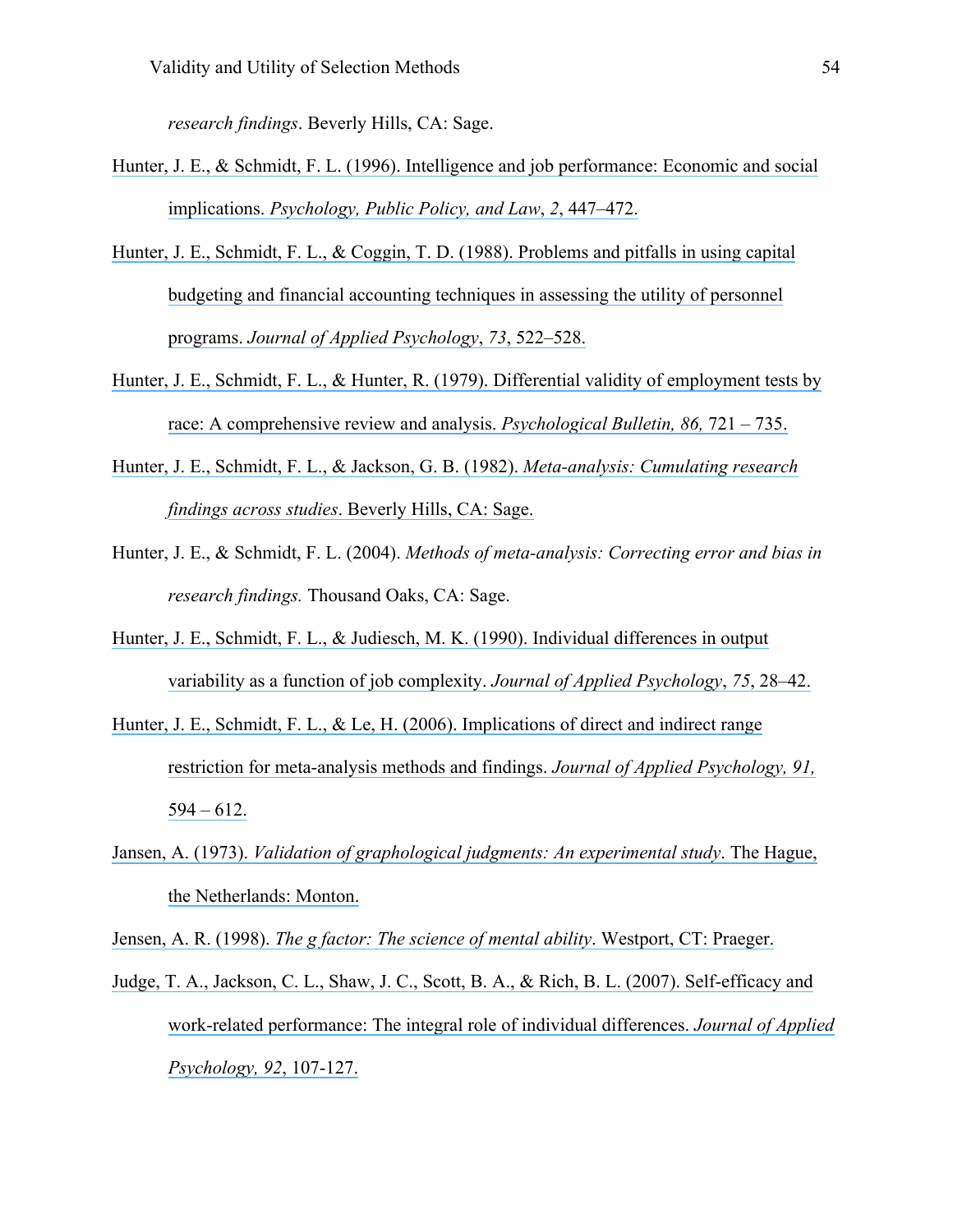- [Joseph, D. L., Jinh, J., Newman, D. A., & O'Boyle, E. H. \(2015\). Why does self-reported](https://www.researchgate.net/publication/266028180_Why_Does_Self-Reported_Emotional_Intelligence_Predict_Job_Performance_A_Meta-Analytic_Investigation_of_Mixed_EI?el=1_x_8&enrichId=rgreq-ac03d29ee90470b28e65c5b16b199479-XXX&enrichSource=Y292ZXJQYWdlOzMwOTIwMzg5ODtBUzo0MTgyNTE3OTMyODkyMThAMTQ3NjczMDQwNjU0Mw==) [emotional intelligence predict job performance? A meta-analytic investigation of mixed](https://www.researchgate.net/publication/266028180_Why_Does_Self-Reported_Emotional_Intelligence_Predict_Job_Performance_A_Meta-Analytic_Investigation_of_Mixed_EI?el=1_x_8&enrichId=rgreq-ac03d29ee90470b28e65c5b16b199479-XXX&enrichSource=Y292ZXJQYWdlOzMwOTIwMzg5ODtBUzo0MTgyNTE3OTMyODkyMThAMTQ3NjczMDQwNjU0Mw==)  EI. *[Journal of Applied Psychology, 100](https://www.researchgate.net/publication/266028180_Why_Does_Self-Reported_Emotional_Intelligence_Predict_Job_Performance_A_Meta-Analytic_Investigation_of_Mixed_EI?el=1_x_8&enrichId=rgreq-ac03d29ee90470b28e65c5b16b199479-XXX&enrichSource=Y292ZXJQYWdlOzMwOTIwMzg5ODtBUzo0MTgyNTE3OTMyODkyMThAMTQ3NjczMDQwNjU0Mw==)*, 298-342.
- [Joseph, D. L., & Newman, D. A. \(2010\). Emotional intelligence: An integrative meta-analysis](https://www.researchgate.net/publication/41087511_Emotional_Intelligence_An_Integrative_Meta-Analysis_and_Cascading_Model?el=1_x_8&enrichId=rgreq-ac03d29ee90470b28e65c5b16b199479-XXX&enrichSource=Y292ZXJQYWdlOzMwOTIwMzg5ODtBUzo0MTgyNTE3OTMyODkyMThAMTQ3NjczMDQwNjU0Mw==)  and cascading model. *[Journal of Applied Psychology, 95](https://www.researchgate.net/publication/41087511_Emotional_Intelligence_An_Integrative_Meta-Analysis_and_Cascading_Model?el=1_x_8&enrichId=rgreq-ac03d29ee90470b28e65c5b16b199479-XXX&enrichSource=Y292ZXJQYWdlOzMwOTIwMzg5ODtBUzo0MTgyNTE3OTMyODkyMThAMTQ3NjczMDQwNjU0Mw==)*, 54-78.
- Kristof-Brown, A. L., Zimmerman, R. D., & Johnson, E. C. (2005). Consequences of individuals' fit at work: A meta-analysis of person-job, person-organization, persongroup, and person-supervisor fit. *Personnel Psychology, 58*, 281-342.
- [Le, H., & Schmidt, F. L. \(2006\). Correcting for indirect range restriction in meta-analysis:](https://www.researchgate.net/publication/6644262_Correcting_for_indirect_range_restriction_in_meta-analysis_Testing_a_new_meta-analytic_procedure?el=1_x_8&enrichId=rgreq-ac03d29ee90470b28e65c5b16b199479-XXX&enrichSource=Y292ZXJQYWdlOzMwOTIwMzg5ODtBUzo0MTgyNTE3OTMyODkyMThAMTQ3NjczMDQwNjU0Mw==)  [Testing a new meta-analytic procedure.](https://www.researchgate.net/publication/6644262_Correcting_for_indirect_range_restriction_in_meta-analysis_Testing_a_new_meta-analytic_procedure?el=1_x_8&enrichId=rgreq-ac03d29ee90470b28e65c5b16b199479-XXX&enrichSource=Y292ZXJQYWdlOzMwOTIwMzg5ODtBUzo0MTgyNTE3OTMyODkyMThAMTQ3NjczMDQwNjU0Mw==) *Psychological Methods, 11,* 416 – 438.
- [Le, H., Oh, I.-S, Schmidt, F. L., & Wooldridge, C.](https://www.researchgate.net/publication/282981182_Correction_for_Range_Restriction_in_Meta-Analysis_Revisited_Improvements_and_Implications_for_Organizational_Research?el=1_x_8&enrichId=rgreq-ac03d29ee90470b28e65c5b16b199479-XXX&enrichSource=Y292ZXJQYWdlOzMwOTIwMzg5ODtBUzo0MTgyNTE3OTMyODkyMThAMTQ3NjczMDQwNjU0Mw==) D. (*in press*). Correction for range restriction [in meta-analysis revisited: Improvements and implications for organizational research.](https://www.researchgate.net/publication/282981182_Correction_for_Range_Restriction_in_Meta-Analysis_Revisited_Improvements_and_Implications_for_Organizational_Research?el=1_x_8&enrichId=rgreq-ac03d29ee90470b28e65c5b16b199479-XXX&enrichSource=Y292ZXJQYWdlOzMwOTIwMzg5ODtBUzo0MTgyNTE3OTMyODkyMThAMTQ3NjczMDQwNjU0Mw==)  *[Personnel Psychology](https://www.researchgate.net/publication/282981182_Correction_for_Range_Restriction_in_Meta-Analysis_Revisited_Improvements_and_Implications_for_Organizational_Research?el=1_x_8&enrichId=rgreq-ac03d29ee90470b28e65c5b16b199479-XXX&enrichSource=Y292ZXJQYWdlOzMwOTIwMzg5ODtBUzo0MTgyNTE3OTMyODkyMThAMTQ3NjczMDQwNjU0Mw==)*.

Levy, L. (1979). Handwriting and hiring. *Dun's Review*, *113*, 72–79.

- Marcus, B., Lee, K., & Ashton, M. C. (2007). Personality dimensions explaining relationships [between integrity tests and counterproductive behavior: Big five, or one in addition?.](https://www.researchgate.net/publication/229465335_Personality_dimensions_explaining_relationships_between_integrity_tests_and_counterproductive_behavior_Big_Five_or_one_in_addition?el=1_x_8&enrichId=rgreq-ac03d29ee90470b28e65c5b16b199479-XXX&enrichSource=Y292ZXJQYWdlOzMwOTIwMzg5ODtBUzo0MTgyNTE3OTMyODkyMThAMTQ3NjczMDQwNjU0Mw==) *[Personnel Psychology, 60](https://www.researchgate.net/publication/229465335_Personality_dimensions_explaining_relationships_between_integrity_tests_and_counterproductive_behavior_Big_Five_or_one_in_addition?el=1_x_8&enrichId=rgreq-ac03d29ee90470b28e65c5b16b199479-XXX&enrichSource=Y292ZXJQYWdlOzMwOTIwMzg5ODtBUzo0MTgyNTE3OTMyODkyMThAMTQ3NjczMDQwNjU0Mw==)*, 1-34.
- [Matthews, G., Zeidner, M., & Roberts, R. D. \(2002\).](https://www.researchgate.net/publication/233349524_Emotional_Intelligence_Science_and_Myth?el=1_x_8&enrichId=rgreq-ac03d29ee90470b28e65c5b16b199479-XXX&enrichSource=Y292ZXJQYWdlOzMwOTIwMzg5ODtBUzo0MTgyNTE3OTMyODkyMThAMTQ3NjczMDQwNjU0Mw==) *Emotional intelligence: Science or myth?*  [Cambridge: MIT Press.](https://www.researchgate.net/publication/233349524_Emotional_Intelligence_Science_and_Myth?el=1_x_8&enrichId=rgreq-ac03d29ee90470b28e65c5b16b199479-XXX&enrichSource=Y292ZXJQYWdlOzMwOTIwMzg5ODtBUzo0MTgyNTE3OTMyODkyMThAMTQ3NjczMDQwNjU0Mw==)
- [Mayer, J. D., Salovey, P., Caruso, D. R., & Sitarenios, G. \(2003\). Measuring emotional](https://www.researchgate.net/publication/10629999_Measuring_emotional_intelligence_with_the_MSCEIT_V20?el=1_x_8&enrichId=rgreq-ac03d29ee90470b28e65c5b16b199479-XXX&enrichSource=Y292ZXJQYWdlOzMwOTIwMzg5ODtBUzo0MTgyNTE3OTMyODkyMThAMTQ3NjczMDQwNjU0Mw==)  [intelligence with the MSCEIT V2.0.](https://www.researchgate.net/publication/10629999_Measuring_emotional_intelligence_with_the_MSCEIT_V20?el=1_x_8&enrichId=rgreq-ac03d29ee90470b28e65c5b16b199479-XXX&enrichSource=Y292ZXJQYWdlOzMwOTIwMzg5ODtBUzo0MTgyNTE3OTMyODkyMThAMTQ3NjczMDQwNjU0Mw==) *Emotion, 3,* 97 – 105.
- McDaniel, M. A., Schmidt, F. L., & Hunter, J. E. (1988). A meta-analysis of the validity of methods for rating training and experience in personnel selection. *Personnel Psychology*,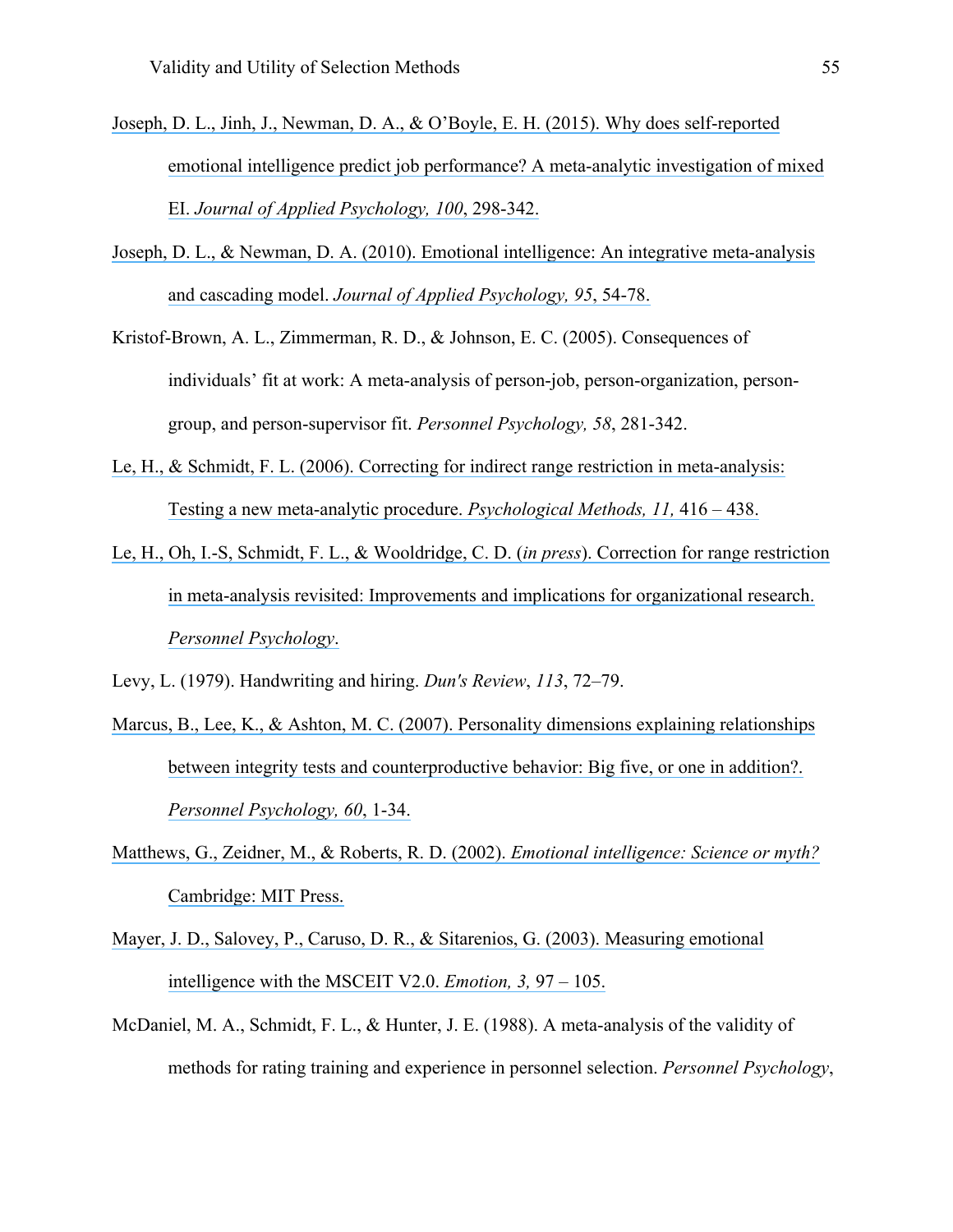*41*, 283–314.

- [McDaniel, M. A., Whetzel, D. L., Schmidt, F. L., & Mauer, S. D. \(1994\). The](https://www.researchgate.net/publication/280799263_The_Validity_of_Employment_Interviews_A_Comprehensive_Review_and_Meta-Analysis?el=1_x_8&enrichId=rgreq-ac03d29ee90470b28e65c5b16b199479-XXX&enrichSource=Y292ZXJQYWdlOzMwOTIwMzg5ODtBUzo0MTgyNTE3OTMyODkyMThAMTQ3NjczMDQwNjU0Mw==) validity of [employment interviews: A comprehensive review and meta-analysis.](https://www.researchgate.net/publication/280799263_The_Validity_of_Employment_Interviews_A_Comprehensive_Review_and_Meta-Analysis?el=1_x_8&enrichId=rgreq-ac03d29ee90470b28e65c5b16b199479-XXX&enrichSource=Y292ZXJQYWdlOzMwOTIwMzg5ODtBUzo0MTgyNTE3OTMyODkyMThAMTQ3NjczMDQwNjU0Mw==) *Journal of Applied [Psychology](https://www.researchgate.net/publication/280799263_The_Validity_of_Employment_Interviews_A_Comprehensive_Review_and_Meta-Analysis?el=1_x_8&enrichId=rgreq-ac03d29ee90470b28e65c5b16b199479-XXX&enrichSource=Y292ZXJQYWdlOzMwOTIwMzg5ODtBUzo0MTgyNTE3OTMyODkyMThAMTQ3NjczMDQwNjU0Mw==)*, *79*, 599–616.
- McDaniel, M. A., Hartman, N. S., Whetzel, D. L. & Grubb. W. [L., III \(2007\). Situational](https://www.researchgate.net/publication/227629811_Situational_judgment_tests_response_instructions_and_validity_A_meta-analysis?el=1_x_8&enrichId=rgreq-ac03d29ee90470b28e65c5b16b199479-XXX&enrichSource=Y292ZXJQYWdlOzMwOTIwMzg5ODtBUzo0MTgyNTE3OTMyODkyMThAMTQ3NjczMDQwNjU0Mw==) [judgment tests, response instructions and validity: A meta-analysis.](https://www.researchgate.net/publication/227629811_Situational_judgment_tests_response_instructions_and_validity_A_meta-analysis?el=1_x_8&enrichId=rgreq-ac03d29ee90470b28e65c5b16b199479-XXX&enrichSource=Y292ZXJQYWdlOzMwOTIwMzg5ODtBUzo0MTgyNTE3OTMyODkyMThAMTQ3NjczMDQwNjU0Mw==) *Personnel [Psychology, 60](https://www.researchgate.net/publication/227629811_Situational_judgment_tests_response_instructions_and_validity_A_meta-analysis?el=1_x_8&enrichId=rgreq-ac03d29ee90470b28e65c5b16b199479-XXX&enrichSource=Y292ZXJQYWdlOzMwOTIwMzg5ODtBUzo0MTgyNTE3OTMyODkyMThAMTQ3NjczMDQwNjU0Mw==)*, 63-91.
- Murphy, K. R. (2006). *A critique of emotional intelligence: What are the problems and how can they be fixed?* London: Lawrence Erlbaum Associates
- [Neter, E., & Ben-Shakhar, G. \(1989\). The predictive validity of graphological inferences: A](https://www.researchgate.net/publication/221989526_The_Predictive_Validity_of_Graphological_Inferences?el=1_x_8&enrichId=rgreq-ac03d29ee90470b28e65c5b16b199479-XXX&enrichSource=Y292ZXJQYWdlOzMwOTIwMzg5ODtBUzo0MTgyNTE3OTMyODkyMThAMTQ3NjczMDQwNjU0Mw==) meta-analytic approach. *[Personality and Individual Differences](https://www.researchgate.net/publication/221989526_The_Predictive_Validity_of_Graphological_Inferences?el=1_x_8&enrichId=rgreq-ac03d29ee90470b28e65c5b16b199479-XXX&enrichSource=Y292ZXJQYWdlOzMwOTIwMzg5ODtBUzo0MTgyNTE3OTMyODkyMThAMTQ3NjczMDQwNjU0Mw==)*, *10*, 737–745.
- [Nye, C. D., Su, R., Rounds, J., & Drasgow, F. \(2012\). Vocational interests and performance: A](https://www.researchgate.net/publication/233747919_Vocational_Interests_and_Performance_A_Quantitative_Summary_of_Over_60_Years_of_Research?el=1_x_8&enrichId=rgreq-ac03d29ee90470b28e65c5b16b199479-XXX&enrichSource=Y292ZXJQYWdlOzMwOTIwMzg5ODtBUzo0MTgyNTE3OTMyODkyMThAMTQ3NjczMDQwNjU0Mw==)  [quantitative summary of over 60 years of research.](https://www.researchgate.net/publication/233747919_Vocational_Interests_and_Performance_A_Quantitative_Summary_of_Over_60_Years_of_Research?el=1_x_8&enrichId=rgreq-ac03d29ee90470b28e65c5b16b199479-XXX&enrichSource=Y292ZXJQYWdlOzMwOTIwMzg5ODtBUzo0MTgyNTE3OTMyODkyMThAMTQ3NjczMDQwNjU0Mw==) *Perspectives on Psychological Science, 7*[, 384-403.](https://www.researchgate.net/publication/233747919_Vocational_Interests_and_Performance_A_Quantitative_Summary_of_Over_60_Years_of_Research?el=1_x_8&enrichId=rgreq-ac03d29ee90470b28e65c5b16b199479-XXX&enrichSource=Y292ZXJQYWdlOzMwOTIwMzg5ODtBUzo0MTgyNTE3OTMyODkyMThAMTQ3NjczMDQwNjU0Mw==)
- Oh, I.-S., Postlethwaite, B. E., & Schmidt, F. [L. \(2013\). Rethinking the validity of interviews](https://www.researchgate.net/publication/255909880_Rethinking_the_validity_of_interviews_for_employment_decision_making_Implications_of_recent_developments_in_meta-analysis_Chapter_12_pp_297-329_In_D_J_Svyantek_K_Mahoney_Eds_Received_Wisdom_Kernels_of?el=1_x_8&enrichId=rgreq-ac03d29ee90470b28e65c5b16b199479-XXX&enrichSource=Y292ZXJQYWdlOzMwOTIwMzg5ODtBUzo0MTgyNTE3OTMyODkyMThAMTQ3NjczMDQwNjU0Mw==) for [employment decision making: Implications of recent developments](https://www.researchgate.net/publication/255909880_Rethinking_the_validity_of_interviews_for_employment_decision_making_Implications_of_recent_developments_in_meta-analysis_Chapter_12_pp_297-329_In_D_J_Svyantek_K_Mahoney_Eds_Received_Wisdom_Kernels_of?el=1_x_8&enrichId=rgreq-ac03d29ee90470b28e65c5b16b199479-XXX&enrichSource=Y292ZXJQYWdlOzMwOTIwMzg5ODtBUzo0MTgyNTE3OTMyODkyMThAMTQ3NjczMDQwNjU0Mw==) in meta-analysis. In D. J. Svyantek & K. Mahoney (Eds.), *[Received wisdom, kernels of truth, and boundary](https://www.researchgate.net/publication/255909880_Rethinking_the_validity_of_interviews_for_employment_decision_making_Implications_of_recent_developments_in_meta-analysis_Chapter_12_pp_297-329_In_D_J_Svyantek_K_Mahoney_Eds_Received_Wisdom_Kernels_of?el=1_x_8&enrichId=rgreq-ac03d29ee90470b28e65c5b16b199479-XXX&enrichSource=Y292ZXJQYWdlOzMwOTIwMzg5ODtBUzo0MTgyNTE3OTMyODkyMThAMTQ3NjczMDQwNjU0Mw==)  conditions in organizational studies.* [Charlotte, NC: Information Age Publishing. Chapter](https://www.researchgate.net/publication/255909880_Rethinking_the_validity_of_interviews_for_employment_decision_making_Implications_of_recent_developments_in_meta-analysis_Chapter_12_pp_297-329_In_D_J_Svyantek_K_Mahoney_Eds_Received_Wisdom_Kernels_of?el=1_x_8&enrichId=rgreq-ac03d29ee90470b28e65c5b16b199479-XXX&enrichSource=Y292ZXJQYWdlOzMwOTIwMzg5ODtBUzo0MTgyNTE3OTMyODkyMThAMTQ3NjczMDQwNjU0Mw==)  [12, pp. 297 –](https://www.researchgate.net/publication/255909880_Rethinking_the_validity_of_interviews_for_employment_decision_making_Implications_of_recent_developments_in_meta-analysis_Chapter_12_pp_297-329_In_D_J_Svyantek_K_Mahoney_Eds_Received_Wisdom_Kernels_of?el=1_x_8&enrichId=rgreq-ac03d29ee90470b28e65c5b16b199479-XXX&enrichSource=Y292ZXJQYWdlOzMwOTIwMzg5ODtBUzo0MTgyNTE3OTMyODkyMThAMTQ3NjczMDQwNjU0Mw==) 329.
- [Oh, I.-S., Wang, G., & Mount, M. K. \(2011\). Validity of observer ratings of the Five-Factor](https://www.researchgate.net/publication/49668497_Validity_of_Observer_Ratings_of_the_Five-Factor_Model_of_Personality_Traits_A_Meta-Analysis?el=1_x_8&enrichId=rgreq-ac03d29ee90470b28e65c5b16b199479-XXX&enrichSource=Y292ZXJQYWdlOzMwOTIwMzg5ODtBUzo0MTgyNTE3OTMyODkyMThAMTQ3NjczMDQwNjU0Mw==) [model of personality traits: A meta-analysis.](https://www.researchgate.net/publication/49668497_Validity_of_Observer_Ratings_of_the_Five-Factor_Model_of_Personality_Traits_A_Meta-Analysis?el=1_x_8&enrichId=rgreq-ac03d29ee90470b28e65c5b16b199479-XXX&enrichSource=Y292ZXJQYWdlOzMwOTIwMzg5ODtBUzo0MTgyNTE3OTMyODkyMThAMTQ3NjczMDQwNjU0Mw==) *Journal of Applied Psychology, 96*, 762-773.
- Ones, D. S. (1993). *The construct validity of integrity tests.* Unpublished doctoral dissertation, University of Iowa, Iowa City.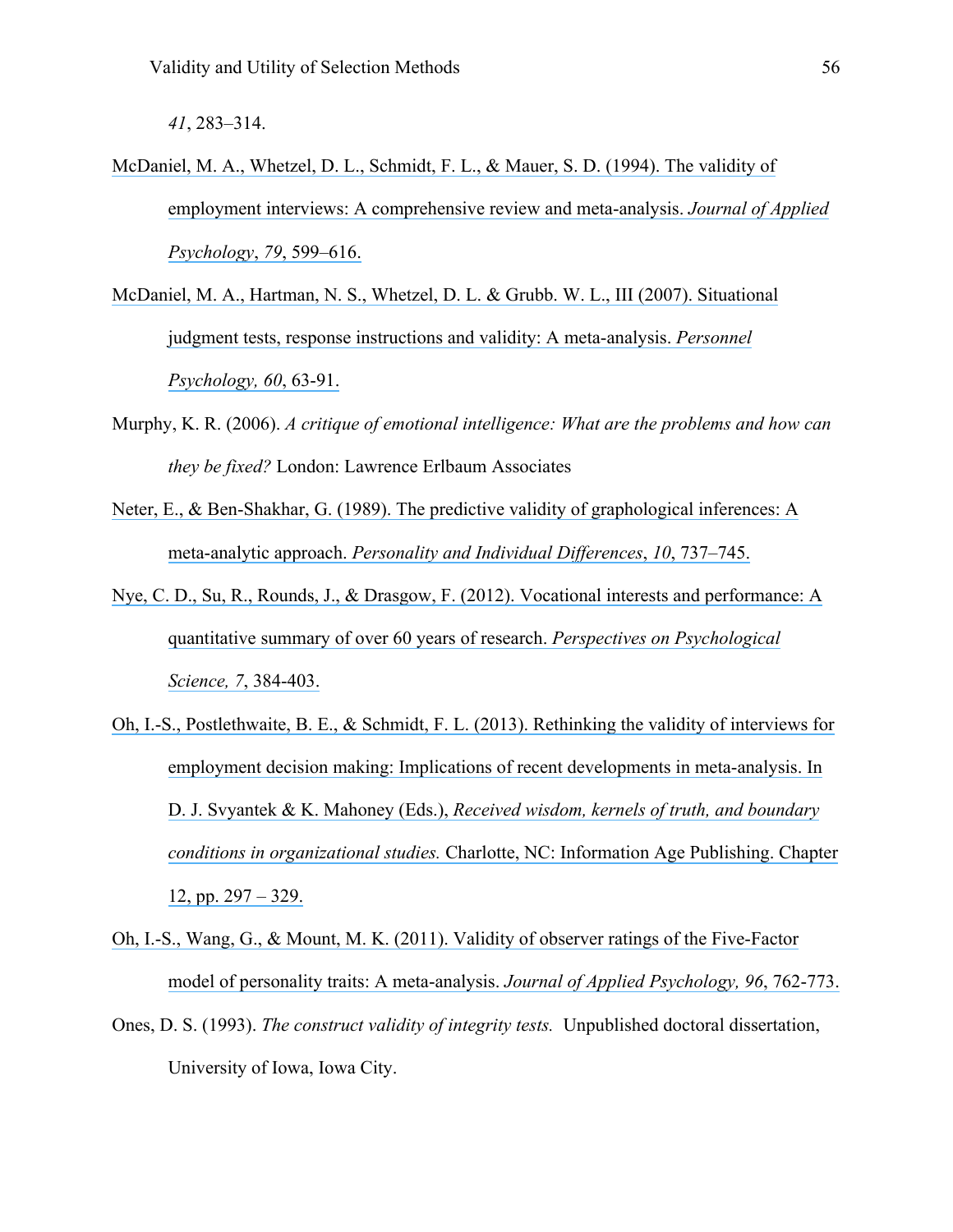- [Ones, D. S., Viswesvaran, C., & Schmidt, F. L. \(1993\). Comprehensive meta-analysis of](https://www.researchgate.net/publication/232585195_Comprehensive_Meta-Analysis_of_Integrity_Test_Validities_Findings_and_Implications_for_Personnel_Selection_and_Theories_of_Job_Performance?el=1_x_8&enrichId=rgreq-ac03d29ee90470b28e65c5b16b199479-XXX&enrichSource=Y292ZXJQYWdlOzMwOTIwMzg5ODtBUzo0MTgyNTE3OTMyODkyMThAMTQ3NjczMDQwNjU0Mw==)  [integrity test validities: Findings and implications for personnel selection and theories of](https://www.researchgate.net/publication/232585195_Comprehensive_Meta-Analysis_of_Integrity_Test_Validities_Findings_and_Implications_for_Personnel_Selection_and_Theories_of_Job_Performance?el=1_x_8&enrichId=rgreq-ac03d29ee90470b28e65c5b16b199479-XXX&enrichSource=Y292ZXJQYWdlOzMwOTIwMzg5ODtBUzo0MTgyNTE3OTMyODkyMThAMTQ3NjczMDQwNjU0Mw==)  job performance. *Journal of [Applied Psychology](https://www.researchgate.net/publication/232585195_Comprehensive_Meta-Analysis_of_Integrity_Test_Validities_Findings_and_Implications_for_Personnel_Selection_and_Theories_of_Job_Performance?el=1_x_8&enrichId=rgreq-ac03d29ee90470b28e65c5b16b199479-XXX&enrichSource=Y292ZXJQYWdlOzMwOTIwMzg5ODtBUzo0MTgyNTE3OTMyODkyMThAMTQ3NjczMDQwNjU0Mw==)*, *78*, 679–703.
- [Ones, D. S., Viswesvaran, C., & Schmidt, F. L. \(2012\). Integrity tests predict counterproductive](https://www.researchgate.net/publication/224955629_Integrity_Tests_Predict_Counterproductive_Work_Behaviors_and_Job_Performance_Well_Comment_on_Van_Iddekinge_Roth_Raymark_and_Odle-Dusseau_2012?el=1_x_8&enrichId=rgreq-ac03d29ee90470b28e65c5b16b199479-XXX&enrichSource=Y292ZXJQYWdlOzMwOTIwMzg5ODtBUzo0MTgyNTE3OTMyODkyMThAMTQ3NjczMDQwNjU0Mw==)  [work behaviors and job performance well: Comment on Van Iddekinge, Roth, Raymark,](https://www.researchgate.net/publication/224955629_Integrity_Tests_Predict_Counterproductive_Work_Behaviors_and_Job_Performance_Well_Comment_on_Van_Iddekinge_Roth_Raymark_and_Odle-Dusseau_2012?el=1_x_8&enrichId=rgreq-ac03d29ee90470b28e65c5b16b199479-XXX&enrichSource=Y292ZXJQYWdlOzMwOTIwMzg5ODtBUzo0MTgyNTE3OTMyODkyMThAMTQ3NjczMDQwNjU0Mw==) [and Odle-Dusseau \(2012\).](https://www.researchgate.net/publication/224955629_Integrity_Tests_Predict_Counterproductive_Work_Behaviors_and_Job_Performance_Well_Comment_on_Van_Iddekinge_Roth_Raymark_and_Odle-Dusseau_2012?el=1_x_8&enrichId=rgreq-ac03d29ee90470b28e65c5b16b199479-XXX&enrichSource=Y292ZXJQYWdlOzMwOTIwMzg5ODtBUzo0MTgyNTE3OTMyODkyMThAMTQ3NjczMDQwNjU0Mw==) *Journal of Applied Psychology, 97,* 537 – 542.
- [Passler, K., Beinicke, A., & Hell, B. \(2015\). Interests and intelligence: A meta-analysis.](https://www.researchgate.net/publication/272846290_Interests_and_intelligence_A_meta-analysis?el=1_x_8&enrichId=rgreq-ac03d29ee90470b28e65c5b16b199479-XXX&enrichSource=Y292ZXJQYWdlOzMwOTIwMzg5ODtBUzo0MTgyNTE3OTMyODkyMThAMTQ3NjczMDQwNjU0Mw==)  *[Intelligence, 50](https://www.researchgate.net/publication/272846290_Interests_and_intelligence_A_meta-analysis?el=1_x_8&enrichId=rgreq-ac03d29ee90470b28e65c5b16b199479-XXX&enrichSource=Y292ZXJQYWdlOzMwOTIwMzg5ODtBUzo0MTgyNTE3OTMyODkyMThAMTQ3NjczMDQwNjU0Mw==)*, 30-51.
- Ployhart, R. E., & [Holtz, B. C. \(2008\). The diversity-validity dilemma: Strategies for reducing](https://www.researchgate.net/publication/229457197_The_diversity-validity_dilemma_Strategies_for_reducing_racioethnic_and_sex_subgroup_differences_and_adverse_impact_in_selection?el=1_x_8&enrichId=rgreq-ac03d29ee90470b28e65c5b16b199479-XXX&enrichSource=Y292ZXJQYWdlOzMwOTIwMzg5ODtBUzo0MTgyNTE3OTMyODkyMThAMTQ3NjczMDQwNjU0Mw==)  [racioethnic and sex subgroup differences and adverse impact in selection.](https://www.researchgate.net/publication/229457197_The_diversity-validity_dilemma_Strategies_for_reducing_racioethnic_and_sex_subgroup_differences_and_adverse_impact_in_selection?el=1_x_8&enrichId=rgreq-ac03d29ee90470b28e65c5b16b199479-XXX&enrichSource=Y292ZXJQYWdlOzMwOTIwMzg5ODtBUzo0MTgyNTE3OTMyODkyMThAMTQ3NjczMDQwNjU0Mw==) *Personnel [Psychology, 61](https://www.researchgate.net/publication/229457197_The_diversity-validity_dilemma_Strategies_for_reducing_racioethnic_and_sex_subgroup_differences_and_adverse_impact_in_selection?el=1_x_8&enrichId=rgreq-ac03d29ee90470b28e65c5b16b199479-XXX&enrichSource=Y292ZXJQYWdlOzMwOTIwMzg5ODtBUzo0MTgyNTE3OTMyODkyMThAMTQ3NjczMDQwNjU0Mw==)*, 153-172.
- [Pyburn, K. M., Jr., Ployhart, R. E., & Kravitz, D. A. \(2008\). The diversity-validity dilemma:](https://www.researchgate.net/publication/227958936_The_diversity-validity_dilemma_Overview_and_legal_context?el=1_x_8&enrichId=rgreq-ac03d29ee90470b28e65c5b16b199479-XXX&enrichSource=Y292ZXJQYWdlOzMwOTIwMzg5ODtBUzo0MTgyNTE3OTMyODkyMThAMTQ3NjczMDQwNjU0Mw==)  [Overview and legal context.](https://www.researchgate.net/publication/227958936_The_diversity-validity_dilemma_Overview_and_legal_context?el=1_x_8&enrichId=rgreq-ac03d29ee90470b28e65c5b16b199479-XXX&enrichSource=Y292ZXJQYWdlOzMwOTIwMzg5ODtBUzo0MTgyNTE3OTMyODkyMThAMTQ3NjczMDQwNjU0Mw==) *Personnel Psychology, 61*, 143-151.
- [Rafaeli, A., & Klimoski, R. J. \(1983\). Predicting sales success through handwriting analysis: An](https://www.researchgate.net/publication/232510241_Predicting_sales_success_through_handwriting_analysis_An_evaluation_of_the_effects_of_training_and_handwriting_sample_content?el=1_x_8&enrichId=rgreq-ac03d29ee90470b28e65c5b16b199479-XXX&enrichSource=Y292ZXJQYWdlOzMwOTIwMzg5ODtBUzo0MTgyNTE3OTMyODkyMThAMTQ3NjczMDQwNjU0Mw==)  [evaluation of the effects of training and handwriting sample content.](https://www.researchgate.net/publication/232510241_Predicting_sales_success_through_handwriting_analysis_An_evaluation_of_the_effects_of_training_and_handwriting_sample_content?el=1_x_8&enrichId=rgreq-ac03d29ee90470b28e65c5b16b199479-XXX&enrichSource=Y292ZXJQYWdlOzMwOTIwMzg5ODtBUzo0MTgyNTE3OTMyODkyMThAMTQ3NjczMDQwNjU0Mw==) *Journal of Applied [Psychology](https://www.researchgate.net/publication/232510241_Predicting_sales_success_through_handwriting_analysis_An_evaluation_of_the_effects_of_training_and_handwriting_sample_content?el=1_x_8&enrichId=rgreq-ac03d29ee90470b28e65c5b16b199479-XXX&enrichSource=Y292ZXJQYWdlOzMwOTIwMzg5ODtBUzo0MTgyNTE3OTMyODkyMThAMTQ3NjczMDQwNjU0Mw==)*, *68*, 212–217.
- [Ree, M. J., & Earles, J. A. \(1992\). Intelligence is the best predictor of job performance.](https://www.researchgate.net/publication/276960988_Intelligence_Is_the_Best_Predictor_of_Job_Performance?el=1_x_8&enrichId=rgreq-ac03d29ee90470b28e65c5b16b199479-XXX&enrichSource=Y292ZXJQYWdlOzMwOTIwMzg5ODtBUzo0MTgyNTE3OTMyODkyMThAMTQ3NjczMDQwNjU0Mw==) *Current [Directions in Psychological Science](https://www.researchgate.net/publication/276960988_Intelligence_Is_the_Best_Predictor_of_Job_Performance?el=1_x_8&enrichId=rgreq-ac03d29ee90470b28e65c5b16b199479-XXX&enrichSource=Y292ZXJQYWdlOzMwOTIwMzg5ODtBUzo0MTgyNTE3OTMyODkyMThAMTQ3NjczMDQwNjU0Mw==)*, *1*, 86–89.

[Robbins, S.B., Lauver, K., Le, H., Davis, D., Langley, R., & Carlstrom, A. \(2004\). Do](https://www.researchgate.net/publication/8685856_Do_Psychosocial_and_Study_Skill_Factors_Predict_College_Outcomes_A_Meta-Analysis?el=1_x_8&enrichId=rgreq-ac03d29ee90470b28e65c5b16b199479-XXX&enrichSource=Y292ZXJQYWdlOzMwOTIwMzg5ODtBUzo0MTgyNTE3OTMyODkyMThAMTQ3NjczMDQwNjU0Mw==) [psychosocial and study skill factors predict college outcomes? A meta-analysis.](https://www.researchgate.net/publication/8685856_Do_Psychosocial_and_Study_Skill_Factors_Predict_College_Outcomes_A_Meta-Analysis?el=1_x_8&enrichId=rgreq-ac03d29ee90470b28e65c5b16b199479-XXX&enrichSource=Y292ZXJQYWdlOzMwOTIwMzg5ODtBUzo0MTgyNTE3OTMyODkyMThAMTQ3NjczMDQwNjU0Mw==)  *[Psychological Bulletin, 130](https://www.researchgate.net/publication/8685856_Do_Psychosocial_and_Study_Skill_Factors_Predict_College_Outcomes_A_Meta-Analysis?el=1_x_8&enrichId=rgreq-ac03d29ee90470b28e65c5b16b199479-XXX&enrichSource=Y292ZXJQYWdlOzMwOTIwMzg5ODtBUzo0MTgyNTE3OTMyODkyMThAMTQ3NjczMDQwNjU0Mw==)*, 261-288.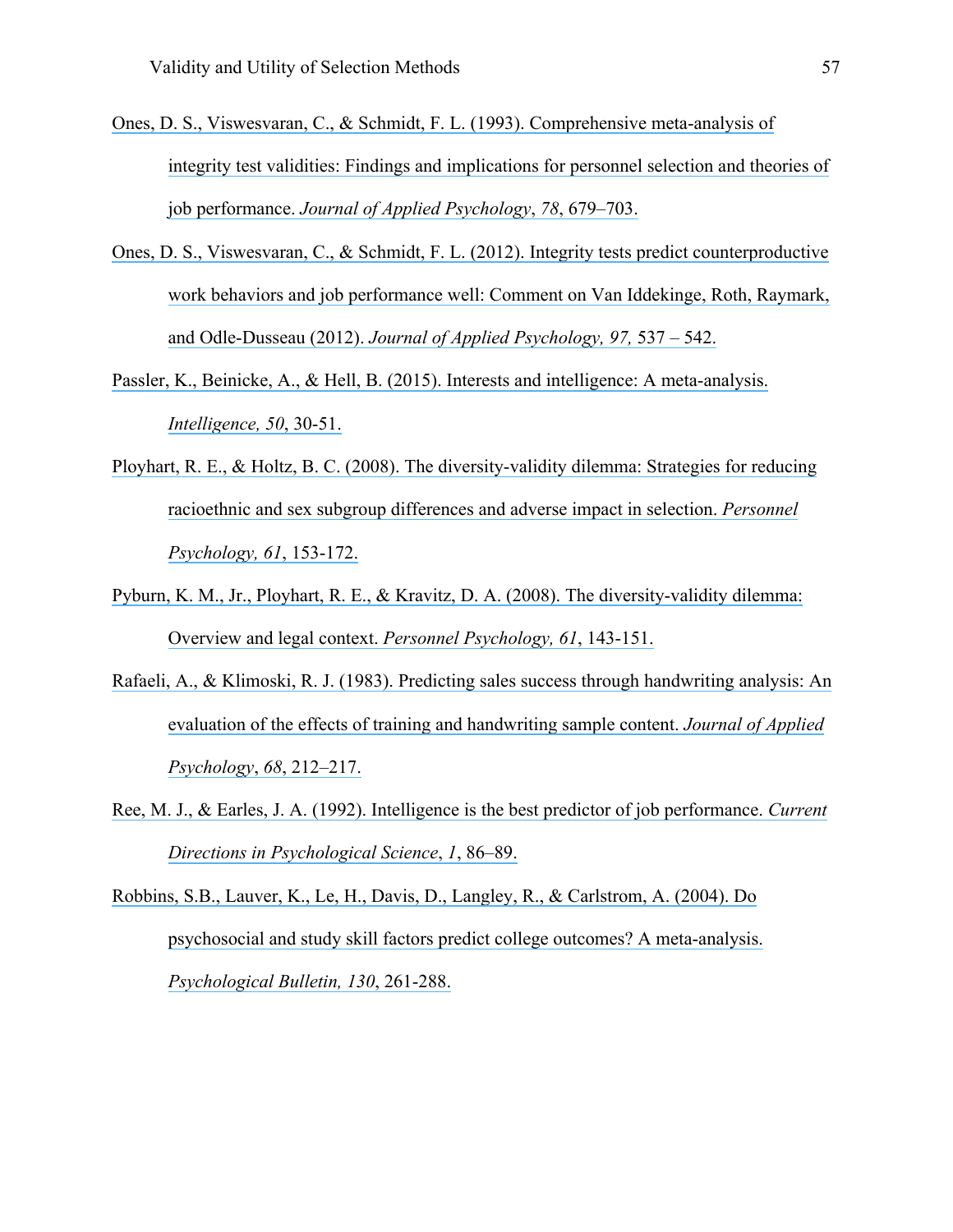- [Roth, P. L., Bevier, C. A., Bobko, P., Switzer, III, F. S., & Tyler, P. \(2001\). Ethnic group](https://www.researchgate.net/publication/229561975_Ethnic_Group_Differences_in_Cognitive_Ability_in_Employment_and_Educational_Settings?el=1_x_8&enrichId=rgreq-ac03d29ee90470b28e65c5b16b199479-XXX&enrichSource=Y292ZXJQYWdlOzMwOTIwMzg5ODtBUzo0MTgyNTE3OTMyODkyMThAMTQ3NjczMDQwNjU0Mw==)  [differences in cognitive ability in employment and educational settings: A meta-analysis.](https://www.researchgate.net/publication/229561975_Ethnic_Group_Differences_in_Cognitive_Ability_in_Employment_and_Educational_Settings?el=1_x_8&enrichId=rgreq-ac03d29ee90470b28e65c5b16b199479-XXX&enrichSource=Y292ZXJQYWdlOzMwOTIwMzg5ODtBUzo0MTgyNTE3OTMyODkyMThAMTQ3NjczMDQwNjU0Mw==)  *[Personnel Psychology, 54](https://www.researchgate.net/publication/229561975_Ethnic_Group_Differences_in_Cognitive_Ability_in_Employment_and_Educational_Settings?el=1_x_8&enrichId=rgreq-ac03d29ee90470b28e65c5b16b199479-XXX&enrichSource=Y292ZXJQYWdlOzMwOTIwMzg5ODtBUzo0MTgyNTE3OTMyODkyMThAMTQ3NjczMDQwNjU0Mw==)*, 297-330.
- [Roth, P. L., BeVier, C. A., Switzer, F. S., & Schippmann, J. \(1996\). Meta-analyzing the](https://www.researchgate.net/publication/232497939_Meta-analyzing_the_relationship_between_grades_and_job_performance?el=1_x_8&enrichId=rgreq-ac03d29ee90470b28e65c5b16b199479-XXX&enrichSource=Y292ZXJQYWdlOzMwOTIwMzg5ODtBUzo0MTgyNTE3OTMyODkyMThAMTQ3NjczMDQwNjU0Mw==)  [relationship between grades and job performance.](https://www.researchgate.net/publication/232497939_Meta-analyzing_the_relationship_between_grades_and_job_performance?el=1_x_8&enrichId=rgreq-ac03d29ee90470b28e65c5b16b199479-XXX&enrichSource=Y292ZXJQYWdlOzMwOTIwMzg5ODtBUzo0MTgyNTE3OTMyODkyMThAMTQ3NjczMDQwNjU0Mw==) *Journal of Applied Psychology, 81*(5), [548-556.](https://www.researchgate.net/publication/232497939_Meta-analyzing_the_relationship_between_grades_and_job_performance?el=1_x_8&enrichId=rgreq-ac03d29ee90470b28e65c5b16b199479-XXX&enrichSource=Y292ZXJQYWdlOzMwOTIwMzg5ODtBUzo0MTgyNTE3OTMyODkyMThAMTQ3NjczMDQwNjU0Mw==)
- [Roth, P. L., Bobko, P., & McFarland, L. A. \(2005\). A meta-analysis of work sample test validity:](https://www.researchgate.net/publication/227526262_A_meta-analysis_of_work_sample_test_validity_Updating_and_integrating_some_classic_literature?el=1_x_8&enrichId=rgreq-ac03d29ee90470b28e65c5b16b199479-XXX&enrichSource=Y292ZXJQYWdlOzMwOTIwMzg5ODtBUzo0MTgyNTE3OTMyODkyMThAMTQ3NjczMDQwNjU0Mw==)  [Updating and integrating some classic literature.](https://www.researchgate.net/publication/227526262_A_meta-analysis_of_work_sample_test_validity_Updating_and_integrating_some_classic_literature?el=1_x_8&enrichId=rgreq-ac03d29ee90470b28e65c5b16b199479-XXX&enrichSource=Y292ZXJQYWdlOzMwOTIwMzg5ODtBUzo0MTgyNTE3OTMyODkyMThAMTQ3NjczMDQwNjU0Mw==) *Personnel Psychology, 58*, 1009-1037.
- [Rothstein, H. R., & McDaniel, M. A. \(1992\). Differential validity by sex in employment settings.](https://www.researchgate.net/publication/226738937_Differential_validity_by_sex_in_employment_settings?el=1_x_8&enrichId=rgreq-ac03d29ee90470b28e65c5b16b199479-XXX&enrichSource=Y292ZXJQYWdlOzMwOTIwMzg5ODtBUzo0MTgyNTE3OTMyODkyMThAMTQ3NjczMDQwNjU0Mw==)  *[Journal of Business and Psychology, 7](https://www.researchgate.net/publication/226738937_Differential_validity_by_sex_in_employment_settings?el=1_x_8&enrichId=rgreq-ac03d29ee90470b28e65c5b16b199479-XXX&enrichSource=Y292ZXJQYWdlOzMwOTIwMzg5ODtBUzo0MTgyNTE3OTMyODkyMThAMTQ3NjczMDQwNjU0Mw==)*, 45-62.
- Rothstein, H. R., Schmidt, F. L., Erwin, F. W., Owens, W. A., & Sparks, C. P. (1990). Biographical data in employment selection: Can validities be made generalizable? *Journal of Applied Psychology*, *75*, 175–184.
- Rynes, S. L., Colbert, A. E., & Brown, K. G. (2002). HR professionals' beliefs about effective human resource practices: Correspondence between research and practice. *Human Resource Management, 41,* 149 – 174.
- [Rynes, S. L., Giluk, T. L., & Brown, K. G. \(2007\). The very separate worlds of academic and](https://www.researchgate.net/publication/228343988_The_Very_Separate_Worlds_of_Academic_and_Practitioner_Periodicals_in_Human_Resource_Management?el=1_x_8&enrichId=rgreq-ac03d29ee90470b28e65c5b16b199479-XXX&enrichSource=Y292ZXJQYWdlOzMwOTIwMzg5ODtBUzo0MTgyNTE3OTMyODkyMThAMTQ3NjczMDQwNjU0Mw==)  [practitioner periodicals in human resource management: Implications for evidence-based](https://www.researchgate.net/publication/228343988_The_Very_Separate_Worlds_of_Academic_and_Practitioner_Periodicals_in_Human_Resource_Management?el=1_x_8&enrichId=rgreq-ac03d29ee90470b28e65c5b16b199479-XXX&enrichSource=Y292ZXJQYWdlOzMwOTIwMzg5ODtBUzo0MTgyNTE3OTMyODkyMThAMTQ3NjczMDQwNjU0Mw==) management. *[Academy of Management Journal, 50,](https://www.researchgate.net/publication/228343988_The_Very_Separate_Worlds_of_Academic_and_Practitioner_Periodicals_in_Human_Resource_Management?el=1_x_8&enrichId=rgreq-ac03d29ee90470b28e65c5b16b199479-XXX&enrichSource=Y292ZXJQYWdlOzMwOTIwMzg5ODtBUzo0MTgyNTE3OTMyODkyMThAMTQ3NjczMDQwNjU0Mw==)* 987 – 1008.
- [Sackett, P. R., Borneman, M. J., & Connelly, B. S. \(2008\). High stakes testing in higher](https://www.researchgate.net/publication/null?el=1_x_8&enrichId=rgreq-ac03d29ee90470b28e65c5b16b199479-XXX&enrichSource=Y292ZXJQYWdlOzMwOTIwMzg5ODtBUzo0MTgyNTE3OTMyODkyMThAMTQ3NjczMDQwNjU0Mw==)  [education and employment: Appraising the evidence for validity and fairness.](https://www.researchgate.net/publication/null?el=1_x_8&enrichId=rgreq-ac03d29ee90470b28e65c5b16b199479-XXX&enrichSource=Y292ZXJQYWdlOzMwOTIwMzg5ODtBUzo0MTgyNTE3OTMyODkyMThAMTQ3NjczMDQwNjU0Mw==) *American [Psychologist, 63](https://www.researchgate.net/publication/null?el=1_x_8&enrichId=rgreq-ac03d29ee90470b28e65c5b16b199479-XXX&enrichSource=Y292ZXJQYWdlOzMwOTIwMzg5ODtBUzo0MTgyNTE3OTMyODkyMThAMTQ3NjczMDQwNjU0Mw==)*, 215-227.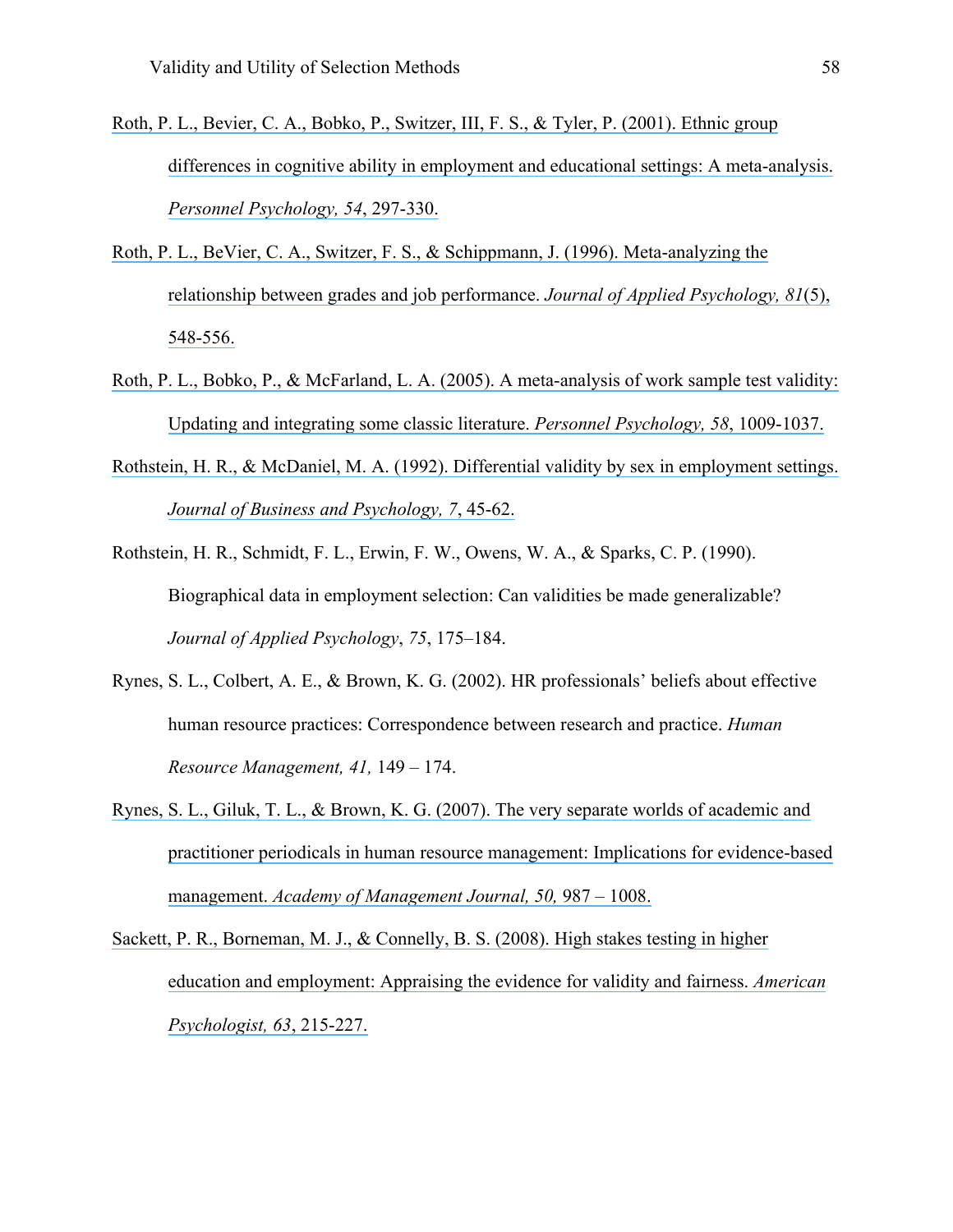- [Sackett, P. R., & Schmitt, N. \(2012\). On reconciling conflicting meta-analytic findings](https://www.researchgate.net/publication/224955631_On_Reconciling_Conflicting_Meta-Analytic_Findings_Regarding_Integrity_Test_Validity?el=1_x_8&enrichId=rgreq-ac03d29ee90470b28e65c5b16b199479-XXX&enrichSource=Y292ZXJQYWdlOzMwOTIwMzg5ODtBUzo0MTgyNTE3OTMyODkyMThAMTQ3NjczMDQwNjU0Mw==)  regarding integrity test validity. *[Journal of Applied Psychology, 97](https://www.researchgate.net/publication/224955631_On_Reconciling_Conflicting_Meta-Analytic_Findings_Regarding_Integrity_Test_Validity?el=1_x_8&enrichId=rgreq-ac03d29ee90470b28e65c5b16b199479-XXX&enrichSource=Y292ZXJQYWdlOzMwOTIwMzg5ODtBUzo0MTgyNTE3OTMyODkyMThAMTQ3NjczMDQwNjU0Mw==)*, 550-556.
- [Sackett, P. R., Schmitt, N., Ellingson, J. E., &](https://www.researchgate.net/publication/12006634_High-stakes_testing_in_employment_credentialing_and_higher_education_Prospects_in_a_post-affirmative-action_world?el=1_x_8&enrichId=rgreq-ac03d29ee90470b28e65c5b16b199479-XXX&enrichSource=Y292ZXJQYWdlOzMwOTIwMzg5ODtBUzo0MTgyNTE3OTMyODkyMThAMTQ3NjczMDQwNjU0Mw==) Kabin, M. B. (2001). High-stakes testing in [employment, credentialing, and higher education: Prospects in a post-affirmative-action](https://www.researchgate.net/publication/12006634_High-stakes_testing_in_employment_credentialing_and_higher_education_Prospects_in_a_post-affirmative-action_world?el=1_x_8&enrichId=rgreq-ac03d29ee90470b28e65c5b16b199479-XXX&enrichSource=Y292ZXJQYWdlOzMwOTIwMzg5ODtBUzo0MTgyNTE3OTMyODkyMThAMTQ3NjczMDQwNjU0Mw==)  world. *[American Psychologist, 56](https://www.researchgate.net/publication/12006634_High-stakes_testing_in_employment_credentialing_and_higher_education_Prospects_in_a_post-affirmative-action_world?el=1_x_8&enrichId=rgreq-ac03d29ee90470b28e65c5b16b199479-XXX&enrichSource=Y292ZXJQYWdlOzMwOTIwMzg5ODtBUzo0MTgyNTE3OTMyODkyMThAMTQ3NjczMDQwNjU0Mw==)*, 302-318.
- [Salgado, J. F., & Moscoso, S. \(2002\). Comprehensive meta-analysis of the construct validity of](https://www.researchgate.net/publication/239473180_Comprehensive_meta-analysis_of_the_construct_validity_of_the_employment_interview?el=1_x_8&enrichId=rgreq-ac03d29ee90470b28e65c5b16b199479-XXX&enrichSource=Y292ZXJQYWdlOzMwOTIwMzg5ODtBUzo0MTgyNTE3OTMyODkyMThAMTQ3NjczMDQwNjU0Mw==)  the employment interview. *[European Journal of Work and Organizational Psychology,](https://www.researchgate.net/publication/239473180_Comprehensive_meta-analysis_of_the_construct_validity_of_the_employment_interview?el=1_x_8&enrichId=rgreq-ac03d29ee90470b28e65c5b16b199479-XXX&enrichSource=Y292ZXJQYWdlOzMwOTIwMzg5ODtBUzo0MTgyNTE3OTMyODkyMThAMTQ3NjczMDQwNjU0Mw==)  11*[, 299-324.](https://www.researchgate.net/publication/239473180_Comprehensive_meta-analysis_of_the_construct_validity_of_the_employment_interview?el=1_x_8&enrichId=rgreq-ac03d29ee90470b28e65c5b16b199479-XXX&enrichSource=Y292ZXJQYWdlOzMwOTIwMzg5ODtBUzo0MTgyNTE3OTMyODkyMThAMTQ3NjczMDQwNjU0Mw==)
- [Schmidt, F. L. \(1988\). The problem of group differences in ability test scores in employment](https://www.researchgate.net/publication/223733812_The_problem_of_group_differences_in_ability_scores_in_employment_selection?el=1_x_8&enrichId=rgreq-ac03d29ee90470b28e65c5b16b199479-XXX&enrichSource=Y292ZXJQYWdlOzMwOTIwMzg5ODtBUzo0MTgyNTE3OTMyODkyMThAMTQ3NjczMDQwNjU0Mw==)  selection. *[Journal of Vocational Behavior](https://www.researchgate.net/publication/223733812_The_problem_of_group_differences_in_ability_scores_in_employment_selection?el=1_x_8&enrichId=rgreq-ac03d29ee90470b28e65c5b16b199479-XXX&enrichSource=Y292ZXJQYWdlOzMwOTIwMzg5ODtBUzo0MTgyNTE3OTMyODkyMThAMTQ3NjczMDQwNjU0Mw==)*, *33*, 272–292.
- [Schmidt, F. L. \(1992\). What do data really mean? Research findings, meta-analysis, and](https://www.researchgate.net/publication/280689992_What_Do_Data_Really_Mean_Research_Findings_Meta-Analysis_and_Cumulative_Knowledge_in_Psychology?el=1_x_8&enrichId=rgreq-ac03d29ee90470b28e65c5b16b199479-XXX&enrichSource=Y292ZXJQYWdlOzMwOTIwMzg5ODtBUzo0MTgyNTE3OTMyODkyMThAMTQ3NjczMDQwNjU0Mw==) [cumulative knowledge in psychology.](https://www.researchgate.net/publication/280689992_What_Do_Data_Really_Mean_Research_Findings_Meta-Analysis_and_Cumulative_Knowledge_in_Psychology?el=1_x_8&enrichId=rgreq-ac03d29ee90470b28e65c5b16b199479-XXX&enrichSource=Y292ZXJQYWdlOzMwOTIwMzg5ODtBUzo0MTgyNTE3OTMyODkyMThAMTQ3NjczMDQwNjU0Mw==) *American Psychologist*, *47*, 1173–1181.
- [Schmidt, F. L. \(1993\). Personnel psychology at the cutting edge. In N. Schmitt & W. Borman](https://www.researchgate.net/publication/248876366_Personnel_psychology_at_the_cutting_edge?el=1_x_8&enrichId=rgreq-ac03d29ee90470b28e65c5b16b199479-XXX&enrichSource=Y292ZXJQYWdlOzMwOTIwMzg5ODtBUzo0MTgyNTE3OTMyODkyMThAMTQ3NjczMDQwNjU0Mw==) (Eds.), *Personnel selection* [\(pp. 497–515\). San Francisco: Jossey Bass.](https://www.researchgate.net/publication/248876366_Personnel_psychology_at_the_cutting_edge?el=1_x_8&enrichId=rgreq-ac03d29ee90470b28e65c5b16b199479-XXX&enrichSource=Y292ZXJQYWdlOzMwOTIwMzg5ODtBUzo0MTgyNTE3OTMyODkyMThAMTQ3NjczMDQwNjU0Mw==)
- [Schmidt, F. L. \(2002\). The role](https://www.researchgate.net/publication/240237107_The_Role_of_General_Cognitive_Ability_and_Job_Performance_Why_There_Cannot_Be_a_Debate?el=1_x_8&enrichId=rgreq-ac03d29ee90470b28e65c5b16b199479-XXX&enrichSource=Y292ZXJQYWdlOzMwOTIwMzg5ODtBUzo0MTgyNTE3OTMyODkyMThAMTQ3NjczMDQwNjU0Mw==) of general cognitive ability and job performance: Why there cannot be a debate. *[Human Performance, 15,](https://www.researchgate.net/publication/240237107_The_Role_of_General_Cognitive_Ability_and_Job_Performance_Why_There_Cannot_Be_a_Debate?el=1_x_8&enrichId=rgreq-ac03d29ee90470b28e65c5b16b199479-XXX&enrichSource=Y292ZXJQYWdlOzMwOTIwMzg5ODtBUzo0MTgyNTE3OTMyODkyMThAMTQ3NjczMDQwNjU0Mw==)* 187 – 210.
- [Schmidt, F. L. \(2011\). A theory of sex differences in technical aptitude and some supporting](https://www.researchgate.net/publication/258180119_A_Theory_of_Sex_Differences_in_Technical_Aptitude_and_Some_Supporting_Evidence?el=1_x_8&enrichId=rgreq-ac03d29ee90470b28e65c5b16b199479-XXX&enrichSource=Y292ZXJQYWdlOzMwOTIwMzg5ODtBUzo0MTgyNTE3OTMyODkyMThAMTQ3NjczMDQwNjU0Mw==)  evidence. *[Perspectives on Psychological Science, 6,](https://www.researchgate.net/publication/258180119_A_Theory_of_Sex_Differences_in_Technical_Aptitude_and_Some_Supporting_Evidence?el=1_x_8&enrichId=rgreq-ac03d29ee90470b28e65c5b16b199479-XXX&enrichSource=Y292ZXJQYWdlOzMwOTIwMzg5ODtBUzo0MTgyNTE3OTMyODkyMThAMTQ3NjczMDQwNjU0Mw==)* 560 – 573.
- [Schmidt, F. L., Berner, J. G., & Hunter, J. E. \(1973\). Racial differences in validity of](https://www.researchgate.net/publication/232455505_Racial_Difference_in_Validity_of_Employment_Tests_Reality_or_Illusion?el=1_x_8&enrichId=rgreq-ac03d29ee90470b28e65c5b16b199479-XXX&enrichSource=Y292ZXJQYWdlOzMwOTIwMzg5ODtBUzo0MTgyNTE3OTMyODkyMThAMTQ3NjczMDQwNjU0Mw==)  [employment tests: Reality or illusion?](https://www.researchgate.net/publication/232455505_Racial_Difference_in_Validity_of_Employment_Tests_Reality_or_Illusion?el=1_x_8&enrichId=rgreq-ac03d29ee90470b28e65c5b16b199479-XXX&enrichSource=Y292ZXJQYWdlOzMwOTIwMzg5ODtBUzo0MTgyNTE3OTMyODkyMThAMTQ3NjczMDQwNjU0Mw==) *Journal of Applied Psychology, 58,* 5 – 9.
- [Schmidt, F. L., & Hoffman, B. \(1973\). Empirical comparison of three methods of assessing](https://www.researchgate.net/publication/232498699_Empirical_comparison_of_three_methods_of_assessing_utility_of_a_selection_device?el=1_x_8&enrichId=rgreq-ac03d29ee90470b28e65c5b16b199479-XXX&enrichSource=Y292ZXJQYWdlOzMwOTIwMzg5ODtBUzo0MTgyNTE3OTMyODkyMThAMTQ3NjczMDQwNjU0Mw==) utility of a selection device. *[Journal of Industrial and Organizational Psychology, 1,](https://www.researchgate.net/publication/232498699_Empirical_comparison_of_three_methods_of_assessing_utility_of_a_selection_device?el=1_x_8&enrichId=rgreq-ac03d29ee90470b28e65c5b16b199479-XXX&enrichSource=Y292ZXJQYWdlOzMwOTIwMzg5ODtBUzo0MTgyNTE3OTMyODkyMThAMTQ3NjczMDQwNjU0Mw==)* 13 – [22.](https://www.researchgate.net/publication/232498699_Empirical_comparison_of_three_methods_of_assessing_utility_of_a_selection_device?el=1_x_8&enrichId=rgreq-ac03d29ee90470b28e65c5b16b199479-XXX&enrichSource=Y292ZXJQYWdlOzMwOTIwMzg5ODtBUzo0MTgyNTE3OTMyODkyMThAMTQ3NjczMDQwNjU0Mw==)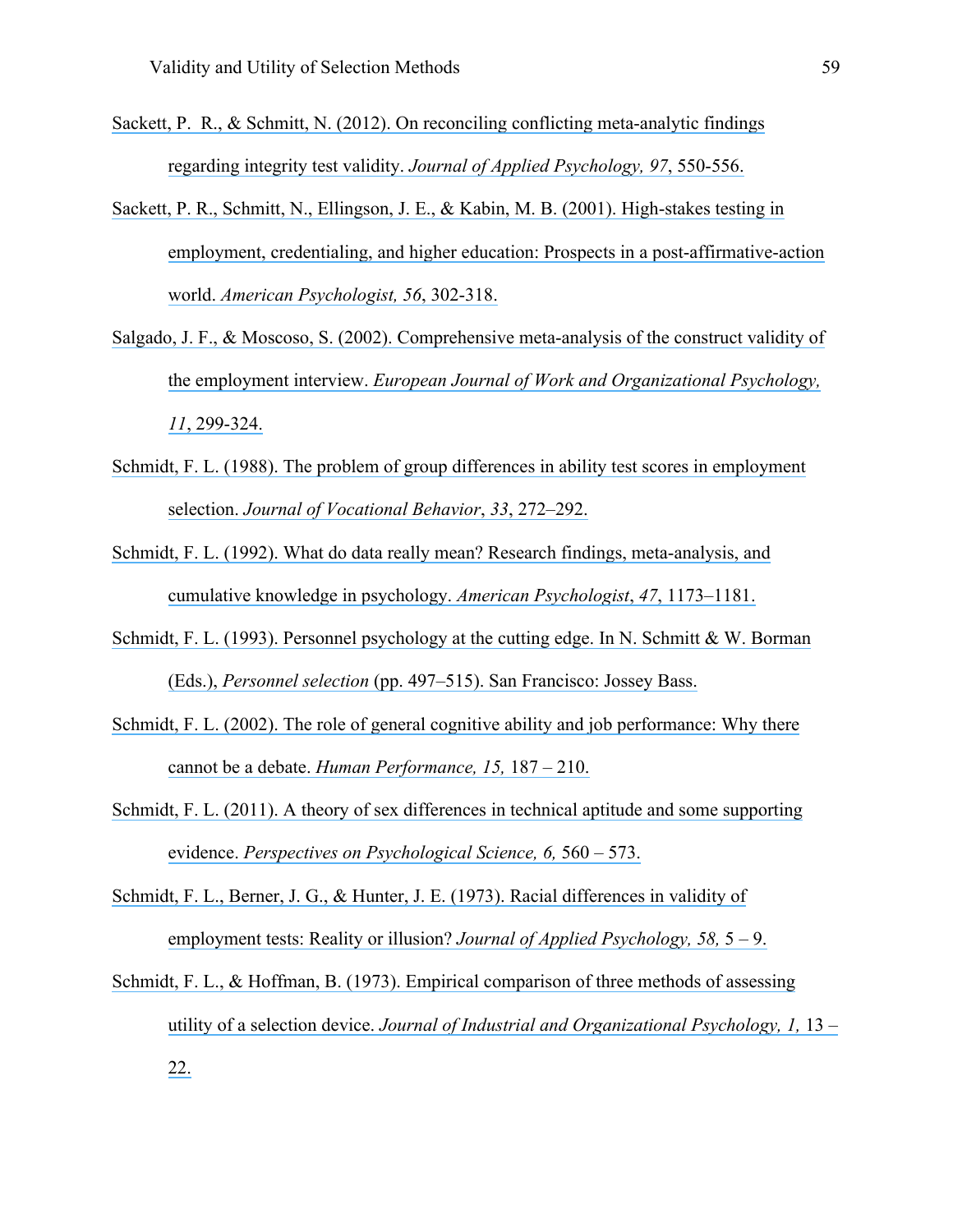- Schmidt, F. L., & Hunter, J. E. [\(1977\). Development of a general solution to the problem of](https://www.researchgate.net/publication/232591217_Development_of_a_General_Solution_to_the_Problem_of_Validity_Generalization?el=1_x_8&enrichId=rgreq-ac03d29ee90470b28e65c5b16b199479-XXX&enrichSource=Y292ZXJQYWdlOzMwOTIwMzg5ODtBUzo0MTgyNTE3OTMyODkyMThAMTQ3NjczMDQwNjU0Mw==)  validity generalization. *[Journal of Applied Psychology](https://www.researchgate.net/publication/232591217_Development_of_a_General_Solution_to_the_Problem_of_Validity_Generalization?el=1_x_8&enrichId=rgreq-ac03d29ee90470b28e65c5b16b199479-XXX&enrichSource=Y292ZXJQYWdlOzMwOTIwMzg5ODtBUzo0MTgyNTE3OTMyODkyMThAMTQ3NjczMDQwNjU0Mw==)*, *62*, 529–540.
- [Schmidt, F. L., & Hunter, J. E. \(1981\). Employment testing: Old theories and new research](https://www.researchgate.net/publication/232592668_Employment_Testing_Old_Theories_and_New_Research_Findings?el=1_x_8&enrichId=rgreq-ac03d29ee90470b28e65c5b16b199479-XXX&enrichSource=Y292ZXJQYWdlOzMwOTIwMzg5ODtBUzo0MTgyNTE3OTMyODkyMThAMTQ3NjczMDQwNjU0Mw==) findings. *[American Psychologist](https://www.researchgate.net/publication/232592668_Employment_Testing_Old_Theories_and_New_Research_Findings?el=1_x_8&enrichId=rgreq-ac03d29ee90470b28e65c5b16b199479-XXX&enrichSource=Y292ZXJQYWdlOzMwOTIwMzg5ODtBUzo0MTgyNTE3OTMyODkyMThAMTQ3NjczMDQwNjU0Mw==)*, *36*, 1128–1137.
- [Schmidt, F. L., & Hunter, J. E. \(1983\). Individual differences in productivity: An empirical test](https://www.researchgate.net/publication/232567558_Individual_Differences_in_Productivity_An_Empirical_Test_of_Estimates_Derived_from_Studies_of_Selection_Procedure_Utility?el=1_x_8&enrichId=rgreq-ac03d29ee90470b28e65c5b16b199479-XXX&enrichSource=Y292ZXJQYWdlOzMwOTIwMzg5ODtBUzo0MTgyNTE3OTMyODkyMThAMTQ3NjczMDQwNjU0Mw==) [of estimates derived from studies of selection procedure utility.](https://www.researchgate.net/publication/232567558_Individual_Differences_in_Productivity_An_Empirical_Test_of_Estimates_Derived_from_Studies_of_Selection_Procedure_Utility?el=1_x_8&enrichId=rgreq-ac03d29ee90470b28e65c5b16b199479-XXX&enrichSource=Y292ZXJQYWdlOzMwOTIwMzg5ODtBUzo0MTgyNTE3OTMyODkyMThAMTQ3NjczMDQwNjU0Mw==) *Journal of Applied [Psychology](https://www.researchgate.net/publication/232567558_Individual_Differences_in_Productivity_An_Empirical_Test_of_Estimates_Derived_from_Studies_of_Selection_Procedure_Utility?el=1_x_8&enrichId=rgreq-ac03d29ee90470b28e65c5b16b199479-XXX&enrichSource=Y292ZXJQYWdlOzMwOTIwMzg5ODtBUzo0MTgyNTE3OTMyODkyMThAMTQ3NjczMDQwNjU0Mw==)*, *68*, 407–414.
- [Schmidt, F. L., & Hunter, J. E. \(1992\). Development of](https://www.researchgate.net/publication/254081309_Development_of_a_Causal_Model_of_Processes_Determining_Job_Performance?el=1_x_8&enrichId=rgreq-ac03d29ee90470b28e65c5b16b199479-XXX&enrichSource=Y292ZXJQYWdlOzMwOTIwMzg5ODtBUzo0MTgyNTE3OTMyODkyMThAMTQ3NjczMDQwNjU0Mw==) a causal model of processes determining job performance. *[Current Directions in Psychological Science](https://www.researchgate.net/publication/254081309_Development_of_a_Causal_Model_of_Processes_Determining_Job_Performance?el=1_x_8&enrichId=rgreq-ac03d29ee90470b28e65c5b16b199479-XXX&enrichSource=Y292ZXJQYWdlOzMwOTIwMzg5ODtBUzo0MTgyNTE3OTMyODkyMThAMTQ3NjczMDQwNjU0Mw==)*, *1*, 89–92.
- Schmidt, F. L., & [Hunter, J. E. \(1998\). The validity and utility of selection methods in personnel](https://www.researchgate.net/publication/283803351_The_Validity_and_Utility_of_Selection_Methods_in_Personnel_Psychology_Practical_and_Theoretical_Implications_of_85_Years_of_Research_Findings?el=1_x_8&enrichId=rgreq-ac03d29ee90470b28e65c5b16b199479-XXX&enrichSource=Y292ZXJQYWdlOzMwOTIwMzg5ODtBUzo0MTgyNTE3OTMyODkyMThAMTQ3NjczMDQwNjU0Mw==) [psychology: Practical and theoretical implications of 85 years of research findings.](https://www.researchgate.net/publication/283803351_The_Validity_and_Utility_of_Selection_Methods_in_Personnel_Psychology_Practical_and_Theoretical_Implications_of_85_Years_of_Research_Findings?el=1_x_8&enrichId=rgreq-ac03d29ee90470b28e65c5b16b199479-XXX&enrichSource=Y292ZXJQYWdlOzMwOTIwMzg5ODtBUzo0MTgyNTE3OTMyODkyMThAMTQ3NjczMDQwNjU0Mw==)  *[Psychological Bulletin, 124](https://www.researchgate.net/publication/283803351_The_Validity_and_Utility_of_Selection_Methods_in_Personnel_Psychology_Practical_and_Theoretical_Implications_of_85_Years_of_Research_Findings?el=1_x_8&enrichId=rgreq-ac03d29ee90470b28e65c5b16b199479-XXX&enrichSource=Y292ZXJQYWdlOzMwOTIwMzg5ODtBUzo0MTgyNTE3OTMyODkyMThAMTQ3NjczMDQwNjU0Mw==)*, 262-274.
- Schmidt, F. L., & Hunter, J. E. (2015). *Methods of meta-analysis: Correcting error and bias in research findings.* Thousand Oaks, CA: Sage.
- Schmidt, F. L., & Rothstein, H. R. (1994). Application of validity generalization methods of meta-analysis to biographical data scores in employment selection. In G. S. Stokes, M. D. Mumford, & W. A. Owens (Eds.), *The biodata handbook: Theory, research, and applications* (pp. 237–260). Palo Alto, CA: Consulting Psychologists Press.
- [Schmidt, F. L., & Zimmerman, R. D. \(2004\). A counterintuitive hypothesis about employment](https://www.researchgate.net/publication/8545846_A_Counterintuitive_Hypothesis_About_Employment_Interview_Validity_and_Some_Supporting_Evidence?el=1_x_8&enrichId=rgreq-ac03d29ee90470b28e65c5b16b199479-XXX&enrichSource=Y292ZXJQYWdlOzMwOTIwMzg5ODtBUzo0MTgyNTE3OTMyODkyMThAMTQ3NjczMDQwNjU0Mw==)  interview validity and some supporting evidence. *[Journal of Applied Psychology, 89,](https://www.researchgate.net/publication/8545846_A_Counterintuitive_Hypothesis_About_Employment_Interview_Validity_and_Some_Supporting_Evidence?el=1_x_8&enrichId=rgreq-ac03d29ee90470b28e65c5b16b199479-XXX&enrichSource=Y292ZXJQYWdlOzMwOTIwMzg5ODtBUzo0MTgyNTE3OTMyODkyMThAMTQ3NjczMDQwNjU0Mw==)*  [553-561.](https://www.researchgate.net/publication/8545846_A_Counterintuitive_Hypothesis_About_Employment_Interview_Validity_and_Some_Supporting_Evidence?el=1_x_8&enrichId=rgreq-ac03d29ee90470b28e65c5b16b199479-XXX&enrichSource=Y292ZXJQYWdlOzMwOTIwMzg5ODtBUzo0MTgyNTE3OTMyODkyMThAMTQ3NjczMDQwNjU0Mw==)
- Schmidt, F. L., Caplan, J. R., Bemis, S. E., Decuir, R., Dunn, L., & Antone, L. (1979). *Development and evaluation of behavioral consistency method of unassembled*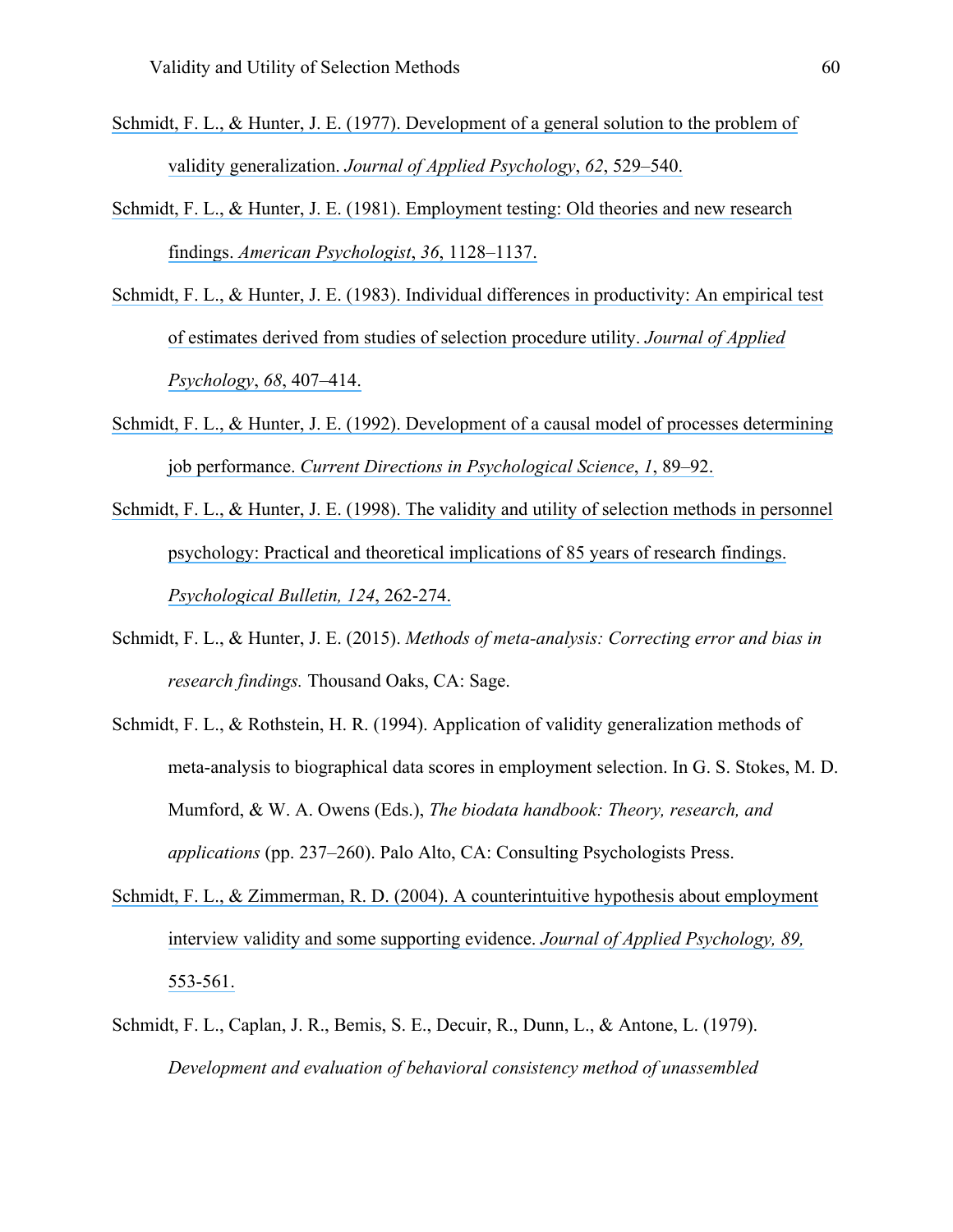*examining* (Tech. Rep. No. 79-21). U.S. Civil Service Commission, Personnel Research and Development Center.

- Schmidt, F. L., Hunter, J. E., & Outerbridge, A. N. (1986). Impact of job experience and ability [on job knowledge, work sample performance, and supervisory ratings of job](https://www.researchgate.net/publication/232601470_Impact_of_Job_Experience_and_Ability_on_Job_Knowledge_Work_Sample_Performance_and_Supervisory_Ratings_of_Job_Performance?el=1_x_8&enrichId=rgreq-ac03d29ee90470b28e65c5b16b199479-XXX&enrichSource=Y292ZXJQYWdlOzMwOTIwMzg5ODtBUzo0MTgyNTE3OTMyODkyMThAMTQ3NjczMDQwNjU0Mw==)  performance. *[Journal of Applied Psychology](https://www.researchgate.net/publication/232601470_Impact_of_Job_Experience_and_Ability_on_Job_Knowledge_Work_Sample_Performance_and_Supervisory_Ratings_of_Job_Performance?el=1_x_8&enrichId=rgreq-ac03d29ee90470b28e65c5b16b199479-XXX&enrichSource=Y292ZXJQYWdlOzMwOTIwMzg5ODtBUzo0MTgyNTE3OTMyODkyMThAMTQ3NjczMDQwNjU0Mw==)*, *71*, 432–439.
- [Schmidt, F. L., Hunter, J. E., & Pearlman, K. \(1981\). Task differences as moderators of aptitude](https://www.researchgate.net/publication/232514961_Task_differences_as_moderators_of_aptitude_test_validity_in_selection_A_red_herring?el=1_x_8&enrichId=rgreq-ac03d29ee90470b28e65c5b16b199479-XXX&enrichSource=Y292ZXJQYWdlOzMwOTIwMzg5ODtBUzo0MTgyNTE3OTMyODkyMThAMTQ3NjczMDQwNjU0Mw==)  test validity in selection: A red herring. *[Journal of Applied Psychology](https://www.researchgate.net/publication/232514961_Task_differences_as_moderators_of_aptitude_test_validity_in_selection_A_red_herring?el=1_x_8&enrichId=rgreq-ac03d29ee90470b28e65c5b16b199479-XXX&enrichSource=Y292ZXJQYWdlOzMwOTIwMzg5ODtBUzo0MTgyNTE3OTMyODkyMThAMTQ3NjczMDQwNjU0Mw==)*, *66*, 166–185.
- [Schmidt, F. L., Hunter, J. E., & Pearlman, K. \(1982\). Assessing the economic impact of](https://www.researchgate.net/publication/229614433_Assessing_the_Economic_Impact_of_Personnel_Programs_on_Workforce_Productivity?el=1_x_8&enrichId=rgreq-ac03d29ee90470b28e65c5b16b199479-XXX&enrichSource=Y292ZXJQYWdlOzMwOTIwMzg5ODtBUzo0MTgyNTE3OTMyODkyMThAMTQ3NjczMDQwNjU0Mw==)  [personnel programs on workforce productivity.](https://www.researchgate.net/publication/229614433_Assessing_the_Economic_Impact_of_Personnel_Programs_on_Workforce_Productivity?el=1_x_8&enrichId=rgreq-ac03d29ee90470b28e65c5b16b199479-XXX&enrichSource=Y292ZXJQYWdlOzMwOTIwMzg5ODtBUzo0MTgyNTE3OTMyODkyMThAMTQ3NjczMDQwNjU0Mw==) *Personnel Psychology*, *35*, 333–347.
- [Schmidt, F. L., Hunter, J. E., McKenzie, R. C., & Muldrow, T. W. \(1979\). The impact of valid](https://www.researchgate.net/publication/232549668_Impact_of_Valid_Selection_Procedures_on_Work-Force_Productivity?el=1_x_8&enrichId=rgreq-ac03d29ee90470b28e65c5b16b199479-XXX&enrichSource=Y292ZXJQYWdlOzMwOTIwMzg5ODtBUzo0MTgyNTE3OTMyODkyMThAMTQ3NjczMDQwNjU0Mw==) [selection procedures on work-force productivity.](https://www.researchgate.net/publication/232549668_Impact_of_Valid_Selection_Procedures_on_Work-Force_Productivity?el=1_x_8&enrichId=rgreq-ac03d29ee90470b28e65c5b16b199479-XXX&enrichSource=Y292ZXJQYWdlOzMwOTIwMzg5ODtBUzo0MTgyNTE3OTMyODkyMThAMTQ3NjczMDQwNjU0Mw==) *Journal of Applied Psychology*, *64*, [609–626.](https://www.researchgate.net/publication/232549668_Impact_of_Valid_Selection_Procedures_on_Work-Force_Productivity?el=1_x_8&enrichId=rgreq-ac03d29ee90470b28e65c5b16b199479-XXX&enrichSource=Y292ZXJQYWdlOzMwOTIwMzg5ODtBUzo0MTgyNTE3OTMyODkyMThAMTQ3NjczMDQwNjU0Mw==)
- [Schmidt, F. L., Hunter, J. E., Outerbridge, A. N., & Trattner, M. H. \(1986\). The economic impact](https://www.researchgate.net/publication/227913563_The_economic_impact_of_job_selection_methods_on_size_productivity_and_payroll_costs_of_the_federal_work_force_An_empirically_based_demonstration?el=1_x_8&enrichId=rgreq-ac03d29ee90470b28e65c5b16b199479-XXX&enrichSource=Y292ZXJQYWdlOzMwOTIwMzg5ODtBUzo0MTgyNTE3OTMyODkyMThAMTQ3NjczMDQwNjU0Mw==)  [of job selection methods on size, productivity, and payroll costs of the federal work force:](https://www.researchgate.net/publication/227913563_The_economic_impact_of_job_selection_methods_on_size_productivity_and_payroll_costs_of_the_federal_work_force_An_empirically_based_demonstration?el=1_x_8&enrichId=rgreq-ac03d29ee90470b28e65c5b16b199479-XXX&enrichSource=Y292ZXJQYWdlOzMwOTIwMzg5ODtBUzo0MTgyNTE3OTMyODkyMThAMTQ3NjczMDQwNjU0Mw==)  An empirically based demonstration. *[Personnel Psychology](https://www.researchgate.net/publication/227913563_The_economic_impact_of_job_selection_methods_on_size_productivity_and_payroll_costs_of_the_federal_work_force_An_empirically_based_demonstration?el=1_x_8&enrichId=rgreq-ac03d29ee90470b28e65c5b16b199479-XXX&enrichSource=Y292ZXJQYWdlOzMwOTIwMzg5ODtBUzo0MTgyNTE3OTMyODkyMThAMTQ3NjczMDQwNjU0Mw==)*, *39*, 1–29.
- [Schmidt, F. L., Hunter, J. E., Outerbridge, A. N., & Goff, S. \(1988\). Joint relation of experience](https://www.researchgate.net/publication/290815775_Joint_Relation_of_Experience_and_Ability_With_Job_Performance_Test_of_Three_Hypotheses?el=1_x_8&enrichId=rgreq-ac03d29ee90470b28e65c5b16b199479-XXX&enrichSource=Y292ZXJQYWdlOzMwOTIwMzg5ODtBUzo0MTgyNTE3OTMyODkyMThAMTQ3NjczMDQwNjU0Mw==) [and ability with job performance: Test of three hypotheses.](https://www.researchgate.net/publication/290815775_Joint_Relation_of_Experience_and_Ability_With_Job_Performance_Test_of_Three_Hypotheses?el=1_x_8&enrichId=rgreq-ac03d29ee90470b28e65c5b16b199479-XXX&enrichSource=Y292ZXJQYWdlOzMwOTIwMzg5ODtBUzo0MTgyNTE3OTMyODkyMThAMTQ3NjczMDQwNjU0Mw==) *Journal of Applied [Psychology](https://www.researchgate.net/publication/290815775_Joint_Relation_of_Experience_and_Ability_With_Job_Performance_Test_of_Three_Hypotheses?el=1_x_8&enrichId=rgreq-ac03d29ee90470b28e65c5b16b199479-XXX&enrichSource=Y292ZXJQYWdlOzMwOTIwMzg5ODtBUzo0MTgyNTE3OTMyODkyMThAMTQ3NjczMDQwNjU0Mw==)*, *73*, 46–57.
- [Schmidt, F. L., Hunter, J. E., Pearlman, K., & Shane, G. S. \(1979\). Further tests of the Schmidt-](https://www.researchgate.net/publication/229687981_Further_Tests_of_the_Schmidt-Hunter-Bayesian_Validity_Generalization_Procedure?el=1_x_8&enrichId=rgreq-ac03d29ee90470b28e65c5b16b199479-XXX&enrichSource=Y292ZXJQYWdlOzMwOTIwMzg5ODtBUzo0MTgyNTE3OTMyODkyMThAMTQ3NjczMDQwNjU0Mw==)[Hunter Bayesian validity generalization procedure.](https://www.researchgate.net/publication/229687981_Further_Tests_of_the_Schmidt-Hunter-Bayesian_Validity_Generalization_Procedure?el=1_x_8&enrichId=rgreq-ac03d29ee90470b28e65c5b16b199479-XXX&enrichSource=Y292ZXJQYWdlOzMwOTIwMzg5ODtBUzo0MTgyNTE3OTMyODkyMThAMTQ3NjczMDQwNjU0Mw==) *Personnel Psychology*, *32*, 257–281.
- [Schmidt, F. L., Law, K., Hunter, J. E., Rothstein, H. R., Pearlman, K., & McDaniel, M. \(1993\).](https://www.researchgate.net/publication/232530550_Refinements_in_Validity_Generalization_Methods_Implications_for_the_Situational_Specificity_Hypothesis?el=1_x_8&enrichId=rgreq-ac03d29ee90470b28e65c5b16b199479-XXX&enrichSource=Y292ZXJQYWdlOzMwOTIwMzg5ODtBUzo0MTgyNTE3OTMyODkyMThAMTQ3NjczMDQwNjU0Mw==)  [Refinements in validity generalization methods: Implications for the situational](https://www.researchgate.net/publication/232530550_Refinements_in_Validity_Generalization_Methods_Implications_for_the_Situational_Specificity_Hypothesis?el=1_x_8&enrichId=rgreq-ac03d29ee90470b28e65c5b16b199479-XXX&enrichSource=Y292ZXJQYWdlOzMwOTIwMzg5ODtBUzo0MTgyNTE3OTMyODkyMThAMTQ3NjczMDQwNjU0Mw==) specificity hypothesis. *[Journal of Applied Psychology](https://www.researchgate.net/publication/232530550_Refinements_in_Validity_Generalization_Methods_Implications_for_the_Situational_Specificity_Hypothesis?el=1_x_8&enrichId=rgreq-ac03d29ee90470b28e65c5b16b199479-XXX&enrichSource=Y292ZXJQYWdlOzMwOTIwMzg5ODtBUzo0MTgyNTE3OTMyODkyMThAMTQ3NjczMDQwNjU0Mw==)*, *78*, 3–13.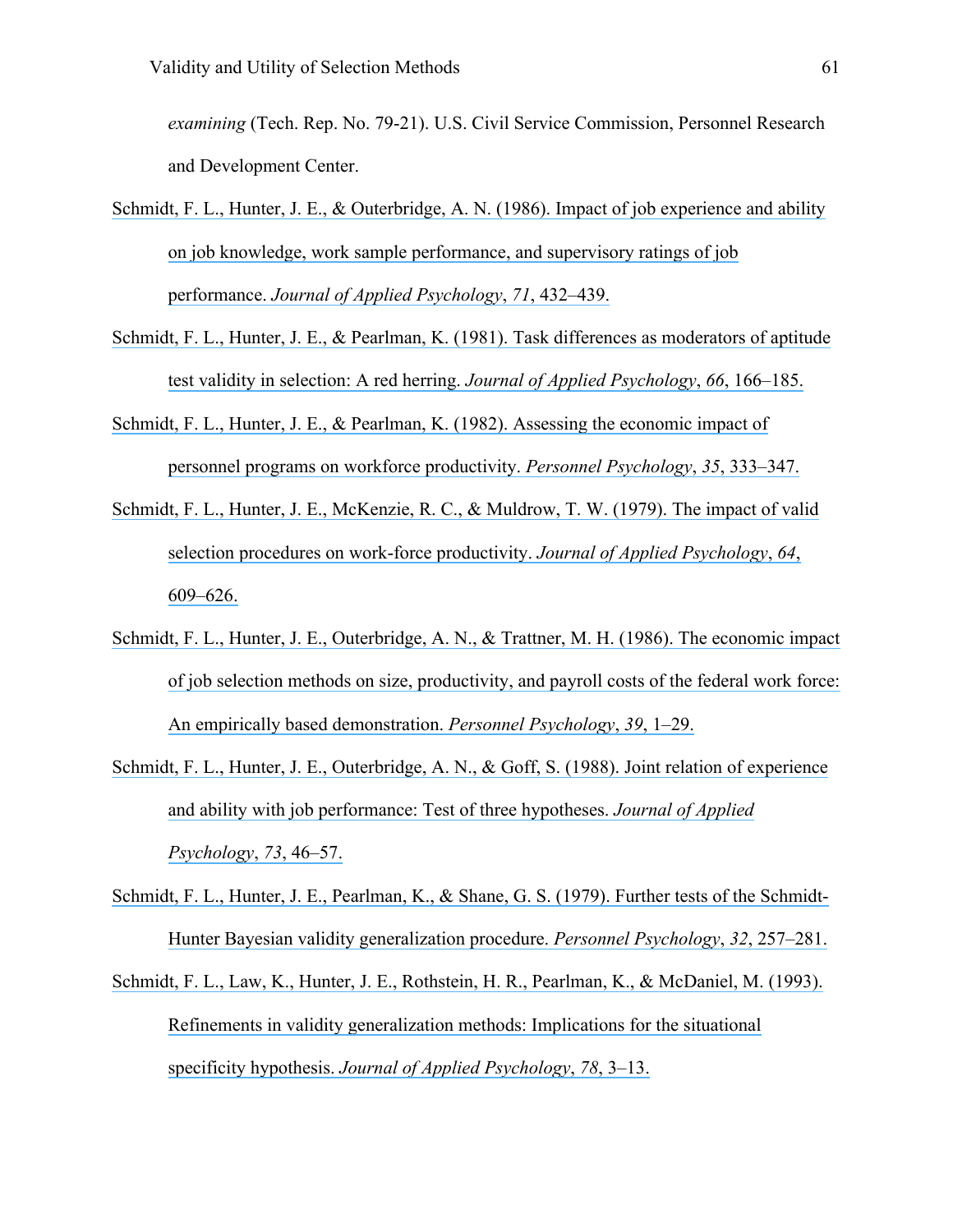Schmidt, F. L., Mack, M. J., & [Hunter, J. E. \(1984\). Selection utility in the occupation of U.S.](https://www.researchgate.net/publication/232449844_Selection_Utility_in_the_Occupation_of_US_Park_Ranger_for_Three_Modes_of_Test_Use?el=1_x_8&enrichId=rgreq-ac03d29ee90470b28e65c5b16b199479-XXX&enrichSource=Y292ZXJQYWdlOzMwOTIwMzg5ODtBUzo0MTgyNTE3OTMyODkyMThAMTQ3NjczMDQwNjU0Mw==)  [Park Ranger for three modes of test use.](https://www.researchgate.net/publication/232449844_Selection_Utility_in_the_Occupation_of_US_Park_Ranger_for_Three_Modes_of_Test_Use?el=1_x_8&enrichId=rgreq-ac03d29ee90470b28e65c5b16b199479-XXX&enrichSource=Y292ZXJQYWdlOzMwOTIwMzg5ODtBUzo0MTgyNTE3OTMyODkyMThAMTQ3NjczMDQwNjU0Mw==) *Journal of Applied Psychology*, *69*, 490–497.

- [Schmidt, F. L., Oh, I.-S., & Le, H. \(2006\). Increasing the accuracy of corrections for range](https://www.researchgate.net/publication/229458744_Increasing_the_accuracy_of_corrections_for_range_restriction_Implications_for_selection_procedure_validities_and_other_research_results?el=1_x_8&enrichId=rgreq-ac03d29ee90470b28e65c5b16b199479-XXX&enrichSource=Y292ZXJQYWdlOzMwOTIwMzg5ODtBUzo0MTgyNTE3OTMyODkyMThAMTQ3NjczMDQwNjU0Mw==) [restriction: Implications for selection procedure validities and other research results.](https://www.researchgate.net/publication/229458744_Increasing_the_accuracy_of_corrections_for_range_restriction_Implications_for_selection_procedure_validities_and_other_research_results?el=1_x_8&enrichId=rgreq-ac03d29ee90470b28e65c5b16b199479-XXX&enrichSource=Y292ZXJQYWdlOzMwOTIwMzg5ODtBUzo0MTgyNTE3OTMyODkyMThAMTQ3NjczMDQwNjU0Mw==)  *[Personnel Psychology, 59,](https://www.researchgate.net/publication/229458744_Increasing_the_accuracy_of_corrections_for_range_restriction_Implications_for_selection_procedure_validities_and_other_research_results?el=1_x_8&enrichId=rgreq-ac03d29ee90470b28e65c5b16b199479-XXX&enrichSource=Y292ZXJQYWdlOzMwOTIwMzg5ODtBUzo0MTgyNTE3OTMyODkyMThAMTQ3NjczMDQwNjU0Mw==)* 281 – 305.
- Schmidt, F. L., Ones, D. S., & Hunter, J. E. (1992). Personnel selection. *Annual Review of Psychology*, *43*, 627–670.
- Schmidt, F. L., Ones, D. S., & Viswesvaran, C. (1994, June 30–July 3). *The personality characteristic of integrity predicts job training success*. Presented at the 6th Annual Convention of the American Psychological Society, Washington, DC.
- Schmidt, F. L., & Rader, M. (1999). Exploring the boundary conditions for interview validity: [Meta-analytic validity findings for a new interview type.](https://www.researchgate.net/publication/289638536_Exploring_the_boundary_conditions_for_interview_validity_Meta-analytic_validity_findings_for_a_new_interview_type?el=1_x_8&enrichId=rgreq-ac03d29ee90470b28e65c5b16b199479-XXX&enrichSource=Y292ZXJQYWdlOzMwOTIwMzg5ODtBUzo0MTgyNTE3OTMyODkyMThAMTQ3NjczMDQwNjU0Mw==) *Personnel Psychology, 52*, 445- [464.](https://www.researchgate.net/publication/289638536_Exploring_the_boundary_conditions_for_interview_validity_Meta-analytic_validity_findings_for_a_new_interview_type?el=1_x_8&enrichId=rgreq-ac03d29ee90470b28e65c5b16b199479-XXX&enrichSource=Y292ZXJQYWdlOzMwOTIwMzg5ODtBUzo0MTgyNTE3OTMyODkyMThAMTQ3NjczMDQwNjU0Mw==)
- [Schmidt, F. L., Shaffer, J. A., & Oh, I.-S. \(2008\). Increased accuracy of range restriction](https://www.researchgate.net/publication/229646221_Increased_accuracy_for_range_restriction_corrections_Implications_for_the_role_of_personality_and_general_mental_ability_in_job_and_training_performance?el=1_x_8&enrichId=rgreq-ac03d29ee90470b28e65c5b16b199479-XXX&enrichSource=Y292ZXJQYWdlOzMwOTIwMzg5ODtBUzo0MTgyNTE3OTMyODkyMThAMTQ3NjczMDQwNjU0Mw==) [corrections: Implications for the role of personality and general mental ability in job and](https://www.researchgate.net/publication/229646221_Increased_accuracy_for_range_restriction_corrections_Implications_for_the_role_of_personality_and_general_mental_ability_in_job_and_training_performance?el=1_x_8&enrichId=rgreq-ac03d29ee90470b28e65c5b16b199479-XXX&enrichSource=Y292ZXJQYWdlOzMwOTIwMzg5ODtBUzo0MTgyNTE3OTMyODkyMThAMTQ3NjczMDQwNjU0Mw==) training performance. *[Personnel Psychology, 61](https://www.researchgate.net/publication/229646221_Increased_accuracy_for_range_restriction_corrections_Implications_for_the_role_of_personality_and_general_mental_ability_in_job_and_training_performance?el=1_x_8&enrichId=rgreq-ac03d29ee90470b28e65c5b16b199479-XXX&enrichSource=Y292ZXJQYWdlOzMwOTIwMzg5ODtBUzo0MTgyNTE3OTMyODkyMThAMTQ3NjczMDQwNjU0Mw==)*, 827-868.
- [Shaffer, J. A., & Postlethwaite, B. E. \(2012\). A matter of context: A meta-analytic investigation](https://www.researchgate.net/publication/263575588_A_Matter_of_Context_A_Meta-Analytic_Investigation_of_the_Relative_Validity_of_Contextualized_and_Noncontextualized_Personality_Measures?el=1_x_8&enrichId=rgreq-ac03d29ee90470b28e65c5b16b199479-XXX&enrichSource=Y292ZXJQYWdlOzMwOTIwMzg5ODtBUzo0MTgyNTE3OTMyODkyMThAMTQ3NjczMDQwNjU0Mw==)  [of the relative validity of contextualized and noncontextualized personality measures.](https://www.researchgate.net/publication/263575588_A_Matter_of_Context_A_Meta-Analytic_Investigation_of_the_Relative_Validity_of_Contextualized_and_Noncontextualized_Personality_Measures?el=1_x_8&enrichId=rgreq-ac03d29ee90470b28e65c5b16b199479-XXX&enrichSource=Y292ZXJQYWdlOzMwOTIwMzg5ODtBUzo0MTgyNTE3OTMyODkyMThAMTQ3NjczMDQwNjU0Mw==)  *[Personnel Psychology, 65](https://www.researchgate.net/publication/263575588_A_Matter_of_Context_A_Meta-Analytic_Investigation_of_the_Relative_Validity_of_Contextualized_and_Noncontextualized_Personality_Measures?el=1_x_8&enrichId=rgreq-ac03d29ee90470b28e65c5b16b199479-XXX&enrichSource=Y292ZXJQYWdlOzMwOTIwMzg5ODtBUzo0MTgyNTE3OTMyODkyMThAMTQ3NjczMDQwNjU0Mw==)*, 445-494.
- Steiner, D. D. (1997). International forum. *The Industrial-Organizational Psychologist*, *34*, 51– 53.
- [Steiner, D. D., & Gilliland, S. W. \(1996\). Fairness reactions to personnel selection techniques in](https://www.researchgate.net/publication/232599605_Fairness_Reactions_to_Personnel_Selection_Techniques_in_France_and_United_States?el=1_x_8&enrichId=rgreq-ac03d29ee90470b28e65c5b16b199479-XXX&enrichSource=Y292ZXJQYWdlOzMwOTIwMzg5ODtBUzo0MTgyNTE3OTMyODkyMThAMTQ3NjczMDQwNjU0Mw==)  France and the United States. *[Journal of Applied Psychology](https://www.researchgate.net/publication/232599605_Fairness_Reactions_to_Personnel_Selection_Techniques_in_France_and_United_States?el=1_x_8&enrichId=rgreq-ac03d29ee90470b28e65c5b16b199479-XXX&enrichSource=Y292ZXJQYWdlOzMwOTIwMzg5ODtBUzo0MTgyNTE3OTMyODkyMThAMTQ3NjczMDQwNjU0Mw==)*, *81*, 134–141.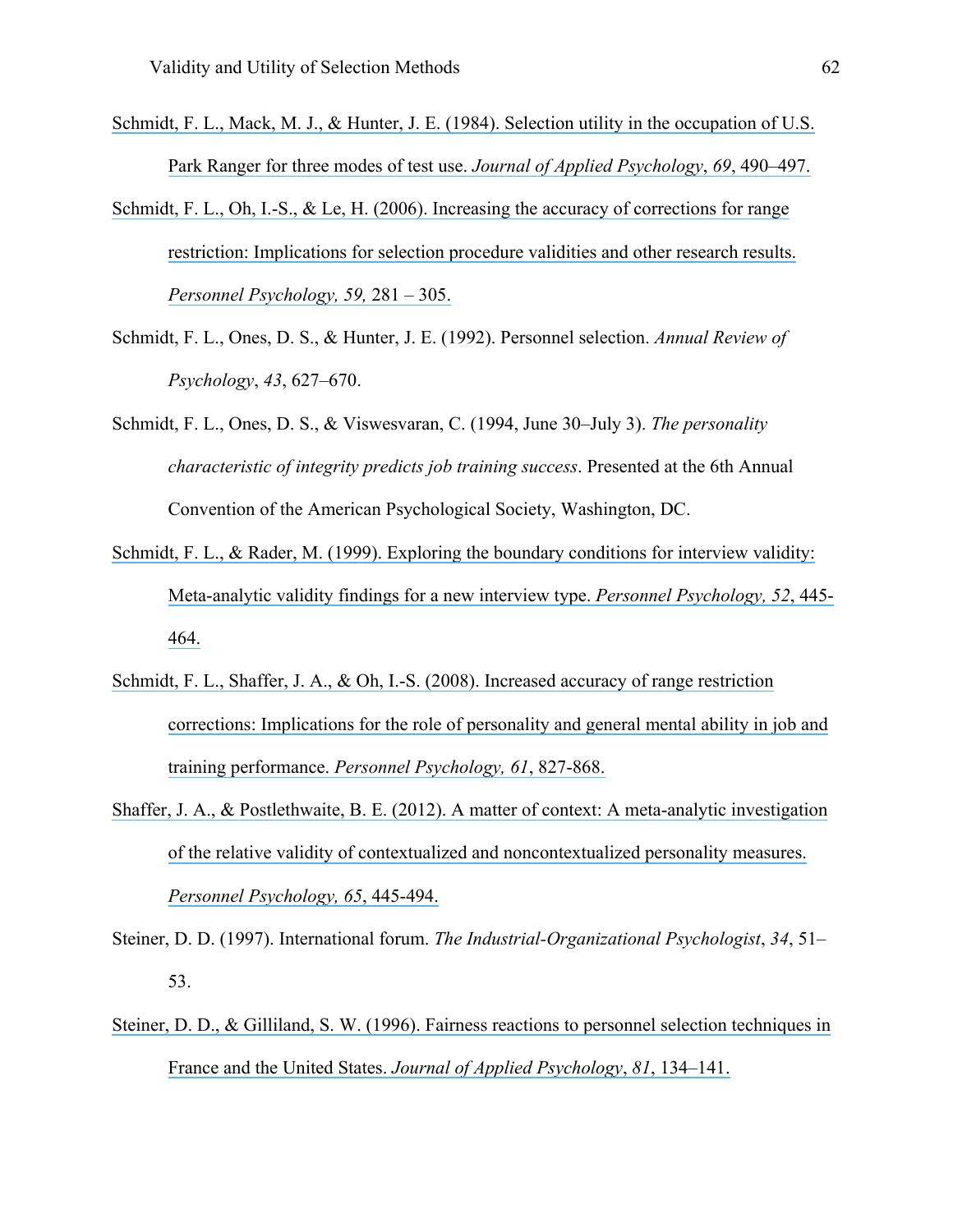- [Sturman, M. C. \(2003\). Searching for the inverted U-shaped relationship between time and](https://www.researchgate.net/publication/240249069_Searching_for_the_Inverted_U-Shaped_Relationship_Between_Time_and_Performance_Meta-Analyses_of_the_ExperiencePerformance_TenurePerformance_and_AgePerformance_Relationships?el=1_x_8&enrichId=rgreq-ac03d29ee90470b28e65c5b16b199479-XXX&enrichSource=Y292ZXJQYWdlOzMwOTIwMzg5ODtBUzo0MTgyNTE3OTMyODkyMThAMTQ3NjczMDQwNjU0Mw==)  [performance: Meta-analyses of the experience/performance, tenure/performance, and](https://www.researchgate.net/publication/240249069_Searching_for_the_Inverted_U-Shaped_Relationship_Between_Time_and_Performance_Meta-Analyses_of_the_ExperiencePerformance_TenurePerformance_and_AgePerformance_Relationships?el=1_x_8&enrichId=rgreq-ac03d29ee90470b28e65c5b16b199479-XXX&enrichSource=Y292ZXJQYWdlOzMwOTIwMzg5ODtBUzo0MTgyNTE3OTMyODkyMThAMTQ3NjczMDQwNjU0Mw==) [age/performance relationships.](https://www.researchgate.net/publication/240249069_Searching_for_the_Inverted_U-Shaped_Relationship_Between_Time_and_Performance_Meta-Analyses_of_the_ExperiencePerformance_TenurePerformance_and_AgePerformance_Relationships?el=1_x_8&enrichId=rgreq-ac03d29ee90470b28e65c5b16b199479-XXX&enrichSource=Y292ZXJQYWdlOzMwOTIwMzg5ODtBUzo0MTgyNTE3OTMyODkyMThAMTQ3NjczMDQwNjU0Mw==) *Journal of Management*, 29, 609-640.
- [Van Iddekinge, C. H., Roth, P. L., Putka, D. J., & Lanivich, S. E. \(2011\). Are you interested? A](https://www.researchgate.net/publication/51482446_Are_You_Interested_A_Meta-Analysis_of_Relations_Between_Vocational_Interests_and_Employee_Performance_and_Turnover?el=1_x_8&enrichId=rgreq-ac03d29ee90470b28e65c5b16b199479-XXX&enrichSource=Y292ZXJQYWdlOzMwOTIwMzg5ODtBUzo0MTgyNTE3OTMyODkyMThAMTQ3NjczMDQwNjU0Mw==) [meta-analysis of relations between vocational interests and employee performance and](https://www.researchgate.net/publication/51482446_Are_You_Interested_A_Meta-Analysis_of_Relations_Between_Vocational_Interests_and_Employee_Performance_and_Turnover?el=1_x_8&enrichId=rgreq-ac03d29ee90470b28e65c5b16b199479-XXX&enrichSource=Y292ZXJQYWdlOzMwOTIwMzg5ODtBUzo0MTgyNTE3OTMyODkyMThAMTQ3NjczMDQwNjU0Mw==) turnover. *[Journal of Applied Psychology, 96](https://www.researchgate.net/publication/51482446_Are_You_Interested_A_Meta-Analysis_of_Relations_Between_Vocational_Interests_and_Employee_Performance_and_Turnover?el=1_x_8&enrichId=rgreq-ac03d29ee90470b28e65c5b16b199479-XXX&enrichSource=Y292ZXJQYWdlOzMwOTIwMzg5ODtBUzo0MTgyNTE3OTMyODkyMThAMTQ3NjczMDQwNjU0Mw==)*, 1167-1194.
- [Van Iddekinge, C. H., Roth, P. L., Raymark, P. H., & Odle-Dusseau, H. N. \(2012a\). The](https://www.researchgate.net/publication/49834923_The_Criterion-Related_Validity_of_Integrity_Tests_An_Updated_Meta-Analysis?el=1_x_8&enrichId=rgreq-ac03d29ee90470b28e65c5b16b199479-XXX&enrichSource=Y292ZXJQYWdlOzMwOTIwMzg5ODtBUzo0MTgyNTE3OTMyODkyMThAMTQ3NjczMDQwNjU0Mw==)  [criterion-related validity of integrity tests: An updated meta-analysis.](https://www.researchgate.net/publication/49834923_The_Criterion-Related_Validity_of_Integrity_Tests_An_Updated_Meta-Analysis?el=1_x_8&enrichId=rgreq-ac03d29ee90470b28e65c5b16b199479-XXX&enrichSource=Y292ZXJQYWdlOzMwOTIwMzg5ODtBUzo0MTgyNTE3OTMyODkyMThAMTQ3NjczMDQwNjU0Mw==) *Journal of Applied [Psychology, 97](https://www.researchgate.net/publication/49834923_The_Criterion-Related_Validity_of_Integrity_Tests_An_Updated_Meta-Analysis?el=1_x_8&enrichId=rgreq-ac03d29ee90470b28e65c5b16b199479-XXX&enrichSource=Y292ZXJQYWdlOzMwOTIwMzg5ODtBUzo0MTgyNTE3OTMyODkyMThAMTQ3NjczMDQwNjU0Mw==)*, 499-530.
- [Van Iddekinge, C. H., Roth, P. L., Raymark, P. H., Odle-Drusseau, H. N. \(2012b\). The critical](https://www.researchgate.net/publication/224955630_The_Critical_Role_of_the_Research_Question_Inclusion_Criteria_and_Transparency_in_Meta-Analyses_of_Integrity_Test_Research_A_Reply_to_Harris_et_al_2012_and_Ones_Viswesvaran_and_Schmidt_2012?el=1_x_8&enrichId=rgreq-ac03d29ee90470b28e65c5b16b199479-XXX&enrichSource=Y292ZXJQYWdlOzMwOTIwMzg5ODtBUzo0MTgyNTE3OTMyODkyMThAMTQ3NjczMDQwNjU0Mw==)  [role of the research question, inclusion criteria, and transparency in meta-analyses of](https://www.researchgate.net/publication/224955630_The_Critical_Role_of_the_Research_Question_Inclusion_Criteria_and_Transparency_in_Meta-Analyses_of_Integrity_Test_Research_A_Reply_to_Harris_et_al_2012_and_Ones_Viswesvaran_and_Schmidt_2012?el=1_x_8&enrichId=rgreq-ac03d29ee90470b28e65c5b16b199479-XXX&enrichSource=Y292ZXJQYWdlOzMwOTIwMzg5ODtBUzo0MTgyNTE3OTMyODkyMThAMTQ3NjczMDQwNjU0Mw==)  [integrity test research: A reply to Harris et al. \(2012\) and Ones, Viswesvaran, and](https://www.researchgate.net/publication/224955630_The_Critical_Role_of_the_Research_Question_Inclusion_Criteria_and_Transparency_in_Meta-Analyses_of_Integrity_Test_Research_A_Reply_to_Harris_et_al_2012_and_Ones_Viswesvaran_and_Schmidt_2012?el=1_x_8&enrichId=rgreq-ac03d29ee90470b28e65c5b16b199479-XXX&enrichSource=Y292ZXJQYWdlOzMwOTIwMzg5ODtBUzo0MTgyNTE3OTMyODkyMThAMTQ3NjczMDQwNjU0Mw==)  Schmidt (2012). *[Journal of Applied Psychology, 97](https://www.researchgate.net/publication/224955630_The_Critical_Role_of_the_Research_Question_Inclusion_Criteria_and_Transparency_in_Meta-Analyses_of_Integrity_Test_Research_A_Reply_to_Harris_et_al_2012_and_Ones_Viswesvaran_and_Schmidt_2012?el=1_x_8&enrichId=rgreq-ac03d29ee90470b28e65c5b16b199479-XXX&enrichSource=Y292ZXJQYWdlOzMwOTIwMzg5ODtBUzo0MTgyNTE3OTMyODkyMThAMTQ3NjczMDQwNjU0Mw==)*, 543-549.
- [Viswesvaran, C., Ones, D. S., & Schmidt, F. L. \(1996\). Comparative analysis of the reliability of](https://www.researchgate.net/publication/232489357_Comparative_Analysis_of_Reliability_of_Job_Performance_Ratings?el=1_x_8&enrichId=rgreq-ac03d29ee90470b28e65c5b16b199479-XXX&enrichSource=Y292ZXJQYWdlOzMwOTIwMzg5ODtBUzo0MTgyNTE3OTMyODkyMThAMTQ3NjczMDQwNjU0Mw==) job performance ratings. *[Journal of Applied Psychology](https://www.researchgate.net/publication/232489357_Comparative_Analysis_of_Reliability_of_Job_Performance_Ratings?el=1_x_8&enrichId=rgreq-ac03d29ee90470b28e65c5b16b199479-XXX&enrichSource=Y292ZXJQYWdlOzMwOTIwMzg5ODtBUzo0MTgyNTE3OTMyODkyMThAMTQ3NjczMDQwNjU0Mw==)*, *81*, 557–574.
- [Viswesvaran, C., Schmidt, F. L., & Ones, D. S. \(2005\). Is there a general factor in ratings of job](https://www.researchgate.net/publication/8089240_Is_There_a_General_Factor_in_Ratings_of_Job_Performance_A_Meta-Analytic_Framework_for_Disentangling_Substantive_and_Error_Influence?el=1_x_8&enrichId=rgreq-ac03d29ee90470b28e65c5b16b199479-XXX&enrichSource=Y292ZXJQYWdlOzMwOTIwMzg5ODtBUzo0MTgyNTE3OTMyODkyMThAMTQ3NjczMDQwNjU0Mw==)  [performance? A meta-analytic framework for disentangling substantive and error](https://www.researchgate.net/publication/8089240_Is_There_a_General_Factor_in_Ratings_of_Job_Performance_A_Meta-Analytic_Framework_for_Disentangling_Substantive_and_Error_Influence?el=1_x_8&enrichId=rgreq-ac03d29ee90470b28e65c5b16b199479-XXX&enrichSource=Y292ZXJQYWdlOzMwOTIwMzg5ODtBUzo0MTgyNTE3OTMyODkyMThAMTQ3NjczMDQwNjU0Mw==)  influences. *[Journal of Applied Psychology, 90](https://www.researchgate.net/publication/8089240_Is_There_a_General_Factor_in_Ratings_of_Job_Performance_A_Meta-Analytic_Framework_for_Disentangling_Substantive_and_Error_Influence?el=1_x_8&enrichId=rgreq-ac03d29ee90470b28e65c5b16b199479-XXX&enrichSource=Y292ZXJQYWdlOzMwOTIwMzg5ODtBUzo0MTgyNTE3OTMyODkyMThAMTQ3NjczMDQwNjU0Mw==)*, 108-131.

Thorndike, R. L. (1949). *Personnel selection*. New York: Wiley.

- [Waters, L. K., & Waters, C. W. \(1970\). Peer nominations as predictors of short-term sales](https://www.researchgate.net/publication/17752935_Peer_Nominations_as_Predictors_of_Short_Term_Sales_Performance?el=1_x_8&enrichId=rgreq-ac03d29ee90470b28e65c5b16b199479-XXX&enrichSource=Y292ZXJQYWdlOzMwOTIwMzg5ODtBUzo0MTgyNTE3OTMyODkyMThAMTQ3NjczMDQwNjU0Mw==) performance. *Journal [of Applied Psychology](https://www.researchgate.net/publication/17752935_Peer_Nominations_as_Predictors_of_Short_Term_Sales_Performance?el=1_x_8&enrichId=rgreq-ac03d29ee90470b28e65c5b16b199479-XXX&enrichSource=Y292ZXJQYWdlOzMwOTIwMzg5ODtBUzo0MTgyNTE3OTMyODkyMThAMTQ3NjczMDQwNjU0Mw==)*, *54*, 42–44.
- [Wigdor, A. K.Garner, W. R. \(Eds.\). \(1982\).](https://www.researchgate.net/publication/229633564_Ability_Testing_Uses_Consequences_and_Controversies?el=1_x_8&enrichId=rgreq-ac03d29ee90470b28e65c5b16b199479-XXX&enrichSource=Y292ZXJQYWdlOzMwOTIwMzg5ODtBUzo0MTgyNTE3OTMyODkyMThAMTQ3NjczMDQwNjU0Mw==) *Ability testing: Uses, consequences, and controversies*[. \(Report of the National Research Council Committee on Ability Testing\).](https://www.researchgate.net/publication/229633564_Ability_Testing_Uses_Consequences_and_Controversies?el=1_x_8&enrichId=rgreq-ac03d29ee90470b28e65c5b16b199479-XXX&enrichSource=Y292ZXJQYWdlOzMwOTIwMzg5ODtBUzo0MTgyNTE3OTMyODkyMThAMTQ3NjczMDQwNjU0Mw==)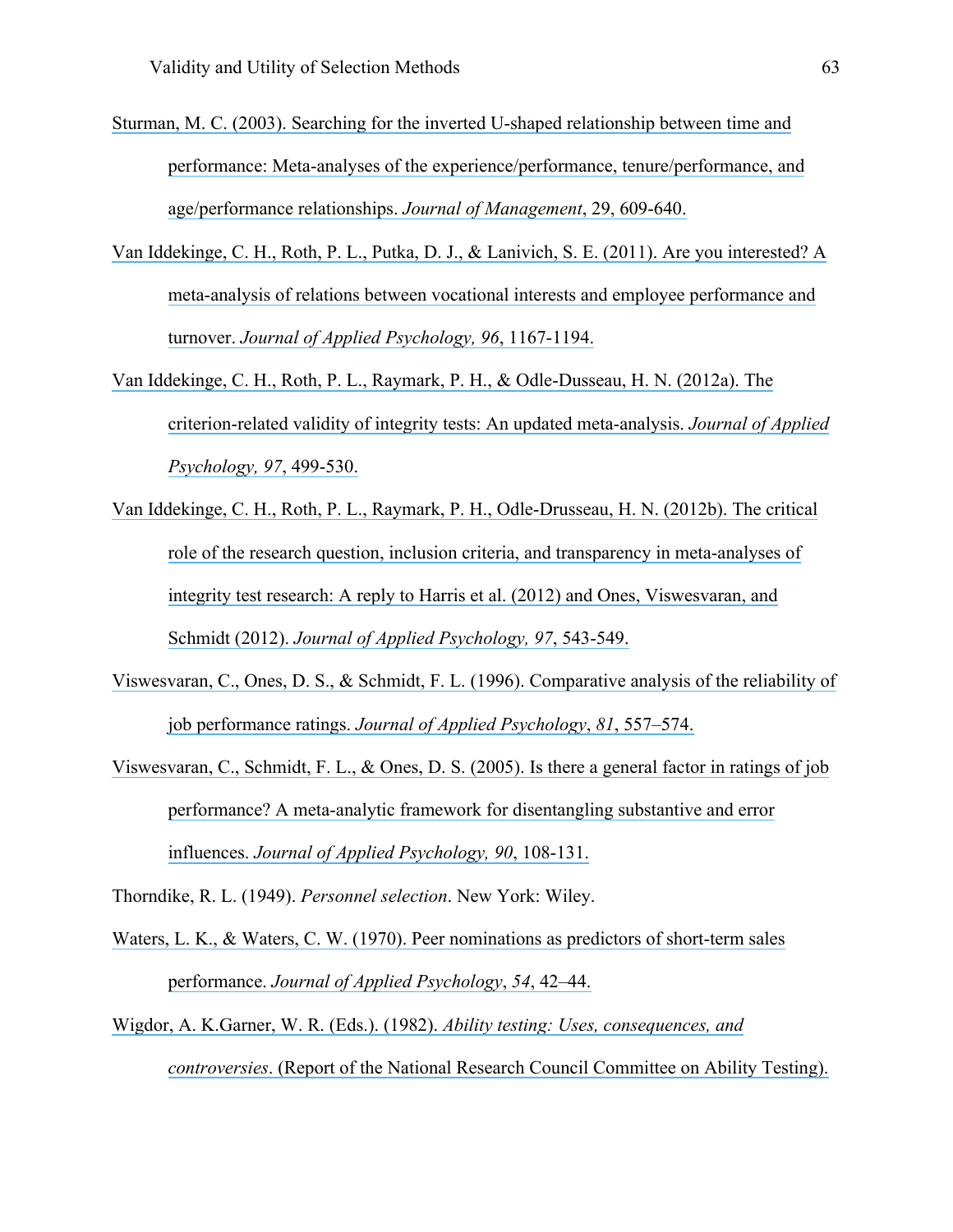Washington, DC: National Academy of Sciences Press.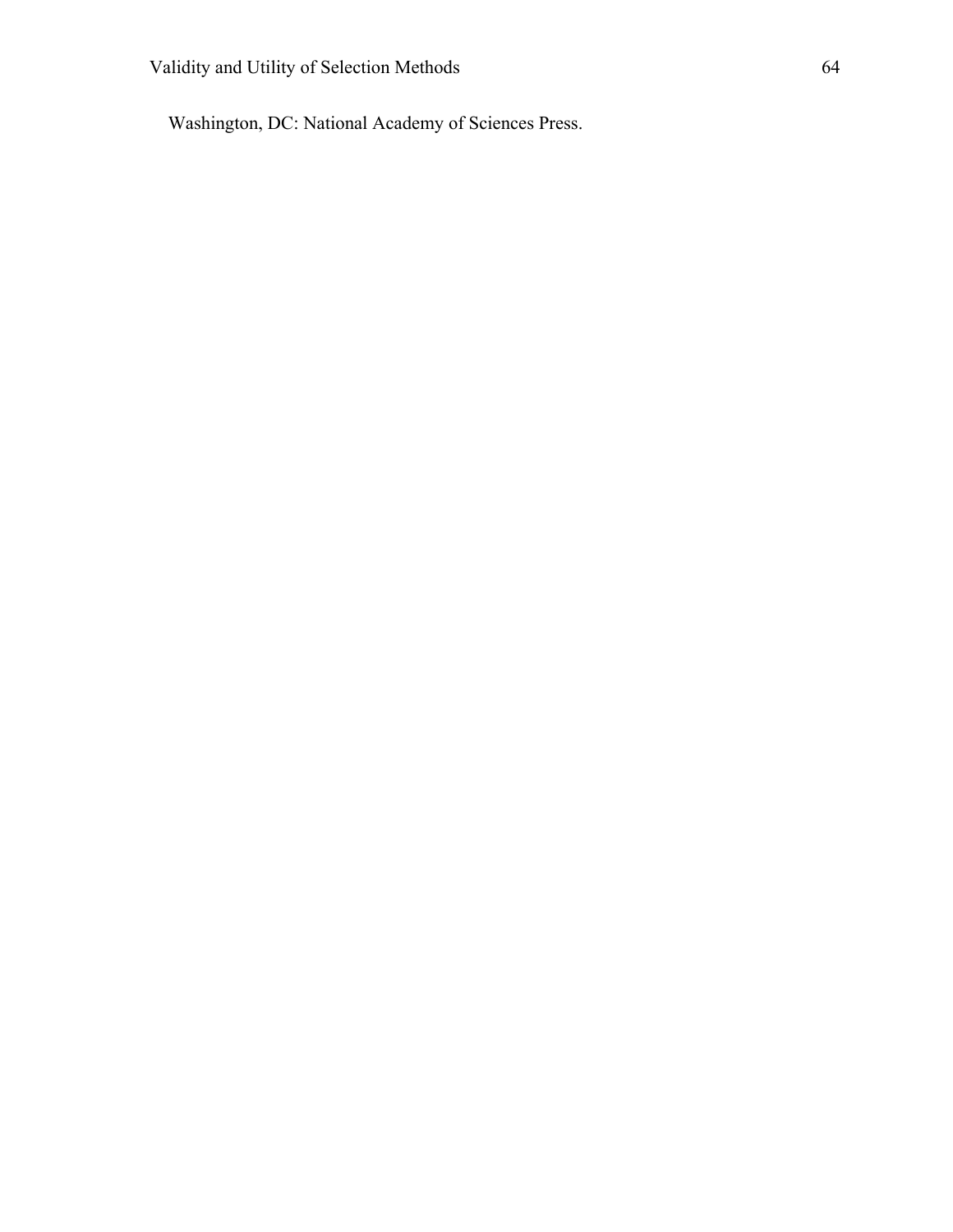# **Table 1**

| Selection procedures/predictors                     | Operational<br>validity $(r)$ | Multiple<br>$\boldsymbol{R}$ | Gain in<br>validity<br>$(\Delta R)$ | % gain<br>in<br>validity | Standardized<br>regression weights |                 |
|-----------------------------------------------------|-------------------------------|------------------------------|-------------------------------------|--------------------------|------------------------------------|-----------------|
|                                                     |                               |                              |                                     |                          |                                    |                 |
|                                                     |                               |                              |                                     |                          | <b>GMA</b>                         | Supple-<br>ment |
| 1. GMA tests $a$                                    | .65                           |                              |                                     |                          |                                    |                 |
| 2. Integrity tests $b$                              | .46                           | .78                          | .130                                | 20%                      | .63                                | .43             |
| 3. Employment interviews                            | .58                           | .76                          | .117                                | 18%                      | .52                                | .43             |
| (structured) $\degree$                              |                               |                              |                                     |                          |                                    |                 |
| 4. Employment interviews<br>(unstructured) $d$      | .58                           | .73                          | .087                                | 13%                      | .49                                | .38             |
| 5. Interests <sup>e</sup>                           | .31                           | .71                          | .062                                | 10%                      | .64                                | .29             |
| 6. Phone-based interviews                           | .46                           | .70                          | .057                                | 9%                       | .56                                | .29             |
| (structured) <sup>f</sup>                           |                               |                              |                                     |                          |                                    |                 |
| 7. Conscientiousness <sup>g</sup>                   | .22                           | .70                          | .053                                | 8%                       | .67                                | .27             |
| 8. Reference checks h                               | .26                           | .70                          | .050                                | 8%                       | .65                                | .26             |
| 9. Openness to Experience <sup><math>1</math></sup> | .04                           | .69                          | .039                                | 6%                       | .74                                | $-.25$          |
| 10. Biographical data <sup>j</sup>                  | .35                           | .68                          | .036                                | 6%                       | .90                                | $-.34$          |
| 11. Job experience (years) $k$                      | .16                           | .68                          | .032                                | 5%                       | .66                                | .21             |
| 12. Personality-based $EI$ <sup>1</sup>             | .32                           | .68                          | .029                                | $5\%$                    | .61                                | .20             |
| 13. Person-organization fit m                       | .13                           | .67                          | .024                                | 4%                       | .66                                | .18             |
| 14. SJT (knowledge) $n$                             | .26                           | .66                          | .015                                | $2\%$                    | .75                                | $-.17$          |
| 15. Person-job fit <sup>o</sup>                     | .18                           | .66                          | .014                                | 2%                       | .64                                | .13             |
| 16. Assessment centers <sup>p</sup>                 | .36                           | .66                          | .013                                | $2\%$                    | .78                                | $-18$           |
| 17. T & E point method $q$                          | .11                           | .66                          | .009                                | $1\%$                    | .65                                | .11             |
| 18. Grade point average <sup>r</sup>                | .34                           | .66                          | .009                                | $1\%$                    | .74                                | $-14$           |
| 19. Years of education <sup>s</sup>                 | .10                           | .65                          | .008                                | $1\%$                    | .65                                | .10             |
| 20. Extraversion <sup>t</sup>                       | .09                           | .65                          | .006                                | $1\%$                    | .65                                | .09             |
| 21. Peer ratings $u$                                | .49                           | .65                          | .006                                | $1\%$                    | .57                                | .12             |
| 22. Ability-based EI $v$                            | .23                           | .65                          | .004                                | $0\%$                    | .68                                | $-.08$          |
| 23. Agreeableness $W$                               | .08                           | .65                          | .002                                | $0\%$                    | .64                                | .05             |
| 24. Work sample tests x                             | .33                           | .65                          | .002                                | $0\%$                    | .68                                | $-.06$          |
| 25. SJT (behavioral tendency) $y$                   | .26                           | .65                          | .001                                | $0\%$                    | .64                                | .03             |
| 26. Emotional Stability <sup>z</sup>                | .12                           | .65                          | .000                                | $0\%$                    | .64                                | .02             |
| 27. Graphology <sup>aa</sup>                        | .02                           | .65                          | .000                                | $0\%$                    | .65                                | .02             |
| 28. Job tryout procedure ab                         | .44                           | .65                          | .000                                | $0\%$                    | .63                                | .02             |
| 29. Behavioral consistency                          | .45                           | .65                          | .000                                | $0\%$                    | .64                                | .02             |
| method <sup>ac</sup><br>30. Job knowledge tests ad  | .48                           | .65                          | .000                                | $0\%$                    | .65                                | $-.01$          |
| $31.$ Age $^{ac}$                                   | .00.                          | .65                          | .000                                | $0\%$                    | .65                                | .01             |

*Operational Validity for Overall Job Performance of General Mental Ability (GMA) Combined with a Second Supplementary Predictor Using Multiple Regression* 

*Note*. EI = emotional intelligence; SJT = situational judgment tests; T  $\&$  E = training and experience; In the Table notes,  $k =$  the number of studies a meta-analysis is based on.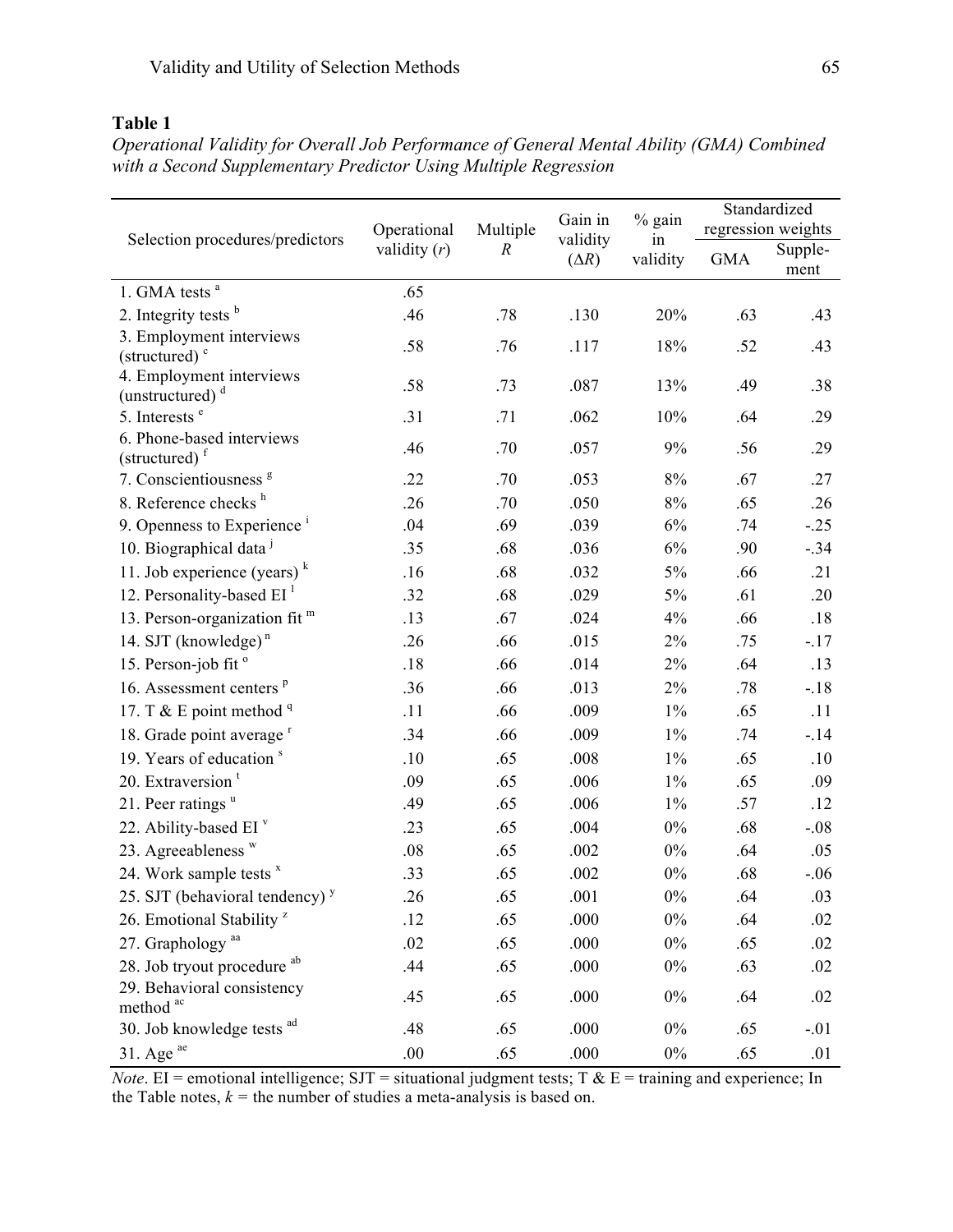Selection procedures are listed in the order of gain in operational validity (incremental validity). All values in the third column of Table 1 are operational validities for overall job performance. Unless otherwise noted, all operational validity estimates are corrected for measurement error in the criterion measure and indirect range restriction (IRR) on the predictor measure to estimate operational validity for applicant populations. Details on these operational validities are reported in the Table footnotes. The correlations between GMA and supplementary predictors (used to compute multiple *R*s, gain in validity, and standardized regression weights) are corrected for IRR on GMA but not for measurement error in either measure; these correlations indicate unrestricted observed correlations between the two predictors in applicant populations. Details on these correlations are reported in the Table footnotes.

a From Schmidt, Shaffer, and Oh (2008, Table 3). This operational validity is based on eight individual meta-analytic estimates reported in Table 1 on p. 838. The average across these eight meta-analytic estimates (.65) is presented in Table 3 on p. 843.

b From Ones, Viswesvaran, and Schmidt (1993, Table 8). This operational validity is based on predictive studies conducted on job applicants. The authors of a more recent meta-analysis (Van Iddekinge, Roth, Raymark, and Odle-Dusseau were unable to access many of the studies contained in [Ones et al. \(1993\)](https://www.researchgate.net/publication/232585195_Comprehensive_Meta-Analysis_of_Integrity_Test_Validities_Findings_and_Implications_for_Personnel_Selection_and_Theories_of_Job_Performance?el=1_x_8&enrichId=rgreq-ac03d29ee90470b28e65c5b16b199479-XXX&enrichSource=Y292ZXJQYWdlOzMwOTIwMzg5ODtBUzo0MTgyNTE3OTMyODkyMThAMTQ3NjczMDQwNjU0Mw==). We report results based on [Ones et al. \(1993\)](https://www.researchgate.net/publication/232585195_Comprehensive_Meta-Analysis_of_Integrity_Test_Validities_Findings_and_Implications_for_Personnel_Selection_and_Theories_of_Job_Performance?el=1_x_8&enrichId=rgreq-ac03d29ee90470b28e65c5b16b199479-XXX&enrichSource=Y292ZXJQYWdlOzMwOTIwMzg5ODtBUzo0MTgyNTE3OTMyODkyMThAMTQ3NjczMDQwNjU0Mw==) because their paper is based on a much larger and more complete set of studies ( $k = 222$  vs.  $k = 134$ ). The interested readers can refer to a special section published about this research in the *Journal of Applied Psychology* ([Ones, Viswesvaran, & Schmidt 2012;](https://www.researchgate.net/publication/224955629_Integrity_Tests_Predict_Counterproductive_Work_Behaviors_and_Job_Performance_Well_Comment_on_Van_Iddekinge_Roth_Raymark_and_Odle-Dusseau_2012?el=1_x_8&enrichId=rgreq-ac03d29ee90470b28e65c5b16b199479-XXX&enrichSource=Y292ZXJQYWdlOzMwOTIwMzg5ODtBUzo0MTgyNTE3OTMyODkyMThAMTQ3NjczMDQwNjU0Mw==)  [Sackett & Schmitt, 2012;](https://www.researchgate.net/publication/224955631_On_Reconciling_Conflicting_Meta-Analytic_Findings_Regarding_Integrity_Test_Validity?el=1_x_8&enrichId=rgreq-ac03d29ee90470b28e65c5b16b199479-XXX&enrichSource=Y292ZXJQYWdlOzMwOTIwMzg5ODtBUzo0MTgyNTE3OTMyODkyMThAMTQ3NjczMDQwNjU0Mw==) Van Idddekinge, Roth, Raymark, & Odel-Dusseau, 2012b). The unrestricted observed correlation between integrity tests and GMA is estimated at .05 (Ones, 1993, Table 30).

c From McDaniel, Whetzel, Schmidt, and Maurer (1994, Table 4, p. 606). This is the operational validity of job-related structured employment interviews based on primary studies in which overall job performance was measured using research-purpose measures  $(k = 36)$  and thus represents the most unbiased estimate available. The operational validity presented here was corrected for IRR with the most appropriate meta-analytic reliability estimate for the interview measure from [Conway et al. \(1995\)](https://www.researchgate.net/publication/232484641_A_Meta-Analysis_of_Interrater_and_Internal_Consistency_Reliability_of_Selection_Interviews?el=1_x_8&enrichId=rgreq-ac03d29ee90470b28e65c5b16b199479-XXX&enrichSource=Y292ZXJQYWdlOzMwOTIwMzg5ODtBUzo0MTgyNTE3OTMyODkyMThAMTQ3NjczMDQwNjU0Mw==). The unrestricted observed correlation between GMA and the structured interview is .31 (Salgado & Moscoso, 2002, Table 4).

d From McDaniel, Whetzel, Schmidt, and Maurer (1994, Table 4, p. 606). This is the operational validity of job-related unstructured employment interviews based on primary studies in which overall job performance was measured using research-purpose measures  $(k = 9)$  and thus represents the most unbiased estimate available. The operational validity presented here was corrected for IRR using the most appropriate meta-analytic reliability estimate for the interview measure from [Huffcutt et al. \(2013\)](https://www.researchgate.net/publication/259715188_Employment_Interview_Reliability_New_meta-analytic_estimates_by_structure_and_format?el=1_x_8&enrichId=rgreq-ac03d29ee90470b28e65c5b16b199479-XXX&enrichSource=Y292ZXJQYWdlOzMwOTIwMzg5ODtBUzo0MTgyNTE3OTMyODkyMThAMTQ3NjczMDQwNjU0Mw==). The unrestricted observed correlation between the unstructured interview and GMA is .41 ([Salgado &](https://www.researchgate.net/publication/239473180_Comprehensive_meta-analysis_of_the_construct_validity_of_the_employment_interview?el=1_x_8&enrichId=rgreq-ac03d29ee90470b28e65c5b16b199479-XXX&enrichSource=Y292ZXJQYWdlOzMwOTIwMzg5ODtBUzo0MTgyNTE3OTMyODkyMThAMTQ3NjczMDQwNjU0Mw==) [Moscoso, 2002,](https://www.researchgate.net/publication/239473180_Comprehensive_meta-analysis_of_the_construct_validity_of_the_employment_interview?el=1_x_8&enrichId=rgreq-ac03d29ee90470b28e65c5b16b199479-XXX&enrichSource=Y292ZXJQYWdlOzMwOTIwMzg5ODtBUzo0MTgyNTE3OTMyODkyMThAMTQ3NjczMDQwNjU0Mw==) Table 3).

e From Van Iddekinge, Roth, Putka, and Lanivich (2011, Table 5, p. 1178). This is the operational validity of job and vocation-focused interest scales that match the dominant interest classification of the job in question. This value was corrected for criterion unreliability and indirect range restriction  $(k = 26)$ . Because the [Nye et al. \(2012\)](https://www.researchgate.net/publication/233747919_Vocational_Interests_and_Performance_A_Quantitative_Summary_of_Over_60_Years_of_Research?el=1_x_8&enrichId=rgreq-ac03d29ee90470b28e65c5b16b199479-XXX&enrichSource=Y292ZXJQYWdlOzMwOTIwMzg5ODtBUzo0MTgyNTE3OTMyODkyMThAMTQ3NjczMDQwNjU0Mw==) meta-analysis was based on fewer studies we did not use it. That metaanalysis used "congruence scores", which are similar to the scale-job matching used in Van Iddekinge et al. Nye et al. obtained a somewhat lower operational validity of .25 averaged across five interest inventories (see their Table 1 results for task performance, p. 390). Nye et [al. \(2012\)](https://www.researchgate.net/publication/233747919_Vocational_Interests_and_Performance_A_Quantitative_Summary_of_Over_60_Years_of_Research?el=1_x_8&enrichId=rgreq-ac03d29ee90470b28e65c5b16b199479-XXX&enrichSource=Y292ZXJQYWdlOzMwOTIwMzg5ODtBUzo0MTgyNTE3OTMyODkyMThAMTQ3NjczMDQwNjU0Mw==) corrected for both criterion unreliability and indirect range restriction. The overall, unrestricted correlation between interests and GMA is .04 which is the average correlation between GMA and the six RIASEC interest types (*r* with Realistic = .20 [∆*R* = .026]; *r* with Investigative = .25 [∆*R* = .018]; *r* with Artistic = -.02 [∆*R* = .077]; *r* with Social = -.16 [ $\Delta R = .125$ ]; *r* with Enterprising = -.07 [ $\Delta R = .092$ ]; *r* with Conventional = .01 [ $\Delta R = .022$ ]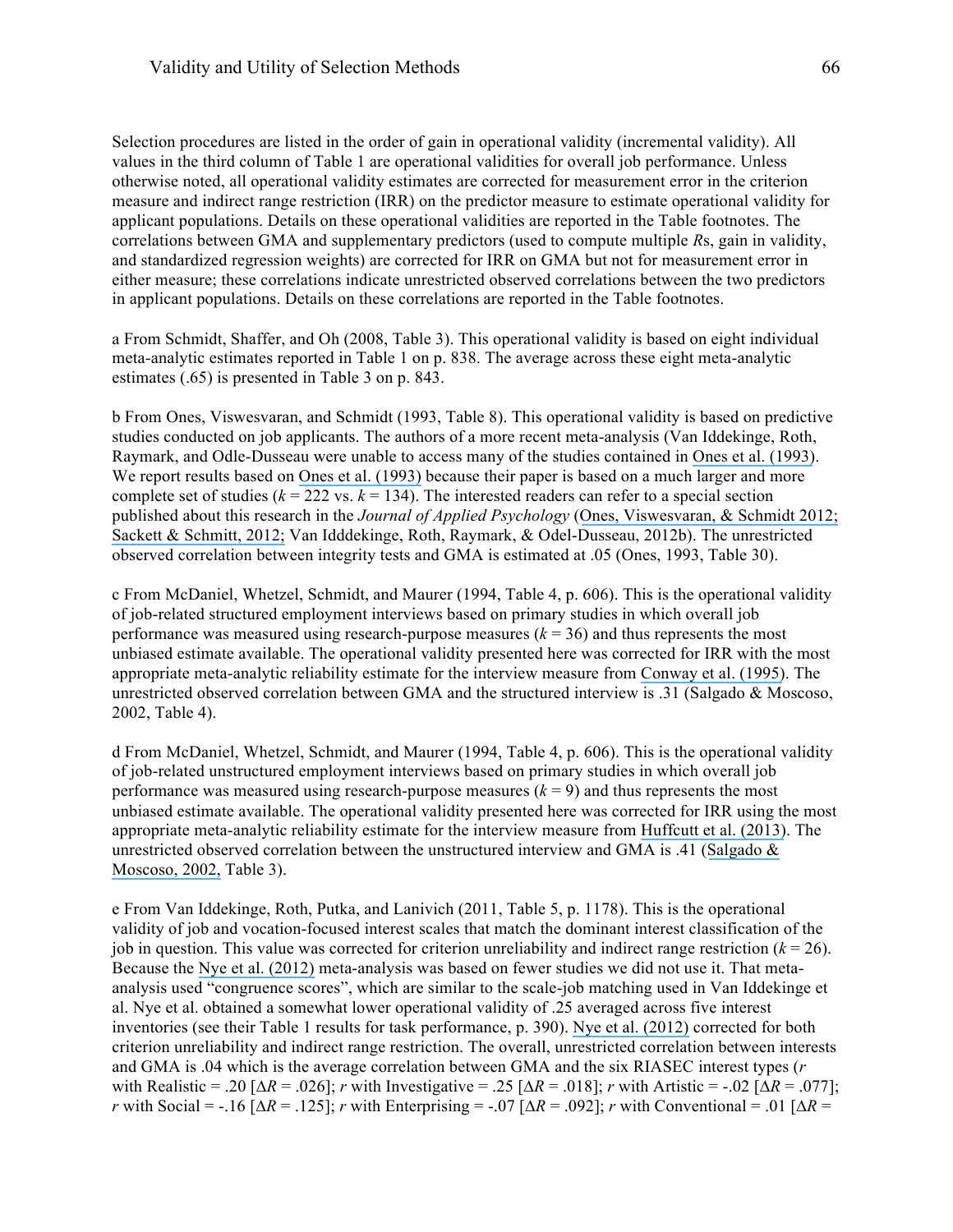.068]). These correlations are from Passler et al. (2015, Table 2). The GMA-interest correlations and corresponding validity increments (∆*R*) presented in this note can be used by readers who want to focus on specific RIASEC interest scales. Note that attainment of these incremental validities requires that interest scale and job be matched, as described above.

f From Schmidt and Rader (1999, Table 3, p. 457). This is the operational validity of a non-traditional type of structured employment interview in which questions and correct answers are determined empirically based on their correlation with employee job performance. It is administered via telephone and later scored based on a taped transcript. This type of employment interviews is cost effective because it is conducted via telephone, not face-to-face and "applicants in widely scattered geographical locations can be interviewed with no travel costs for interviewees or interviewers" ([Schmidt & Rader, 1999](https://www.researchgate.net/publication/289638536_Exploring_the_boundary_conditions_for_interview_validity_Meta-analytic_validity_findings_for_a_new_interview_type?el=1_x_8&enrichId=rgreq-ac03d29ee90470b28e65c5b16b199479-XXX&enrichSource=Y292ZXJQYWdlOzMwOTIwMzg5ODtBUzo0MTgyNTE3OTMyODkyMThAMTQ3NjczMDQwNjU0Mw==), pp. 450-451). This interview was developed by the Gallup Organization and has been adopted by others. The operational validity reported in this table is for supervisor ratings of job performance  $(k = 33)$ . Given that it is a type of structured employment interview, the unrestricted observed correlation between GMA and this interview is expected to be .31 ([Salgado & Moscoso, 2002](https://www.researchgate.net/publication/239473180_Comprehensive_meta-analysis_of_the_construct_validity_of_the_employment_interview?el=1_x_8&enrichId=rgreq-ac03d29ee90470b28e65c5b16b199479-XXX&enrichSource=Y292ZXJQYWdlOzMwOTIwMzg5ODtBUzo0MTgyNTE3OTMyODkyMThAMTQ3NjczMDQwNjU0Mw==), Table 4), as with other structured interviews (refer to note c).

g From Schmidt, Shaffer, and Oh (2008, Table 1 and Appendices C and D). Individual meta-analytic estimates are reported in Table 1 on pp. 838-839 and in Appendix C on pp. 866-867. The averages of these operational validity values (ranging from .04 [Openness] to .22 [Conscientiousness]) are presented in Appendix D on p. 868. We used the average for each personality measure in the current analyses. The gain in validity for Openness (.039) is a bit higher than its operational validity (.036), which is due to its higher correlation with GMA (producing statistical suppression) as compared to the other FFM personality traits. The unrestricted observed correlations between measures of GMA and the FFM personality trait measures are: -.069 (Conscientiousness), .000 (Extraversion), .046 (Agreeableness), Emotional Stability (.159), and Openness to Experience (.380; Judge, Jackson, Shaw, Scott, & Bruce, 2007, Table 3). True score correlations alone were reported in [Judge et al. \(2007\)](https://www.researchgate.net/publication/null?el=1_x_8&enrichId=rgreq-ac03d29ee90470b28e65c5b16b199479-XXX&enrichSource=Y292ZXJQYWdlOzMwOTIwMzg5ODtBUzo0MTgyNTE3OTMyODkyMThAMTQ3NjczMDQwNjU0Mw==). We attenuated the true score correlations for predictor unreliability in both variables using the psychometric information provided by Timothy A. Judge. It is noted that the operational validity of the FFM traits has been found to be somewhat higher than the values presented here when work-specific, contextualized measures are used (i.e., when items or instructions are specific to work settings) than when general, non-contextualized measured are used ([Shaffer & Postlethwaite, 2012,](https://www.researchgate.net/publication/263575588_A_Matter_of_Context_A_Meta-Analytic_Investigation_of_the_Relative_Validity_of_Contextualized_and_Noncontextualized_Personality_Measures?el=1_x_8&enrichId=rgreq-ac03d29ee90470b28e65c5b16b199479-XXX&enrichSource=Y292ZXJQYWdlOzMwOTIwMzg5ODtBUzo0MTgyNTE3OTMyODkyMThAMTQ3NjczMDQwNjU0Mw==) Table 1). The operational validity of the FFM trait personality traits has also been found to be higher when personality traits are measured using ratings by others than by self-reports ([Oh, Wang, & Mount, 2011,](https://www.researchgate.net/publication/49668497_Validity_of_Observer_Ratings_of_the_Five-Factor_Model_of_Personality_Traits_A_Meta-Analysis?el=1_x_8&enrichId=rgreq-ac03d29ee90470b28e65c5b16b199479-XXX&enrichSource=Y292ZXJQYWdlOzMwOTIwMzg5ODtBUzo0MTgyNTE3OTMyODkyMThAMTQ3NjczMDQwNjU0Mw==) Table 3). The incremental validities presented in this table are for general (standard) self-report measures of the FFM personality traits and are not these higher values.

h From Hunter and Hunter (1984, Table 9,  $k = 10$ ). In the absence of any available data, the unrestricted correlation with GMA was assumed to be zero. Assumption of a larger correlation would produce a lower incremental validity.

#### i Refer to note g.

j From Rothstein, Schmidt, Erwin, Owens, and Sparks (1990, Table 6). The unrestricted observed correlation with GMA is .76 (Schmidt, 1988, p. 283). The standardized regression weight is negative due to its high correlation with GMA (producing statistical suppression). Attainment of the incremental validity presented here is contingent on use of the negative weight on the biodata scale.

k From Hunter and Hunter (1984, Table 6) and Sturman (2003, Table 1). Hunter & Hunter (1984) reported the operational validity of .18  $(k = 425)$  and Sturman (2003, Table 1) reported the operational validity of .13 ( $k = 68$ ). Thus, the operational validity of job experience (years) is estimated at .16 by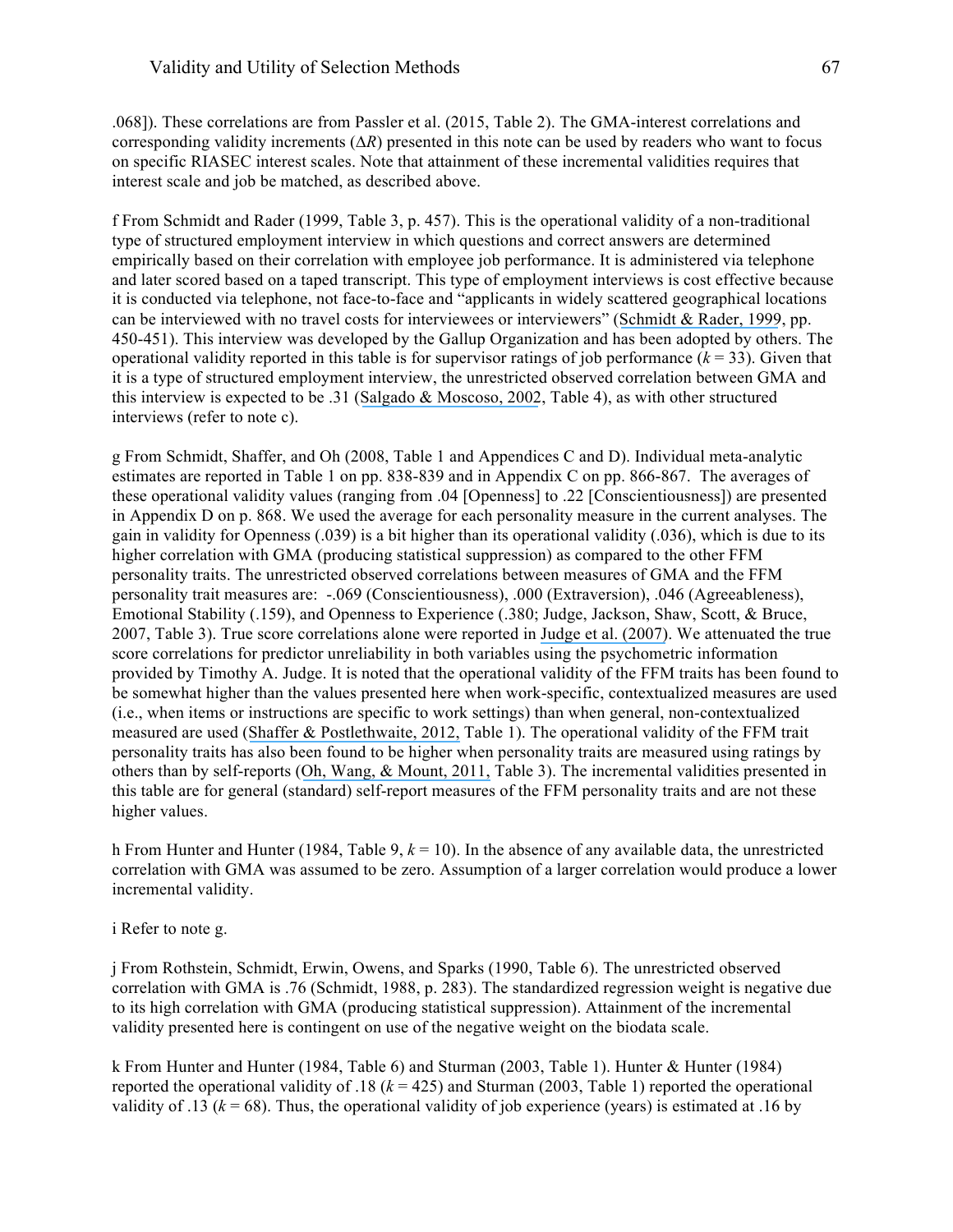combining these two meta-analytic findings. The unrestricted observed correlation between GMA scores and years of job experience is -.07 (Judge, Jackson, Shaw, Scott, & Bruce, 2007, Table 3).

l From Joseph, Jin, Newman, and O'Boyle (2015, Table 2, p. 307; *k =* 15). The operational validity of personality traits-based/self-reported EI is corrected for unreliability in the criterion measure (.58, based on Viswesvaran, [Schmidt, & Ones,](https://www.researchgate.net/publication/8089240_Is_There_a_General_Factor_in_Ratings_of_Job_Performance_A_Meta-Analytic_Framework_for_Disentangling_Substantive_and_Error_Influence?el=1_x_8&enrichId=rgreq-ac03d29ee90470b28e65c5b16b199479-XXX&enrichSource=Y292ZXJQYWdlOzMwOTIwMzg5ODtBUzo0MTgyNTE3OTMyODkyMThAMTQ3NjczMDQwNjU0Mw==) 2005) and indirect range restriction on the predictor measure. The unrestricted correlation between GMA and this type of EI scale is .20 ([Joseph & Newman, 2010,](https://www.researchgate.net/publication/41087511_Emotional_Intelligence_An_Integrative_Meta-Analysis_and_Cascading_Model?el=1_x_8&enrichId=rgreq-ac03d29ee90470b28e65c5b16b199479-XXX&enrichSource=Y292ZXJQYWdlOzMwOTIwMzg5ODtBUzo0MTgyNTE3OTMyODkyMThAMTQ3NjczMDQwNjU0Mw==) Table 2).

m From Arthur, Bell, Villado, and Doverspike (2006, Table 1, *k* = 36). No correction of this validity for range restriction was possible. Given lack of a meta-analytic estimate for the relationship between P-O Fit and GMA, we performed a meta-analysis in order to derive the estimate to be used in this study. The unrestricted observed correlation between GMA and P-O Fit is  $-.07$  (current study;  $k = 5$ ); detailed results are available from the authors upon request.

n From McDaniel, Hartman, Whetzel, & Grubb III (2007, Table 3). The operational validities of SJT (knowledge; choosing "the best" or "should do" option; 14 in Table 1) and SJT (behavioral tendency; choosing the "most likely to do" or "would do" option; 25 in Table 1) are the same at .26  $(k = 96$  and  $k =$ 22, respectively). Information needed to correct these validities for any range restriction was not available. The difference in response instructions between these two types of SJTs is discussed in detail in Table 2 of McDaniel et al. (2007). The unrestricted observed correlations between GMA scores and SJT scales are .59 and .36 for SJT (knowledge) and SJT (behavioral tendency), respectively (McDaniel et al., 2007, Table 3). The standardized regression weight for SJT (knowledge) is negative due to its high correlation with GMA, producing statistical suppression); attainment of the small incremental validity presented here is contingent on use of the negative regression weight.

o From Kristof-Brown, Zimmerman, and Johnson (2005, Table 1, *k* = 19). No correction of this validity for range restriction was possible. Given lack of a meta-analytic estimate for the relationship between P-J fit and GMA, we performed a meta-analysis in order to derive the estimate to be used in this study. The unrestricted observed correlation between GMA and Person-Job Fit is .07 (current study;  $k = 3$ ); detailed results are available from the authors upon request.

p From Arthur, Day, McNelly, and Edens (2003, Table 3). This is the operational validity averaged for different dimension scores used in assessment centers (i.e., communication, consideration/awareness of others, drive, influencing others, organizing and planning, and problem solving), against the aggregated criterion including supervisor ratings of job performance, promotion, and salary  $(k = 258)$ . The operational validity of overall assessment center scores for supervisory ratings of job performance is also .36 in [Gaugler et al. \(1987;](https://www.researchgate.net/publication/232599285_Meta-Analysis_of_Assessment_Center_Validity?el=1_x_8&enrichId=rgreq-ac03d29ee90470b28e65c5b16b199479-XXX&enrichSource=Y292ZXJQYWdlOzMwOTIwMzg5ODtBUzo0MTgyNTE3OTMyODkyMThAMTQ3NjczMDQwNjU0Mw==) Table 8; *k* = 29). The correlation between GMA and overall assessment center scores is .71 (Collins et al., 2003). The standardized regression weight for the assessment center is negative due to its high correlation with GMA, producing statistical suppression. The incremental validity presented here is contingent on use of this negative weight.

q From McDaniel, Schmidt, & Hunter (1988, Table 3,  $k = 91$ ). The unrestricted observed correlation between GMA and the T &E point method is taken as zero ([Schmidt & Hunter, 1998](https://www.researchgate.net/publication/283803351_The_Validity_and_Utility_of_Selection_Methods_in_Personnel_Psychology_Practical_and_Theoretical_Implications_of_85_Years_of_Research_Findings?el=1_x_8&enrichId=rgreq-ac03d29ee90470b28e65c5b16b199479-XXX&enrichSource=Y292ZXJQYWdlOzMwOTIwMzg5ODtBUzo0MTgyNTE3OTMyODkyMThAMTQ3NjczMDQwNjU0Mw==)); this value is based a judgment about the characteristics of this method (i.e., its purely credentialistic nature).

r From Roth, BeVier, Switzer, and Schippmann (1996, Table 2, p. 550). The operational validity estimates for GPA (combination of college, graduate, and PhD/MD GPAs) and college GPA are the same. Here, we report the operational validity of college GPA for job performance given its wider use in employment selection decisions  $(k = 49)$ . The unrestricted observed correlation between GMA and GPA is .65 ([Robbins, Lauver, Le, Davis, Langley, & Carlstrom, 2004,](https://www.researchgate.net/publication/8685856_Do_Psychosocial_and_Study_Skill_Factors_Predict_College_Outcomes_A_Meta-Analysis?el=1_x_8&enrichId=rgreq-ac03d29ee90470b28e65c5b16b199479-XXX&enrichSource=Y292ZXJQYWdlOzMwOTIwMzg5ODtBUzo0MTgyNTE3OTMyODkyMThAMTQ3NjczMDQwNjU0Mw==) Table 5).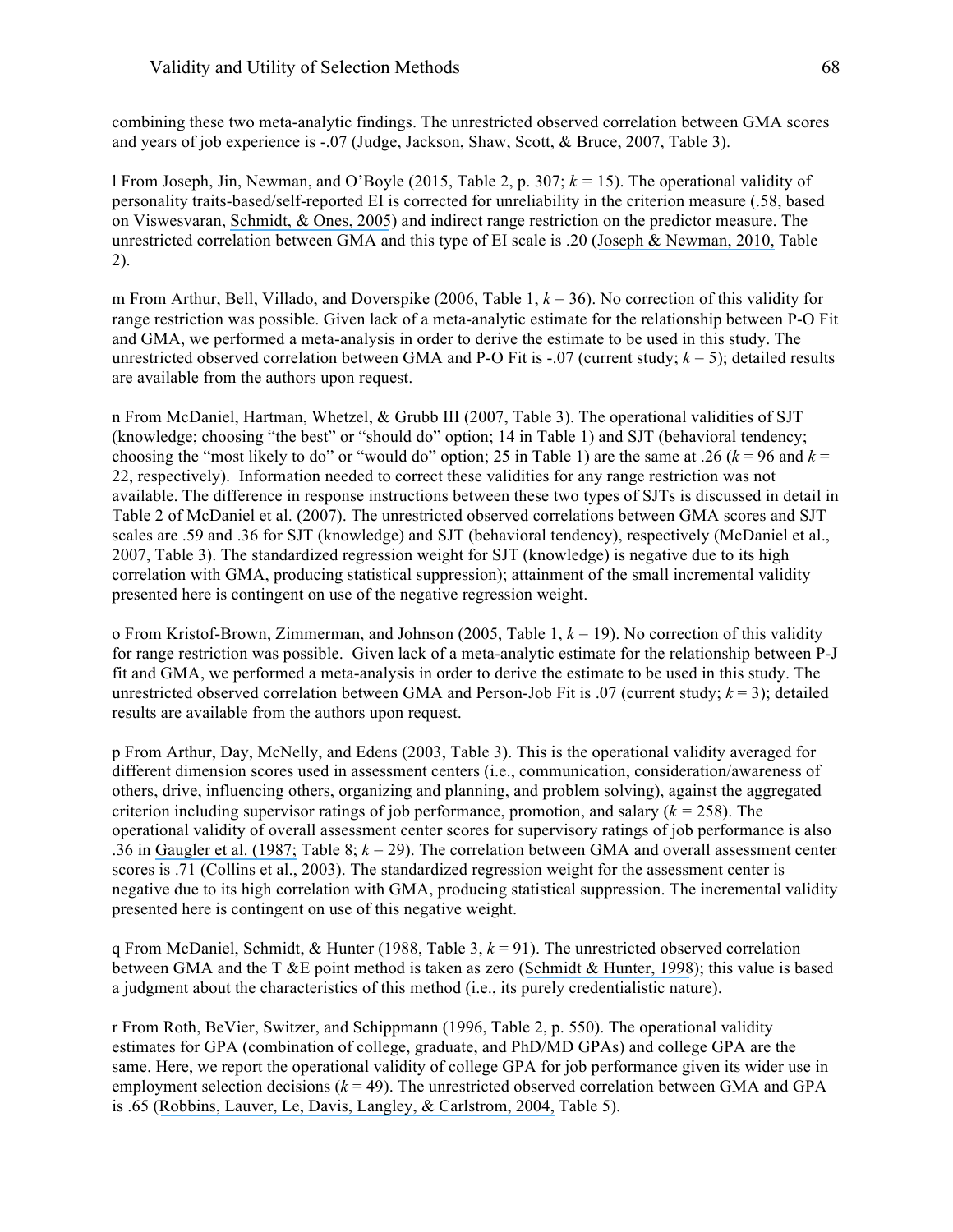s From Hunter and Hunter (1984, Table 9). For purposes of these calculations, we assumed a zero unrestricted observed correlation between GMA scores and years of education. The reader should remember that this is the correlation within the applicant pool of individuals who apply to get a particular job. In the general population the correlation between education and GMA scores is about .55. Even within applicant pools there is probably at least a small positive correlation. Thus the tiny increment in validity over GMA shown here is probably somewhat of an overestimate.

t Refer to note g.

u From Hunter and Hunter (1984, Tables 8 and 10;  $k = 31$ ). The information needed to correct this validity for range restriction was not available. The average correlation between GMA and peer rating of job performance is approximately .50, which is increased to .65 after correcting for IRR on the GMA measure. If peer ratings are based on an averaged rating from 10 peers, the familiar Spearman-Brown formula indicates that the inter-rater reliability of peer ratings is approximately .90 ([Viswesvaran, Ones,](https://www.researchgate.net/publication/232489357_Comparative_Analysis_of_Reliability_of_Job_Performance_Ratings?el=1_x_8&enrichId=rgreq-ac03d29ee90470b28e65c5b16b199479-XXX&enrichSource=Y292ZXJQYWdlOzMwOTIwMzg5ODtBUzo0MTgyNTE3OTMyODkyMThAMTQ3NjczMDQwNjU0Mw==)  [& Schmidt, 1996](https://www.researchgate.net/publication/232489357_Comparative_Analysis_of_Reliability_of_Job_Performance_Ratings?el=1_x_8&enrichId=rgreq-ac03d29ee90470b28e65c5b16b199479-XXX&enrichSource=Y292ZXJQYWdlOzMwOTIwMzg5ODtBUzo0MTgyNTE3OTMyODkyMThAMTQ3NjczMDQwNjU0Mw==)).

v From Joseph, Jin, Newman, and O'Boyle (2015, Table 2, p. 307; *k =* 13). The operational validity of ability-based EI is corrected for unreliability in the criterion measure (assumed to be .58 based on [Viswesvaran, Schmidt, & Ones, 2005](https://www.researchgate.net/publication/8089240_Is_There_a_General_Factor_in_Ratings_of_Job_Performance_A_Meta-Analytic_Framework_for_Disentangling_Substantive_and_Error_Influence?el=1_x_8&enrichId=rgreq-ac03d29ee90470b28e65c5b16b199479-XXX&enrichSource=Y292ZXJQYWdlOzMwOTIwMzg5ODtBUzo0MTgyNTE3OTMyODkyMThAMTQ3NjczMDQwNjU0Mw==)) and indirect range restriction on the predictor measure. The unrestricted correlation with GMA is .45 ([Joseph & Newman, 2010](https://www.researchgate.net/publication/41087511_Emotional_Intelligence_An_Integrative_Meta-Analysis_and_Cascading_Model?el=1_x_8&enrichId=rgreq-ac03d29ee90470b28e65c5b16b199479-XXX&enrichSource=Y292ZXJQYWdlOzMwOTIwMzg5ODtBUzo0MTgyNTE3OTMyODkyMThAMTQ3NjczMDQwNjU0Mw==), Table 2). The standardized regression weight is negative due to its high correlation with GMA, producing statistical suppression. Attainment of the incremental validity presented here is contingent on use of this negative regression weight.

w Refer to note g.

x From Roth, Bobko, and McFarland (2005, Table 1, p. 1020;  $k = 54$ ). This is the operational validity for work sample tests for supervisory ratings of job performance. The unrestricted observed correlation of work sample tests with GMA is .57 ([Roth et al., 2005](https://www.researchgate.net/publication/227526262_A_meta-analysis_of_work_sample_test_validity_Updating_and_integrating_some_classic_literature?el=1_x_8&enrichId=rgreq-ac03d29ee90470b28e65c5b16b199479-XXX&enrichSource=Y292ZXJQYWdlOzMwOTIwMzg5ODtBUzo0MTgyNTE3OTMyODkyMThAMTQ3NjczMDQwNjU0Mw==), Table 4). The standardized regression weight for work sample tests is negative, albeit small, due to its high correlation with GMA measures, producing statistical suppression; however, work sample tests produce no incremental validity over GMA measures.

y Refer to note n.

z Refer to note g.

aa From Neter and Ben-Shakher (1989), Ben-Shakhar (1989), Ben-Shakhar, Bar-Hillel, Bilu, Ben-Abba, and Flug (1986), and Bar-Hillel and Ben-Shakhar (1986). No correction for range restriction was made on this validity. Range restriction is unlikely here. The unrestricted observed correlation between graphology scores and GMA is assumed to be zero.

ab From Hunter and Hunter (1984, Table 9). No correction of this validity for range restriction could be made. Range restriction is unlikely for the job tryout method, given the absence of any initial screening of applicants. The correlation between job tryout evaluations and GMA scores is estimated at .38 (Schmidt, Hunter, & Outerbridge, 1986); that is, it was taken to be the same as the correlation between job sample tests and GMA. Use of the mean correlation between supervisory performance ratings and GMA scores yields a similar value (.35, uncorrected for measurement error). This correlation increases to .66 after correcting for IRR on the GMA measure.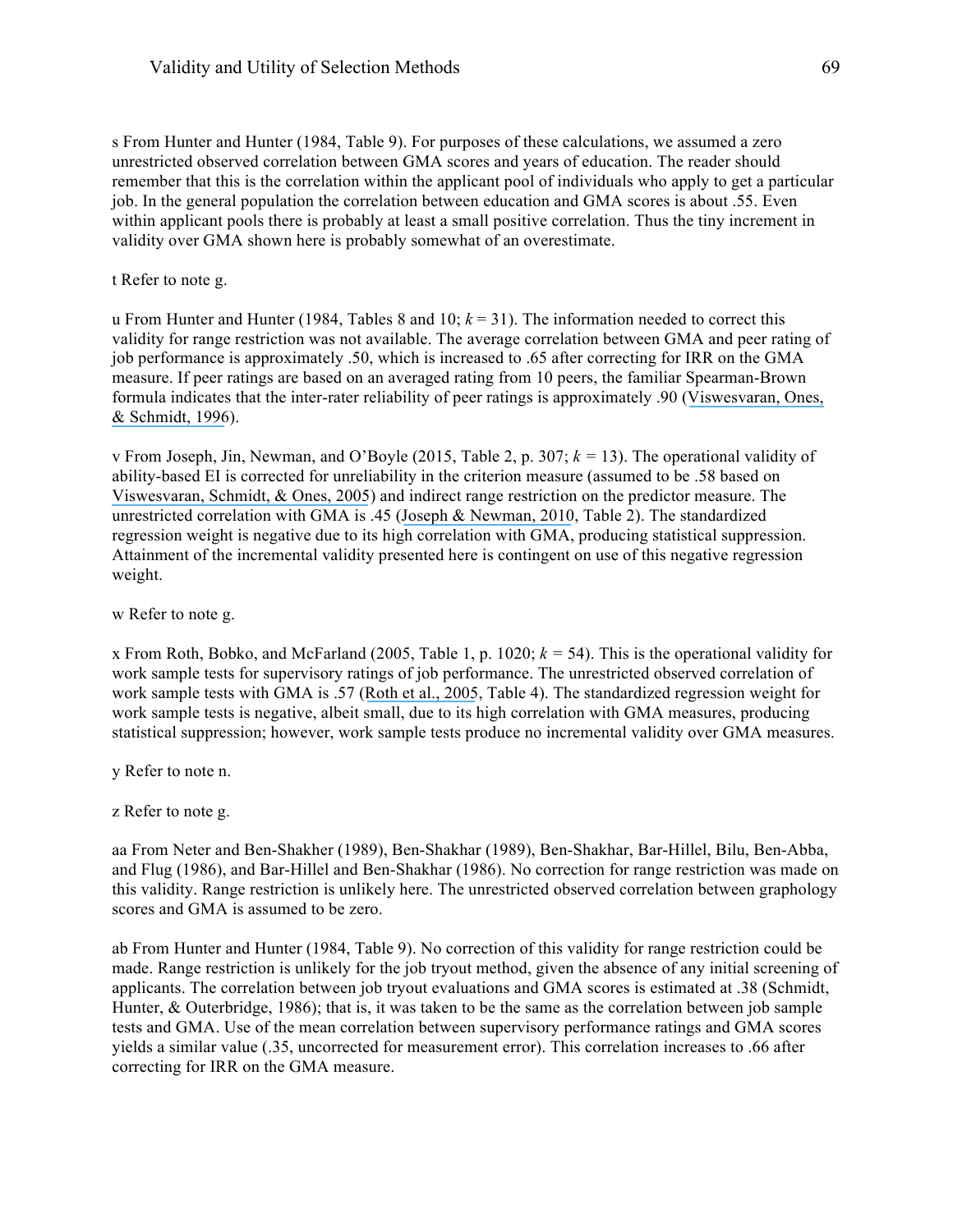ac From McDaniel, Schmidt, and Hunter (1988, Table 3;  $k = 15$ ). No information was available that would allow correction of this validity for range restriction. The unrestricted observed correlation between GMA and the behavioral consistency method is .68. This is the expected value given that the achievements measured by this procedure depend substantially on GMA, as well as on personality and other non-cognitive characteristics.

ad From Hunter and Hunter (1984, Table 10; *k* = 10). This validity value could not be corrected for range restriction. The observed correlation between job knowledge scores and GMA scores is .48 (Schmidt, Hunter, & Outerbridge, 1986). The unrestricted observed correlation between job knowledge scores and GMA scores is estimated at .75. Due to its high correlation with GMA scores, the standardized regression weight for job knowledge) is negative, albeit only -.01, producing statistical suppression. Therefore, when using the regression equation presented here, the weight on Job Knowledge would be nearly zero. However, job knowledge measures produce no incremental validity over GMA measures.

ae From Hunter and Hunter (1984, Table 9) and Struman (2003, Table 1). Hunter & Hunter (1984) reported the operational validity of -.01 (*k* = 425) and Sturman (2003, Table 1) reported a very similar finding of .01 ( $k = 78$ ). Thus, the operational validity of age is estimated at .00 by combining these two meta-analytic findings. It is unlikely that this validity is affected by range restriction and no correction was made. The unrestricted observed correlation of age with GMA is assumed to be zero (Schmidt & [Hunter, 1998](https://www.researchgate.net/publication/283803351_The_Validity_and_Utility_of_Selection_Methods_in_Personnel_Psychology_Practical_and_Theoretical_Implications_of_85_Years_of_Research_Findings?el=1_x_8&enrichId=rgreq-ac03d29ee90470b28e65c5b16b199479-XXX&enrichSource=Y292ZXJQYWdlOzMwOTIwMzg5ODtBUzo0MTgyNTE3OTMyODkyMThAMTQ3NjczMDQwNjU0Mw==)).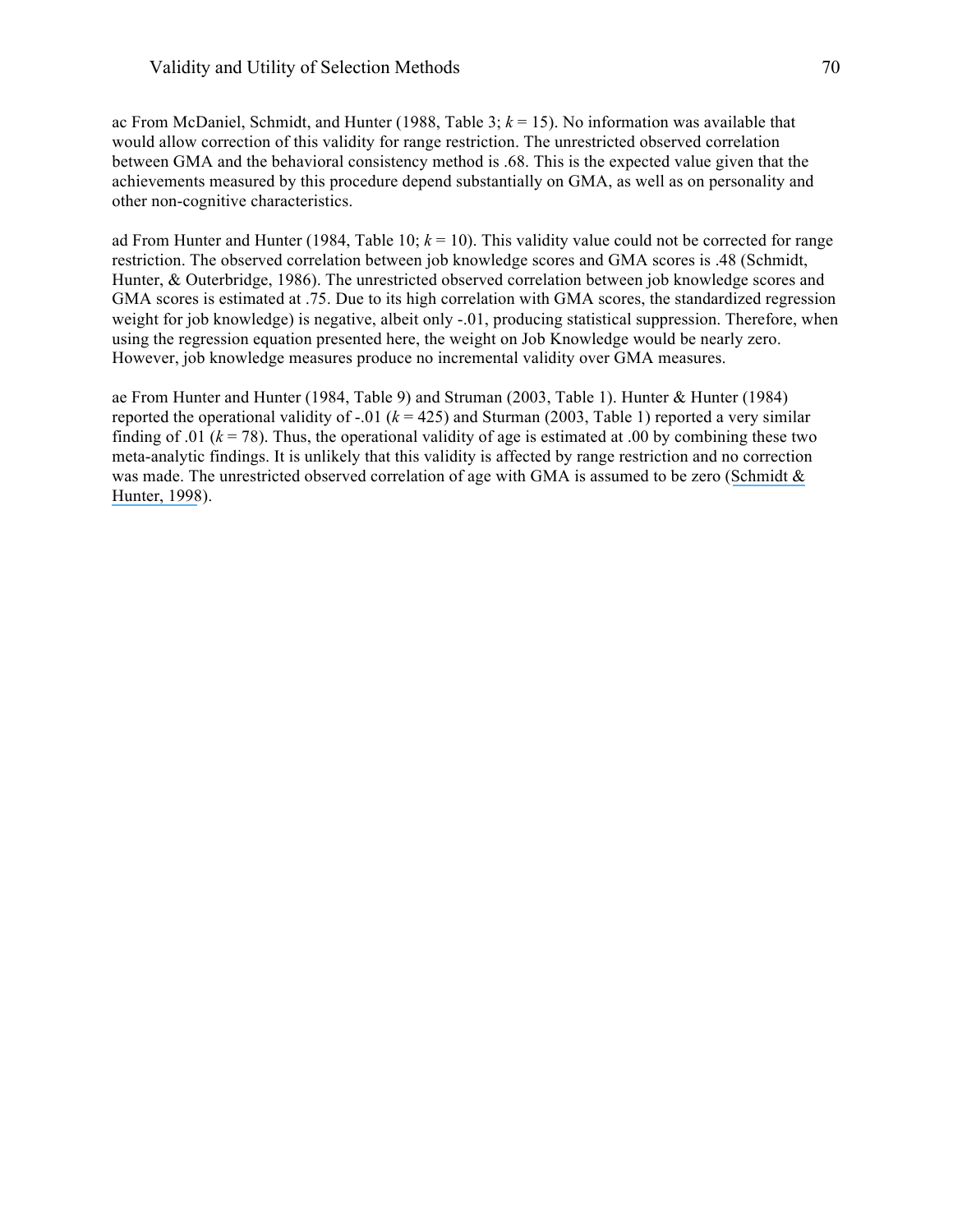# **Table 2**

| Selection procedures/predictors                      | Operational<br>validity $(r)$ | Multiple<br>$\boldsymbol{R}$ | Gain in<br>validity<br>$(\Delta R)$ | % gain<br>in<br>validity | Standardized<br>Regression<br>weights |                 |
|------------------------------------------------------|-------------------------------|------------------------------|-------------------------------------|--------------------------|---------------------------------------|-----------------|
|                                                      |                               |                              |                                     |                          | <b>GMA</b>                            | Supple-<br>ment |
| 1. GMA tests <sup>a</sup>                            | .67                           |                              |                                     |                          |                                       |                 |
| 2. Integrity tests $b$                               | .43                           | .78                          | .109                                | 16%                      | .65                                   | .40             |
| 3. Biographical data c                               | .30                           | .74                          | .073                                | 11%                      | 1.04                                  | $-.50$          |
| 4. Employment interviews<br>(unstructured) $d$       | .56                           | .74                          | .070                                | 11%                      | .53                                   | .35             |
| 5. Interests <sup>e</sup>                            | .34                           | .74                          | .070                                | 11%                      | .66                                   | .31             |
| 6. Conscientiousness f                               | .25                           | .73                          | .061                                | 9%                       | .69                                   | .29             |
| 7. Reference checks <sup>g</sup>                     | .23                           | .71                          | .038                                | 6%                       | .67                                   | .23             |
| 8. Employment interviews<br>(structured) $h$         | .41                           | .70                          | .034                                | 5%                       | .60                                   | .23             |
| 9. Years of education <sup>1</sup>                   | .20                           | .70                          | .029                                | 4%                       | .67                                   | .20             |
| 10. Extraversion <sup>1</sup>                        | .17                           | .69                          | .021                                | 3%                       | .67                                   | .17             |
| 11. Assessment centers <sup>k</sup>                  | .37                           | .68                          | .014                                | $2\%$                    | .81                                   | $-.20$          |
| 12. Peer ratings <sup>1</sup>                        | .36                           | .68                          | .008                                | $1\%$                    | .76                                   | $-13$           |
| 13. Agreeableness <sup>m</sup>                       | .13                           | .67                          | .007                                | $1\%$                    | .66                                   | .10             |
| 14. Emotional Stability <sup>n</sup>                 | .14                           | .67                          | .001                                | $0\%$                    | .66                                   | .03             |
| 15. Openness to Experience <sup>o</sup>              | .24                           | .67                          | .000                                | $0\%$                    | .67                                   | $-.02$          |
| 16. Job experience (years) <sup><math>p</math></sup> | .00                           | .67                          | .000                                | $0\%$                    | .67                                   | .01             |

*Operational Validity for Training Performance of General Mental Ability (GMA) Combined with a Second Supplementary Predictor Using Multiple Regression* 

*Note*. Selection procedures are listed in the order of gain in operational validity. All values in the third column of Table 2 are operational validities for training performance. Unless otherwise noted, all operational validity estimates are corrected for measurement error in the criterion measure and indirect range restriction (IRR) on the predictor measure to estimate operational validity for applicant populations. Details on these operational validities are reported in the Table footnotes. The correlations between GMA and supplementary predictors (used to compute multiple *R*s, gain in validity, and standardized regression weights) are corrected for IRR on GMA but not for measurement error in either measure; these correlations indicate unrestricted observed correlations between the two predictors in applicant populations. Details on these correlations are reported in the Table 1 footnotes.

a From Schmidt, Shaffer, and Oh (2008, Table 3). Individual meta-analytic estimates are reported in Table 2 on p. 840. The average of these estimates across eight meta-analytic estimates (.67) is presented in Table 3 on p. 843. We used this average in the current analyses.

b From Schmidt, Ones, and Viswesvaran (1994). The operational validity reported in this table has been corrected for unreliability in the criterion measure and IRR on the predictor measure. Integrity tests have been found to correlate with GMA scores at .05.

c From Hunter and Hunter (1984, Table 8). The unrestricted observed correlation between biographical data measures and GMA scores is .76 ([Schmidt, 1988](https://www.researchgate.net/publication/223733812_The_problem_of_group_differences_in_ability_scores_in_employment_selection?el=1_x_8&enrichId=rgreq-ac03d29ee90470b28e65c5b16b199479-XXX&enrichSource=Y292ZXJQYWdlOzMwOTIwMzg5ODtBUzo0MTgyNTE3OTMyODkyMThAMTQ3NjczMDQwNjU0Mw==)). The standardized regression weight is negative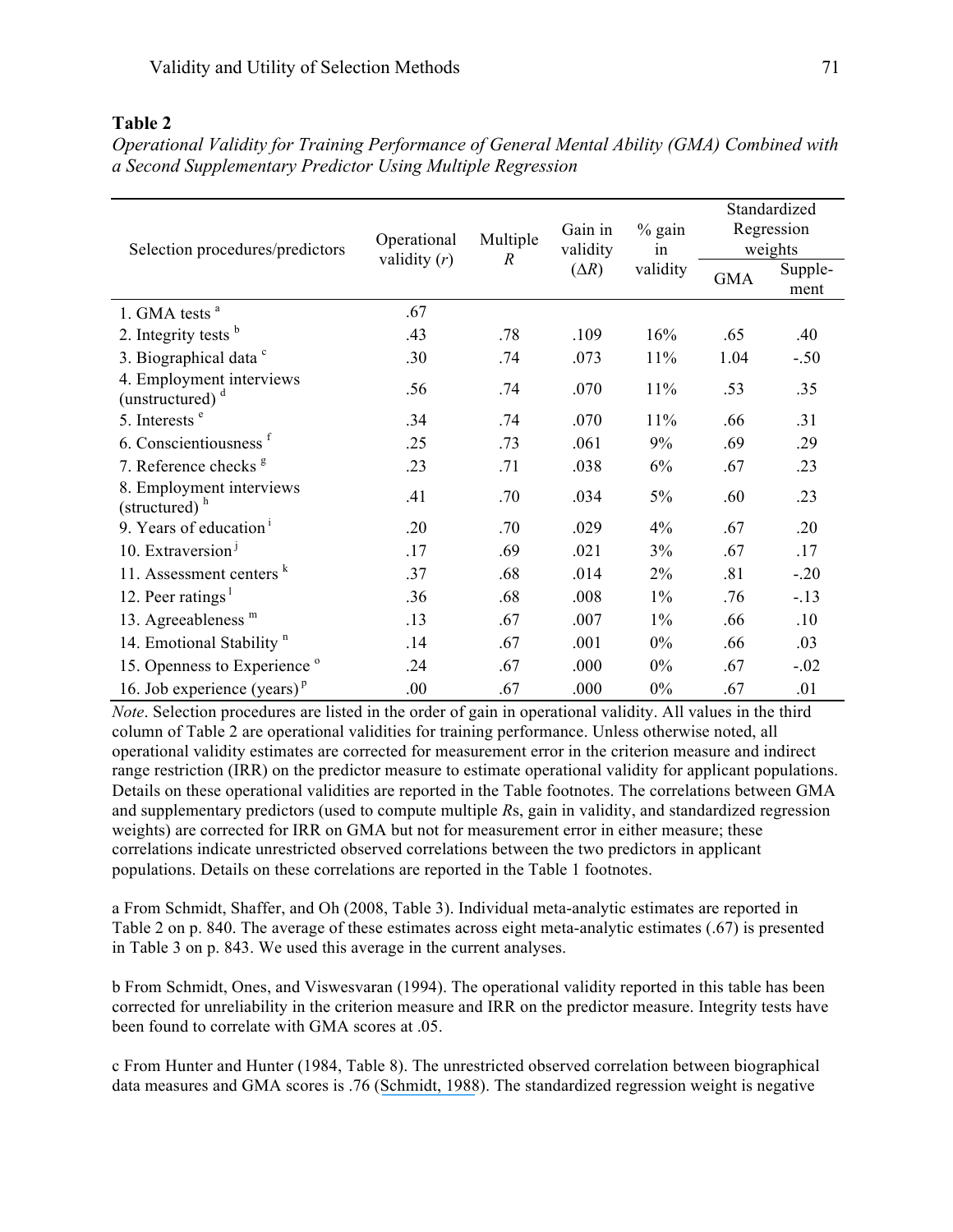## Validity and Utility of Selection Methods 72

due to its high correlation with GMA, producing statistical suppression; attainment of the incremental validity presented here is contingent on use of this negative regression weight.

d From McDaniel, Whetzel, Schmidt, and Maurer (1994, Table 5, p. 606). This is the operational validity of job-related structured employment interviews for training performance  $k = 30$ ). Also refer to note d of Table 1.

e From Van Iddekinge et al. (2011, Table 5, p. 1178). This is the operational validity of job and vocationfocused interest scales that match the dominant interest classification of the job. This was corrected for criterion unreliability and indirect range restriction  $(k = 7)$ . Nye et al.'s (2012) meta-analysis did not examine the criterion of training performance.

f From Schmidt, Shaffer, and Oh (2008; Table 2 and Appendices C and D). Individual meta-analytic validity figures for the Big Five personality measures are reported in their Table 2 on pp. 840-841 and in Appendix C on pp. 866-867. The averages of these estimates are presented in Appendix D on p. 868. We used these averages in the current analyses. See also note g of Table 1.

g From Hunter and Hunter (1984, Table 8;  $k = 1$ ,  $N = 1,553$ ). This validity could not be corrected for range restriction. The correlation between reference checks and GMA scores was taken as zero. Assumption of a larger correlation will reduce the estimate of incremental validity.

h From McDaniel, Whetzel, Schmidt, and Maurer (1994, Table 5, p. 606). This is the operational validity of job-related structured employment interviews for training performance  $(k = 26)$ . See also note c of Table 1.

i From Hunter and Hunter (1984). Information was not available that would allow this validity to be corrected for range restriction. For purposes of these calculations, we assumed a zero unrestricted observed correlation between GMA and years of education. The reader should remember that this is the correlation within the applicant pool of individuals who apply to get a particular job. In the general population the correlation between education and GMA scores is about .55. Even within applicant pools there is probably at least a small positive correlation. Thus the increment in validity over GMA shown here is probably somewhat of an overestimate.

j Refer to note f.

k From Gaugler et al. (1987, Table 8). This value of .37 is the operational validity of overall assessment center ratings performance in training (*k =* 8) when corrected for artifacts in the same manner as in [Arthur](https://www.researchgate.net/publication/229866212_A_Meta-Analysis_of_the_Criterion-Related_Validity_of_Assessment_Center_Dimensions?el=1_x_8&enrichId=rgreq-ac03d29ee90470b28e65c5b16b199479-XXX&enrichSource=Y292ZXJQYWdlOzMwOTIwMzg5ODtBUzo0MTgyNTE3OTMyODkyMThAMTQ3NjczMDQwNjU0Mw==) [et al. \(2003\)](https://www.researchgate.net/publication/229866212_A_Meta-Analysis_of_the_Criterion-Related_Validity_of_Assessment_Center_Dimensions?el=1_x_8&enrichId=rgreq-ac03d29ee90470b28e65c5b16b199479-XXX&enrichSource=Y292ZXJQYWdlOzMwOTIwMzg5ODtBUzo0MTgyNTE3OTMyODkyMThAMTQ3NjczMDQwNjU0Mw==). The standardized regression weight is negative due to its high correlation with GMA, producing statistical suppression. Attainment of the incremental validity shown here requires use of this negative regression weight.

l From Hunter and Hunter (1984, Table 8;  $k = 7$ ). The information needed to correct this validity for range restriction was not available. The average correlation between GMA and peer rating of job performance is approximately .50, which is increased to .65 after correcting for IRR on the GMA measure. If peer ratings are based on an averaged rating from 10 peers, the familiar Spearman-Brown formula indicates that the inter-rater reliability of peer ratings is approximately .90 ([Viswesvaran, Ones, & Schmidt, 1996](https://www.researchgate.net/publication/232489357_Comparative_Analysis_of_Reliability_of_Job_Performance_Ratings?el=1_x_8&enrichId=rgreq-ac03d29ee90470b28e65c5b16b199479-XXX&enrichSource=Y292ZXJQYWdlOzMwOTIwMzg5ODtBUzo0MTgyNTE3OTMyODkyMThAMTQ3NjczMDQwNjU0Mw==)). The standardized regression weight on peer ratings is negative due to its high correlation with GMA, producing statistical suppression. Attainment of the .01 incremental validity presented here requires use of this negative regression weight.

m Refer to note f.